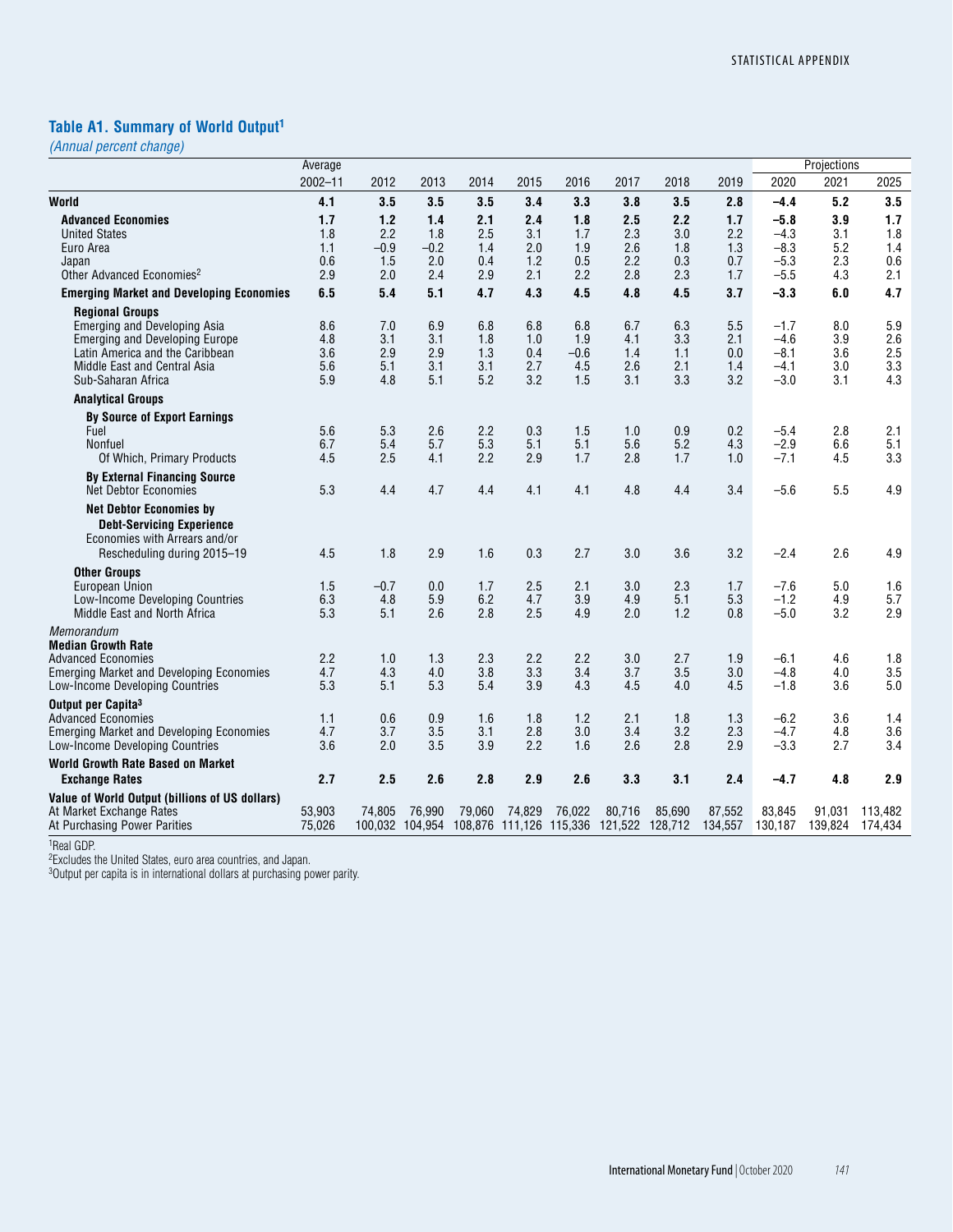#### **Table A2. Advanced Economies: Real GDP and Total Domestic Demand**

*(Annual percent change)*

|                                                                                                                                                                                                          |                                                                           |                                                                                          |                                                                                    |                                                                           |                                                                              |                                                                              |                                                                           |                                                                           |                                                             |                                                                                                                         |                                                                           |                                                                           |                                                                                       | Q4 over Q41                                                                                              |                                                                           |
|----------------------------------------------------------------------------------------------------------------------------------------------------------------------------------------------------------|---------------------------------------------------------------------------|------------------------------------------------------------------------------------------|------------------------------------------------------------------------------------|---------------------------------------------------------------------------|------------------------------------------------------------------------------|------------------------------------------------------------------------------|---------------------------------------------------------------------------|---------------------------------------------------------------------------|-------------------------------------------------------------|-------------------------------------------------------------------------------------------------------------------------|---------------------------------------------------------------------------|---------------------------------------------------------------------------|---------------------------------------------------------------------------------------|----------------------------------------------------------------------------------------------------------|---------------------------------------------------------------------------|
|                                                                                                                                                                                                          | Average                                                                   |                                                                                          |                                                                                    |                                                                           |                                                                              |                                                                              |                                                                           |                                                                           |                                                             |                                                                                                                         | Projections                                                               |                                                                           |                                                                                       |                                                                                                          | Projections                                                               |
|                                                                                                                                                                                                          | $2002 - 11$                                                               | 2012                                                                                     | 2013                                                                               | 2014                                                                      | 2015                                                                         | 2016                                                                         | 2017                                                                      | 2018                                                                      | 2019                                                        | 2020                                                                                                                    | 2021                                                                      | 2025                                                                      | 2019:04                                                                               | 2020:04                                                                                                  | 2021:04                                                                   |
| <b>Real GDP</b>                                                                                                                                                                                          |                                                                           |                                                                                          |                                                                                    |                                                                           |                                                                              |                                                                              |                                                                           |                                                                           |                                                             |                                                                                                                         |                                                                           |                                                                           |                                                                                       |                                                                                                          |                                                                           |
| <b>Advanced Economies</b>                                                                                                                                                                                | 1.7                                                                       | 1.2                                                                                      | 1.4                                                                                | 2.1                                                                       | 2.4                                                                          | 1.8                                                                          | 2.5                                                                       | 2.2                                                                       | 1.7                                                         | $-5.8$                                                                                                                  | 3.9                                                                       | 1.7                                                                       | 1.5                                                                                   | -4.9                                                                                                     | 3.8                                                                       |
| <b>United States</b>                                                                                                                                                                                     | 1.8                                                                       | 2.2                                                                                      | 1.8                                                                                | 2.5                                                                       | 3.1                                                                          | 1.7                                                                          | 2.3                                                                       | 3.0                                                                       | 2.2                                                         | $-4.3$                                                                                                                  | 3.1                                                                       | 1.8                                                                       | 2.3                                                                                   | $-4.1$                                                                                                   | 3.2                                                                       |
| Euro Area                                                                                                                                                                                                | 1.1                                                                       | $-0.9$                                                                                   | -0.2                                                                               | 1.4                                                                       | 2.0                                                                          | 1.9                                                                          | 2.6                                                                       | 1.8                                                                       | 1.3                                                         | $-8.3$                                                                                                                  | 5.2                                                                       | 1.4                                                                       | 1.0                                                                                   | $-6.6$                                                                                                   | 4.8                                                                       |
| Germany                                                                                                                                                                                                  | 1.1                                                                       | 0.4                                                                                      | 0.4                                                                                | 2.2                                                                       | 1.5                                                                          | 2.2                                                                          | 2.6                                                                       | 1.3                                                                       | 0.6                                                         | $-6.0$                                                                                                                  | 4.2                                                                       | 1.2                                                                       | 0.4                                                                                   | $-5.2$                                                                                                   | 4.6                                                                       |
| France                                                                                                                                                                                                   | 1.3                                                                       | 0.3                                                                                      | 0.6                                                                                | 1.0                                                                       | 1.1                                                                          | 1.1                                                                          | 2.3                                                                       | 1.8                                                                       | 1.5                                                         | $-9.8$                                                                                                                  | 6.0                                                                       | 1.7                                                                       | 0.8                                                                                   | $-6.7$                                                                                                   | 4.0                                                                       |
| Italy                                                                                                                                                                                                    | 0.2                                                                       | $-3.0$                                                                                   | $-1.8$                                                                             | 0.0                                                                       | 0.8                                                                          | 1.3                                                                          | 1.7                                                                       | 0.8                                                                       | 0.3                                                         | $-10.6$                                                                                                                 | 5.2                                                                       | 0.9                                                                       | 0.1                                                                                   | $-8.0$                                                                                                   | 3.4                                                                       |
| Spain                                                                                                                                                                                                    | 1.6                                                                       | $-3.0$                                                                                   | $-1.4$                                                                             | 1.4                                                                       | 3.8                                                                          | 3.0                                                                          | 2.9                                                                       | 2.4                                                                       | 2.0                                                         | $-12.8$                                                                                                                 | 7.2                                                                       | 1.5                                                                       | 1.8                                                                                   | $-10.8$                                                                                                  | 6.6                                                                       |
| Netherlands                                                                                                                                                                                              | 1.3                                                                       | $-1.0$                                                                                   | $-0.1$                                                                             | 1.4                                                                       | 2.0                                                                          | 2.2                                                                          | 2.9                                                                       | 2.4                                                                       | 1.7                                                         | $-5.4$                                                                                                                  | 4.0                                                                       | 1.5                                                                       | 1.7                                                                                   | $-5.6$                                                                                                   | 5.6                                                                       |
| Belgium                                                                                                                                                                                                  | 1.8                                                                       | 0.7                                                                                      | 0.5                                                                                | 1.6                                                                       | 2.0                                                                          | 1.5                                                                          | 1.9                                                                       | 1.5                                                                       | 1.4                                                         | $-8.3$                                                                                                                  | 5.4                                                                       | 1.3                                                                       | 1.3                                                                                   | $-7.5$                                                                                                   | 5.6                                                                       |
| Austria                                                                                                                                                                                                  | 1.7                                                                       | 0.7                                                                                      | 0.0                                                                                | 0.7                                                                       | 1.0                                                                          | 2.1                                                                          | 2.5                                                                       | 2.4                                                                       | 1.6                                                         | $-6.7$                                                                                                                  | 4.6                                                                       | 1.6                                                                       | 0.4                                                                                   | $-4.2$                                                                                                   | 2.5                                                                       |
| Ireland                                                                                                                                                                                                  | 2.3                                                                       | 0.0                                                                                      | 1.6                                                                                | 8.5                                                                       | 25.4                                                                         | 1.7                                                                          | 9.4                                                                       | 9.3                                                                       | 5.9                                                         | $-3.0$                                                                                                                  | 4.9                                                                       | 2.6                                                                       | 7.7                                                                                   | $-6.8$                                                                                                   | 9.6                                                                       |
| Portugal                                                                                                                                                                                                 | 0.4                                                                       | $-4.1$                                                                                   | $-0.9$                                                                             | 0.8                                                                       | 1.8                                                                          | 2.0                                                                          | 3.5                                                                       | 2.6                                                                       | 2.2                                                         | $-10.0$                                                                                                                 | 6.5                                                                       | 1.7                                                                       | 2.2                                                                                   | $-9.4$                                                                                                   | 7.9                                                                       |
| Greece                                                                                                                                                                                                   | 0.4                                                                       | $-7.3$                                                                                   | $-3.2$                                                                             | 0.7                                                                       | $-0.4$                                                                       | $-0.2$                                                                       | 1.5                                                                       | 1.9                                                                       | 1.9                                                         | $-9.5$                                                                                                                  | 4.1                                                                       | 1.0                                                                       | 0.8                                                                                   | $-9.2$                                                                                                   | 6.8                                                                       |
| Finland                                                                                                                                                                                                  | 1.8                                                                       | $-1.4$                                                                                   | $-0.9$                                                                             | $-0.4$                                                                    | 0.5                                                                          | 2.8                                                                          | 3.3                                                                       | 1.5                                                                       | 1.1                                                         | $-4.0$                                                                                                                  | 3.6                                                                       | 1.3                                                                       | 0.9                                                                                   | $-3.6$                                                                                                   | 4.5                                                                       |
| Slovak Republic                                                                                                                                                                                          | 4.9                                                                       | 1.9                                                                                      | 0.7                                                                                | 2.8                                                                       | 4.8                                                                          | 2.1                                                                          | 3.0                                                                       | 3.9                                                                       | 2.4                                                         | $-7.1$                                                                                                                  | 6.9                                                                       | 2.5                                                                       | 2.0                                                                                   | $-5.4$                                                                                                   | 7.4                                                                       |
| Lithuania                                                                                                                                                                                                | 4.3                                                                       | 3.8                                                                                      | 3.6                                                                                | 3.5                                                                       | 2.0                                                                          | 2.6                                                                          | 4.2                                                                       | 3.6                                                                       | 3.9                                                         | $-1.8$                                                                                                                  | 4.1                                                                       | 2.2                                                                       | 3.9                                                                                   | $-2.9$                                                                                                   | 6.6                                                                       |
| Slovenia                                                                                                                                                                                                 | 2.5                                                                       | $-2.6$                                                                                   | $-1.0$                                                                             | 2.8                                                                       | 2.2                                                                          | 3.1                                                                          | 4.8                                                                       | 4.1                                                                       | 2.4                                                         | $-6.7$                                                                                                                  | 5.2                                                                       | 2.3                                                                       | 0.8                                                                                   | $-0.4$                                                                                                   | 2.4                                                                       |
| Luxembourg                                                                                                                                                                                               | 2.7                                                                       | $-0.4$                                                                                   | 3.7                                                                                | 4.3                                                                       | 4.3                                                                          | 4.6                                                                          | 1.8                                                                       | 3.1                                                                       | 2.3                                                         | -5.8                                                                                                                    | 5.9                                                                       | 2.5                                                                       | 3.0                                                                                   | $-4.5$                                                                                                   | 5.3                                                                       |
| Latvia                                                                                                                                                                                                   | 3.7                                                                       | 4.1                                                                                      | 2.3                                                                                | 1.9                                                                       | 3.3                                                                          | 1.8                                                                          | 3.8                                                                       | 4.3                                                                       | 2.2                                                         | $-6.0$                                                                                                                  | 5.2                                                                       | 3.0                                                                       | 1.0                                                                                   | $-5.9$                                                                                                   | 7.9                                                                       |
| Estonia                                                                                                                                                                                                  | 3.6                                                                       | 3.1                                                                                      | 1.3                                                                                | 3.0                                                                       | 1.8                                                                          | 3.2                                                                          | 5.5                                                                       | 4.4                                                                       | 5.0                                                         | $-5.2$                                                                                                                  | 4.5                                                                       | 3.0                                                                       | 4.1                                                                                   | $-6.7$                                                                                                   | 7.0                                                                       |
| Cyprus                                                                                                                                                                                                   | 3.0                                                                       | $-3.4$                                                                                   | -6.6                                                                               | -1.9                                                                      | 3.4                                                                          | 6.7                                                                          | 4.4                                                                       | 4.1                                                                       | 3.2                                                         | -6.4                                                                                                                    | 4.7                                                                       | 2.5                                                                       | 3.2                                                                                   | $-2.5$                                                                                                   | 4.3                                                                       |
| Malta                                                                                                                                                                                                    | 2.6                                                                       | 4.1                                                                                      | 5.5                                                                                | 7.6                                                                       | 9.6                                                                          | 3.9                                                                          | 8.0                                                                       | 5.2                                                                       | 4.9                                                         | $-7.9$                                                                                                                  | 4.8                                                                       | 4.5                                                                       | 4.3                                                                                   | $-7.9$                                                                                                   | 7.1                                                                       |
| Japan                                                                                                                                                                                                    | 0.6                                                                       | 1.5                                                                                      | 2.0                                                                                | 0.4                                                                       | 1.2                                                                          | 0.5                                                                          | 2.2                                                                       | 0.3                                                                       | 0.7                                                         | $-5.3$                                                                                                                  | 2.3                                                                       | 0.6                                                                       | $-0.7$                                                                                | $-2.3$                                                                                                   | 0.7                                                                       |
| <b>United Kingdom</b>                                                                                                                                                                                    | 1.5                                                                       | 1.5                                                                                      | 2.1                                                                                | 2.6                                                                       | 2.4                                                                          | 1.9                                                                          | 1.9                                                                       | 1.3                                                                       | 1.5                                                         | $-9.8$                                                                                                                  | 5.9                                                                       | 1.6                                                                       | 1.1                                                                                   | $-6.4$                                                                                                   | 3.7                                                                       |
| Korea                                                                                                                                                                                                    | 4.6                                                                       | 2.4                                                                                      | 3.2                                                                                | 3.2                                                                       | 2.8                                                                          | 2.9                                                                          | 3.2                                                                       | 2.9                                                                       | 2.0                                                         | $-1.9$                                                                                                                  | 2.9                                                                       | 2.4                                                                       | 2.4                                                                                   | $-3.5$                                                                                                   | 5.0                                                                       |
| Canada                                                                                                                                                                                                   | 2.0                                                                       | 1.8                                                                                      | 2.3                                                                                | 2.9                                                                       | 0.7                                                                          | 1.0                                                                          | 3.2                                                                       | 2.0                                                                       | 1.7                                                         | $-7.1$                                                                                                                  | 5.2                                                                       | 1.7                                                                       | 1.5                                                                                   | $-5.9$                                                                                                   | 4.9                                                                       |
| Australia                                                                                                                                                                                                | 3.1                                                                       | 3.8                                                                                      | 2.1                                                                                | 2.6                                                                       | 2.3                                                                          | 2.8                                                                          | 2.4                                                                       | 2.8                                                                       | 1.8                                                         | $-4.2$                                                                                                                  | 3.0                                                                       | 2.5                                                                       | 2.3                                                                                   | $-5.6$                                                                                                   | 5.2                                                                       |
| Taiwan Province of China                                                                                                                                                                                 | 4.7                                                                       | 2.2                                                                                      | 2.5                                                                                | 4.7                                                                       | 1.5                                                                          | 2.2                                                                          | 3.3                                                                       | 2.7                                                                       | 2.7                                                         | 0.0                                                                                                                     | 3.2                                                                       | 2.1                                                                       | 3.6                                                                                   | $-1.3$                                                                                                   | 5.0                                                                       |
| Singapore                                                                                                                                                                                                | 6.6                                                                       | 4.5                                                                                      | 4.8                                                                                | 3.9                                                                       | 3.0                                                                          | 3.2                                                                          | 4.3                                                                       | 3.4                                                                       | 0.7                                                         | $-6.0$                                                                                                                  | 5.0                                                                       | 2.5                                                                       | 1.1                                                                                   | $-3.9$                                                                                                   | 3.3                                                                       |
| Switzerland                                                                                                                                                                                              | 1.9                                                                       | 1.0                                                                                      | 1.9                                                                                | 2.5                                                                       | 1.3                                                                          | 1.7                                                                          | 1.9                                                                       | 2.7                                                                       | 1.2                                                         | $-5.3$                                                                                                                  | 3.6                                                                       | 1.3                                                                       | 2.2                                                                                   | $-5.2$                                                                                                   | 3.6                                                                       |
| Sweden                                                                                                                                                                                                   | 2.4                                                                       | $-0.6$                                                                                   | 1.2                                                                                | 2.7                                                                       | 4.5                                                                          | 2.1                                                                          | 2.6                                                                       | 2.0                                                                       | 1.3                                                         | -4.7                                                                                                                    | 3.5                                                                       | 2.0                                                                       | 0.7                                                                                   | $-5.5$                                                                                                   | 6.6                                                                       |
| Hong Kong SAR                                                                                                                                                                                            | 4.5                                                                       | 1.7                                                                                      | 3.1                                                                                | 2.8                                                                       | 2.4                                                                          | 2.2                                                                          | 3.8                                                                       | 2.8                                                                       | $-1.2$                                                      | $-7.5$                                                                                                                  | 3.7                                                                       | 2.9                                                                       | $-3.0$                                                                                | $-4.8$                                                                                                   | 4.1                                                                       |
| <b>Czech Republic</b>                                                                                                                                                                                    | 3.1                                                                       | $-0.8$                                                                                   | 0.0                                                                                | 2.3                                                                       | 5.4                                                                          | 2.5                                                                          | 5.2                                                                       | 3.2                                                                       | 2.3                                                         | $-6.5$                                                                                                                  | 5.1                                                                       | 2.5                                                                       | 2.0                                                                                   | $-6.0$                                                                                                   | 6.3                                                                       |
| Norway                                                                                                                                                                                                   | 1.5                                                                       | 2.7                                                                                      | 1.0                                                                                | 2.0                                                                       | 2.0                                                                          | 1.1                                                                          | 2.3                                                                       | 1.3                                                                       | 1.2                                                         | $-2.8$                                                                                                                  | 3.6                                                                       | 1.8                                                                       | 1.8                                                                                   | $-4.1$                                                                                                   | 5.5                                                                       |
| <b>Israel</b>                                                                                                                                                                                            | 3.6                                                                       | 2.3                                                                                      | 4.3                                                                                | 3.9                                                                       | 2.2                                                                          | 3.8                                                                          | 3.6                                                                       | 3.5                                                                       | 3.4                                                         | $-5.9$                                                                                                                  | 4.9                                                                       | 4.0                                                                       | 3.9                                                                                   | $-7.7$                                                                                                   | 7.5                                                                       |
| Denmark                                                                                                                                                                                                  | 0.8                                                                       | 0.2                                                                                      | 0.9                                                                                | 1.6                                                                       | 2.3                                                                          | 3.2                                                                          | 2.0                                                                       | 2.4                                                                       | 2.3                                                         | $-4.5$                                                                                                                  | 3.5                                                                       | 1.7                                                                       | 2.1                                                                                   | $-3.7$                                                                                                   | 2.9                                                                       |
| New Zealand                                                                                                                                                                                              | 2.7                                                                       | 2.5                                                                                      | 2.2                                                                                | 3.2                                                                       | 4.1                                                                          | 4.2                                                                          | 3.8                                                                       | 3.2                                                                       | 2.2                                                         | $-6.1$                                                                                                                  | 4.4                                                                       | 2.5                                                                       | 1.8                                                                                   | $-5.6$                                                                                                   | 5.6                                                                       |
| <b>Puerto Rico</b>                                                                                                                                                                                       | $-0.3$                                                                    | 0.0                                                                                      | $-0.3$                                                                             | $-1.2$                                                                    | $-1.0$                                                                       | $-1.3$                                                                       | $-2.7$                                                                    | $-4.9$                                                                    | 2.0                                                         | $-7.5$                                                                                                                  | 1.5                                                                       | $-0.3$                                                                    | $\sim$                                                                                | $\cdots$                                                                                                 | .                                                                         |
| Macao SAR                                                                                                                                                                                                | 13.2                                                                      | 9.2                                                                                      | 11.2                                                                               | $-1.2$                                                                    | $-21.6$                                                                      | $-0.7$                                                                       | 9.9                                                                       | 5.4                                                                       | $-4.7$                                                      | $-52.3$                                                                                                                 | 23.9                                                                      | 6.0                                                                       | .                                                                                     | $\sim$ $\sim$ $\sim$                                                                                     | $\cdots$                                                                  |
| Iceland                                                                                                                                                                                                  | 2.4                                                                       | 1.3                                                                                      | 4.1                                                                                | 2.1                                                                       | 4.7                                                                          | 6.6                                                                          | 4.5                                                                       | 3.9                                                                       | 1.9                                                         | $-7.2$                                                                                                                  | 4.1                                                                       | 1.8                                                                       | 2.9                                                                                   | $-9.0$                                                                                                   | 3.5                                                                       |
| San Marino                                                                                                                                                                                               | -0.4                                                                      | $-7.2$                                                                                   | $-0.8$                                                                             | -0.7                                                                      | 2.7                                                                          | 2.3                                                                          | 0.4                                                                       | 1.7                                                                       | 1.1                                                         | $-11.0$                                                                                                                 | 5.7                                                                       | 0.5                                                                       | .                                                                                     | $\cdots$                                                                                                 | .                                                                         |
| Memorandum<br><b>Major Advanced Economies</b>                                                                                                                                                            | 1.4                                                                       | 1.4                                                                                      | 1.4                                                                                | 1.9                                                                       | 2.2                                                                          | 1.5                                                                          | 2.3                                                                       | 2.1                                                                       | 1.6                                                         | $-5.9$                                                                                                                  | 3.8                                                                       | 1.5                                                                       | 1.4                                                                                   | $-4.6$                                                                                                   | 3.2                                                                       |
| <b>Real Total Domestic Demand</b>                                                                                                                                                                        |                                                                           |                                                                                          |                                                                                    |                                                                           |                                                                              |                                                                              |                                                                           |                                                                           |                                                             |                                                                                                                         |                                                                           |                                                                           |                                                                                       |                                                                                                          |                                                                           |
| <b>Advanced Economies</b><br><b>United States</b><br>Euro Area<br>Germany<br>France<br>Italy<br>Spain<br>Japan<br><b>United Kingdom</b><br>Canada<br>Other Advanced Economies <sup>2</sup><br>Memorandum | 1.6<br>1.7<br>1.0<br>0.6<br>1.5<br>0.3<br>1.5<br>0.2<br>1.4<br>3.2<br>3.2 | 0.8<br>2.2<br>$-2.4$<br>$-0.9$<br>$-0.4$<br>$-5.6$<br>$-4.9$<br>2.3<br>1.9<br>2.0<br>2.0 | 1.1<br>1.6<br>$-0.5$<br>1.1<br>0.7<br>$-2.7$<br>$-2.9$<br>2.4<br>2.6<br>2.2<br>1.6 | 2.1<br>2.7<br>1.4<br>1.7<br>1.5<br>0.1<br>1.9<br>0.4<br>3.2<br>1.7<br>2.8 | 2.7<br>3.7<br>2.3<br>1.4<br>1.5<br>1.2<br>4.1<br>0.8<br>2.6<br>$-0.2$<br>2.5 | 2.0<br>1.9<br>2.4<br>3.1<br>1.5<br>1.8<br>2.1<br>$-0.1$<br>2.5<br>0.4<br>2.9 | 2.5<br>2.5<br>2.3<br>2.7<br>2.4<br>1.8<br>3.1<br>1.6<br>1.2<br>4.1<br>3.6 | 2.2<br>3.2<br>1.8<br>1.8<br>1.4<br>1.1<br>2.7<br>0.3<br>1.3<br>1.9<br>2.6 | 1.8<br>2.3<br>1.9<br>1.2<br>1.7<br>0.8<br>1.5<br>1.3<br>1.2 | $-5.7$<br>$-4.5$<br>$-7.6$<br>$-4.1$<br>$-8.2$<br>$-0.2 -10.8$<br>$1.2 - 12.0$<br>$-4.8$<br>$-11.5$<br>$-8.3$<br>$-3.5$ | 4.0<br>3.2<br>4.9<br>3.4<br>6.1<br>5.2<br>7.2<br>2.3<br>7.9<br>6.0<br>3.3 | 1.6<br>1.8<br>1.3<br>1.2<br>1.3<br>0.9<br>1.1<br>0.5<br>1.6<br>1.6<br>2.4 | 1.2<br>1.9<br>1.4<br>0.3<br>1.6<br>$-0.8$<br>$-0.1$<br>$-1.1$<br>$-1.6$<br>1.6<br>1.6 | -4.7<br>$-3.9$<br>$-6.4$<br>$-3.4$<br>$-5.1$<br>$-9.7$<br>$-9.2$<br>$-3.2$<br>$-4.3$<br>$-6.6$<br>$-3.3$ | 4.0<br>3.2<br>4.3<br>3.7<br>3.8<br>6.0<br>6.7<br>3.0<br>3.9<br>5.5<br>4.4 |
| <b>Major Advanced Economies</b>                                                                                                                                                                          | 1.3                                                                       | 1.1                                                                                      | 1.4                                                                                | 2.0                                                                       | 2.5                                                                          | 1.7                                                                          | 2.3                                                                       | 2.2                                                                       | 1.7                                                         | $-5.8$                                                                                                                  | 3.9                                                                       | 1.5                                                                       | 0.9                                                                                   | $-4.3$                                                                                                   | 3.6                                                                       |

1From the fourth quarter of the preceding year.

2Excludes the Group of Seven (Canada, France, Germany, Italy, Japan, United Kingdom, United States) and euro area countries.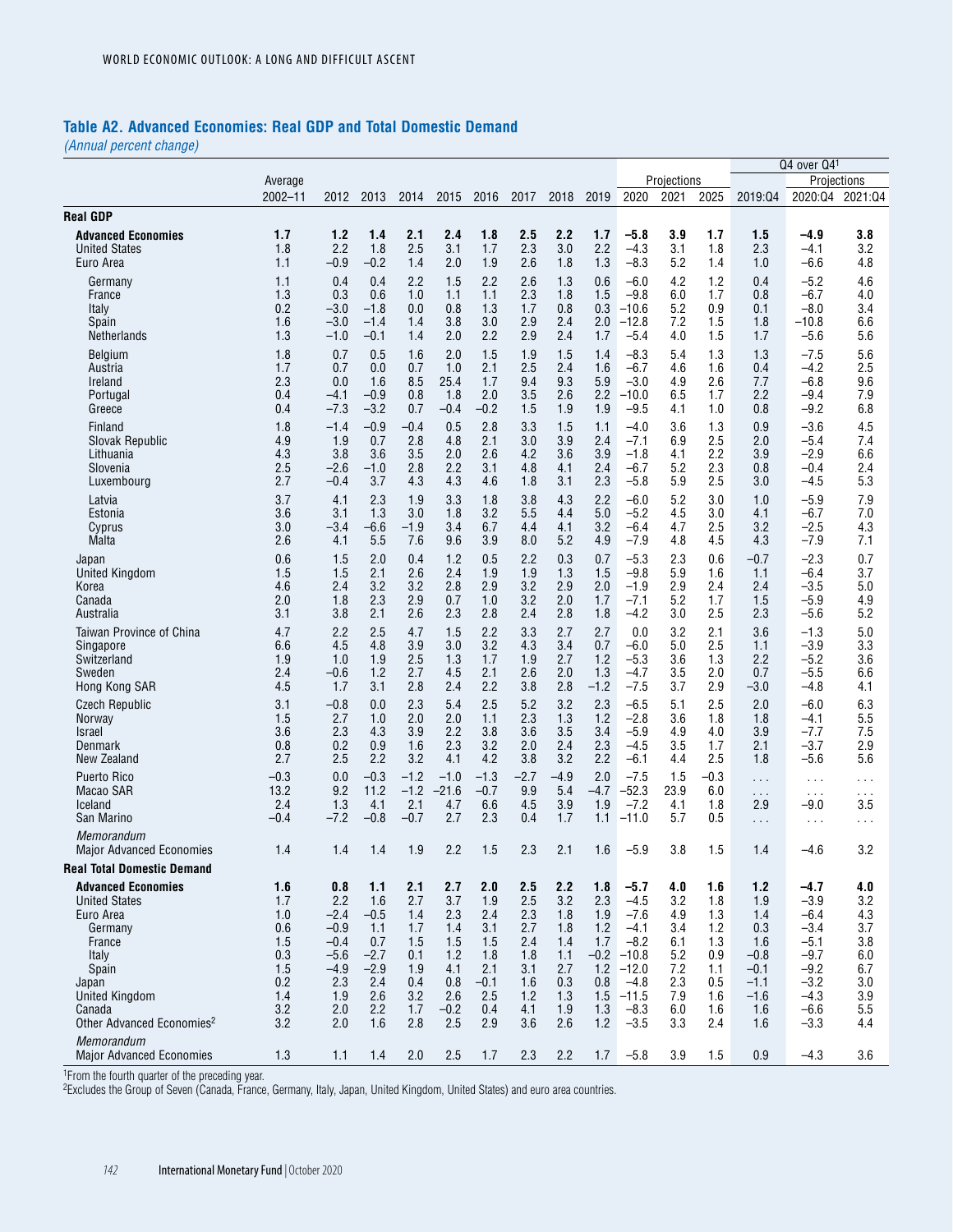# **Table A3. Advanced Economies: Components of Real GDP**

|                                                                                                                                                                                                          |                                                                                    | Averages                                                                            |                                                                                                 |                                                                                                       |                                                                                           |                                                                                     |                                                                                  |                                                                                     |                                                                                  |                                                                                     |                                                                                                                 | Projections                                                                               |
|----------------------------------------------------------------------------------------------------------------------------------------------------------------------------------------------------------|------------------------------------------------------------------------------------|-------------------------------------------------------------------------------------|-------------------------------------------------------------------------------------------------|-------------------------------------------------------------------------------------------------------|-------------------------------------------------------------------------------------------|-------------------------------------------------------------------------------------|----------------------------------------------------------------------------------|-------------------------------------------------------------------------------------|----------------------------------------------------------------------------------|-------------------------------------------------------------------------------------|-----------------------------------------------------------------------------------------------------------------|-------------------------------------------------------------------------------------------|
|                                                                                                                                                                                                          | $2002 - 11$                                                                        | $2012 - 21$                                                                         | 2012                                                                                            | 2013                                                                                                  | 2014                                                                                      | 2015                                                                                | 2016                                                                             | 2017                                                                                | 2018                                                                             | 2019                                                                                | 2020                                                                                                            | 2021                                                                                      |
| <b>Private Consumer Expenditure</b>                                                                                                                                                                      |                                                                                    |                                                                                     |                                                                                                 |                                                                                                       |                                                                                           |                                                                                     |                                                                                  |                                                                                     |                                                                                  |                                                                                     |                                                                                                                 |                                                                                           |
| <b>Advanced Economies</b><br><b>United States</b>                                                                                                                                                        | 1.7<br>2.0                                                                         | $1.2$<br>1.8                                                                        | 1.0<br>1.5                                                                                      | 1.2<br>1.5                                                                                            | 1.9<br>3.0                                                                                | 2.6<br>3.8                                                                          | 2.3<br>2.8                                                                       | 2.3<br>2.6                                                                          | 2.0<br>2.7                                                                       | 1.7<br>2.4                                                                          | $-7.1$<br>$-4.9$                                                                                                | 4.4<br>2.8                                                                                |
| Euro Area<br>Germany<br>France                                                                                                                                                                           | 0.9<br>0.4<br>1.6                                                                  | 0.3<br>0.9<br>0.5                                                                   | $-1.1$<br>1.5<br>$-0.4$                                                                         | $-0.6$<br>0.4<br>0.5                                                                                  | 0.9<br>1.1<br>0.8                                                                         | 1.9<br>1.9<br>1.5                                                                   | 2.0<br>2.4<br>1.8                                                                | 1.8<br>1.5<br>1.5                                                                   | 1.5<br>1.5<br>0.9                                                                | 1.3<br>1.6<br>1.5                                                                   | $-9.2$<br>$-6.9$<br>$-8.4$                                                                                      | 5.5<br>4.1<br>6.1                                                                         |
| Italy<br>Spain<br>Japan                                                                                                                                                                                  | 0.4<br>1.4<br>0.7                                                                  | $-0.8$<br>0.0<br>0.1                                                                | $-3.7$<br>$-3.3$<br>2.0                                                                         | $-2.4$<br>$-2.9$<br>2.4                                                                               | 0.2<br>1.7<br>$-0.9$                                                                      | 1.9<br>2.9<br>$-0.2$                                                                | 1.2<br>2.7<br>$-0.3$                                                             | 1.5<br>3.0<br>1.3                                                                   | 0.9<br>1.8<br>0.0                                                                | 0.4<br>1.1<br>0.1                                                                   | $-11.8$<br>$-14.8$<br>$-7.8$                                                                                    | 4.9<br>9.1<br>4.3                                                                         |
| <b>United Kingdom</b><br>Canada<br>Other Advanced Economies <sup>1</sup>                                                                                                                                 | 1.4<br>3.1<br>3.0                                                                  | 1.1<br>1.8<br>1.8                                                                   | 1.6<br>1.9<br>2.1                                                                               | 2.7<br>2.6<br>2.3                                                                                     | 2.3<br>2.6<br>2.5                                                                         | 3.0<br>2.3<br>2.9                                                                   | 3.6<br>2.1<br>2.6                                                                | 2.2<br>3.6<br>2.8                                                                   | 1.6<br>2.1<br>2.8                                                                | 1.0<br>1.6<br>1.8                                                                   | $-12.6$<br>$-8.6$<br>$-5.8$                                                                                     | 6.7<br>8.9<br>4.3                                                                         |
| Memorandum<br><b>Major Advanced Economies</b>                                                                                                                                                            | 1.5                                                                                | 1.2                                                                                 | 1.1                                                                                             | 1.3                                                                                                   | 1.8                                                                                       | 2.6                                                                                 | 2.2                                                                              | 2.2                                                                                 | 1.9                                                                              | 1.7                                                                                 | $-6.9$                                                                                                          | 4.1                                                                                       |
| <b>Public Consumption</b>                                                                                                                                                                                |                                                                                    |                                                                                     |                                                                                                 |                                                                                                       |                                                                                           |                                                                                     |                                                                                  |                                                                                     |                                                                                  |                                                                                     |                                                                                                                 |                                                                                           |
| <b>Advanced Economies</b><br><b>United States</b><br>Euro Area<br>Germany<br>France<br>Italy<br>Spain<br>Japan<br><b>United Kingdom</b><br>Canada<br>Other Advanced Economies <sup>1</sup><br>Memorandum | 1.8<br>1.4<br>1.7<br>1.4<br>1.6<br>0.4<br>4.3<br>1.3<br>2.5<br>2.3<br>3.0<br>1.5   | 1.3<br>0.7<br>1.1<br>2.1<br>1.1<br>$-0.2$<br>0.5<br>1.1<br>1.6<br>1.4<br>3.1<br>1.0 | 0.0<br>$-1.5$<br>$-0.3$<br>1.3<br>1.6<br>$-1.8$<br>$-4.2$<br>1.7<br>1.1<br>0.7<br>2.3<br>$-0.2$ | $-0.1$<br>$-1.9$<br>0.2<br>1.4<br>1.5<br>$-1.1$<br>$-2.1$<br>1.5<br>$-0.4$<br>$-0.8$<br>2.7<br>$-0.6$ | 0.5<br>$-0.8$<br>0.8<br>1.7<br>1.3<br>$-0.6$<br>$-0.7$<br>0.5<br>2.0<br>0.6<br>2.8<br>0.1 | 1.7<br>1.6<br>1.3<br>2.9<br>1.0<br>$-0.6$<br>2.0<br>1.5<br>1.8<br>1.4<br>2.8<br>1.5 | 2.0<br>1.8<br>1.9<br>4.0<br>1.4<br>0.7<br>1.0<br>1.4<br>1.0<br>1.8<br>3.2<br>1.8 | 1.1<br>0.6<br>1.1<br>1.6<br>1.4<br>$-0.1$<br>1.0<br>0.2<br>0.3<br>2.3<br>3.0<br>0.7 | 1.7<br>1.5<br>1.1<br>1.2<br>0.9<br>0.1<br>1.9<br>0.9<br>0.4<br>3.0<br>3.5<br>1.3 | 2.2<br>1.8<br>1.8<br>2.7<br>1.7<br>$-0.4$<br>2.3<br>1.9<br>3.4<br>2.1<br>3.5<br>1.9 | 2.4<br>1.7<br>2.2<br>4.8<br>$-3.1$<br>3.1<br>3.7<br>1.4<br>$-2.0$<br>1.5<br>5.6<br>1.4                          | 1.8<br>1.9<br>0.9<br>$-0.4$<br>3.6<br>$-1.0$<br>0.2<br>$-0.4$<br>9.1<br>1.1<br>2.3<br>1.8 |
| <b>Major Advanced Economies</b><br><b>Gross Fixed Capital Formation</b>                                                                                                                                  |                                                                                    |                                                                                     |                                                                                                 |                                                                                                       |                                                                                           |                                                                                     |                                                                                  |                                                                                     |                                                                                  |                                                                                     |                                                                                                                 |                                                                                           |
| <b>Advanced Economies</b><br><b>United States</b><br>Euro Area<br>Germany<br>France<br>Italy<br>Spain<br>Japan<br><b>United Kingdom</b><br>Canada<br>Other Advanced Economies <sup>1</sup>               | 0.8<br>0.5<br>0.4<br>0.7<br>1.2<br>$-0.5$<br>$-0.4$<br>$-1.8$<br>0.3<br>3.8<br>3.5 | 2.1<br>3.1<br>1.1<br>1.6<br>0.8<br>$-1.0$<br>0.4<br>1.5<br>1.4<br>0.8<br>1.9        | 2.6<br>6.9<br>$-3.2$<br>$-0.2$<br>0.2<br>$-9.7$<br>$-7.4$<br>3.5<br>2.0<br>4.9<br>3.2           | 1.8<br>3.6<br>$-2.4$<br>$-1.3$<br>$-0.8$<br>$-6.4$<br>$-3.8$<br>4.9<br>3.5<br>1.4<br>2.6              | 3.4<br>5.1<br>1.4<br>3.2<br>0.0<br>$-2.2$<br>4.1<br>3.1<br>6.6<br>2.3<br>2.6              | 3.4<br>3.7<br>4.7<br>1.7<br>1.0<br>1.8<br>4.9<br>1.6<br>3.7<br>$-5.2$<br>2.3        | 2.3<br>1.8<br>4.0<br>3.8<br>2.7<br>4.0<br>2.4<br>$-0.3$<br>3.6<br>$-4.7$<br>3.1  | 3.8<br>3.5<br>3.8<br>2.5<br>4.7<br>3.2<br>5.9<br>3.0<br>1.6<br>3.6<br>5.6           | 2.9<br>4.8<br>3.1<br>3.5<br>3.2<br>3.1<br>5.3<br>0.6<br>$-0.2$<br>1.2<br>0.9     | 2.4<br>2.3<br>5.7<br>2.5<br>4.3<br>1.4<br>1.8<br>1.3<br>0.7<br>$-0.4$<br>0.0        | $-6.0$<br>$-2.7$<br>$-12.0$<br>$-5.0$<br>$-14.2$<br>$-15.1$<br>$-16.2$<br>$-2.5$<br>$-14.7$<br>$-3.9$<br>$-4.0$ | 4.6<br>2.8<br>7.6<br>5.8<br>8.9<br>12.6<br>10.3<br>0.0<br>9.0<br>9.7<br>2.8               |
| <b>Memorandum</b><br><b>Major Advanced Economies</b>                                                                                                                                                     | 0.3                                                                                | 2.1                                                                                 | 3.6                                                                                             | 2.2                                                                                                   | 3.8                                                                                       | 2.5                                                                                 | 1.8                                                                              | 3.3                                                                                 | 3.3                                                                              | 2.0                                                                                 | $-5.4$                                                                                                          | 4.6                                                                                       |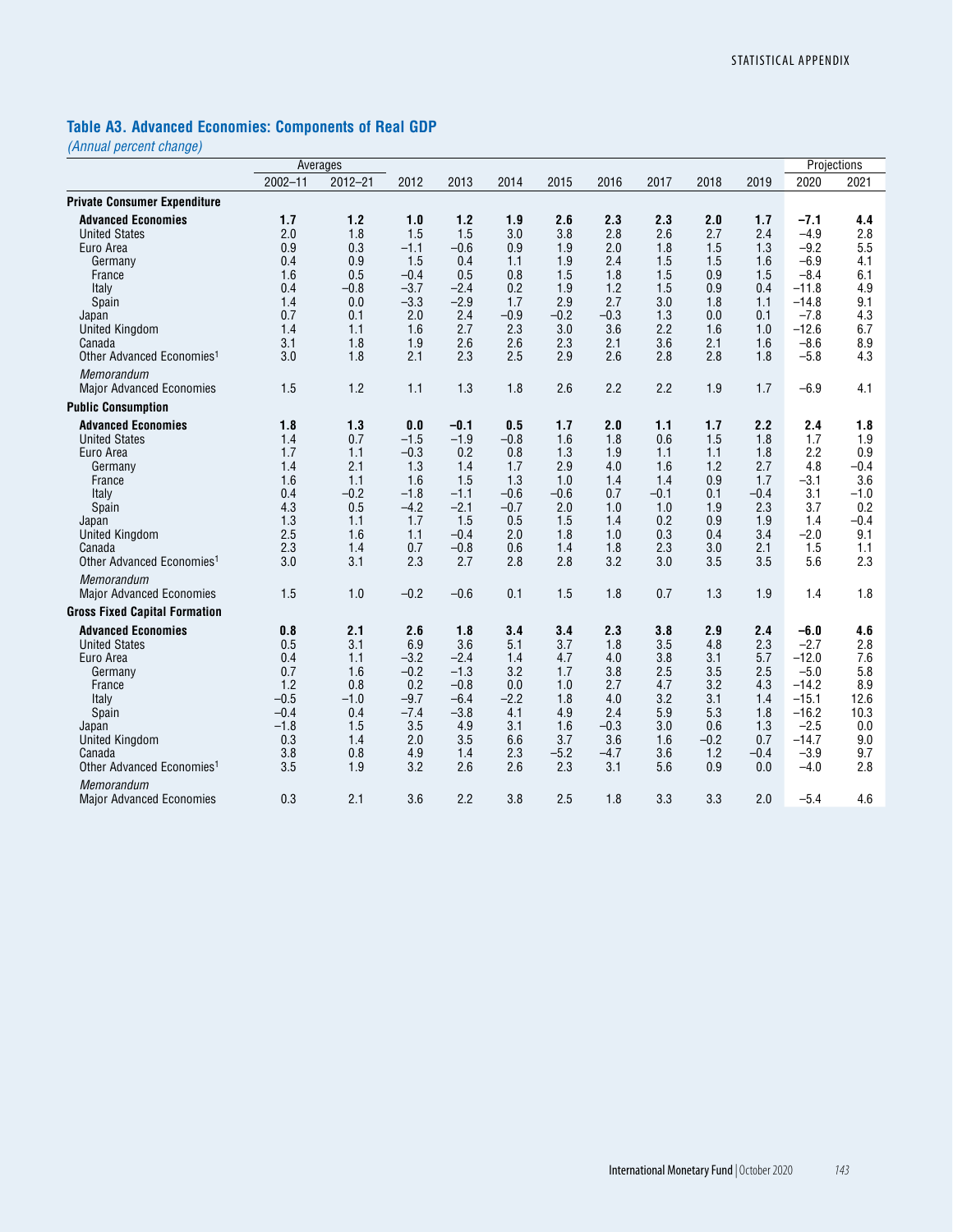### **Table A3. Advanced Economies: Components of Real GDP** *(continued)*

*(Annual percent change)*

|                                                                                                                                                                                            |                                                                                    | Averages                                                                                       |                                                                                                   |                                                                                       |                                                                                          |                                                                                                |                                                                                                |                                                                                          |                                                                                             |                                                                                             |                                                                                                              | Projections                                                                           |
|--------------------------------------------------------------------------------------------------------------------------------------------------------------------------------------------|------------------------------------------------------------------------------------|------------------------------------------------------------------------------------------------|---------------------------------------------------------------------------------------------------|---------------------------------------------------------------------------------------|------------------------------------------------------------------------------------------|------------------------------------------------------------------------------------------------|------------------------------------------------------------------------------------------------|------------------------------------------------------------------------------------------|---------------------------------------------------------------------------------------------|---------------------------------------------------------------------------------------------|--------------------------------------------------------------------------------------------------------------|---------------------------------------------------------------------------------------|
|                                                                                                                                                                                            | $2002 - 11$                                                                        | $2012 - 21$                                                                                    | 2012                                                                                              | 2013                                                                                  | 2014                                                                                     | 2015                                                                                           | 2016                                                                                           | 2017                                                                                     | 2018                                                                                        | 2019                                                                                        | 2020                                                                                                         | 2021                                                                                  |
| <b>Final Domestic Demand</b>                                                                                                                                                               |                                                                                    |                                                                                                |                                                                                                   |                                                                                       |                                                                                          |                                                                                                |                                                                                                |                                                                                          |                                                                                             |                                                                                             |                                                                                                              |                                                                                       |
| <b>Advanced Economies</b><br><b>United States</b><br>Euro Area<br>Germany<br>France<br>Italy<br>Spain<br>Japan<br><b>United Kingdom</b><br>Canada<br>Other Advanced Economies <sup>1</sup> | 1.5<br>1.6<br>1.0<br>0.7<br>1.5<br>0.2<br>1.6<br>0.2<br>1.4<br>3.1<br>3.1          | 1.4<br>1.9<br>0.7<br>1.3<br>0.7<br>$-0.7$<br>0.0<br>0.6<br>1.2<br>1.4<br>2.0                   | 1.1<br>2.0<br>$-1.3$<br>1.1<br>0.2<br>$-4.5$<br>$-4.3$<br>2.3<br>1.5<br>2.3<br>2.4                | 1.1<br>1.3<br>$-0.8$<br>0.2<br>0.5<br>$-2.9$<br>$-2.9$<br>2.8<br>2.2<br>1.6<br>2.4    | 2.0<br>2.8<br>1.0<br>1.7<br>0.8<br>$-0.4$<br>1.6<br>0.2<br>2.9<br>2.1<br>2.6             | 2.6<br>3.5<br>2.3<br>2.1<br>1.3<br>1.4<br>3.1<br>0.6<br>2.9<br>0.3<br>2.7                      | 2.3<br>2.4<br>2.4<br>3.1<br>1.9<br>1.6<br>2.3<br>0.0<br>3.1<br>0.5<br>2.9                      | 2.4<br>2.5<br>2.0<br>1.8<br>2.2<br>1.5<br>3.1<br>1.5<br>1.7<br>3.3<br>3.3                | 2.1<br>3.0<br>1.7<br>1.9<br>1.4<br>1.2<br>2.5<br>0.3<br>1.1<br>2.1<br>2.4                   | 2.0<br>2.3<br>2.4<br>2.0<br>2.2<br>0.4<br>1.1<br>0.8<br>1.4<br>1.3<br>1.5                   | $-5.2$<br>$-3.6$<br>$-7.4$<br>$-4.0$<br>$-8.5$<br>$-9.6$<br>$-12.1$<br>$-4.6$<br>$-11.0$<br>$-6.1$<br>$-3.3$ | 3.8<br>2.7<br>4.9<br>3.4<br>6.1<br>5.0<br>7.3<br>2.4<br>7.5<br>6.6<br>3.4             |
| Memorandum<br><b>Major Advanced Economies</b>                                                                                                                                              | 1.3                                                                                | 1.3                                                                                            | 1.4                                                                                               | 1.2                                                                                   | 2.0                                                                                      | 2.4                                                                                            | 2.1                                                                                            | 2.2                                                                                      | 2.1                                                                                         | 1.8                                                                                         | $-5.1$                                                                                                       | 3.6                                                                                   |
| Stock Building <sup>2</sup>                                                                                                                                                                |                                                                                    |                                                                                                |                                                                                                   |                                                                                       |                                                                                          |                                                                                                |                                                                                                |                                                                                          |                                                                                             |                                                                                             |                                                                                                              |                                                                                       |
| <b>Advanced Economies</b><br><b>United States</b><br>Euro Area<br>Germany<br>France<br>Italy<br>Spain<br>Japan<br><b>United Kingdom</b><br>Canada<br>Other Advanced Economies <sup>1</sup> | 0.1<br>0.1<br>0.0<br>0.0<br>0.0<br>0.1<br>0.0<br>0.0<br>0.0<br>0.1<br>0.1          | $-0.1$<br>0.0<br>$-0.1$<br>$-0.2$<br>0.0<br>$-0.2$<br>$-0.2$<br>0.0<br>0.0<br>$-0.2$<br>$-0.1$ | $-0.3$<br>0.2<br>$-1.1$<br>$-1.8$<br>$-0.6$<br>$-1.1$<br>$-0.8$<br>0.0<br>0.4<br>$-0.3$<br>$-0.4$ | 0.0<br>0.2<br>0.3<br>0.8<br>0.2<br>0.2<br>0.1<br>$-0.4$<br>0.1<br>0.5<br>$-0.7$       | 0.1<br>$-0.1$<br>0.4<br>0.0<br>0.7<br>0.5<br>0.2<br>0.1<br>0.6<br>$-0.4$<br>0.2          | 0.0<br>0.3<br>0.0<br>$-0.7$<br>0.3<br>$-0.1$<br>$-1.5$<br>0.3<br>$-0.3$<br>$-0.5$<br>$-0.1$    | $-0.3$<br>$-0.6$<br>0.0<br>0.0<br>$-0.4$<br>0.2<br>$-0.1$<br>$-0.1$<br>$-0.6$<br>0.0<br>0.0    | 0.1<br>0.0<br>0.3<br>0.8<br>0.2<br>0.2<br>0.0<br>0.1<br>$-0.6$<br>0.8<br>0.2             | 0.1<br>0.2<br>0.0<br>$-0.1$<br>0.0<br>$-0.1$<br>0.2<br>0.0<br>0.2<br>$-0.2$<br>0.2          | $-0.2$<br>0.0<br>$-0.5$<br>$-0.7$<br>$-0.4$<br>$-0.6$<br>0.1<br>0.1<br>0.2<br>0.1<br>$-0.3$ | $-0.5$<br>$-0.9$<br>$-0.2$<br>0.0<br>0.3<br>$-1.2$<br>0.0<br>0.0<br>0.0<br>$-1.6$<br>$-0.2$                  | 0.1<br>0.5<br>0.0<br>0.0<br>0.0<br>0.1<br>0.0<br>0.0<br>$-0.1$<br>$-0.6$<br>$-0.1$    |
| Memorandum<br><b>Major Advanced Economies</b>                                                                                                                                              | 0.0                                                                                | $-0.1$                                                                                         | $-0.2$                                                                                            | 0.2                                                                                   | 0.1                                                                                      | 0.1                                                                                            | $-0.4$                                                                                         | 0.1                                                                                      | 0.1                                                                                         | $-0.1$                                                                                      | $-0.6$                                                                                                       | 0.2                                                                                   |
| Foreign Balance <sup>2</sup>                                                                                                                                                               |                                                                                    |                                                                                                |                                                                                                   |                                                                                       |                                                                                          |                                                                                                |                                                                                                |                                                                                          |                                                                                             |                                                                                             |                                                                                                              |                                                                                       |
| <b>Advanced Economies</b><br><b>United States</b><br>Euro Area<br>Germany<br>France<br>Italy<br>Spain<br>Japan<br><b>United Kingdom</b><br>Canada<br>Other Advanced Economies <sup>1</sup> | 0.1<br>0.0<br>0.2<br>0.5<br>$-0.3$<br>$-0.1$<br>0.1<br>0.3<br>0.1<br>$-1.1$<br>0.5 | 0.0<br>$-0.2$<br>0.1<br>$-0.1$<br>$-0.2$<br>0.3<br>0.2<br>0.0<br>$-0.2$<br>0.1<br>0.2          | 0.4<br>0.0<br>1.5<br>1.2<br>0.7<br>2.6<br>2.0<br>$-0.8$<br>$-0.3$<br>$-0.3$<br>0.5                | 0.2<br>0.2<br>0.3<br>$-0.5$<br>$-0.1$<br>0.8<br>1.4<br>$-0.4$<br>$-0.6$<br>0.1<br>0.7 | 0.0<br>$-0.3$<br>0.1<br>0.7<br>$-0.5$<br>$-0.1$<br>$-0.5$<br>0.0<br>$-0.7$<br>1.2<br>0.5 | $-0.3$<br>$-0.8$<br>$-0.2$<br>0.3<br>$-0.4$<br>$-0.4$<br>$-0.1$<br>0.3<br>$-0.5$<br>0.8<br>0.0 | $-0.1$<br>$-0.2$<br>$-0.4$<br>$-0.6$<br>$-0.4$<br>$-0.5$<br>1.0<br>0.6<br>$-0.5$<br>0.4<br>0.0 | 0.0<br>$-0.2$<br>0.4<br>0.1<br>$-0.1$<br>0.0<br>$-0.1$<br>0.5<br>0.7<br>$-1.0$<br>$-0.4$ | 0.0<br>$-0.3$<br>0.2<br>$-0.4$<br>0.4<br>$-0.3$<br>$-0.3$<br>$-0.1$<br>$-0.2$<br>0.1<br>0.4 | $-0.1$<br>$-0.2$<br>$-0.5$<br>$-0.6$<br>$-0.2$<br>0.5<br>0.5<br>$-0.2$<br>0.1<br>0.2<br>0.7 | $-0.2$<br>0.3<br>$-1.0$<br>$-2.1$<br>$-1.5$<br>$-0.1$<br>$-1.7$<br>$-0.5$<br>1.9<br>0.9<br>$-0.4$            | 0.0<br>$-0.2$<br>0.5<br>0.9<br>$-0.2$<br>0.2<br>0.0<br>0.1<br>$-1.9$<br>$-1.2$<br>0.4 |
| <b>Memorandum</b><br><b>Major Advanced Economies</b>                                                                                                                                       | 0.0                                                                                | $-0.1$                                                                                         | 0.2                                                                                               | 0.0                                                                                   | -0.1                                                                                     | $-0.4$                                                                                         | $-0.2$                                                                                         | 0.0                                                                                      | $-0.2$                                                                                      | $-0.2$                                                                                      | $-0.1$                                                                                                       | $-0.2$                                                                                |

1Excludes the Group of Seven (Canada, France, Germany, Italy, Japan, United Kingdom, United States) and euro area countries.

<sup>2</sup>Changes expressed as percent of GDP in the preceding period.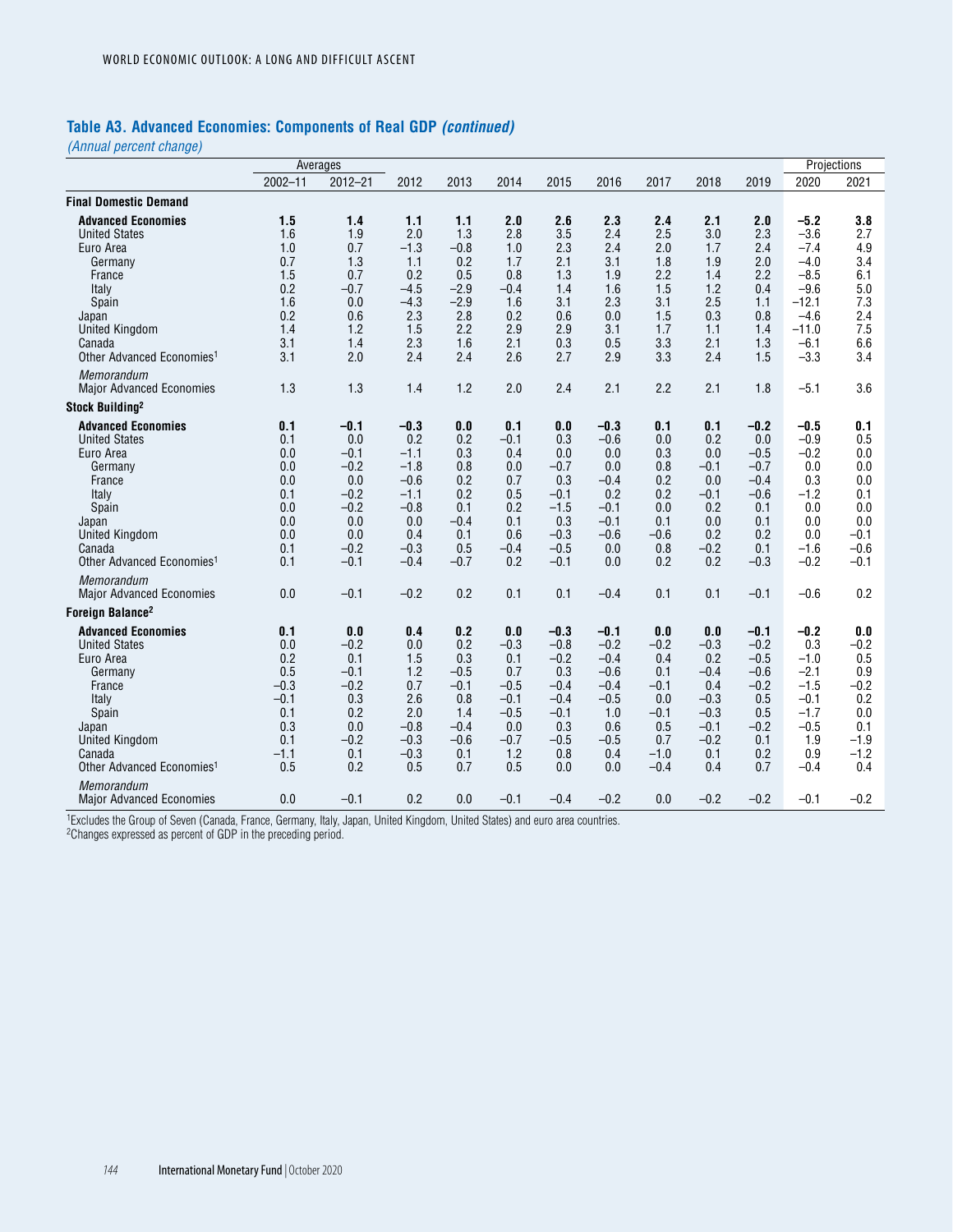# **Table A4. Emerging Market and Developing Economies: Real GDP**

|                                       | Average       |        |        |        |        |        |        |        |        |         | Projections |         |
|---------------------------------------|---------------|--------|--------|--------|--------|--------|--------|--------|--------|---------|-------------|---------|
|                                       | $2002 - 11$   | 2012   | 2013   | 2014   | 2015   | 2016   | 2017   | 2018   | 2019   | 2020    | 2021        | 2025    |
| <b>Emerging and Developing Asia</b>   | 8.6           | 7.0    | 6.9    | 6.8    | 6.8    | 6.8    | 6.7    | 6.3    | 5.5    | $-1.7$  | 8.0         | 5.9     |
| Bangladesh                            | 5.9           | 6.5    | 6.0    | 6.1    | 6.6    | 7.1    | 7.3    | 7.9    | 8.2    | 3.8     | 4.4         | 7.3     |
| Bhutan                                | 8.8           | 6.5    | 3.6    | 4.0    | 6.2    | 7.4    | 6.3    | 3.8    | 3.8    | 0.6     | $-0.5$      | 6.0     |
| Brunei Darussalam                     | 1.5           | 0.9    | $-2.1$ | $-2.5$ | $-0.4$ | $-2.5$ | 1.3    | 0.1    | 3.9    | 0.1     | 3.2         | 1.8     |
| Cambodia                              | 7.9           | 7.3    | 7.4    | 7.1    | 7.0    | 6.9    | 7.0    | 7.5    | 7.0    | $-2.8$  | 6.8         | 6.9     |
| China                                 | 10.7          | 7.9    | 7.8    | 7.3    | 6.9    | 6.8    | 6.9    | 6.7    | 6.1    | 1.9     | 8.2         | 5.5     |
| Fiji                                  | 1.4           | 1.4    | 4.7    | 5.6    | 4.7    | 2.5    | 5.4    | 3.5    | $-1.3$ | $-21.0$ | 11.5        | 2.2     |
| India <sup>1</sup>                    | 7.7           | 5.5    | 6.4    | 7.4    | 8.0    | 8.3    | 7.0    | 6.1    | 4.2    | $-10.3$ | 8.8         | 7.2     |
| Indonesia                             | 5.7           | 6.0    | 5.6    | 5.0    | 4.9    | 5.0    | 5.1    | 5.2    | 5.0    | $-1.5$  | 6.1         | 5.1     |
| Kiribati                              | 1.0           | 4.7    | 4.2    | $-0.7$ | 10.4   | 5.1    | 0.9    | 2.3    | 2.3    | $-1.1$  | 3.0         | 1.8     |
| Lao P.D.R.                            | 7.5           | 7.8    | 8.0    | 7.6    | 7.3    | 7.0    | 6.8    | 6.3    | 5.2    | 0.2     | 4.8         | 6.1     |
| Malaysia                              | 5.1           | 5.5    | 4.7    | 6.0    | 5.0    | 4.4    | 5.8    | 4.8    | 4.3    | $-6.0$  | 7.8         | 5.0     |
| <b>Maldives</b>                       | 7.0           | 2.5    | 7.3    | 7.3    | 2.9    | 6.3    | 6.8    | 6.9    | 5.7    | $-18.6$ | 12.7        | $5.9\,$ |
| <b>Marshall Islands</b>               | 1.0           | $-2.4$ | 3.7    | $-0.9$ | 1.6    | 1.3    | 4.1    | 3.6    | 5.3    | $-4.5$  | $-0.9$      | 1.8     |
| Micronesia                            | 0.3           | $-1.9$ | $-3.7$ | $-2.3$ | 4.6    | 0.9    | 2.7    | 0.2    | 1.2    | $-3.8$  | 1.2         | 0.6     |
| Mongolia                              | 7.5           | 12.3   | 11.6   | 7.9    | 2.4    | 1.2    | 5.3    | 7.2    | 5.1    | $-2.0$  | 6.0         | 4.5     |
| <b>Myanmar</b>                        | 10.0          | 6.5    | 7.9    | 8.2    | 7.5    | 6.4    | 5.8    | 6.4    | 6.5    | 2.0     | 5.7         | 6.5     |
| Nauru                                 | $\sim$ $\sim$ | 10.4   | 31.0   | 27.2   | 3.4    | 3.0    | $-5.5$ | 5.7    | 1.0    | 0.7     | 1.3         | 0.5     |
| Nepal                                 | 3.8           | 4.8    | 4.1    | 6.0    | 3.3    | 0.6    | 8.2    | 6.7    | 7.1    | 0.0     | 2.5         | 5.0     |
| Palau                                 | 0.3           | 1.6    | $-1.7$ | 6.0    | 5.0    | $-0.4$ | $-2.0$ | 5.8    | $-1.8$ | $-11.4$ | $-7.4$      | 2.0     |
| Papua New Guinea                      | 4.1           | 4.7    | 3.8    | 13.5   | 9.5    | 4.1    | 3.5    | $-0.8$ | 4.9    | $-3.3$  | 1.2         | 3.2     |
| Philippines                           | 4.9           | 6.9    | 6.8    | 6.3    | 6.3    | 7.1    | 6.9    | 6.3    | 6.0    | $-8.3$  | 7.4         | 6.5     |
| Samoa                                 | 3.3           | $-4.1$ | $-0.4$ | 0.1    | 4.3    | 8.1    | 1.0    | $-2.2$ | 3.5    | $-5.0$  | $-1.5$      | 2.2     |
| Solomon Islands                       | 4.9           | 1.9    | 5.3    | 1.0    | 1.4    | 5.9    | 5.3    | 3.9    | 1.2    | $-5.0$  | 4.5         | 3.0     |
| Sri Lanka                             | 6.2           | 9.1    | 3.4    | 5.0    | 5.0    | 4.5    | 3.6    | 3.3    | 2.3    | $-4.6$  | 5.3         | 4.8     |
| <b>Thailand</b>                       | 4.3           | 7.2    | 2.7    | 1.0    | 3.1    | 3.4    | 4.1    | 4.2    | 2.4    | $-7.1$  | 4.0         | 3.7     |
| Timor-Leste <sup>2</sup>              | 3.5           | 6.0    | 2.1    | 4.5    | 3.1    | 3.6    | $-3.8$ | $-0.8$ | 3.1    | $-6.8$  | 4.0         | 2.6     |
| Tonga                                 | 0.4           | 0.8    | 0.3    | 2.0    | 1.2    | 6.6    | 3.3    | 0.3    | 0.7    | $-2.5$  | $-3.5$      | 1.8     |
| Tuvalu                                | 1.4           | $-3.9$ | 4.9    | 1.2    | 9.2    | 5.9    | 4.6    | 3.7    | 6.0    | $-0.5$  | 3.0         | 3.0     |
| Vanuatu                               | 3.4           | 1.8    | 2.0    | 2.3    | 0.2    | 3.5    | 4.4    | 2.9    | 3.3    | $-8.3$  | 4.3         | 3.0     |
| Vietnam                               | 6.8           | 5.5    | 5.6    | 6.4    | 7.0    | 6.7    | 6.9    | 7.1    | 7.0    | 1.6     | 6.7         | 6.6     |
| <b>Emerging and Developing Europe</b> | 4.8           | 3.1    | 3.1    | 1.8    | 1.0    | 1.9    | 4.1    | 3.3    | 2.1    | $-4.6$  | 3.9         | 2.6     |
| Albania <sup>1</sup>                  | 5.0           | 1.4    | 1.0    | 1.8    | 2.2    | 3.3    | 3.8    | 4.1    | 2.2    | $-7.5$  | 6.1         | 3.4     |
| Belarus <sup>1</sup>                  | 7.5           | 1.7    | 1.0    | 1.7    | $-3.8$ | $-2.5$ | 2.5    | 3.1    | 1.2    | $-3.0$  | 2.2         | 1.3     |
| Bosnia and Herzegovina                | 3.7           | $-0.7$ | 2.4    | 1.1    | 3.1    | 3.1    | 3.2    | 3.7    | 2.7    | $-6.5$  | 5.0         | 3.5     |
| <b>Bulgaria</b>                       | 4.3           | 0.4    | 0.3    | 1.9    | 4.0    | 3.8    | 3.5    | 3.1    | 3.4    | $-4.0$  | 4.1         | 2.9     |
| Croatia                               | 2.1           | $-2.2$ | $-0.5$ | $-0.1$ | 2.4    | 3.5    | 3.1    | 2.7    | 2.9    | $-9.0$  | 6.0         | 3.0     |
| Hungary                               | 1.8           | $-1.5$ | 2.0    | 4.2    | 3.8    | 2.2    | 4.3    | 5.1    | 4.9    | $-6.1$  | 3.9         | 2.6     |
| Kosovo                                | 4.0           | 2.8    | 3.4    | 1.2    | 4.1    | 4.1    | 4.2    | 3.8    | 4.0    | $-7.5$  | 6.0         | 4.0     |
| Moldova                               | 5.1           | $-0.6$ | 9.0    | 5.0    | $-0.3$ | 4.4    | 4.7    | 4.0    | 3.6    | $-4.5$  | 4.1         | 4.2     |
| Montenegro                            | 3.5           | $-2.7$ | 3.5    | 1.8    | 3.4    | 2.9    | 4.7    | 5.1    | 3.6    | $-12.0$ | 5.5         | 3.0     |
| North Macedonia                       | 3.5           | $-0.5$ | 2.9    | 3.6    | 3.9    | 2.8    | 1.1    | 2.7    | 3.6    | $-5.4$  | 5.5         | 3.5     |
| Poland                                | 4.2           | 1.6    | 1.4    | 3.3    | 3.8    | 3.1    | 4.9    | 5.3    | 4.1    | $-3.6$  | 4.6         | 2.4     |
| Romania                               | 3.9           | 2.1    | 3.5    | 3.4    | 3.9    | 4.8    | 7.1    | 4.4    | 4.1    | $-4.8$  | 4.6         | 3.5     |
| Russia                                | 4.8           | 4.0    | 1.8    | 0.7    | $-2.0$ | 0.2    | 1.8    | 2.5    | 1.3    | -4.1    | 2.8         | 1.8     |
| Serbia                                | 4.7           | $-0.7$ | 2.9    | $-1.6$ | 1.8    | 3.3    | 2.0    | 4.4    | 4.2    | $-2.5$  | 5.5         | 4.0     |
| Turkey                                | 5.8           | 4.8    | 8.5    | 4.9    | 6.1    | 3.3    | 7.5    | 3.0    | 0.9    | $-5.0$  | 5.0         | 3.5     |
| Ukraine <sup>1</sup>                  | 4.0           | 0.2    | 0.0    | $-6.6$ | $-9.8$ | 2.4    | 2.5    | 3.4    | 3.2    | $-7.2$  | 3.0         | 4.0     |
| Latin America and the Caribbean       | 3.6           | 2.9    | 2.9    | 1.3    | 0.4    | $-0.6$ | 1.4    | 1.1    | 0.0    | $-8.1$  | 3.6         | 2.5     |
| Antigua and Barbuda                   | 1.7           | 3.4    | $-0.6$ | 3.8    | 3.8    | 5.5    | 3.1    | 7.0    | 3.4    | $-17.3$ | 4.7         | 3.7     |
| Argentina                             | 4.5           | $-1.0$ | 2.4    | $-2.5$ | 2.7    | $-2.1$ | 2.8    | $-2.6$ | $-2.1$ | $-11.8$ | 4.9         | 1.7     |
| Aruba                                 | -0.1          | $-1.4$ | 4.2    | 0.9    | $-0.4$ | 0.5    | 2.3    | 1.2    | 0.4    | $-19.7$ | 9.0         | 1.1     |
| The Bahamas                           | 0.5           | 3.1    | $-2.7$ | 1.1    | 0.2    | 1.4    | 3.1    | 3.0    | 1.2    | $-14.8$ | 4.6         | 1.5     |
| <b>Barbados</b>                       | 0.8           | $-0.4$ | $-1.4$ | $-0.1$ | 2.4    | 2.5    | 0.5    | $-0.6$ | $-0.1$ | $-11.6$ | 7.4         | 1.8     |
| <b>Belize</b>                         | 3.4           | 2.4    | 1.3    | 3.6    | 2.8    | 0.1    | 1.9    | 2.1    | $-2.0$ | $-16.0$ | 8.0         | 2.0     |
| <b>Bolivia</b>                        | 4.2           | 5.1    | 6.8    | 5.5    | 4.9    | 4.3    | 4.2    | 4.2    | 2.2    | $-7.9$  | 5.6         | 3.7     |
| <b>Brazil</b>                         | 3.9           | 1.9    | 3.0    | 0.5    | $-3.5$ | $-3.3$ | 1.3    | 1.3    | 1.1    | $-5.8$  | 2.8         | 2.2     |
| Chile                                 | 4.5           | 5.3    | 4.0    | 1.8    | 2.3    | 1.7    | $1.2$  | 4.0    | 1.1    | $-6.0$  | 4.5         | 2.5     |
| Colombia                              | 4.6           | 3.9    | 5.1    | 4.5    | 3.0    | 2.1    | 1.4    | 2.5    | 3.3    | $-8.2$  | 4.0         | 3.7     |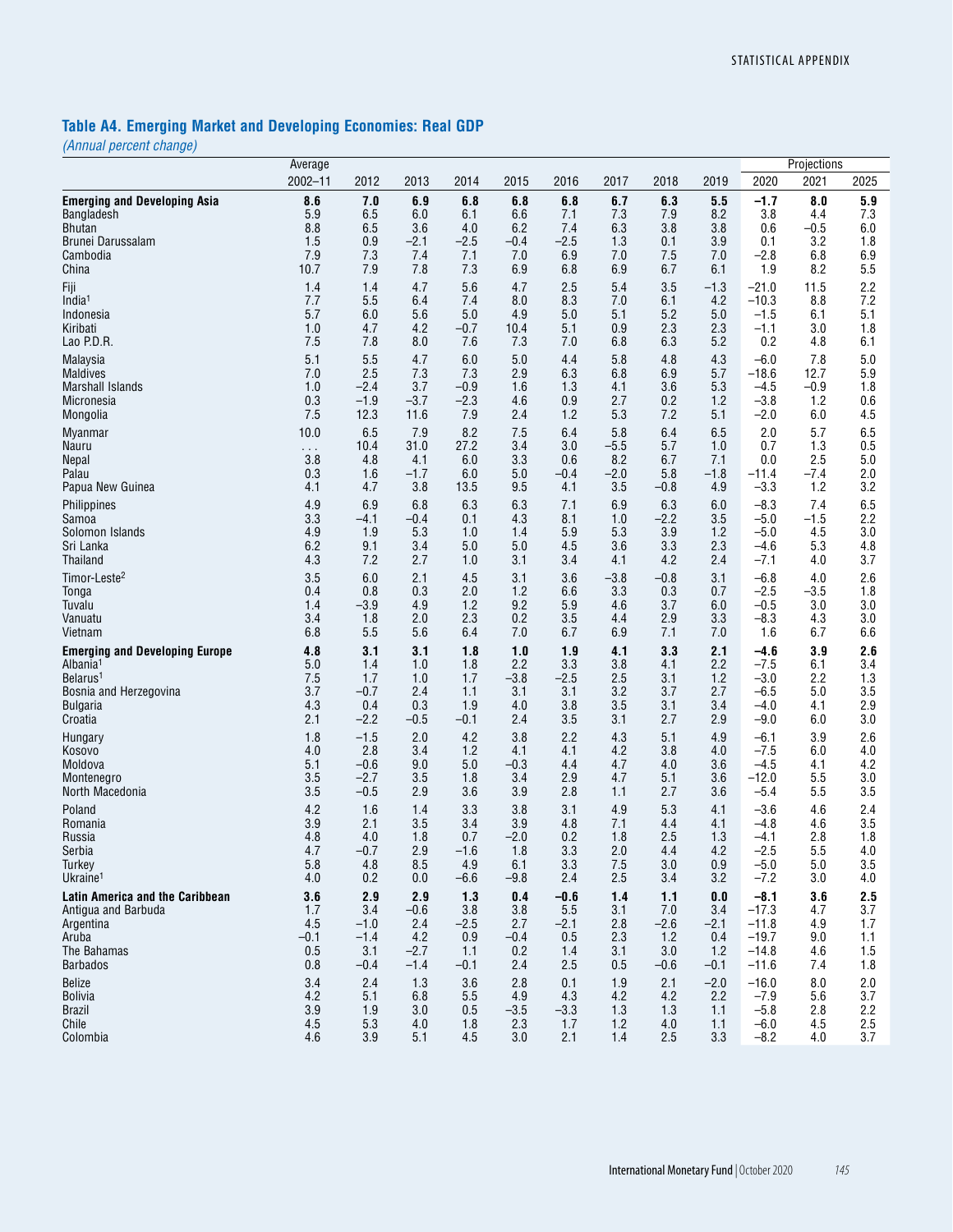# **Table A4. Emerging Market and Developing Economies: Real GDP** *(continued)*

|                                     | Average              |               |            |                  |                |               |               |            |                      |                    | Projections |            |
|-------------------------------------|----------------------|---------------|------------|------------------|----------------|---------------|---------------|------------|----------------------|--------------------|-------------|------------|
|                                     | $2002 - 11$          | 2012          | 2013       | 2014             | 2015           | 2016          | 2017          | 2018       | 2019                 | 2020               | 2021        | 2025       |
| <b>Latin America and the</b>        |                      |               |            |                  |                |               |               |            |                      |                    |             |            |
| Caribbean (continued)               | 3.6                  | 2.9           | 2.9        | 1.3              | 0.4            | $-0.6$        | 1.4           | 1.1        | 0.0                  | $-8.1$             | 3.6         | 2.5        |
| Costa Rica                          | 4.4                  | 4.8           | 2.3        | 3.5              | 3.6            | 4.2           | 3.9           | 2.7        | 2.1                  | $-5.5$             | 2.3         | 3.2        |
| Dominica                            | 2.4                  | $-1.1$        | $-0.6$     | 4.4              | $-2.6$         | 2.5           | $-9.5$        | 0.5        | 8.4                  | $-8.8$             | 3.3         | 1.5        |
| Dominican Republic                  | 4.7                  | 2.7           | 4.9        | 7.1              | 6.9            | 6.7           | 4.7           | 7.0        | 5.1                  | $-6.0$             | 4.0         | 5.0        |
| Ecuador<br>El Salvador              | 4.5<br>1.9           | 5.6<br>2.8    | 4.9<br>2.2 | 3.8<br>1.7       | 0.1<br>2.4     | $-1.2$<br>2.5 | 2.4<br>2.3    | 1.3<br>2.4 | 0.1<br>2.4           | $-11.0$<br>$-9.0$  | 4.8<br>4.0  | 2.3<br>2.2 |
|                                     |                      |               |            |                  |                |               |               |            |                      |                    |             |            |
| Grenada<br>Guatemala                | 2.1<br>3.6           | $-1.2$<br>3.1 | 2.4<br>3.5 | 7.3<br>4.4       | 6.4<br>4.1     | 3.7<br>2.7    | 4.4<br>3.0    | 4.1<br>3.2 | 3.0<br>3.8           | $-11.8$<br>$-2.0$  | 3.0<br>4.0  | 2.7<br>3.3 |
| Guyana                              | 2.7                  | 5.0           | 3.7        | 1.7              | 0.7            | 3.8           | 3.7           | 4.4        | 5.4                  | 26.2               | 8.1         | 1.1        |
| Haiti                               | 0.7                  | 2.9           | 4.2        | 2.8              | 1.2            | 1.5           | 1.2           | 1.5        | $-1.2$               | $-4.0$             | 1.2         | 1.4        |
| Honduras                            | 4.2                  | 4.1           | 2.8        | 3.1              | 3.8            | 3.9           | 4.8           | 3.7        | 2.7                  | $-6.6$             | 4.9         | 3.7        |
| Jamaica                             | 0.6                  | $-0.5$        | 0.2        | 0.6              | 0.9            | 1.5           | 0.7           | 1.9        | 0.9                  | $-8.6$             | 3.6         | 2.1        |
| Mexico                              | 1.9                  | 3.6           | 1.4        | 2.8              | 3.3            | 2.6           | 2.1           | 2.2        | $-0.3$               | $-9.0$             | 3.5         | 2.1        |
| Nicaragua                           | 3.2                  | 6.5           | 4.9        | 4.8              | 4.8            | 4.6           | 4.6           | $-4.0$     | $-3.9$               | $-5.5$             | $-0.5$      | 2.1        |
| Panama                              | 6.9                  | 9.8           | 6.9        | 5.1              | 5.7            | 5.0           | 5.6           | 3.7        | 3.0                  | $-9.0$             | 4.0         | 5.0        |
| Paraguay                            | 4.2                  | $-0.5$        | 8.4        | 4.9              | 3.1            | 4.3           | 5.0           | 3.4        | 0.0                  | $-4.0$             | 5.5         | 4.0        |
| Peru<br>St. Kitts and Nevis         | 6.2<br>1.7           | 6.0<br>$-2.2$ | 5.8<br>5.4 | 2.4<br>6.3       | 3.3<br>1.0     | 4.1<br>2.8    | 2.5<br>$-2.0$ | 4.0<br>2.9 | 2.2<br>2.8           | $-13.9$<br>$-18.7$ | 7.3<br>8.0  | 3.8<br>2.7 |
| St. Lucia                           | 2.8                  | $-0.3$        | $-2.2$     | 1.3              | $-0.2$         | 3.8           | 3.5           | 2.6        | 1.7                  | $-16.9$            | 7.2         | 1.8        |
| St. Vincent and the Grenadines      | 2.7                  | 1.4           | 1.8        | 1.2              | 1.3            | 1.9           | 1.0           | 2.2        | 0.4                  | $-7.0$             | 3.7         | 2.7        |
| Suriname                            | 5.1                  | 2.7           | 2.9        | 0.3              | -3.4           | $-5.6$        | 1.8           | 2.6        | 0.3                  | $-13.1$            | 1.5         | 2.1        |
| <b>Trinidad and Tobago</b>          | 5.3                  | $-0.7$        | 2.2        | $-0.9$           | 1.8            | $-6.3$        | $-2.3$        | $-0.2$     | 0.0                  | $-5.6$             | 2.6         | 1.5        |
| Uruguay                             | 4.1                  | 3.5           | 4.6        | 3.2              | 0.4            | 1.7           | 2.6           | 1.6        | 0.2                  | $-4.5$             | 4.3         | 2.4        |
| Venezuela                           | 3.2                  | 5.6           | 1.3        | $-3.9$           | $-6.2$         | $-17.0$       | $-15.7$       | $-19.6$    | $-35.0$              | $-25.0$            | $-10.0$     | $\sim$ .   |
| <b>Middle East and Central Asia</b> | 5.6                  | 5.1           | 3.1        | 3.1              | 2.7            | 4.5           | 2.6           | 2.1        | 1.4                  | -4.1               | 3.0         | 3.3        |
| Afghanistan                         | $\sim 10$            | 14.0          | 5.7        | 2.7              | 1.0            | 2.2           | 2.6           | 1.2        | 3.9                  | $-5.0$             | 4.0         | 4.0        |
| Algeria                             | 3.8                  | 3.4<br>7.1    | 2.8<br>3.4 | 3.8<br>3.6       | 3.7<br>3.3     | 3.2           | 1.3<br>7.5    | 1.4<br>5.2 | 0.8<br>7.6           | $-5.5$             | 3.2<br>3.5  | 0.9        |
| Armenia<br>Azerbaijan               | 7.6<br>13.5          | 2.2           | 5.8        | 2.8              | 1.0            | 0.2<br>$-3.1$ | 0.2           | 1.5        | 2.2                  | -4.5<br>$-4.0$     | 2.0         | 4.5<br>1.7 |
| <b>Bahrain</b>                      | 5.3                  | 3.7           | 5.4        | 4.4              | 2.5            | 3.6           | 4.3           | 1.8        | 1.8                  | $-4.9$             | 2.3         | 3.3        |
| Djibouti                            | 4.1                  | 4.8           | 5.0        | 7.1              | 7.7            | 6.7           | 5.4           | 8.4        | 7.5                  | $-1.0$             | 7.0         | 6.0        |
| Egypt                               | 4.7                  | 2.2           | 3.3        | 2.9              | 4.4            | 4.3           | 4.1           | 5.3        | 5.6                  | 3.5                | 2.8         | 5.6        |
| Georgia                             | 6.5                  | 6.4           | 3.6        | 4.4              | 3.0            | 2.9           | 4.8           | 4.8        | 5.1                  | $-5.0$             | 5.0         | 5.2        |
| Iran                                | 4.9                  | $-7.7$        | $-0.3$     | 3.2              | -1.6           | 12.5          | 3.7           | $-5.4$     | -6.5                 | $-5.0$             | 3.2         | 1.2        |
| Iraq                                | 13.7                 | 13.9          | 7.6        | 0.7              | 2.5            | 15.2          | $-2.5$        | $-0.1$     | 4.4                  | $-12.1$            | 2.5         | 0.9        |
| Jordan                              | 6.1                  | 2.4           | 2.6        | 3.4              | 2.5            | 2.0           | 2.1           | 1.9        | 2.0                  | $-5.0$             | 3.4         | 3.3        |
| Kazakhstan<br>Kuwait                | 7.7<br>5.5           | 4.8<br>6.6    | 6.0<br>1.2 | 4.2<br>0.5       | 1.2<br>0.6     | 1.1<br>2.9    | 4.1<br>$-4.7$ | 4.1<br>1.2 | 4.5<br>0.4           | $-2.7$<br>$-8.1$   | 3.0<br>0.6  | 3.1<br>2.4 |
| Kyrgyz Republic                     | 4.1                  | $-0.1$        | 10.9       | 4.0              | 3.9            | 4.3           | 4.7           | 3.5        | 4.5                  | $-12.0$            | 9.8         | 4.1        |
| Lebanon <sup>1</sup>                | 5.4                  | 2.5           | 3.8        | 2.5              | 0.2            | 1.5           | 0.9           | $-1.9$     | -6.9                 | $-25.0$            | $\sim$ .    | i i s      |
| Libya <sup>1</sup>                  | $-8.6$               | 124.7         | $-36.8$    | $-53.0$          | $-13.0$        | $-7.4$        | 64.0          | 17.9       | 9.9                  | $-66.7$            | 76.0        | 0.3        |
| Mauritania                          | 4.3                  | 4.5           | 4.2        | 4.3              | 5.4            | 1.3           | 3.5           | 2.1        | 5.9                  | $-3.2$             | 2.0         | 4.3        |
| Morocco                             | 4.7                  | 3.0           | 4.5        | 2.7              | 4.5            | 1.0           | 4.2           | 3.0        | 2.2                  | $-7.0$             | 4.9         | 3.7        |
| Oman                                | 2.8                  | 9.1           | 5.1        | 1.4              | 4.7            | 4.9           | 0.3           | 0.9        | $-0.8$               | $-10.0$            | $-0.5$      | 3.1        |
| Pakistan                            | 4.7                  | 3.8           | 3.7        | 4.1              | 4.1            | 4.6           | 5.2           | 5.5        | 1.9                  | -0.4               | 1.0         | 5.0        |
| Qatar                               | 14.2                 | 4.7           | 5.6        | 5.3              | 4.8            | 3.1           | $-1.5$        | 1.2        | 0.8                  | $-4.5$             | 2.5         | 2.5        |
| Saudi Arabia<br>Somalia             | 4.5<br>$\sim$ $\sim$ | 5.4<br>1.2    | 2.7<br>1.9 | 3.7<br>2.4       | 4.1<br>3.5     | 1.7<br>2.9    | $-0.7$<br>1.4 | 2.4<br>2.8 | 0.3<br>2.9           | $-5.4$<br>$-1.5$   | 3.1<br>2.9  | 2.6<br>3.9 |
| Sudan <sup>3</sup>                  | 3.6                  | $-17.0$       | 2.0        | 4.7              | 1.9            | 3.5           | 0.7           | $-2.3$     | $-2.5$               | $-8.4$             | 0.8         | 4.5        |
| Syria <sup>4</sup>                  | $\sim$ $\sim$        | $\sim$ $\sim$ | $\ddotsc$  | .                | $\sim$ .       | $\cdots$      | $\sim$ .      | $\sim$ .   | $\sim$ $\sim$ $\sim$ | $\sim 100$         | $\cdots$    | $\cdots$   |
| Tajikistan                          | 7.7                  | 7.5           | 7.4        | 6.7              | 6.0            | 6.9           | 7.1           | 7.3        | 7.5                  | 1.0                | 6.0         | 4.0        |
| Tunisia                             | 3.6                  | 4.1           | 2.8        | 2.9              | 1.2            | 1.2           | 1.9           | 2.7        | 1.0                  | $-7.0$             | 4.0         | 3.0        |
| Turkmenistan                        | 12.7                 | 11.1          | 10.2       | 10.3             | 6.5            | 6.2           | 6.5           | 6.2        | 6.3                  | 1.8                | 4.6         | 5.0        |
| United Arab Emirates                | 4.4                  | 4.5           | 5.1        | 4.3              | 5.1            | 3.1           | 2.4           | 1.2        | 1.7                  | $-6.6$             | 1.3         | 2.6        |
| Uzbekistan                          | 7.2                  | 7.4           | 7.6        | 7.2              | 7.4            | 6.1           | 4.5           | 5.4        | 5.6                  | 0.7                | 5.0         | 5.5        |
| West Bank and Gaza<br>Yemen         | 6.5<br>2.5           | 6.1<br>2.4    | 4.7<br>4.8 | $-0.2$<br>$-0.2$ | 3.7<br>$-28.0$ | 8.9<br>$-9.4$ | 1.4<br>$-5.1$ | 1.2<br>0.8 | 0.9<br>2.1           | $-12.0$<br>$-5.0$  | 8.2<br>0.5  | 2.0<br>6.2 |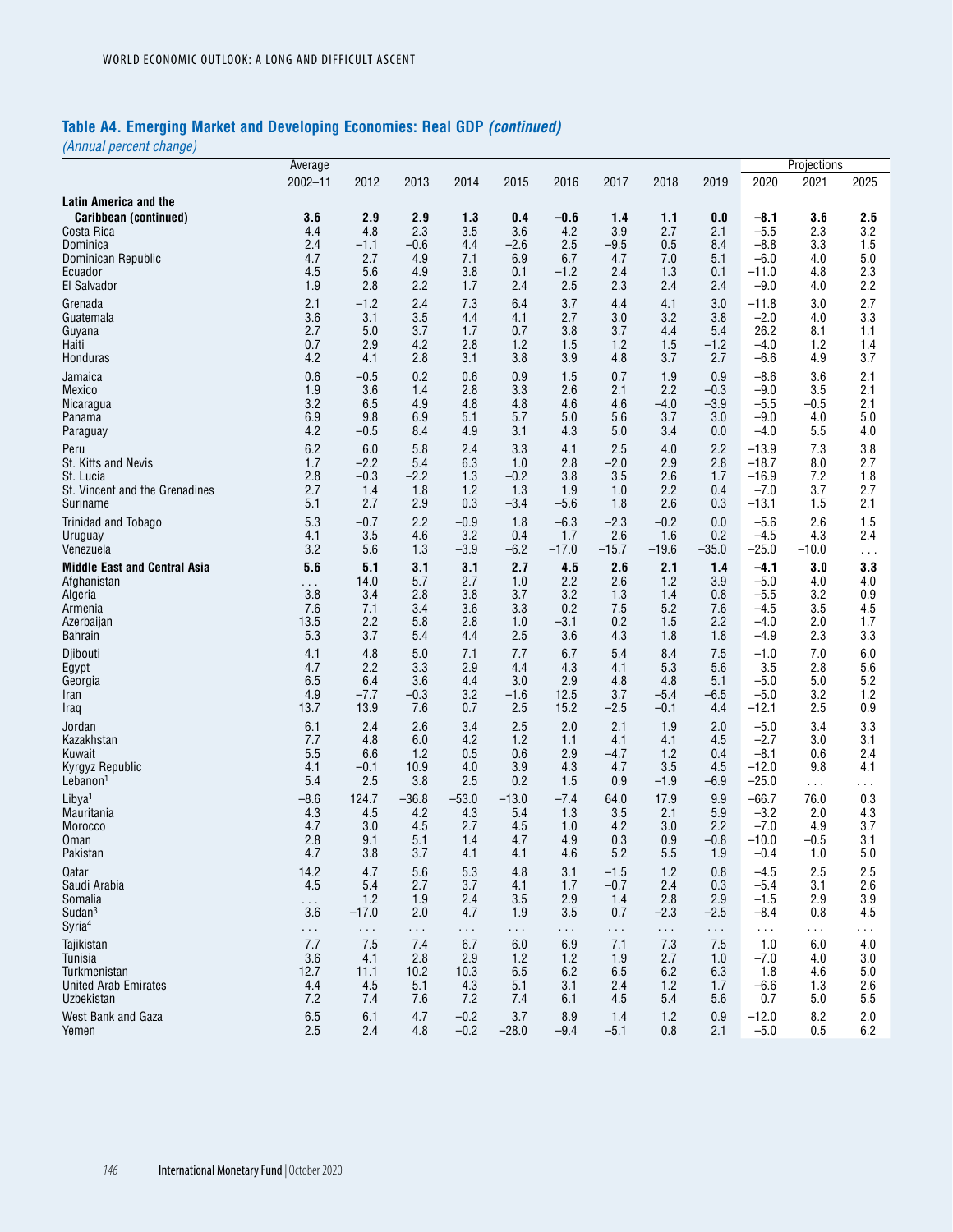### **Table A4. Emerging Market and Developing Economies: Real GDP** *(continued)*

*(Annual percent change)*

|                                  | Average     |         |         |        |         |         |         |        |        |         | Projections |        |
|----------------------------------|-------------|---------|---------|--------|---------|---------|---------|--------|--------|---------|-------------|--------|
|                                  | $2002 - 11$ | 2012    | 2013    | 2014   | 2015    | 2016    | 2017    | 2018   | 2019   | 2020    | 2021        | 2025   |
| <b>Sub-Saharan Africa</b>        | 5.9         | 4.8     | 5.1     | 5.2    | 3.2     | 1.5     | 3.1     | 3.3    | 3.2    | $-3.0$  | 3.1         | 4.3    |
| Angola                           | 8.7         | 8.5     | 5.0     | 4.8    | 0.9     | $-2.6$  | $-0.2$  | $-1.2$ | $-0.9$ | $-4.0$  | 3.2         | 2.9    |
| Benin                            | 3.6         | 4.8     | 7.2     | 6.4    | 1.8     | 3.3     | 5.7     | 6.7    | 6.9    | 2.0     | 5.0         | 7.0    |
| <b>Botswana</b>                  | 4.7         | 4.5     | 11.3    | 4.1    | $-1.7$  | 4.3     | 2.9     | 4.5    | 3.0    | $-9.6$  | 8.7         | 4.1    |
| <b>Burkina Faso</b>              | 5.9         | 6.5     | 5.8     | 4.3    | 3.9     | 6.0     | 6.2     | 6.8    | 5.7    | $-2.0$  | 3.9         | 5.6    |
| Burundi                          | 4.0         | 4.4     | 5.9     | 4.3    | $-3.9$  | $-0.6$  | 0.5     | 1.6    | 1.8    | $-3.2$  | 3.1         | 2.6    |
| Cabo Verde                       | 5.2         | 1.1     | 0.8     | 0.6    | 1.0     | 4.7     | 3.7     | 4.5    | 5.7    | $-6.8$  | 4.5         | 6.2    |
| Cameroon                         | 3.9         | 4.5     | 5.4     | 5.9    | 5.7     | 4.6     | 3.5     | 4.1    | 3.9    | $-2.8$  | 3.4         | 5.4    |
| Central African Republic         | 2.5         | 5.1     | $-36.4$ | 0.1    | 4.3     | 4.7     | 4.5     | 3.8    | 3.0    | $-1.0$  | 3.0         | 5.0    |
| Chad                             | 8.6         | 8.8     | 5.8     | 6.9    | 1.8     | $-5.6$  | -2.4    | 2.3    | 3.0    | $-0.7$  | 6.1         | 3.8    |
| Comoros                          | 2.9         | 3.2     | 4.5     | 2.1    | 1.3     | 3.5     | 4.2     | 3.6    | 1.9    | $-1.8$  | 2.9         | 4.2    |
| Democratic Republic of the Congo | 5.6         | 7.1     | 8.5     | 9.5    | 6.9     | 2.4     | 3.7     | 5.8    | 4.4    | $-2.2$  | 3.6         | 4.3    |
| Republic of Congo                | 4.0         | 9.9     | $-0.7$  | 6.7    | $-3.6$  | $-10.7$ | $-4.4$  | $-6.4$ | $-0.6$ | $-7.0$  | $-0.8$      | 2.3    |
| Côte d'Ivoire                    | 0.6         | 10.9    | 9.3     | 8.8    | 8.8     | 7.2     | 7.4     | 6.8    | 6.5    | 1.8     | 6.2         | 6.5    |
| <b>Equatorial Guinea</b>         | 10.6        | 8.3     | $-4.1$  | 0.4    | $-9.1$  | $-8.8$  | $-5.7$  | $-5.8$ | $-6.1$ | $-6.0$  | 2.2         | $-2.2$ |
| Eritrea                          | 2.8         | 1.9     | $-10.5$ | 30.9   | $-20.6$ | 7.4     | $-10.0$ | 13.0   | 3.8    | $-0.6$  | 5.7         | 3.9    |
| Eswatini                         | 3.7         | 5.4     | 3.9     | 0.9    | 2.3     | 1.3     | 2.0     | 2.4    | 1.1    | $-3.5$  | 1.4         | 2.1    |
| Ethiopia                         | 8.9         | 8.7     | 9.9     | 10.3   | 10.4    | 8.0     | 10.2    | 7.7    | 9.0    | 1.9     | 0.0         | 8.0    |
| Gabon                            | 1.9         | 5.3     | 5.5     | 4.4    | 3.9     | 2.1     | 0.5     | 1.0    | 3.8    | $-2.7$  | 2.1         | 4.5    |
| The Gambia                       | 2.0         | 5.2     | 2.9     | $-1.4$ | 4.1     | 1.9     | 4.8     | 7.2    | 6.1    | $-1.8$  | 6.0         | 5.8    |
| Ghana                            | 6.7         | 8.5     | 7.2     | 2.9    | 2.2     | 3.4     | 8.1     | 6.3    | 6.5    | 0.9     | 4.2         | 4.5    |
| Guinea                           | 3.3         | 5.9     | 3.9     | 3.7    | 3.8     | 10.8    | 10.3    | 6.2    | 5.6    | 1.4     | 6.6         | 5.0    |
| Guinea-Bissau                    | 3.7         | $-1.7$  | 3.3     | 1.0    | 6.1     | 5.3     | 4.8     | 3.4    | 4.5    | $-2.9$  | 3.0         | 5.0    |
| Kenya                            | 4.4         | 4.6     | 5.9     | 5.4    | 5.7     | 5.9     | 4.8     | 6.3    | 5.4    | 1.0     | 4.7         | 5.8    |
| Lesotho                          | 4.4         | 6.1     | 3.9     | 2.8    | 3.3     | 3.4     | $-1.0$  | 0.4    | 1.0    | $-4.8$  | 3.9         | 2.1    |
| Liberia                          | 2.5         | 8.4     | 8.8     | 0.7    | 0.0     | $-1.6$  | 2.5     | 1.2    | $-2.5$ | $-3.0$  | 3.2         | 5.4    |
| Madagascar                       | 2.2         | 3.0     | 2.3     | 3.3    | 3.1     | 4.0     | 3.9     | 4.6    | 4.8    | $-3.2$  | 3.2         | 5.0    |
| Malawi                           | 5.8         | 1.9     | 5.2     | 5.7    | 2.9     | 2.3     | 4.0     | 3.2    | 4.5    | 0.6     | 2.5         | 6.2    |
| Mali                             | 4.6         | $-0.7$  | 2.2     | 6.8    | 6.6     | 5.9     | 5.0     | 5.2    | 5.1    | $-2.0$  | 4.0         | 5.0    |
| <b>Mauritius</b>                 | 4.1         | 3.5     | 3.4     | 3.7    | 3.6     | 3.8     | 3.8     | 3.8    | 3.0    | $-14.2$ | 9.9         | 3.3    |
| Mozambique                       | 7.6         | 7.3     | 7.0     | 7.4    | 6.7     | 3.8     | 3.7     | 3.4    | 2.3    | $-0.5$  | 2.1         | 11.2   |
| Namibia                          | 4.3         | 5.1     | 5.6     | 5.8    | 4.5     | $-0.3$  | $-0.3$  | 0.7    | $-1.0$ | $-5.9$  | 3.4         | 2.7    |
| Niger                            | 4.4         | 10.5    | 5.3     | 6.6    | 4.4     | 5.7     | 5.0     | 7.2    | 5.9    | 0.5     | 6.9         | 6.0    |
| Nigeria                          | 8.7         | 4.3     | 5.4     | 6.3    | 2.7     | $-1.6$  | 0.8     | 1.9    | 2.2    | $-4.3$  | 1.7         | 2.5    |
| Rwanda                           | 7.3         | 8.6     | 5.9     | 7.8    | 8.9     | 6.0     | 4.0     | 8.6    | 9.4    | 2.0     | 6.3         | 6.1    |
| São Tomé and Príncipe            | 5.4         | 3.1     | 4.8     | 6.5    | 3.8     | 4.2     | 3.9     | 3.0    | 1.3    | $-6.5$  | 3.0         | 4.5    |
| Senegal                          | 3.7         | 5.1     | 2.8     | 6.6    | 6.4     | 6.4     | 7.4     | 6.4    | 5.3    | $-0.7$  | 5.2         | 6.0    |
| Seychelles                       | 2.8         | 3.7     | 6.0     | 4.5    | 4.9     | 4.6     | 4.4     | 3.8    | 3.9    | $-13.8$ | 4.2         | 4.0    |
| Sierra Leone                     | 7.8         | 15.2    | 20.7    | 4.6    | $-20.5$ | 6.4     | 3.8     | 3.5    | 5.4    | $-3.1$  | 2.7         | 4.6    |
| South Africa                     | 3.5         | 2.2     | 2.5     | 1.8    | 1.2     | 0.4     | 1.4     | 0.8    | 0.2    | $-8.0$  | 3.0         | 2.3    |
| South Sudan                      | .           | $-52.4$ | 29.3    | 2.9    | $-0.2$  | $-13.5$ | $-5.8$  | $-1.9$ | 0.9    | 4.1     | $-2.3$      | 5.4    |
| Tanzania                         | 6.8         | 5.1     | 6.8     | 6.7    | 6.2     | 6.9     | 6.8     | 7.0    | 7.0    | 1.9     | 3.6         | 6.7    |
| Togo                             | 2.8         | 6.5     | 6.1     | 5.9    | 5.7     | 5.6     | 4.4     | 4.9    | 5.3    | 0.0     | 3.0         | 5.5    |
| Uganda                           | 7.8         | 2.3     | 3.9     | 5.7    | 6.8     | 0.4     | 7.3     | 6.1    | 6.7    | $-0.3$  | 4.9         | 9.3    |
| Zambia                           | 7.5         | 7.6     | 5.1     | 4.7    | 2.9     | 3.8     | 3.5     | 4.0    | 1.4    | $-4.8$  | 0.6         | 1.2    |
| Zimbabwe <sup>1</sup>            | $-2.6$      | 16.7    | 2.0     | 2.4    | 1.8     | 0.7     | 4.7     | 3.5    | $-6.5$ | $-10.4$ | 4.2         | 2.2    |

1See country-specific notes for Albania, Belarus, India, Lebanon, Libya, Ukraine, and Zimbabwe in the "Country Notes" section of the Statistical Appendix.

2Data for Timor-Leste exclude projections for oil exports from the Joint Petroleum Development Area.

3Data for 2011 exclude South Sudan after July 9. Data for 2012 and onward pertain to the current Sudan.

4Data for Syria are excluded for 2011 onward owing to the uncertain political situation.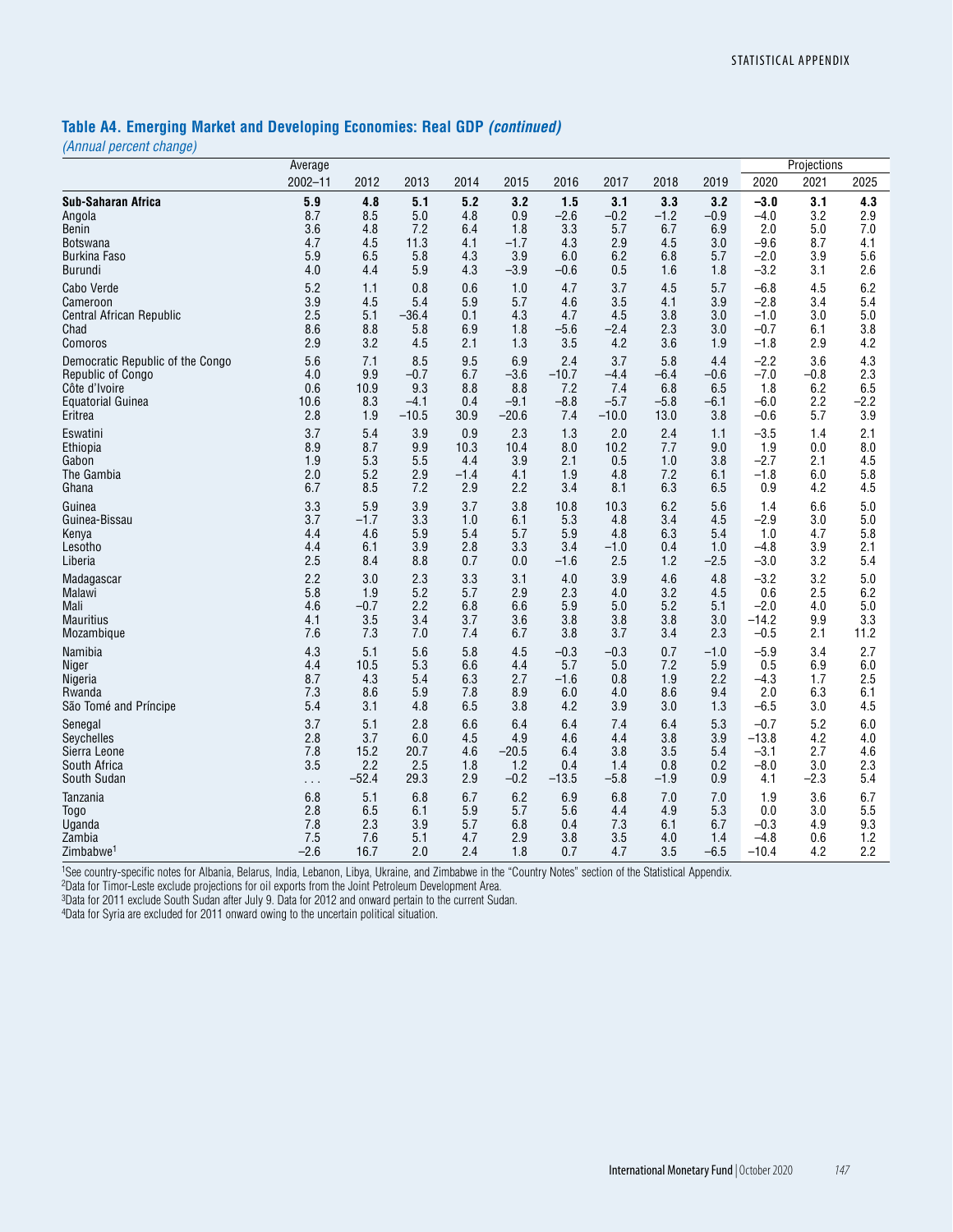### **Table A5. Summary of Inflation**

*(Percent)*

|                                                                                                                                                                                                 | Average                            |                                    |                                    |                                 |                                  |                                    |                                    |                                    |                                 |                                    | Projections                     |                                 |
|-------------------------------------------------------------------------------------------------------------------------------------------------------------------------------------------------|------------------------------------|------------------------------------|------------------------------------|---------------------------------|----------------------------------|------------------------------------|------------------------------------|------------------------------------|---------------------------------|------------------------------------|---------------------------------|---------------------------------|
|                                                                                                                                                                                                 | $2002 - 11$                        | 2012                               | 2013                               | 2014                            | 2015                             | 2016                               | 2017                               | 2018                               | 2019                            | 2020                               | 2021                            | 2025                            |
| <b>GDP Deflators</b>                                                                                                                                                                            |                                    |                                    |                                    |                                 |                                  |                                    |                                    |                                    |                                 |                                    |                                 |                                 |
| <b>Advanced Economies</b><br><b>United States</b><br>Euro Area<br>Japan<br>Other Advanced Economies <sup>1</sup>                                                                                | 1.6<br>2.1<br>1.8<br>$-1.2$<br>2.1 | 1.3<br>1.9<br>1.3<br>$-0.8$<br>1.3 | 1.3<br>1.8<br>1.2<br>$-0.3$<br>1.5 | 1.5<br>1.9<br>0.9<br>1.7<br>1.4 | 1.2<br>1.0<br>1.4<br>2.1<br>1.2  | 1.0<br>1.0<br>0.9<br>0.3<br>1.3    | 1.5<br>1.9<br>1.1<br>$-0.2$<br>1.9 | 1.7<br>2.4<br>1.4<br>$-0.1$<br>1.7 | 1.5<br>1.8<br>1.7<br>0.6<br>1.3 | 1.3<br>1.4<br>1.6<br>0.3<br>1.2    | 1.4<br>2.2<br>1.2<br>0.3<br>0.9 | 1.8<br>2.0<br>1.8<br>0.4<br>1.9 |
| <b>Consumer Prices</b>                                                                                                                                                                          |                                    |                                    |                                    |                                 |                                  |                                    |                                    |                                    |                                 |                                    |                                 |                                 |
| <b>Advanced Economies</b><br><b>United States</b><br>Euro Area <sup>2</sup><br>Japan<br>Other Advanced Economies <sup>1</sup>                                                                   | 2.0<br>2.4<br>2.1<br>$-0.2$<br>2.3 | 2.0<br>2.1<br>2.5<br>$-0.1$<br>2.1 | 1.4<br>1.5<br>1.3<br>0.3<br>1.7    | 1.4<br>1.6<br>0.4<br>2.8<br>1.5 | 0.3<br>0.1<br>0.2<br>0.8<br>0.5  | 0.7<br>1.3<br>0.2<br>$-0.1$<br>0.9 | 1.7<br>2.1<br>1.5<br>0.5<br>1.8    | 2.0<br>2.4<br>1.8<br>1.0<br>1.9    | 1.4<br>1.8<br>1.2<br>0.5<br>1.4 | 0.8<br>1.5<br>0.4<br>$-0.1$<br>0.5 | 1.6<br>2.8<br>0.9<br>0.3<br>1.2 | 1.9<br>2.2<br>1.7<br>1.0<br>1.9 |
| <b>Emerging Market and Developing Economies<sup>3</sup></b>                                                                                                                                     | 6.4                                | 5.8                                | 5.4                                | 4.7                             | 4.7                              | 4.3                                | 4.4                                | 4.9                                | 5.1                             | 5.0                                | 4.7                             | 4.0                             |
| <b>Regional Groups</b><br><b>Emerging and Developing Asia</b><br><b>Emerging and Developing Europe</b><br>Latin America and the Caribbean<br>Middle East and Central Asia<br>Sub-Saharan Africa | 4.6<br>9.9<br>5.6<br>7.6<br>9.4    | 4.6<br>6.3<br>4.6<br>8.8<br>9.0    | 4.6<br>5.5<br>4.6<br>8.3<br>6.5    | 3.4<br>6.5<br>4.9<br>6.4<br>6.3 | 2.6<br>10.6<br>5.4<br>5.5<br>6.8 | 2.8<br>5.5<br>5.5<br>5.7<br>10.4   | 2.4<br>5.6<br>6.3<br>6.9<br>10.7   | 2.7<br>6.4<br>6.6<br>9.5<br>8.4    | 3.3<br>6.6<br>7.7<br>7.8<br>8.5 | 3.2<br>5.2<br>6.2<br>9.3<br>10.6   | 2.9<br>5.2<br>6.7<br>9.3<br>7.9 | 3.1<br>5.3<br>4.3<br>6.5<br>6.1 |
| <b>Analytical Groups</b>                                                                                                                                                                        |                                    |                                    |                                    |                                 |                                  |                                    |                                    |                                    |                                 |                                    |                                 |                                 |
| <b>By Source of Export Earnings</b><br>Fuel<br>Nonfuel<br>Of Which, Primary Products <sup>4</sup>                                                                                               | 9.1<br>5.7<br>6.4                  | 7.7<br>5.3<br>6.8                  | 7.7<br>4.8<br>6.4                  | 6.3<br>4.3<br>6.9               | 8.8<br>3.9<br>5.1                | 7.4<br>3.7<br>6.0                  | 5.4<br>4.2<br>11.5                 | 6.5<br>4.6<br>13.9                 | 6.2<br>5.0<br>17.6              | 6.4<br>4.7<br>18.7                 | 6.7<br>4.3<br>16.9              | 5.8<br>3.7<br>7.0               |
| <b>By External Financing Source</b><br><b>Net Debtor Economies</b>                                                                                                                              | 7.2                                | 6.9                                | 6.1                                | 5.6                             | 5.4                              | 5.1                                | 5.6                                | 5.5                                | 5.3                             | 5.4                                | 4.9                             | 4.4                             |
| <b>Net Debtor Economies by</b><br><b>Debt-Servicing Experience</b><br>Economies with Arrears and/or<br>Rescheduling during 2015-19                                                              | 9.1                                | 7.4                                | 6.1                                | 10.0                            | 15.0                             | 9.8                                | 17.2                               | 16.7                               | 13.4                            | 15.5                               | 12.7                            | 6.4                             |
| <b>Other Groups</b><br>European Union<br>Low-Income Developing Countries<br>Middle East and North Africa                                                                                        | 2.4<br>9.8<br>7.3                  | 2.6<br>9.9<br>9.0                  | 1.4<br>7.8<br>8.7                  | 0.4<br>7.2<br>6.3               | 0.1<br>6.5<br>5.6                | 0.2<br>8.4<br>5.4                  | 1.6<br>9.2<br>6.9                  | 1.9<br>8.8<br>10.7                 | 1.4<br>8.4<br>8.2               | 0.8<br>11.3<br>9.4                 | 1.2<br>9.2<br>9.9               | 1.8<br>5.9<br>6.9               |
| Memorandum<br><b>Median Inflation Rate</b><br><b>Advanced Economies</b><br>Emerging Market and Developing Economies <sup>3</sup>                                                                | 2.3<br>5.2                         | 2.6<br>4.6                         | 1.4<br>3.7                         | 0.7<br>3.1                      | 0.1<br>2.6                       | 0.6<br>2.7                         | 1.6<br>3.3                         | 1.8<br>3.1                         | 1.5<br>2.6                      | 0.5<br>2.9                         | 1.2<br>2.9                      | 1.9<br>3.0                      |

1Excludes the United States, euro area countries, and Japan.

2Based on Eurostat's harmonized index of consumer prices.

3Excludes Venezuela but includes Argentina from 2017 onward. See country-specific notes for Venezuela and Argentina in the "Country Notes" section of the Statistical Appendix.

4Includes Argentina from 2017 onward. See country-specific note for Argentina in the "Country Notes" section of the Statistical Appendix.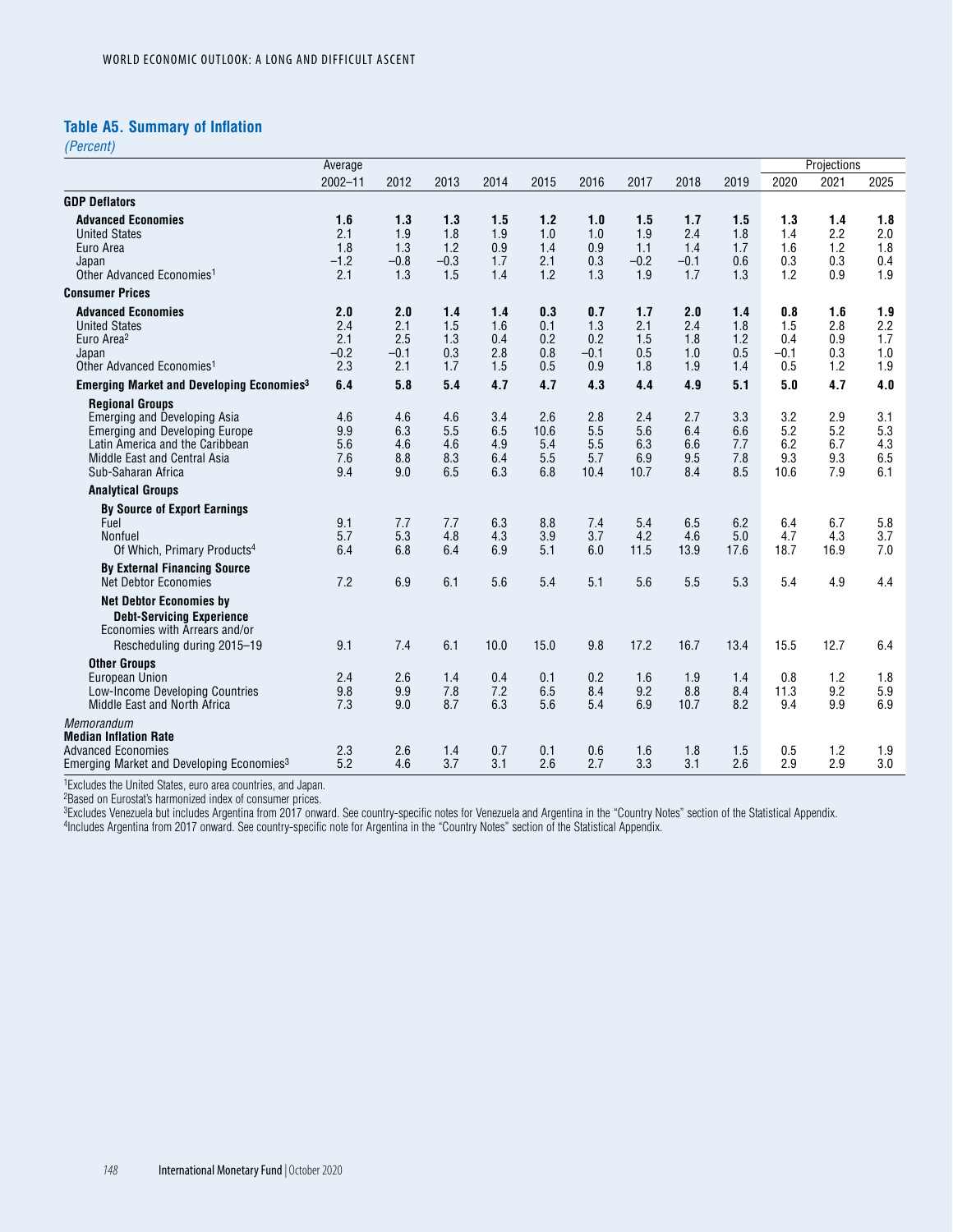### **Table A6. Advanced Economies: Consumer Prices1**

*(Annual percent change)*

|                                        |                      |        |        |        |        |        |      |      |      |        |             |      |      | End of Period <sup>2</sup> |             |
|----------------------------------------|----------------------|--------|--------|--------|--------|--------|------|------|------|--------|-------------|------|------|----------------------------|-------------|
|                                        | Average              |        |        |        |        |        |      |      |      |        | Projections |      |      |                            | Projections |
|                                        | $2002 - 11$          | 2012   | 2013   | 2014   | 2015   | 2016   | 2017 | 2018 | 2019 | 2020   | 2021        | 2025 | 2019 | 2020                       | 2021        |
| <b>Advanced Economies</b>              | 2.0                  | 2.0    | 1.4    | 1.4    | 0.3    | 0.7    | 1.7  | 2.0  | 1.4  | 0.8    | 1.6         | 1.9  | 1.5  | 0.9                        | 1.5         |
| <b>United States</b>                   | 2.4                  | 2.1    | 1.5    | 1.6    | 0.1    | 1.3    | 2.1  | 2.4  | 1.8  | 1.5    | 2.8         | 2.2  | 2.1  | 2.1                        | 2.2         |
| Euro Area <sup>3</sup>                 | 2.1                  | 2.5    | 1.3    | 0.4    | 0.2    | 0.2    | 1.5  | 1.8  | 1.2  | 0.4    | 0.9         | 1.7  | 1.3  | 0.1                        | 1.1         |
| Germany                                | 1.7                  | 2.1    | 1.6    | 0.8    | 0.7    | 0.4    | 1.7  | 2.0  | 1.3  | 0.5    | 1.1         | 2.0  | 1.5  | 0.3                        | 1.2         |
| France                                 | 1.9                  | 2.2    | 1.0    | 0.6    | 0.1    | 0.3    | 1.2  | 2.1  | 1.3  | 0.5    | 0.6         | 1.6  | 1.6  | $-0.5$                     | 1.1         |
| Italy                                  | 2.3                  | 3.3    | 1.2    | 0.2    | 0.1    | $-0.1$ | 1.3  | 1.2  | 0.6  | 0.1    | 0.6         | 1.4  | 0.5  | 0.1                        | 0.6         |
| Spain                                  | 2.8                  | 2.4    | 1.4    | $-0.2$ | $-0.5$ | $-0.2$ | 2.0  | 1.7  | 0.7  | $-0.2$ | 0.8         | 1.7  | 0.8  | $-0.3$                     | 0.8         |
| Netherlands                            | 1.9                  | 2.8    | 2.6    | 0.3    | 0.2    | 0.1    | 1.3  | 1.6  | 2.7  | 1.2    | 1.5         | 1.7  | 2.8  | 1.3                        | 1.5         |
| Belgium                                | 2.2                  | 2.6    | 1.2    | 0.5    | 0.6    | 1.8    | 2.2  | 2.3  | 1.2  | 0.6    | 1.2         | 1.6  | 0.9  | 0.6                        | 1.1         |
| Austria                                | 2.0                  | 2.6    | 2.1    | 1.5    | 0.8    | 1.0    | 2.2  | 2.1  | 1.5  | 1.2    | 1.8         | 2.0  | 1.8  | 1.0                        | 1.9         |
| Ireland                                | 2.0                  | 1.9    | 0.5    | 0.3    | 0.0    | $-0.2$ | 0.3  | 0.7  | 0.9  | $-0.2$ | 0.6         | 2.0  | 1.1  | 0.7                        | 0.6         |
| Portugal                               | 2.4                  | 2.8    | 0.4    | $-0.2$ | 0.5    | 0.6    | 1.6  | 1.2  | 0.3  | 0.0    | 1.1         | 1.5  | 0.4  | 0.0                        | 1.2         |
| Greece                                 | 3.4                  | 1.0    | $-0.9$ | $-1.4$ | $-1.1$ | 0.0    | 1.1  | 0.8  | 0.5  | $-0.6$ | 0.7         | 1.8  | 1.1  | -1.1                       | 1.2         |
| Finland                                | 1.8                  | 3.2    | 2.2    | 1.2    | $-0.2$ | 0.4    | 0.8  | 1.2  | 1.1  | 0.7    | 1.3         | 1.9  | 1.1  | 1.2                        | 1.3         |
| Slovak Republic                        | 3.8                  | 3.7    | 1.5    | $-0.1$ | $-0.3$ | $-0.5$ | 1.4  | 2.5  | 2.8  | 1.5    | 1.5         | 2.1  | 3.2  | 0.2                        | 1.8         |
| Lithuania                              | 3.3                  | 3.2    | 1.2    | 0.2    | $-0.7$ | 0.7    | 3.7  | 2.5  | 2.2  | 1.3    | 1.7         | 2.1  | 2.7  | 1.3                        | 1.7         |
| Slovenia                               | 3.5                  | 2.6    | 1.8    | 0.2    | $-0.5$ | $-0.1$ | 1.4  | 1.7  | 1.6  | 0.5    | 1.8         | 1.9  | 1.8  | 1.2                        | 1.6         |
| Luxembourg                             | 2.8                  | 2.9    | 1.7    | 0.7    | 0.1    | 0.0    | 2.1  | 2.0  | 1.7  | 0.4    | 1.4         | 1.9  | 1.8  | 0.5                        | 1.3         |
| Latvia                                 | 5.5                  | 2.3    | 0.0    | 0.7    | 0.2    | 0.1    | 2.9  | 2.6  | 2.7  | 0.6    | 1.8         | 2.2  | 2.1  | 1.3                        | 2.2         |
| Estonia                                | 4.2                  | 4.2    | 3.2    | 0.5    | 0.1    | 0.8    | 3.7  | 3.4  | 2.3  | 0.2    | 1.4         | 1.9  | 1.8  | 0.2                        | 1.4         |
| Cyprus                                 | 2.6                  | 3.1    | 0.4    | $-0.3$ | $-1.5$ | $-1.2$ | 0.7  | 0.8  | 0.6  | $-0.6$ | 1.0         | 1.7  | 0.8  | $-0.5$                     | 0.6         |
| Malta                                  | 2.4                  | 3.2    | 1.0    | 0.8    | 1.2    | 0.9    | 1.3  | 1.7  | 1.5  | 0.8    | 1.1         | 2.0  | 1.3  | 0.5                        | 1.6         |
| Japan                                  | -0.2                 | $-0.1$ | 0.3    | 2.8    | 0.8    | $-0.1$ | 0.5  | 1.0  | 0.5  | -0.1   | 0.3         | 1.0  | 0.5  | -0.6                       | 0.7         |
| <b>United Kingdom</b>                  | 2.4                  | 2.8    | 2.6    | 1.5    | 0.0    | 0.7    | 2.7  | 2.5  | 1.8  | 0.8    | 1.2         | 2.0  | 1.4  | 0.3                        | 1.5         |
| Korea                                  | 3.2                  | 2.2    | 1.3    | 1.3    | 0.7    | 1.0    | 1.9  | 1.5  | 0.4  | 0.5    | 0.9         | 2.0  | 0.7  | 0.4                        | 0.8         |
| Canada                                 | 2.1                  | 1.5    | 0.9    | 1.9    | 1.1    | 1.4    | 1.6  | 2.3  | 1.9  | 0.6    | 1.3         | 2.0  | 2.1  | 0.3                        | 1.4         |
| Australia                              | 2.9                  | 1.7    | 2.5    | 2.5    | 1.5    | 1.3    | 2.0  | 1.9  | 1.6  | 0.7    | 1.3         | 2.4  | 1.8  | 0.6                        | 1.2         |
| Taiwan Province of China               | 1.1                  | 1.6    | 1.0    | 1.3    | $-0.6$ | 1.0    | 1.1  | 1.5  | 0.5  | -0.1   | 1.0         | 1.4  | 1.1  | -0.1                       | 1.0         |
| Singapore                              | 2.0                  | 4.6    | 2.4    | 1.0    | $-0.5$ | $-0.5$ | 0.6  | 0.4  | 0.6  | $-0.4$ | 0.3         | 1.5  | 0.8  | $-0.5$                     | 0.7         |
| Switzerland                            | 0.8                  | $-0.7$ | $-0.2$ | 0.0    | $-1.1$ | $-0.4$ | 0.5  | 0.9  | 0.4  | $-0.8$ | 0.0         | 1.0  | 0.2  | $-0.8$                     | $-0.3$      |
| Sweden                                 | 1.8                  | 0.9    | 0.4    | 0.2    | 0.7    | 1.1    | 1.9  | 2.0  | 1.6  | 0.8    | 1.4         | 1.8  | 1.7  | 0.9                        | 1.5         |
| Hong Kong SAR                          | 1.1                  | 4.1    | 4.3    | 4.4    | 3.0    | 2.4    | 1.5  | 2.4  | 2.9  | 0.3    | 2.4         | 2.4  | 2.9  | 0.3                        | 2.4         |
| <b>Czech Republic</b>                  | 2.3                  | 3.3    | 1.4    | 0.4    | 0.3    | 0.7    | 2.5  | 2.2  | 2.9  | 3.3    | 2.4         | 2.0  | 3.2  | 3.2                        | 2.4         |
| Norway                                 | 1.8                  | 0.7    | 2.1    | 2.0    | 2.2    | 3.6    | 1.9  | 2.8  | 2.2  | 1.4    | 3.3         | 2.0  | 1.4  | 2.0                        | 1.8         |
| Israel                                 | 2.4                  | 1.7    | 1.5    | 0.5    | $-0.6$ | $-0.5$ | 0.2  | 0.8  | 0.8  | $-0.5$ | 0.2         | 0.8  | 0.6  | $-0.6$                     | 0.5         |
| Denmark                                | 2.0                  | 2.4    | 0.5    | 0.4    | 0.2    | 0.0    | 1.1  | 0.7  | 0.7  | 0.4    | 0.9         | 1.6  | 0.8  | 0.4                        | 0.9         |
| New Zealand                            | 2.8                  | 1.1    | 1.1    | 1.2    | 0.3    | 0.6    | 1.9  | 1.6  | 1.6  | 1.7    | 0.6         | 2.0  | 1.9  | 1.7                        | 0.0         |
| <b>Puerto Rico</b>                     | 3.0                  | 1.3    | 1.1    | 0.6    | $-0.8$ | $-0.3$ | 1.8  | 1.3  | 0.1  | $-1.6$ | 0.6         | 1.2  | 0.5  | $-1.6$                     | 0.6         |
| Macao SAR                              | 3.0                  | 6.1    | 5.5    | 6.0    | 4.6    | 2.4    | 1.2  | 3.0  | 2.8  | 1.7    | 1.8         | 2.8  | 2.6  | 1.7                        | 1.8         |
| lceland                                | 6.0                  | 5.2    | 3.9    | 2.0    | 1.6    | 1.7    | 1.8  | 2.7  | 3.0  | 2.7    | 2.8         | 2.5  | 2.0  | 3.1                        | 2.5         |
| San Marino                             | $\sim$ $\sim$ $\sim$ | 2.8    | 1.6    | 1.1    | 0.1    | 0.6    | 1.0  | 1.8  | 1.0  | 0.5    | 0.8         | 1.2  | 0.7  | 0.5                        | 0.8         |
| Memorandum<br>Major Advanced Economies | 1.9                  | 1.9    | 1.3    | 1.5    | 0.3    | 0.8    | 1.8  | 2.1  | 1.5  | 0.9    | 1.8         | 1.9  | 1.6  | 1.1                        | 1.6         |

1Movements in consumer prices are shown as annual averages.

2Monthly year-over-year changes and, for several countries, on a quarterly basis.

3Based on Eurostat's harmonized index of consumer prices.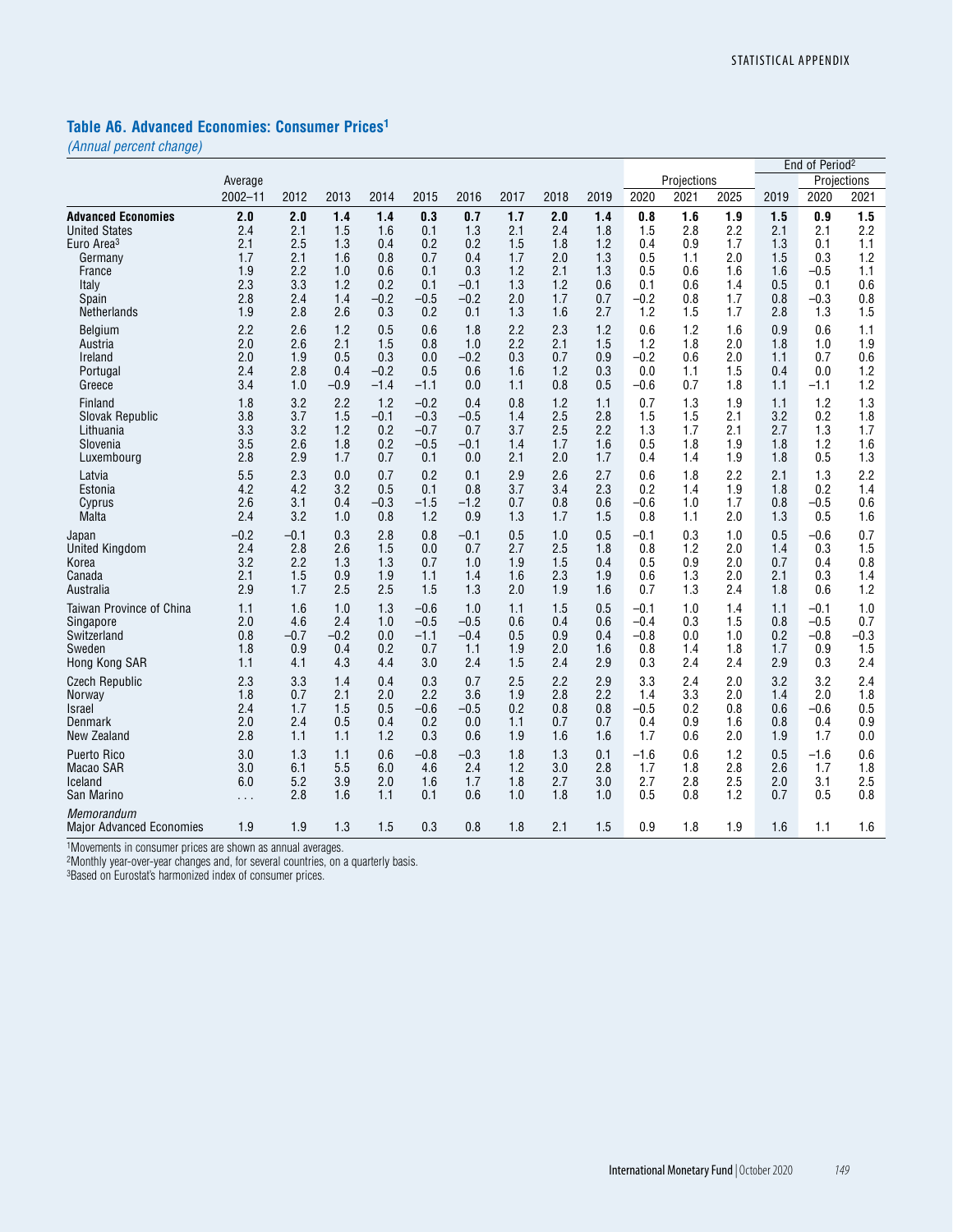# **Table A7. Emerging Market and Developing Economies: Consumer Prices1**

| Projections<br>Average<br>$2002 - 11$<br>2020<br>2021<br>2025<br>2019<br>2020<br>2012<br>2013<br>2014<br>2015<br>2016<br>2017<br>2018<br>2019<br>2.8<br><b>Emerging and Developing Asia</b><br>4.6<br>4.6<br>4.6<br>3.4<br>2.6<br>2.4<br>2.7<br>3.3<br>3.2<br>2.9<br>3.1<br>4.7<br>1.9<br>5.5<br>7.3<br>8.9<br>6.8<br>7.3<br>6.4<br>5.9<br>5.4<br>5.8<br>5.5<br>5.6<br>5.9<br>5.5<br>6.0<br>Bangladesh<br>4.3<br>4.6<br>3.2<br>5.0<br>8.1<br>9.6<br>6.7<br>3.3<br>3.7<br>2.6<br>3.6<br>2.7<br>4.5<br>Bhutan<br>10.1<br>0.4<br>0.1<br>$-0.2$<br>$-0.3$<br>0.5<br>0.3<br>0.3<br>0.4<br>$-0.4$<br>$-1.3$<br>1.1<br>$-0.4$<br>0.3<br>0.3<br>Brunei Darussalam<br>3.9<br>3.0<br>Cambodia<br>5.7<br>2.9<br>3.0<br>1.2<br>3.0<br>2.9<br>2.4<br>2.0<br>2.5<br>2.9<br>3.1<br>2.1<br>2.6<br>2.6<br>2.6<br>2.0<br>2.0<br>1.6<br>2.1<br>2.9<br>2.9<br>2.7<br>2.6<br>4.5<br>1.4<br>China<br>1.4<br>4.0<br>3.4<br>Fiji<br>2.9<br>0.5<br>1.4<br>3.9<br>3.4<br>4.1<br>1.8<br>-1.3<br>1.1<br>2.0<br>$-0.9$<br>-1.8<br>7.0<br>India<br>10.0<br>9.4<br>5.8<br>4.9<br>4.5<br>3.6<br>3.4<br>4.8<br>4.9<br>3.7<br>4.0<br>6.7<br>3.4<br>7.9<br>6.4<br>3.3<br>2.8<br>3.0<br>4.0<br>6.4<br>6.4<br>3.5<br>3.8<br>2.1<br>1.6<br>2.6<br>1.5<br>Indonesia<br>2.6<br>$-1.2$<br>$-3.0$<br>-1.5<br>2.1<br>0.6<br>1.9<br>0.6<br>$-1.9$<br>1.5<br>2.0<br>2.4<br>1.2<br>Kiribati<br>0.4<br>Lao P.D.R.<br>7.6<br>4.3<br>6.4<br>1.3<br>2.0<br>6.5<br>4.9<br>3.1<br>6.3<br>4.1<br>1.8<br>0.7<br>3.3<br>6.3<br>2.4<br>2.1<br>2.1<br>3.8<br>2.0<br>1.7<br>3.1<br>2.1<br>1.0<br>0.7<br>-1.1<br>2.4<br>1.0<br>-1.1<br>Malaysia | Projections<br>2021<br>2.9<br>6.0<br>4.7<br>0.5<br>2.8<br>2.5<br>1.5<br>4.0<br>2.1<br>1.9<br>3.5<br>2.4<br>2.1<br>1.1<br>2.5<br>6.6<br>7.7<br>1.2<br>6.0<br>0.0<br>4.4<br>3.3 |
|--------------------------------------------------------------------------------------------------------------------------------------------------------------------------------------------------------------------------------------------------------------------------------------------------------------------------------------------------------------------------------------------------------------------------------------------------------------------------------------------------------------------------------------------------------------------------------------------------------------------------------------------------------------------------------------------------------------------------------------------------------------------------------------------------------------------------------------------------------------------------------------------------------------------------------------------------------------------------------------------------------------------------------------------------------------------------------------------------------------------------------------------------------------------------------------------------------------------------------------------------------------------------------------------------------------------------------------------------------------------------------------------------------------------------------------------------------------------------------------------------------------------------------------------------------------------------------------|-------------------------------------------------------------------------------------------------------------------------------------------------------------------------------|
|                                                                                                                                                                                                                                                                                                                                                                                                                                                                                                                                                                                                                                                                                                                                                                                                                                                                                                                                                                                                                                                                                                                                                                                                                                                                                                                                                                                                                                                                                                                                                                                      |                                                                                                                                                                               |
|                                                                                                                                                                                                                                                                                                                                                                                                                                                                                                                                                                                                                                                                                                                                                                                                                                                                                                                                                                                                                                                                                                                                                                                                                                                                                                                                                                                                                                                                                                                                                                                      |                                                                                                                                                                               |
|                                                                                                                                                                                                                                                                                                                                                                                                                                                                                                                                                                                                                                                                                                                                                                                                                                                                                                                                                                                                                                                                                                                                                                                                                                                                                                                                                                                                                                                                                                                                                                                      |                                                                                                                                                                               |
|                                                                                                                                                                                                                                                                                                                                                                                                                                                                                                                                                                                                                                                                                                                                                                                                                                                                                                                                                                                                                                                                                                                                                                                                                                                                                                                                                                                                                                                                                                                                                                                      |                                                                                                                                                                               |
|                                                                                                                                                                                                                                                                                                                                                                                                                                                                                                                                                                                                                                                                                                                                                                                                                                                                                                                                                                                                                                                                                                                                                                                                                                                                                                                                                                                                                                                                                                                                                                                      |                                                                                                                                                                               |
|                                                                                                                                                                                                                                                                                                                                                                                                                                                                                                                                                                                                                                                                                                                                                                                                                                                                                                                                                                                                                                                                                                                                                                                                                                                                                                                                                                                                                                                                                                                                                                                      |                                                                                                                                                                               |
|                                                                                                                                                                                                                                                                                                                                                                                                                                                                                                                                                                                                                                                                                                                                                                                                                                                                                                                                                                                                                                                                                                                                                                                                                                                                                                                                                                                                                                                                                                                                                                                      |                                                                                                                                                                               |
|                                                                                                                                                                                                                                                                                                                                                                                                                                                                                                                                                                                                                                                                                                                                                                                                                                                                                                                                                                                                                                                                                                                                                                                                                                                                                                                                                                                                                                                                                                                                                                                      |                                                                                                                                                                               |
|                                                                                                                                                                                                                                                                                                                                                                                                                                                                                                                                                                                                                                                                                                                                                                                                                                                                                                                                                                                                                                                                                                                                                                                                                                                                                                                                                                                                                                                                                                                                                                                      |                                                                                                                                                                               |
|                                                                                                                                                                                                                                                                                                                                                                                                                                                                                                                                                                                                                                                                                                                                                                                                                                                                                                                                                                                                                                                                                                                                                                                                                                                                                                                                                                                                                                                                                                                                                                                      |                                                                                                                                                                               |
|                                                                                                                                                                                                                                                                                                                                                                                                                                                                                                                                                                                                                                                                                                                                                                                                                                                                                                                                                                                                                                                                                                                                                                                                                                                                                                                                                                                                                                                                                                                                                                                      |                                                                                                                                                                               |
| 5.0<br>2.7<br>10.9<br>3.8<br>2.1<br>1.9<br>0.8<br>2.3<br>1.4<br>1.3<br>0.4<br>2.0<br>1.3<br>1.5<br><b>Maldives</b><br><b>Marshall Islands</b><br>4.3<br>1.9<br>$-2.2$<br>-1.5<br>0.1<br>0.8<br>1.2<br>0.9<br>1.1<br>2.0<br>1.2<br>0.9<br>1.1<br>$\cdots$                                                                                                                                                                                                                                                                                                                                                                                                                                                                                                                                                                                                                                                                                                                                                                                                                                                                                                                                                                                                                                                                                                                                                                                                                                                                                                                             |                                                                                                                                                                               |
| 3.5<br>6.3<br>2.2<br>0.7<br>$-0.2$<br>-0.6<br>1.5<br>1.9<br>-0.8<br>2.5<br>2.0<br>1.9<br>-0.8<br>Micronesia<br>0.1                                                                                                                                                                                                                                                                                                                                                                                                                                                                                                                                                                                                                                                                                                                                                                                                                                                                                                                                                                                                                                                                                                                                                                                                                                                                                                                                                                                                                                                                   |                                                                                                                                                                               |
| 5.5<br>5.2<br>Mongolia<br>9.3<br>14.3<br>10.5<br>12.3<br>5.7<br>4.3<br>6.8<br>7.3<br>5.0<br>7.5<br>4.5<br>0.7<br>16.6<br>5.8<br>8.6<br>9.5                                                                                                                                                                                                                                                                                                                                                                                                                                                                                                                                                                                                                                                                                                                                                                                                                                                                                                                                                                                                                                                                                                                                                                                                                                                                                                                                                                                                                                           |                                                                                                                                                                               |
| 0.4<br>5.1<br>7.3<br>9.1<br>4.6<br>5.9<br>6.1<br>6.2<br>6.0<br>3.3<br>Myanmar<br>0.3<br>8.2<br>4.3<br>1.2<br>2.0<br>4.5<br>$-1.1$<br>0.3<br>9.8<br>5.1<br>0.5<br>0.9<br>-0.9<br>Nauru<br>$\sim$ $\sim$ $\sim$                                                                                                                                                                                                                                                                                                                                                                                                                                                                                                                                                                                                                                                                                                                                                                                                                                                                                                                                                                                                                                                                                                                                                                                                                                                                                                                                                                        |                                                                                                                                                                               |
| 6.8<br>8.3<br>9.9<br>9.0<br>7.2<br>9.9<br>4.5<br>4.1<br>4.6<br>6.4<br>6.0<br>5.3<br>6.0<br>6.0<br><b>Nepal</b>                                                                                                                                                                                                                                                                                                                                                                                                                                                                                                                                                                                                                                                                                                                                                                                                                                                                                                                                                                                                                                                                                                                                                                                                                                                                                                                                                                                                                                                                       |                                                                                                                                                                               |
| 2.2<br>2.0<br>Palau<br>3.0<br>5.4<br>2.8<br>4.0<br>-1.3<br>1.1<br>2.0<br>0.6<br>0.0<br>0.0<br>$-0.4$<br>0.0<br>6.0<br>4.5<br>5.0<br>5.2<br>6.0<br>4.7<br>3.4<br>3.9<br>3.2<br>2.7<br>3.6<br>Papua New Guinea<br>6.7<br>5.4<br>3.7                                                                                                                                                                                                                                                                                                                                                                                                                                                                                                                                                                                                                                                                                                                                                                                                                                                                                                                                                                                                                                                                                                                                                                                                                                                                                                                                                    |                                                                                                                                                                               |
| 3.6<br>5.2<br>2.5<br>Philippines<br>5.0<br>3.0<br>2.6<br>0.7<br>1.3<br>2.9<br>2.4<br>3.0<br>3.0<br>2.5<br>2.6                                                                                                                                                                                                                                                                                                                                                                                                                                                                                                                                                                                                                                                                                                                                                                                                                                                                                                                                                                                                                                                                                                                                                                                                                                                                                                                                                                                                                                                                        |                                                                                                                                                                               |
| 5.8<br>6.2<br>$-0.2$<br>3.7<br>2.8<br>$-1.2$<br>1.9<br>0.1<br>1.3<br>2.2<br>2.8<br>2.5<br>$-0.1$<br>2.9<br>Samoa                                                                                                                                                                                                                                                                                                                                                                                                                                                                                                                                                                                                                                                                                                                                                                                                                                                                                                                                                                                                                                                                                                                                                                                                                                                                                                                                                                                                                                                                     | 1.9                                                                                                                                                                           |
| 8.5<br>5.9<br>5.2<br>3.5<br>5.4<br>$-0.6$<br>0.5<br>0.5<br>1.8<br>3.9<br>3.0<br>4.2<br>2.8<br>3.1<br>Solomon Islands<br>9.0<br>2.2<br>7.5<br>6.9<br>2.8<br>4.0<br>6.6<br>4.3<br>4.3<br>4.7<br>4.6<br>5.0<br>4.8<br>4.5<br>Sri Lanka                                                                                                                                                                                                                                                                                                                                                                                                                                                                                                                                                                                                                                                                                                                                                                                                                                                                                                                                                                                                                                                                                                                                                                                                                                                                                                                                                  | 3.5<br>4.8                                                                                                                                                                    |
| Thailand<br>2.8<br>3.0<br>2.2<br>1.9<br>$-0.9$<br>0.2<br>0.7<br>0.7<br>1.8<br>1.8<br>0.9<br>0.8<br>1.1<br>-0.4                                                                                                                                                                                                                                                                                                                                                                                                                                                                                                                                                                                                                                                                                                                                                                                                                                                                                                                                                                                                                                                                                                                                                                                                                                                                                                                                                                                                                                                                       | 0.7                                                                                                                                                                           |
| 5.5<br>10.9<br>9.5<br>0.5<br>2.3<br>0.9<br>1.5<br>Timor-Leste<br>0.8<br>0.6<br>-1.5<br>0.9<br>2.0<br>2.0<br>0.3                                                                                                                                                                                                                                                                                                                                                                                                                                                                                                                                                                                                                                                                                                                                                                                                                                                                                                                                                                                                                                                                                                                                                                                                                                                                                                                                                                                                                                                                      | 2.4                                                                                                                                                                           |
| 3.3<br>2.3<br>7.2<br>3.3<br>0.5<br>0.8<br>2.4<br>7.7<br>0.7<br>0.1<br>$-0.6$<br>6.8<br>$-0.1$<br>0.1<br>Tonga<br>2.8<br>1.4<br>2.0<br>3.1<br>3.5<br>4.1<br>2.1<br>2.2<br>1.5<br>2.2<br>2.0<br>2.2<br>1.5<br>Tuvalu<br>1.1                                                                                                                                                                                                                                                                                                                                                                                                                                                                                                                                                                                                                                                                                                                                                                                                                                                                                                                                                                                                                                                                                                                                                                                                                                                                                                                                                            | 2.5<br>2.3                                                                                                                                                                    |
| 3.5<br>Vanuatu<br>2.6<br>1.3<br>1.5<br>2.5<br>0.8<br>2.3<br>2.7<br>2.9<br>2.3<br>2.6<br>0.8<br>3.1<br>2.4                                                                                                                                                                                                                                                                                                                                                                                                                                                                                                                                                                                                                                                                                                                                                                                                                                                                                                                                                                                                                                                                                                                                                                                                                                                                                                                                                                                                                                                                            | 2.2                                                                                                                                                                           |
| 9.6<br>0.6<br>9.1<br>6.6<br>4.1<br>2.7<br>3.5<br>3.5<br>2.8<br>3.8<br>4.0<br>4.0<br>5.2<br>3.1<br>Vietnam                                                                                                                                                                                                                                                                                                                                                                                                                                                                                                                                                                                                                                                                                                                                                                                                                                                                                                                                                                                                                                                                                                                                                                                                                                                                                                                                                                                                                                                                            | 3.7                                                                                                                                                                           |
| 9.9<br>6.3<br>5.5<br>10.6<br>5.5<br>5.6<br>6.4<br>6.6<br>5.2<br>5.2<br>5.3<br>5.3<br>5.3<br>6.5<br><b>Emerging and Developing Europe</b><br>Albania <sup>3</sup><br>3.1<br>2.0<br>1.3<br>2.0<br>3.0<br>1.2<br>1.9<br>1.6<br>1.9<br>2.0<br>1.4<br>1.4<br>1.7<br>1.1                                                                                                                                                                                                                                                                                                                                                                                                                                                                                                                                                                                                                                                                                                                                                                                                                                                                                                                                                                                                                                                                                                                                                                                                                                                                                                                   | 5.2<br>2.2                                                                                                                                                                    |
| 19.5<br>59.2<br>18.3<br>18.1<br>6.0<br>4.9<br>5.1<br>5.1<br>4.1<br>4.7<br>5.5<br><b>Belarus</b><br>13.5<br>11.8<br>5.6                                                                                                                                                                                                                                                                                                                                                                                                                                                                                                                                                                                                                                                                                                                                                                                                                                                                                                                                                                                                                                                                                                                                                                                                                                                                                                                                                                                                                                                               | 4.9                                                                                                                                                                           |
| 2.5<br>2.1<br>$-0.1$<br>$-0.9$<br>$-1.0$<br>-1.6<br>0.8<br>1.4<br>0.6<br>$-0.8$<br>0.4<br>2.0<br>0.7<br>$-0.8$<br>Bosnia and Herzegovina                                                                                                                                                                                                                                                                                                                                                                                                                                                                                                                                                                                                                                                                                                                                                                                                                                                                                                                                                                                                                                                                                                                                                                                                                                                                                                                                                                                                                                             | 0.4                                                                                                                                                                           |
| Bulgaria <sup>4</sup><br>5.6<br>2.4<br>0.4<br>$-1.6$<br>$-1.1$<br>$-1.3$<br>1.2<br>2.6<br>2.5<br>1.2<br>1.7<br>2.0<br>3.1<br>0.5<br>Croatia<br>2.7<br>3.4<br>2.2<br>$-0.2$<br>1.5<br>0.8<br>0.3<br>2.1<br>0.2<br>$-0.5$<br>-1.1<br>1.1<br>0.8<br>1.4                                                                                                                                                                                                                                                                                                                                                                                                                                                                                                                                                                                                                                                                                                                                                                                                                                                                                                                                                                                                                                                                                                                                                                                                                                                                                                                                 | 2.4<br>0.9                                                                                                                                                                    |
| 5.1<br>5.7<br>1.7<br>$-0.2$<br>2.4<br>2.8<br>3.4<br>3.6<br>3.0<br>4.0<br>3.7<br>$-0.1$<br>0.4<br>3.4<br>Hungary                                                                                                                                                                                                                                                                                                                                                                                                                                                                                                                                                                                                                                                                                                                                                                                                                                                                                                                                                                                                                                                                                                                                                                                                                                                                                                                                                                                                                                                                      | 3.1                                                                                                                                                                           |
| 2.3<br>2.5<br>0.3<br>1.5<br>2.7<br>1.2<br>1.9<br>1.2<br>1.8<br>0.4<br>$-0.5$<br>1.1<br>0.8<br>1.5<br>Kosovo                                                                                                                                                                                                                                                                                                                                                                                                                                                                                                                                                                                                                                                                                                                                                                                                                                                                                                                                                                                                                                                                                                                                                                                                                                                                                                                                                                                                                                                                          | 1.2                                                                                                                                                                           |
| 9.3<br>7.5<br>Moldova<br>4.6<br>4.6<br>5.1<br>9.6<br>6.4<br>6.6<br>3.1<br>4.8<br>2.8<br>2.3<br>5.0<br>0.5<br>5.4<br>2.2<br>$-0.7$<br>1.5<br>$-0.3$<br>2.6<br>0.4<br>-0.1<br>0.7<br>1.7<br>1.1<br>-0.4<br>4.1<br>2.4<br>Montenegro                                                                                                                                                                                                                                                                                                                                                                                                                                                                                                                                                                                                                                                                                                                                                                                                                                                                                                                                                                                                                                                                                                                                                                                                                                                                                                                                                    | 6.0<br>0.9                                                                                                                                                                    |
| 2.0<br>3.3<br>2.8<br>$-0.3$<br>$-0.3$<br>$-0.2$<br>1.4<br>1.5<br>0.8<br>0.9<br>1.3<br>2.2<br>North Macedonia<br>0.4<br>1.0                                                                                                                                                                                                                                                                                                                                                                                                                                                                                                                                                                                                                                                                                                                                                                                                                                                                                                                                                                                                                                                                                                                                                                                                                                                                                                                                                                                                                                                           | 1.4                                                                                                                                                                           |
| 2.6<br>3.7<br>2.4<br>2.2<br>0.9<br>0.0<br>$-0.9$<br>$-0.6$<br>2.0<br>1.6<br>2.3<br>3.3<br>2.3<br>3.4<br>Poland                                                                                                                                                                                                                                                                                                                                                                                                                                                                                                                                                                                                                                                                                                                                                                                                                                                                                                                                                                                                                                                                                                                                                                                                                                                                                                                                                                                                                                                                       | 2.0                                                                                                                                                                           |
| 2.9<br>2.5<br>2.5<br>9.4<br>3.3<br>4.0<br>$-0.6$<br>1.3<br>4.6<br>3.8<br>4.0<br>2.7<br>Romania<br>1.1<br>$-1.6$<br>11.2<br>3.2<br>5.1<br>6.8<br>7.8<br>15.5<br>7.0<br>3.7<br>2.9<br>4.5<br>3.2<br>4.0<br>3.0<br>3.8<br>Russia                                                                                                                                                                                                                                                                                                                                                                                                                                                                                                                                                                                                                                                                                                                                                                                                                                                                                                                                                                                                                                                                                                                                                                                                                                                                                                                                                        | 2.7<br>3.3                                                                                                                                                                    |
| Serbia<br>9.3<br>2.1<br>3.1<br>1.5<br>1.9<br>3.0<br>7.3<br>7.7<br>1.4<br>1.1<br>2.0<br>1.9<br>1.9<br>1.6                                                                                                                                                                                                                                                                                                                                                                                                                                                                                                                                                                                                                                                                                                                                                                                                                                                                                                                                                                                                                                                                                                                                                                                                                                                                                                                                                                                                                                                                             | 2.0                                                                                                                                                                           |
| 13.2<br>7.5<br>8.9<br>7.7<br>7.8<br>11.0<br>Turkey<br>8.9<br>11.1<br>16.3<br>15.2<br>11.9<br>11.9<br>11.8<br>12.0<br>Ukraine <sup>3</sup><br>10.7<br>0.6<br>$-0.3$<br>12.1<br>48.7<br>13.9<br>14.4<br>10.9<br>7.9<br>3.2<br>6.0<br>5.0<br>4.1<br>5.2                                                                                                                                                                                                                                                                                                                                                                                                                                                                                                                                                                                                                                                                                                                                                                                                                                                                                                                                                                                                                                                                                                                                                                                                                                                                                                                                 | 12.0<br>5.8                                                                                                                                                                   |
| 5.6<br>4.6<br>4.6<br>4.9<br>5.4<br>5.5<br>7.7<br>6.2<br>6.7<br>4.3<br>5.6<br>Latin America and the Caribbean <sup>5</sup><br>6.3<br>6.6<br>7.7                                                                                                                                                                                                                                                                                                                                                                                                                                                                                                                                                                                                                                                                                                                                                                                                                                                                                                                                                                                                                                                                                                                                                                                                                                                                                                                                                                                                                                       | 6.8                                                                                                                                                                           |
| 2.3<br>3.4<br>1.0<br>2.0<br>Antigua and Barbuda<br>1.1<br>1.1<br>1.0<br>$-0.5$<br>2.4<br>1.2<br>1.5<br>1.0<br>1.5<br>0.7                                                                                                                                                                                                                                                                                                                                                                                                                                                                                                                                                                                                                                                                                                                                                                                                                                                                                                                                                                                                                                                                                                                                                                                                                                                                                                                                                                                                                                                             | 1.3                                                                                                                                                                           |
| Argentina <sup>3</sup><br>10.7<br>25.7<br>34.3<br>53.5<br>53.8<br>10.0<br>10.6<br>$\sim 10$<br>$\cdots$<br>$\sim$ .<br>$\sim$ .<br>$\sim$ $\sim$<br>$\sim$ $\sim$<br>$\cdots$<br>3.5<br>$-2.4$<br>0.5<br>2.2<br>Aruba<br>0.6<br>0.4<br>$-0.9$<br>$-1.0$<br>3.6<br>4.3<br>1.2<br>1.8<br>5.2<br>$-1.1$                                                                                                                                                                                                                                                                                                                                                                                                                                                                                                                                                                                                                                                                                                                                                                                                                                                                                                                                                                                                                                                                                                                                                                                                                                                                                 | $\cdots$<br>3.3                                                                                                                                                               |
| The Bahamas<br>2.3<br>1.2<br>1.9<br>2.2<br>1.9<br>0.4<br>$-0.3$<br>1.5<br>2.3<br>1.3<br>1.8<br>2.1<br>1.8<br>1.7                                                                                                                                                                                                                                                                                                                                                                                                                                                                                                                                                                                                                                                                                                                                                                                                                                                                                                                                                                                                                                                                                                                                                                                                                                                                                                                                                                                                                                                                     | 2.5                                                                                                                                                                           |
| 4.7<br>4.5<br>2.3<br><b>Barbados</b><br>1.8<br>1.8<br>$-1.1$<br>1.5<br>4.4<br>3.7<br>4.1<br>2.9<br>1.6<br>7.2<br>$-0.8$                                                                                                                                                                                                                                                                                                                                                                                                                                                                                                                                                                                                                                                                                                                                                                                                                                                                                                                                                                                                                                                                                                                                                                                                                                                                                                                                                                                                                                                              | 2.4                                                                                                                                                                           |
| 2.2<br>Belize<br>2.6<br>0.5<br>1.2<br>0.7<br>0.2<br>1.2<br>$-0.9$<br>0.7<br>1.1<br>0.3<br>0.2<br>0.8<br>1.1<br><b>Bolivia</b><br>5.4<br>4.5<br>5.7<br>5.8<br>3.5<br>1.5<br>4.1<br>3.6<br>2.8<br>2.3<br>1.8<br>1.7<br>4.1<br>3.3                                                                                                                                                                                                                                                                                                                                                                                                                                                                                                                                                                                                                                                                                                                                                                                                                                                                                                                                                                                                                                                                                                                                                                                                                                                                                                                                                      | 1.3<br>3.8                                                                                                                                                                    |
| 6.6<br>5.4<br>6.2<br>2.7<br><b>Brazil</b><br>6.3<br>9.0<br>3.4<br>3.7<br>3.7<br>2.9<br>3.3<br>4.3<br>2.0<br>8.7                                                                                                                                                                                                                                                                                                                                                                                                                                                                                                                                                                                                                                                                                                                                                                                                                                                                                                                                                                                                                                                                                                                                                                                                                                                                                                                                                                                                                                                                      | 2.9                                                                                                                                                                           |
| 3.2<br>2.2<br>2.9<br>2.7<br>Chile<br>3.0<br>1.8<br>4.7<br>4.3<br>3.8<br>2.3<br>2.3<br>3.0<br>3.0<br>2.4<br>Colombia<br>2.0<br>2.9<br>3.2<br>2.1<br>2.9<br>3.8<br>5.1<br>3.2<br>5.0<br>7.5<br>4.3<br>3.5<br>2.4<br>1.4                                                                                                                                                                                                                                                                                                                                                                                                                                                                                                                                                                                                                                                                                                                                                                                                                                                                                                                                                                                                                                                                                                                                                                                                                                                                                                                                                                | 2.9<br>2.4                                                                                                                                                                    |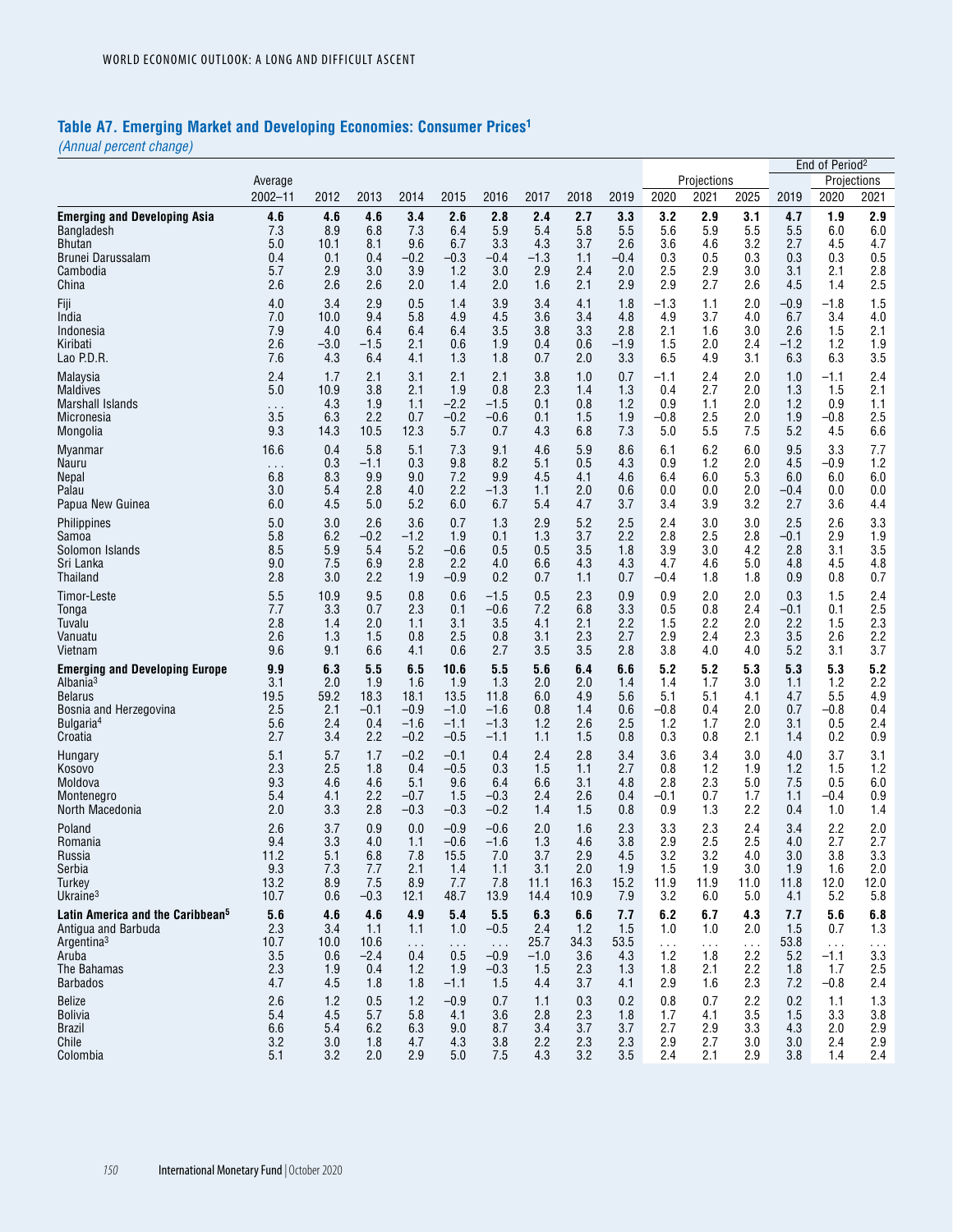# **Table A7. Emerging Market and Developing Economies: Consumer Prices1** *(continued)*

|                                                                                                                                |                                                    |                                                      |                                                   |                                                  |                                                    |                                                        |                                                     |                                                              |                                                        |                                                           |                                                          |                                                  |                                                        | End of Period <sup>2</sup>                                     |                                                  |
|--------------------------------------------------------------------------------------------------------------------------------|----------------------------------------------------|------------------------------------------------------|---------------------------------------------------|--------------------------------------------------|----------------------------------------------------|--------------------------------------------------------|-----------------------------------------------------|--------------------------------------------------------------|--------------------------------------------------------|-----------------------------------------------------------|----------------------------------------------------------|--------------------------------------------------|--------------------------------------------------------|----------------------------------------------------------------|--------------------------------------------------|
|                                                                                                                                | Average                                            |                                                      |                                                   |                                                  |                                                    |                                                        |                                                     |                                                              |                                                        |                                                           | Projections                                              |                                                  |                                                        | Projections                                                    |                                                  |
|                                                                                                                                | 2002-11 2012 2013 2014                             |                                                      |                                                   |                                                  | 2015                                               | 2016                                                   | 2017                                                | 2018                                                         | 2019                                                   | 2020                                                      | 2021                                                     | 2025                                             | 2019                                                   | 2020                                                           | 2021                                             |
| Latin America and<br>the Caribbean                                                                                             |                                                    |                                                      |                                                   |                                                  |                                                    |                                                        |                                                     |                                                              |                                                        |                                                           |                                                          |                                                  |                                                        |                                                                |                                                  |
| (continued) <sup>5</sup><br>Costa Rica<br>Dominica<br>Dominican Republic<br>Ecuador<br>El Salvador                             | 5.6<br>9.7<br>2.2<br>12.1<br>5.2<br>3.6            | 4.6<br>4.5<br>1.4<br>3.7<br>5.1<br>1.7               | 4.6<br>5.2<br>0.0<br>4.8<br>2.7<br>0.8            | 4.9<br>4.5<br>0.8<br>3.0<br>3.6<br>1.1           | 5.4<br>0.8<br>$-0.9$<br>0.8<br>4.0<br>$-0.7$       | 5.5<br>0.0<br>0.0<br>1.6<br>1.7<br>0.6                 | 6.3<br>1.6<br>0.6<br>3.3<br>0.4<br>1.0              | 6.6<br>2.2<br>1.4<br>3.6<br>-0.2<br>1.1                      | 7.7<br>2.1<br>1.6<br>1.8<br>0.3<br>0.1                 | 6.2<br>0.8<br>1.8<br>3.3<br>0.0<br>0.2                    | 6.7<br>0.9<br>1.9<br>4.0<br>1.0<br>1.1                   | 4.3<br>2.8<br>2.0<br>4.0<br>1.0<br>1.0           | 7.7<br>1.5<br>1.8<br>3.7<br>$-0.1$<br>0.0              | 5.6<br>0.5<br>1.8<br>4.0<br>$-0.3$<br>0.7                      | 6.8<br>1.2<br>2.0<br>4.0<br>2.0<br>1.5           |
| Grenada<br>Guatemala<br>Guyana<br>Haiti<br>Honduras                                                                            | 3.1<br>6.7<br>6.1<br>13.1<br>7.3                   | 2.4<br>3.8<br>2.4<br>6.8<br>5.2                      | 0.0<br>4.3<br>1.9<br>6.8<br>5.2                   | $-1.0$<br>3.4<br>0.7<br>3.9<br>6.1               | $-0.6$<br>2.4<br>$-0.9$<br>7.5<br>3.2              | 1.7<br>4.4<br>0.8<br>13.4<br>2.7                       | 0.9<br>4.4<br>1.9<br>14.7<br>3.9                    | 0.8<br>3.8<br>1.3<br>12.9<br>4.3                             | 0.6<br>3.7<br>2.1<br>17.3<br>4.4                       | $-0.2$<br>2.1<br>1.0<br>22.4<br>3.3                       | 1.1<br>2.1<br>2.7<br>23.8<br>3.7                         | 1.9<br>4.0<br>3.1<br>11.3<br>4.0                 | 0.1<br>3.4<br>2.1<br>19.7<br>4.1                       | $-0.8$<br>2.3<br>1.3<br>25.0<br>3.2                            | 1.2<br>3.1<br>2.9<br>22.0<br>4.2                 |
| Jamaica<br><b>Mexico</b><br>Nicaragua<br>Panama<br>Paraguay<br>Peru                                                            | 11.5<br>4.4<br>8.4<br>3.1<br>7.9<br>2.5            | 6.9<br>4.1<br>7.2<br>5.7<br>3.7<br>3.7               | 9.3<br>3.8<br>7.1<br>4.0<br>2.7<br>2.8            | 8.3<br>4.0<br>6.0<br>2.6<br>5.0<br>3.2           | 3.7<br>2.7<br>4.0<br>0.1<br>3.1<br>3.5             | 2.4<br>2.8<br>3.5<br>0.7<br>4.1<br>3.6                 | 4.4<br>6.0<br>3.9<br>0.9<br>3.6<br>2.8              | 3.7<br>4.9<br>4.9<br>0.8<br>4.0<br>1.3                       | 3.9<br>3.6<br>5.4<br>$-0.4$<br>2.8<br>2.1              | 5.1<br>3.4<br>4.4<br>-0.8<br>2.9<br>1.8                   | 5.4<br>3.3<br>4.0<br>0.2<br>3.2<br>1.9                   | 5.0<br>3.0<br>3.5<br>2.0<br>3.3<br>2.0           | 6.2<br>2.8<br>6.1<br>$-0.1$<br>2.8<br>1.9              | 4.1<br>3.7<br>4.0<br>$-0.5$<br>3.0<br>1.8                      | 5.7<br>2.9<br>3.5<br>0.5<br>3.3<br>2.0           |
| St. Kitts and Nevis<br>St. Lucia<br>St. Vincent and the                                                                        | 3.7<br>2.4                                         | 0.8<br>4.2                                           | 1.1<br>1.5                                        | 0.2<br>3.5                                       | $-2.3$<br>$-1.0$                                   | $-0.7$<br>$-3.1$                                       | 0.7<br>0.1                                          | $-1.0$<br>2.4                                                | -0.2<br>0.5                                            | 0.7<br>0.3                                                | 1.1<br>2.1                                               | 2.0<br>2.0                                       | 0.4<br>0.9                                             | 1.0<br>1.5                                                     | 1.3<br>2.1                                       |
| Grenadines<br>Suriname                                                                                                         | 3.1<br>11.7                                        | 2.6<br>5.0                                           | 0.8<br>1.9                                        | 0.2<br>3.4                                       | $-1.7$<br>6.9                                      | $-0.2$<br>55.5                                         | 2.2<br>22.0                                         | 2.3<br>6.9                                                   | 0.9<br>4.4                                             | 0.9<br>49.8                                               | 1.6<br>51.0                                              | 2.0<br>9.0                                       | 0.5<br>4.2                                             | 1.5<br>104.9                                                   | 2.0<br>20.9                                      |
| Trinidad and Tobago<br>Uruguay<br>Venezuela <sup>3</sup>                                                                       | 6.9<br>9.1<br>23.4                                 | 9.3<br>8.1<br>21.1                                   | 5.2<br>8.6<br>40.6                                | 5.7<br>8.9<br>62.2                               | 4.7<br>8.7<br>121.7 254.9                          | 3.1<br>9.6                                             | 1.9<br>6.2<br>438.1                                 | 1.0<br>7.6<br>65,374.1                                       | 1.0<br>7.9<br>19,906                                   | 0.0<br>10.0<br>6,500                                      | 1.0<br>8.2<br>6,500                                      | 1.0<br>4.0<br>.                                  | 0.4<br>8.8<br>9,585.5                                  | 0.0<br>9.5<br>6,500                                            | 1.0<br>7.5<br>6,500                              |
| <b>Middle East and</b><br><b>Central Asia</b><br>Afghanistan<br>Algeria<br>Armenia<br>Azerbaijan<br><b>Bahrain</b>             | 7.6<br>11.1<br>3.6<br>4.8<br>8.0<br>1.9            | 8.8<br>6.4<br>8.9<br>2.5<br>1.0<br>2.8               | 8.3<br>7.4<br>3.3<br>5.8<br>2.4<br>3.3            | 6.4<br>4.7<br>2.9<br>3.0<br>1.4<br>2.6           | 5.5<br>$-0.7$<br>4.8<br>3.7<br>4.0<br>1.8          | 5.7<br>4.4<br>6.4<br>$-1.4$<br>12.4<br>2.8             | 6.9<br>5.0<br>5.6<br>1.0<br>12.8<br>1.4             | 9.5<br>0.6<br>4.3<br>2.4<br>2.3<br>2.1                       | 7.8<br>2.3<br>2.0<br>1.4<br>2.7<br>1.0                 | 9.3<br>5.4<br>3.5<br>0.9<br>3.0<br>0.0                    | 9.3<br>4.8<br>3.8<br>2.0<br>3.1<br>2.8                   | 6.5<br>4.0<br>7.0<br>3.8<br>3.2<br>2.2           | 6.9<br>2.8<br>2.4<br>0.7<br>2.7<br>1.7                 | 10.7<br>5.0<br>5.2<br>1.5<br>3.0<br>2.0                        | 8.9<br>4.5<br>2.5<br>2.5<br>3.1<br>2.4           |
| Djibouti<br>Egypt<br>Georgia<br>Iran<br>Iraq                                                                                   | 4.0<br>8.8<br>7.0<br>15.6<br>$\cdots$              | 4.2<br>8.7<br>$-0.9$<br>30.6<br>6.1                  | 1.1<br>6.9<br>$-0.5$<br>34.7<br>1.9               | 1.3<br>10.1<br>3.1<br>15.6<br>2.2                | $-0.8$<br>11.0<br>4.0<br>11.9<br>1.4               | 2.7<br>10.2<br>2.1<br>9.1<br>0.5                       | 0.6<br>23.5<br>6.0<br>9.6<br>0.1                    | 0.1<br>20.9<br>2.6<br>31.2<br>0.4                            | 3.3<br>13.9<br>4.9<br>41.0<br>$-0.2$                   | 2.9<br>5.7<br>5.3<br>30.5<br>0.8                          | 2.4<br>6.2<br>2.5<br>30.0<br>1.0                         | 2.0<br>7.4<br>3.0<br>25.0<br>2.0                 | 3.3<br>9.4<br>7.0<br>26.0<br>0.1                       | 2.5<br>5.6<br>3.5<br>35.0<br>1.0                               | 2.2<br>8.0<br>3.0<br>25.0<br>1.0                 |
| Jordan<br>Kazakhstan<br>Kuwait<br>Kyrgyz Republic<br>Lebanon <sup>3</sup>                                                      | 4.1<br>8.6<br>3.6<br>8.3<br>3.1                    | 4.6<br>5.1<br>3.2<br>2.8<br>6.6                      | 4.9<br>5.8<br>2.7<br>6.6<br>4.8                   | 3.0<br>6.7<br>3.1<br>7.5<br>1.8                  | $-1.1$<br>6.7<br>3.7<br>6.5<br>$-3.7$              | $-0.6$<br>14.6<br>3.5<br>0.4<br>$-0.8$                 | 3.6<br>7.4<br>1.5<br>3.2<br>4.5                     | 4.5<br>6.0<br>0.6<br>1.5<br>4.6                              | 0.7<br>5.2<br>1.1<br>1.1<br>2.9                        | $-0.3$<br>6.9<br>1.0<br>8.0<br>85.5                       | 1.4<br>6.2<br>2.3<br>5.5<br>$\cdots$                     | 2.5<br>4.0<br>2.5<br>5.0<br>.                    | 0.7<br>5.4<br>1.5<br>3.1<br>7.0                        | $-1.7$<br>7.5<br>1.4<br>7.7<br>144.5                           | 1.4<br>5.9<br>2.5<br>7.0<br>$\cdots$             |
| Libya $3$<br>Mauritania<br>Morocco<br>Oman<br>Pakistan                                                                         | 2.9<br>6.6<br>2.0<br>3.4<br>9.0                    | 6.1<br>4.9<br>0.7<br>2.9<br>11.0                     | 2.6<br>4.1<br>1.6<br>1.2<br>7.4                   | 2.4<br>3.8<br>0.4<br>1.0<br>8.6                  | 14.8<br>0.5<br>1.4<br>0.1<br>4.5                   | 24.0<br>1.5<br>1.5<br>1.1<br>2.9                       | 28.0<br>2.3<br>0.7<br>1.6<br>4.1                    | $-1.2$<br>3.1<br>1.6<br>0.9<br>3.9                           | 4.6<br>2.3<br>0.2<br>0.1<br>6.7                        | 22.3<br>3.9<br>0.2<br>1.0<br>10.7                         | 15.1<br>4.5<br>0.8<br>3.4<br>8.8                         | 12.2<br>4.0<br>2.0<br>2.5<br>6.5                 | 4.6<br>2.7<br>1.0<br>0.1<br>8.0                        | 22.3<br>5.0<br>0.2<br>1.0<br>8.6                               | 15.1<br>4.0<br>0.8<br>3.4<br>10.2                |
| Qatar<br>Saudi Arabia<br>Somalia<br>Sudan <sup>6</sup>                                                                         | 5.1<br>3.2<br>$\sim$ $\sim$ $\sim$<br>12.4         | 1.8<br>2.9<br>$\sim$ $\sim$<br>35.6                  | 3.2<br>3.6<br>$\sim$ $\sim$<br>36.5               | 4.2<br>2.2<br>.<br>36.9                          | 1.0<br>$1.2$<br>16.9                               | 2.7<br>2.0<br>$\sim$ $\sim$<br>17.8                    | 0.5<br>$-0.8$<br>$\sim$ $\sim$ $\sim$<br>32.4       | 0.2<br>2.5<br>$\sim$ $\sim$ $\sim$<br>63.3                   | $-0.6$<br>$-2.1$<br>$\sim$ $\sim$ $\sim$<br>51.0       | $-2.2$<br>3.6<br>141.6                                    | 1.8<br>3.7<br>$\sim$ $\sim$<br>129.7                     | 2.0<br>2.0<br>$\sim$ $\sim$ $\sim$<br>16.8       | $\sim$ $\sim$ $\sim$<br>$-0.1$<br>3.1<br>57.0          | .<br>3.6<br>3.0<br>198.9                                       | $\sim$ $\sim$ $\sim$<br>3.7<br>2.5<br>103.0      |
| Syria <sup>7</sup><br>Tajikistan<br>Tunisia<br>Turkmenistan<br><b>United Arab Emirates</b><br>Uzbekistan<br>West Bank and Gaza | $\sim$<br>11.1<br>3.5<br>6.6<br>5.3<br>13.1<br>4.3 | $\ddotsc$<br>5.8<br>4.6<br>5.3<br>0.7<br>11.9<br>2.8 | $\sim$<br>5.0<br>5.3<br>6.8<br>1.1<br>11.7<br>1.7 | $\sim$<br>6.1<br>4.6<br>6.0<br>2.3<br>9.1<br>1.7 | $\cdots$<br>5.8<br>4.4<br>7.4<br>4.1<br>8.5<br>1.4 | $\ddotsc$<br>5.9<br>3.6<br>3.6<br>1.6<br>8.8<br>$-0.2$ | $\sim$ .<br>7.3<br>5.3<br>8.0<br>2.0<br>13.9<br>0.2 | $\sim$ $\sim$<br>3.8<br>7.3<br>13.3<br>3.1<br>17.5<br>$-0.2$ | $\ldots$<br>7.8<br>6.7<br>5.1<br>$-1.9$<br>14.5<br>1.6 | $\ldots$<br>8.1<br>5.8<br>8.0<br>$-1.5$<br>13.0<br>$-1.2$ | $\sim$ $\sim$<br>7.0<br>5.3<br>6.0<br>1.5<br>10.7<br>0.3 | $\sim$ $\sim$<br>6.5<br>4.0<br>6.0<br>2.1<br>5.1 | $\sim$ .<br>8.0<br>6.1<br>6.3<br>$-1.9$<br>15.2<br>1.3 | $\sim$ $\sim$<br>7.5<br>5.4<br>8.0<br>$-1.5$<br>12.1<br>$-1.7$ | $\sim$ $\sim$<br>7.0<br>4.9<br>6.0<br>1.5<br>9.3 |
| Yemen                                                                                                                          | 11.7                                               | 9.9                                                  | 11.0                                              | 8.2                                              | 22.0                                               | 21.3                                                   | 30.4                                                | 27.6                                                         | 10.0                                                   | 26.4                                                      | 31.0                                                     | 2.0<br>8.0                                       | 6.2                                                    | 45.4                                                           | 0.9<br>21.0                                      |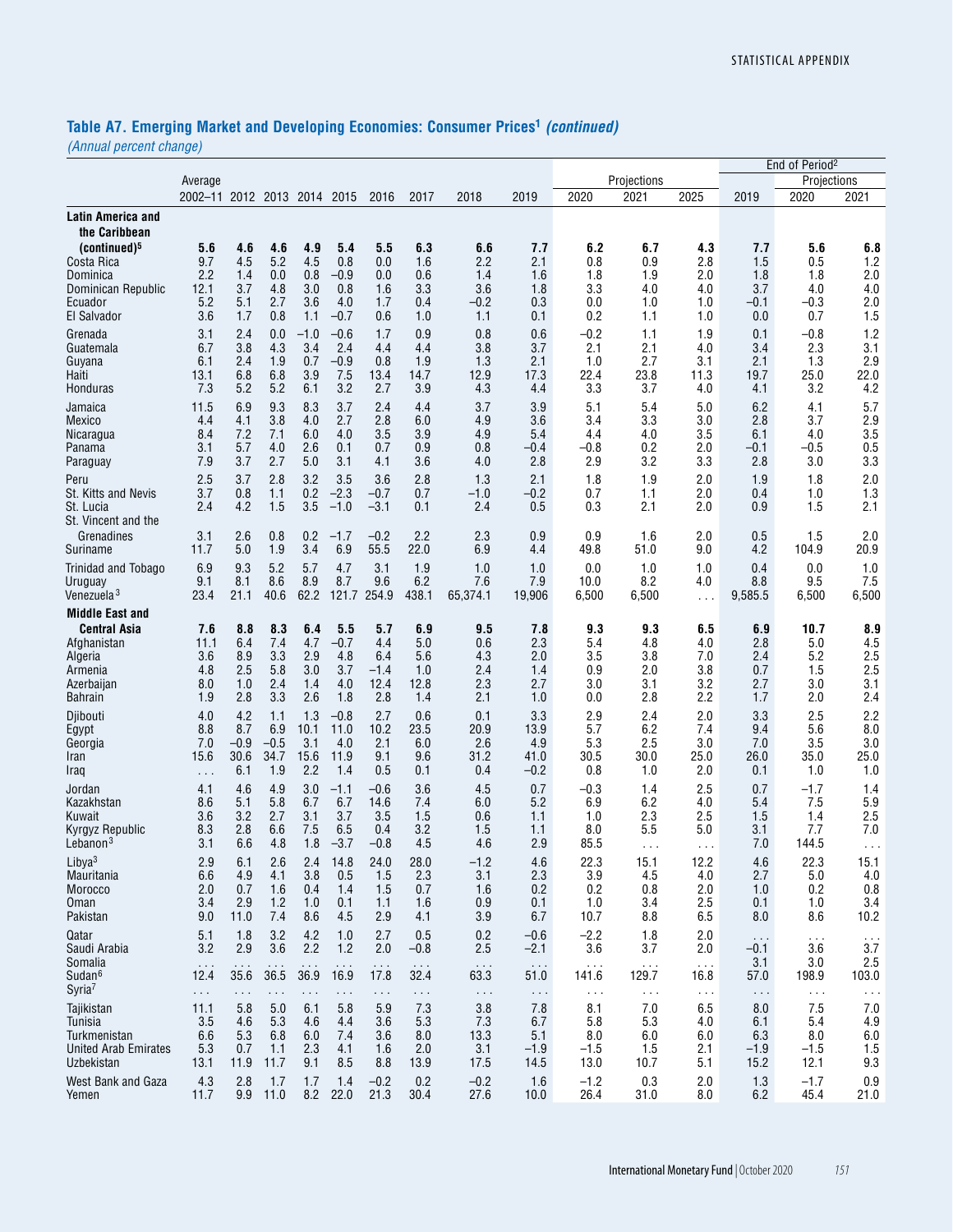### **Table A7. Emerging Market and Developing Economies: Consumer Prices1** *(continued)*

*(Annual percent change)*

|                                  |          |      |        |        |        |        |         |         |         |       |             |      |        | End of Period <sup>2</sup> |             |
|----------------------------------|----------|------|--------|--------|--------|--------|---------|---------|---------|-------|-------------|------|--------|----------------------------|-------------|
|                                  | Average  |      |        |        |        |        |         |         |         |       | Projections |      |        |                            | Projections |
|                                  | 2002-11  | 2012 | 2013   | 2014   | 2015   | 2016   | 2017    | 2018    | 2019    | 2020  | 2021        | 2025 | 2019   | 2020                       | 2021        |
| Sub-Saharan Africa               | 9.4      | 9.0  | 6.5    | 6.3    | 6.8    | 10.4   | 10.7    | 8.4     | 8.5     | 10.6  | 7.9         | 6.1  | 9.7    | 10.5                       | 7.3         |
| Angola                           | 31.5     | 10.3 | 8.8    | 7.3    | 9.2    | 30.7   | 29.8    | 19.6    | 17.1    | 21.0  | 20.6        | 6.0  | 16.9   | 22.2                       | 19.6        |
| Benin                            | 3.0      | 6.7  | 1.0    | $-1.1$ | 0.2    | $-0.8$ | 1.8     | 0.8     | $-0.9$  | 2.5   | 2.0         | 2.0  | 0.3    | 2.5                        | 2.0         |
| <b>Botswana</b>                  | 8.7      | 7.5  | 5.9    | 4.4    | 3.1    | 2.8    | 3.3     | 3.2     | 2.8     | 1.6   | 3.0         | 4.0  | 2.2    | 1.6                        | 3.0         |
| <b>Burkina Faso</b>              | 2.6      | 3.8  | 0.5    | $-0.3$ | 0.9    | $-0.2$ | 0.4     | 2.0     | $-3.2$  | 2.0   | 2.0         | 2.5  | $-2.6$ | 3.5                        | 2.5         |
| <b>Burundi</b>                   | 9.1      | 18.2 | 7.9    | 4.4    | 5.6    | 5.5    | 16.6    | -2.8    | $-0.7$  | 7.6   | 5.2         | 3.2  | 5.1    | 7.9                        | 3.0         |
| Cabo Verde                       | 2.5      | 2.5  | 1.5    | $-0.2$ | 0.1    | $-1.4$ | 0.8     | 1.3     | 1.1     | 1.0   | 1.2         | 1.7  | 1.9    | 1.0                        | 1.2         |
| Cameroon                         | 2.4      | 2.4  | 2.1    | 1.9    | 2.7    | 0.9    | 0.6     | 1.1     | 2.5     | 2.8   | 2.2         | 2.0  | 2.4    | 2.4                        | 2.1         |
| Central African Republic         | 3.0      | 5.5  | 7.0    | 14.9   | 1.4    | 4.9    | 4.2     | 1.6     | 2.7     | 2.9   | 2.5         | 2.5  | $-2.8$ | 4.6                        | 2.5         |
| Chad                             | 2.2      | 7.5  | 0.2    | 1.7    | 4.8    | $-1.6$ | $-0.9$  | 4.0     | $-1.0$  | 2.8   | 3.0         | 3.0  | $-1.7$ | 1.6                        | 4.4         |
| Comoros                          | 3.8      | 5.9  | 0.4    | 0.0    | 0.9    | 0.8    | 0.1     | 1.7     | 3.7     | 3.0   | 2.1         | 2.0  | 6.3    | $-5.5$                     | 4.1         |
| Democratic Republic of the Congo | 19.1     | 0.9  | 0.9    | 1.2    | 0.7    | 3.2    | 35.8    | 29.3    | 4.7     | 11.5  | 12.1        | 5.0  | 4.6    | 17.1                       | 8.0         |
| <b>Republic of Congo</b>         | 3.0      | 5.0  | 4.6    | 0.9    | 3.2    | 3.2    | 0.4     | 1.2     | 2.2     | 2.5   | 2.6         | 3.0  | 3.8    | 2.5                        | 2.7         |
| Côte d'Ivoire                    | 3.0      | 1.3  | 2.6    | 0.4    | 1.2    | 0.7    | 0.7     | 0.4     | 0.8     | 1.2   | 1.4         | 2.0  | 1.6    | 1.2                        | 1.4         |
| <b>Equatorial Guinea</b>         | 5.2      | 3.4  | 3.2    | 4.3    | 1.7    | 1.4    | 0.7     | 1.3     | 1.2     | 3.0   | 2.2         | 2.1  | 4.1    | 2.1                        | 2.2         |
| Eritrea                          | 17.1     | 4.8  | 5.9    | 10.0   | 28.5   | $-5.6$ | $-13.3$ | $-14.4$ | $-16.4$ | 4.7   | 2.6         | 2.0  | 27.2   | 4.0                        | 2.0         |
| Eswatini                         | 7.1      | 8.9  | 5.6    | 5.7    | 5.0    | 7.8    | 6.2     | 4.8     | 2.6     | 4.1   | 4.2         | 4.9  | 2.0    | 4.5                        | 4.1         |
| Ethiopia                         | 15.3     | 24.1 | 8.1    | 7.4    | 9.6    | 6.6    | 10.7    | 13.8    | 15.8    | 20.2  | 11.5        | 8.0  | 19.5   | 16.1                       | 8.0         |
| Gabon                            | 1.1      | 2.7  | 0.5    | 4.5    | $-0.1$ | 2.1    | 2.7     | 4.8     | 2.0     | 3.0   | 3.0         | 2.5  | 1.0    | 3.0                        | 3.0         |
| The Gambia                       | 7.0      | 4.6  | 5.2    | 6.3    | 6.8    | 7.2    | 8.0     | 6.5     | 7.1     | 6.1   | 6.0         | 5.0  | 7.7    | 6.5                        | 5.8         |
| Ghana                            | 13.4     | 7.1  | 11.7   | 15.5   | 17.2   | 17.5   | 12.4    | 9.8     | 7.2     | 10.6  | 8.7         | 6.0  | 7.9    | 11.6                       | 8.7         |
| Guinea                           | 17.6     | 15.2 | 11.9   | 9.7    | 8.2    | 8.2    | 8.9     | 9.8     | 9.5     | 9.1   | 8.0         | 7.8  | 9.1    | 8.7                        | 8.0         |
| Guinea-Bissau                    | 2.5      | 2.1  | 0.8    | $-1.0$ | 1.5    | 2.7    | $-0.2$  | 0.4     | 0.2     | 2.0   | 2.0         | 2.0  | $-0.1$ | 2.5                        | 2.0         |
| Kenya                            | 7.8      | 9.4  | 5.7    | 6.9    | 6.6    | 6.3    | 8.0     | 4.7     | 5.2     | 5.3   | 5.0         | 5.0  | 5.8    | 4.5                        | 5.0         |
| Lesotho                          | 6.9      | 6.1  | 4.9    | 5.4    | 3.2    | 6.6    | 4.4     | 4.8     | 5.2     | 4.3   | 4.5         | 5.5  | 4.0    | 4.5                        | 5.0         |
| Liberia                          | 9.6      | 6.8  | 7.6    | 9.9    | 7.7    | 8.8    | 12.4    | 23.5    | 27.0    | 11.9  | 9.5         | 5.0  | 20.3   | 11.0                       | 8.0         |
| Madagascar                       | 10.4     | 5.7  | 5.8    | 6.1    | 7.4    | 6.1    | 8.6     | 8.6     | 5.6     | 4.3   | 5.5         | 5.4  | 4.0    | 5.2                        | 5.5         |
| Malawi                           | 8.1      | 21.3 | 28.3   | 23.8   | 21.9   | 21.7   | 11.5    | 9.2     | 9.4     | 9.3   | 9.5         | 5.0  | 11.5   | 9.2                        | 9.5         |
| Mali                             | 2.5      | 5.3  | $-2.4$ | 2.7    | 1.4    | $-1.8$ | 1.8     | 1.7     | $-2.9$  | 0.5   | 1.5         | 2.0  | $-3.3$ | 1.8                        | 1.7         |
| <b>Mauritius</b>                 | 5.8      | 3.9  | 3.5    | 3.2    | 1.3    | 1.0    | 3.7     | 3.2     | 0.5     | 2.5   | 3.2         | 3.3  | 0.9    | 3.5                        | 3.7         |
| Mozambique                       | 11.2     | 2.6  | 4.3    | 2.6    | 3.6    | 19.9   | 15.1    | 3.9     | 2.8     | 3.6   | 5.6         | 5.5  | 3.5    | 4.4                        | 5.5         |
| Namibia                          | 6.6      | 6.7  | 5.6    | 5.3    | 3.4    | 6.7    | 6.1     | 4.3     | 3.7     | 2.3   | 3.4         | 4.5  | 2.6    | 2.9                        | 3.4         |
| Niger                            | 2.4      | 0.5  | 2.3    | $-0.9$ | 1.0    | 0.2    | 0.2     | 2.8     | $-2.5$  | 4.4   | 1.7         | 2.0  | $-2.3$ | 2.2                        | 2.0         |
| Nigeria                          | 12.2     | 12.2 | 8.5    | 8.0    | 9.0    | 15.7   | 16.5    | 12.1    | 11.4    | 12.9  | 12.7        | 10.6 | 12.0   | 13.7                       | 11.6        |
| Rwanda                           | 8.1      | 6.3  | 4.2    | 1.8    | 2.5    | 5.7    | 4.8     | 1.4     | 2.4     | 6.9   | 1.0         | 5.0  | 6.7    | 5.0                        | 5.0         |
| São Tomé and Príncipe            | 16.7     | 10.6 | 8.1    | 7.0    | 5.3    | 5.4    | 5.7     | 8.3     | 8.4     | 7.9   | 8.0         | 3.0  | 7.7    | 8.0                        | 8.0         |
| Senegal                          | 2.1      | 1.4  | 0.7    | $-1.1$ | 0.9    | 1.2    | 1.1     | 0.5     | 1.0     | 2.0   | 2.0         | 1.5  | 0.6    | 2.5                        | 0.9         |
| Seychelles                       | 7.3      | 7.1  | 4.3    | 1.4    | 4.0    | $-1.0$ | 2.9     | 3.7     | 1.8     | 3.9   | 2.9         | 3.0  | 1.7    | 6.6                        | 3.0         |
| Sierra Leone                     | 8.7      | 6.6  | 5.5    | 4.6    | 6.7    | 10.9   | 18.2    | 16.0    | 14.8    | 15.7  | 15.5        | 8.4  | 13.9   | 17.5                       | 13.5        |
| South Africa                     | 5.9      | 5.6  | 5.8    | 6.1    | 4.6    | 6.3    | 5.3     | 4.6     | 4.1     | 3.3   | 3.9         | 4.5  | 3.7    | 3.3                        | 4.3         |
| South Sudan                      | $\sim$ . | 45.1 | 0.0    | 1.7    | 52.8   | 379.8  | 187.9   | 83.5    | 51.2    | 27.1  | 33.1        | 11.9 | 30.0   | 20.0                       | 23.8        |
| Tanzania                         | 7.4      | 16.0 | 7.9    | 6.1    | 5.6    | 5.2    | 5.3     | 3.5     | 3.4     | 3.6   | 3.7         | 4.2  | 3.8    | 3.6                        | 3.7         |
| <b>Togo</b>                      | 2.4      | 2.6  | 1.8    | 0.2    | 1.8    | 0.9    | $-0.2$  | 0.9     | 0.7     | 1.4   | 1.5         | 2.0  | $-0.3$ | 1.1                        | 4.5         |
| Uganda                           | 7.7      | 12.7 | 4.9    | 3.1    | 5.4    | 5.5    | 5.6     | 2.6     | 2.9     | 4.2   | 4.8         | 5.0  | 3.6    | 5.0                        | 5.2         |
| Zambia                           | 14.2     | 6.6  | 7.0    | 7.8    | 10.1   | 17.9   | 6.6     | 7.0     | 9.8     | 14.5  | 13.3        | 7.0  | 11.7   | 13.0                       | 11.2        |
| Zimbabwe <sup>3</sup>            | $-0.8$   | 3.7  | 1.6    | $-0.2$ | $-2.4$ | $-1.6$ | 0.9     | 10.6    | 255.3   | 622.8 | 3.7         | 3.0  | 521.1  | 495.0                      | 3.0         |

1Movements in consumer prices are shown as annual averages.

2Monthly year-over-year changes and, for several countries, on a quarterly basis.

3See country-specific notes for Albania, Argentina, Lebanon, Libya, Ukraine, Venezuela, and Zimbabwe in the "Country Notes" section of the Statistical Appendix.

4Based on Eurostat's harmonized index of consumer prices.

5Excludes Venezuela but includes Argentina from 2017 onward. See country-specific notes for Venezuela and Argentina in the "Country Notes" section of the Statistical Appendix.

6Data for 2011 exclude South Sudan after July 9. Data for 2012 and onward pertain to the current Sudan.

7Data for Syria are excluded for 2011 onward owing to the uncertain political situation.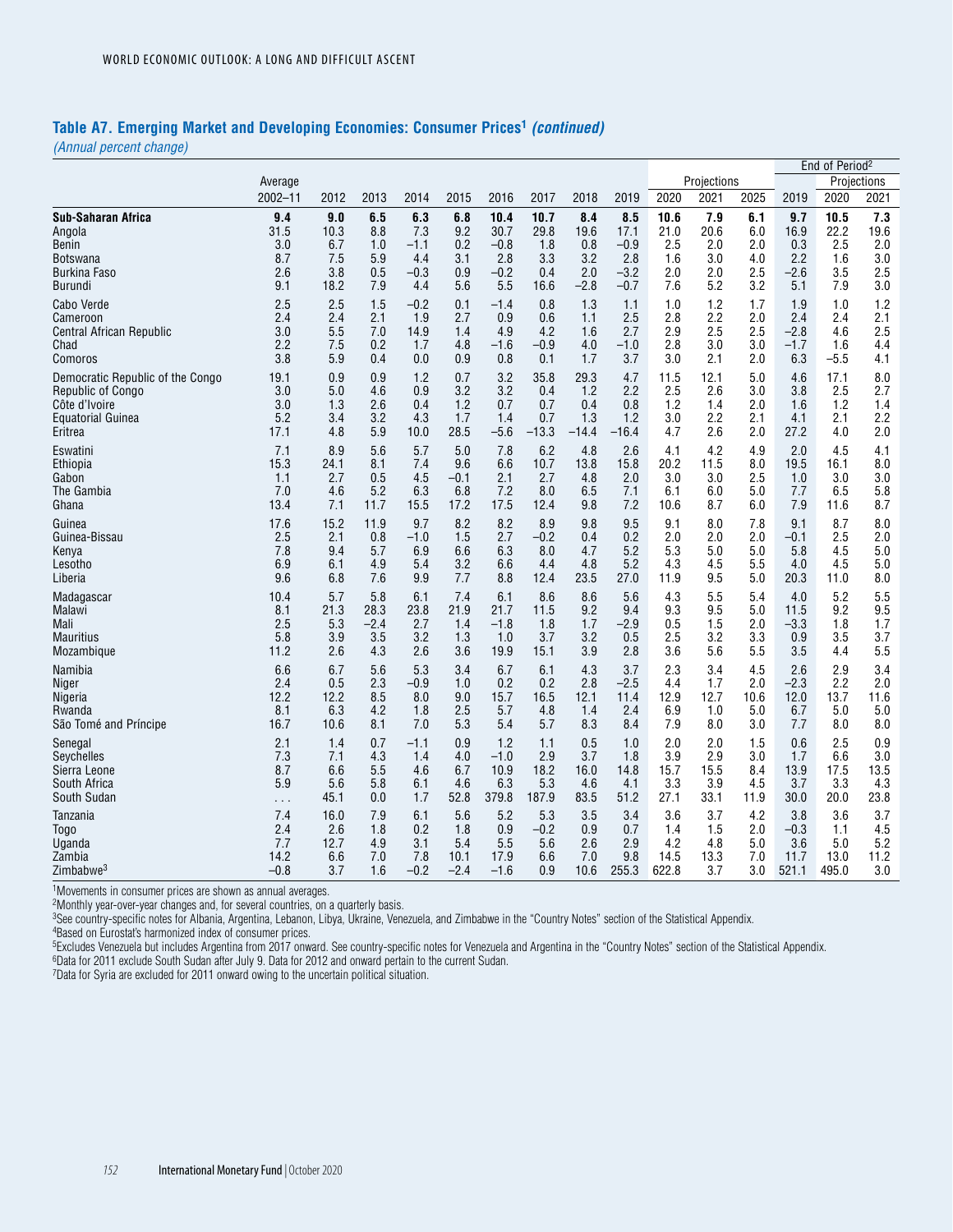### **Table A8. Major Advanced Economies: General Government Fiscal Balances and Debt1**

*(Percent of GDP, unless noted otherwise)*

|                                                                                                                                                           | Average                                      |                                              |                                              |                                              |                                              |                                              | Projections                                  |                                              |                                              |                                                |                                              |                                              |
|-----------------------------------------------------------------------------------------------------------------------------------------------------------|----------------------------------------------|----------------------------------------------|----------------------------------------------|----------------------------------------------|----------------------------------------------|----------------------------------------------|----------------------------------------------|----------------------------------------------|----------------------------------------------|------------------------------------------------|----------------------------------------------|----------------------------------------------|
|                                                                                                                                                           | $2002 - 11$                                  | 2012                                         | 2013                                         | 2014                                         | 2015                                         | 2016                                         | 2017                                         | 2018                                         | 2019                                         | 2020                                           | 2021                                         | 2025                                         |
| <b>Major Advanced Economies</b><br>Net Lending/Borrowing<br>Output Gap <sup>2</sup><br>Structural Balance <sup>2</sup>                                    | $-5.2$<br>$-1.8$<br>$-4.3$                   | $-6.5$<br>$-3.8$<br>$-4.6$                   | $-4.3$<br>$-3.5$<br>$-3.2$                   | $-3.6$<br>$-2.7$<br>$-2.6$                   | $-3.0$<br>$-1.8$<br>$-2.4$                   | $-3.3$<br>$-1.5$<br>$-2.9$                   | $-3.2$<br>$-0.5$<br>$-3.0$                   | $-3.7$<br>0.2<br>$-3.6$                      | $-4.2$<br>0.4<br>$-4.3$                      | $-16.2$<br>$-3.6$<br>$-12.5$                   | $-7.6$<br>$-2.2$<br>$-6.2$                   | $-4.0$<br>$-0.1$<br>$-3.9$                   |
| <b>United States</b><br>Net Lending/Borrowing <sup>3</sup><br>Output Gap <sup>2</sup><br>Structural Balance <sup>2</sup><br>Net Debt<br><b>Gross Debt</b> | $-6.1$<br>$-3.1$<br>$-4.4$<br>52.3<br>73.0   | $-8.0$<br>$-6.0$<br>$-4.9$<br>80.8<br>103.3  | $-4.6$<br>$-5.4$<br>$-3.0$<br>81.5<br>104.9  | $-4.1$<br>$-4.1$<br>$-2.6$<br>81.2<br>104.5  | $-3.6$<br>$-2.3$<br>$-2.6$<br>80.8<br>104.6  | $-4.4$<br>$-1.9$<br>$-3.7$<br>81.8<br>106.6  | $-4.6$<br>$-1.0$<br>$-4.3$<br>81.9<br>105.7  | $-5.8$<br>0.4<br>$-5.7$<br>83.2<br>106.9     | $-6.3$<br>1.0<br>$-6.8$<br>84.0<br>108.7     | $-18.7$<br>$-3.2$<br>$-15.0$<br>106.8<br>131.2 | $-8.7$<br>$-1.5$<br>$-7.6$<br>107.3<br>133.6 | $-5.5$<br>$-0.1$<br>$-5.4$<br>113.8<br>136.9 |
| <b>Euro Area</b><br>Net Lending/Borrowing<br>Output Gap <sup>2</sup><br>Structural Balance <sup>2</sup><br>Net Debt<br><b>Gross Debt</b>                  | $-3.2$<br>0.1<br>$-3.3$<br>58.8<br>73.5      | $-3.7$<br>$-2.2$<br>$-2.0$<br>73.2<br>90.7   | $-3.0$<br>$-3.1$<br>$-1.1$<br>75.7<br>92.6   | $-2.5$<br>$-2.8$<br>$-0.7$<br>75.9<br>92.8   | $-2.0$<br>$-2.2$<br>$-0.6$<br>74.7<br>90.9   | $-1.5$<br>$-1.5$<br>$-0.6$<br>74.3<br>90.0   | $-1.0$<br>$-0.4$<br>$-0.6$<br>72.1<br>87.6   | $-0.5$<br>0.2<br>$-0.5$<br>70.4<br>85.7      | $-0.6$<br>0.1<br>$-0.6$<br>69.2<br>84.0      | $-10.1$<br>$-5.1$<br>$-5.3$<br>85.1<br>101.1   | $-5.0$<br>$-3.2$<br>$-3.1$<br>84.7<br>100.0  | $-1.8$<br>0.0<br>$-1.8$<br>80.9<br>94.3      |
| Germany<br>Net Lending/Borrowing<br>Output Gap <sup>2</sup><br>Structural Balance <sup>2</sup><br><b>Net Debt</b><br>Gross Debt                           | $-2.4$<br>$-0.2$<br>$-2.1$<br>55.7<br>68.7   | 0.0<br>0.3<br>0.0<br>59.6<br>81.1            | 0.0<br>$-0.8$<br>0.6<br>58.6<br>78.7         | 0.6<br>$-0.3$<br>1.2<br>55.0<br>75.7         | 1.0<br>$-0.3$<br>1.2<br>52.2<br>72.2         | 1.2<br>0.2<br>1.2<br>49.3<br>69.2            | 1.4<br>1.0<br>1.2<br>45.5<br>65.0            | 1.8<br>1.2<br>1.3<br>42.7<br>61.6            | 1.5<br>0.4<br>1.3<br>41.1<br>59.5            | $-8.2$<br>$-3.5$<br>$-5.8$<br>54.1<br>73.3     | $-3.2$<br>$-1.8$<br>$-1.8$<br>54.2<br>72.2   | 1.0<br>0.0<br>1.0<br>43.8<br>59.5            |
| <b>France</b><br>Net Lending/Borrowing<br>Output Gap <sup>2</sup><br>Structural Balance <sup>2</sup><br><b>Net Debt</b><br>Gross Debt                     | $-4.2$<br>$-0.1$<br>$-4.2$<br>61.8<br>71.2   | $-5.0$<br>$-1.3$<br>$-4.0$<br>80.0<br>90.6   | -4.1<br>$-1.9$<br>$-2.9$<br>83.0<br>93.4     | $-3.9$<br>$-2.1$<br>$-2.6$<br>85.5<br>94.9   | $-3.6$<br>$-2.2$<br>$-2.2$<br>86.3<br>95.6   | $-3.6$<br>$-2.3$<br>$-2.1$<br>89.2<br>98.0   | $-2.9$<br>$-1.3$<br>$-2.1$<br>89.4<br>98.3   | $-2.3$<br>$-0.5$<br>$-1.7$<br>89.3<br>98.1   | $-3.0$<br>0.0<br>$-2.0$<br>89.4<br>98.1      | $-10.8$<br>$-5.6$<br>$-4.5$<br>110.0<br>118.7  | $-6.5$<br>$-4.0$<br>$-4.0$<br>109.8<br>118.6 | $-4.7$<br>0.0<br>$-4.7$<br>114.6<br>123.3    |
| Italy<br>Net Lending/Borrowing<br>Output Gap <sup>2</sup><br>Structural Balance <sup>2</sup><br>Net Debt<br>Gross Debt                                    | $-3.4$<br>$-0.1$<br>$-4.0$<br>101.0<br>109.6 | $-2.9$<br>$-2.8$<br>$-1.6$<br>114.6<br>126.5 | $-2.9$<br>$-4.1$<br>$-0.5$<br>120.0<br>132.5 | $-3.0$<br>$-4.1$<br>$-1.0$<br>122.3<br>135.4 | $-2.6$<br>$-3.4$<br>$-0.6$<br>123.1<br>135.3 | $-2.4$<br>$-2.5$<br>$-1.3$<br>122.4<br>134.8 | $-2.4$<br>$-1.2$<br>$-1.8$<br>122.0<br>134.1 | $-2.2$<br>$-0.7$<br>$-1.9$<br>122.9<br>134.8 | $-1.6$<br>$-0.7$<br>$-1.3$<br>123.0<br>134.8 | $-13.0$<br>$-5.4$<br>$-3.8$<br>148.8<br>161.8  | $-6.2$<br>$-5.4$<br>$-3.4$<br>146.1<br>158.3 | $-2.5$<br>$-0.5$<br>$-2.5$<br>141.5<br>152.6 |
| Japan<br>Net Lending/Borrowing<br>Output Gap <sup>2</sup><br>Structural Balance <sup>2</sup><br><b>Net Debt</b><br>Gross Debt <sup>4</sup>                | $-6.7$<br>$-1.9$<br>$-6.2$<br>105.8<br>183.3 | $-8.6$<br>$-3.1$<br>$-7.6$<br>145.3<br>228.7 | $-7.9$<br>$-1.7$<br>$-7.5$<br>144.7<br>232.2 | $-5.6$<br>$-1.9$<br>$-5.5$<br>146.6<br>235.8 | $-3.8$<br>$-1.5$<br>$-4.3$<br>146.4<br>231.3 | $-3.7$<br>$-1.8$<br>$-4.1$<br>152.0<br>236.4 | $-3.1$<br>$-0.3$<br>$-3.3$<br>149.8<br>234.5 | $-2.5$<br>$-0.8$<br>$-2.5$<br>153.5<br>236.6 | $-3.3$<br>$-0.7$<br>$-3.0$<br>154.9<br>238.0 | $-14.2$<br>$-3.0$<br>$-12.7$<br>177.1<br>266.2 | $-6.4$<br>$-2.1$<br>$-5.6$<br>178.9<br>264.0 | $-2.7$<br>0.0<br>$-2.7$<br>179.7<br>264.0    |
| <b>United Kingdom</b><br>Net Lending/Borrowing<br>Output Gap <sup>2</sup><br>Structural Balance <sup>2</sup><br>Net Debt<br><b>Gross Debt</b>             | $-4.9$<br>0.4<br>$-5.2$<br>44.4<br>49.7      | $-7.6$<br>$-2.0$<br>$-6.1$<br>74.8<br>83.2   | $-5.5$<br>$-1.5$<br>$-4.3$<br>75.9<br>84.2   | $-5.6$<br>$-0.7$<br>$-4.9$<br>78.0<br>86.2   | $-4.6$<br>$-0.1$<br>$-4.3$<br>78.4<br>86.9   | $-3.3$<br>0.0<br>$-3.3$<br>77.8<br>86.8      | $-2.5$<br>0.3<br>$-2.6$<br>76.7<br>86.2      | $-2.3$<br>0.0<br>$-2.3$<br>75.9<br>85.7      | $-2.2$<br>0.0<br>$-2.2$<br>75.4<br>85.4      | $-16.5$<br>$-3.9$<br>$-14.0$<br>98.1<br>108.0  | $-9.2$<br>$-3.5$<br>$-6.4$<br>101.6<br>111.5 | $-4.4$<br>0.0<br>$-4.3$<br>107.1<br>117.0    |
| Canada<br>Net Lending/Borrowing<br>Output Gap <sup>2</sup><br>Structural Balance <sup>2</sup><br>Net Debt <sup>5</sup><br><b>Gross Debt</b>               | $-0.6$<br>0.0<br>$-0.6$<br>28.3<br>74.5      | $-2.5$<br>$-0.4$<br>$-2.3$<br>28.9<br>85.4   | $-1.5$<br>0.0<br>$-1.5$<br>29.7<br>86.1      | 0.2<br>1.0<br>$-0.6$<br>28.5<br>85.6         | $-0.1$<br>$-0.1$<br>0.0<br>28.4<br>91.2      | $-0.5$<br>$-0.9$<br>0.0<br>28.7<br>91.7      | $-0.1$<br>0.4<br>$-0.3$<br>27.9<br>90.5      | $-0.4$<br>0.6<br>$-0.7$<br>26.5<br>89.7      | $-0.3$<br>0.4<br>$-0.6$<br>25.9<br>88.6      | $-19.9$<br>$-3.8$<br>$-16.5$<br>46.4<br>114.6  | $-8.7$<br>$-1.4$<br>$-7.9$<br>48.4<br>115.0  | $-0.3$<br>0.0<br>$-0.3$<br>42.9<br>106.2     |

Note: The methodology and specific assumptions for each country are discussed in Box A1. The country group composites for fiscal data are calculated as the sum of the US dollar values for the relevant individual countries.

1Debt data refer to the end of the year and are not always comparable across countries. Gross and net debt levels reported by national statistical agencies for countries that have adopted the System of National Accounts 2008 (Australia, Canada, Hong Kong SAR, United States) are adjusted to exclude unfunded pension liabilities of government employees' defined-benefit pension plans. Fiscal data for the aggregated major advanced economies and the United States start in 2001, and the average for the aggregate and the United States is therefore for the period 2001–07. 2Percent of potential GDP.

<sup>3</sup>Figures reported by the national statistical agency are adjusted to exclude items related to the accrual-basis accounting of government employees' defined-benefit pension plans.

4Nonconsolidated basis.

5Includes equity shares.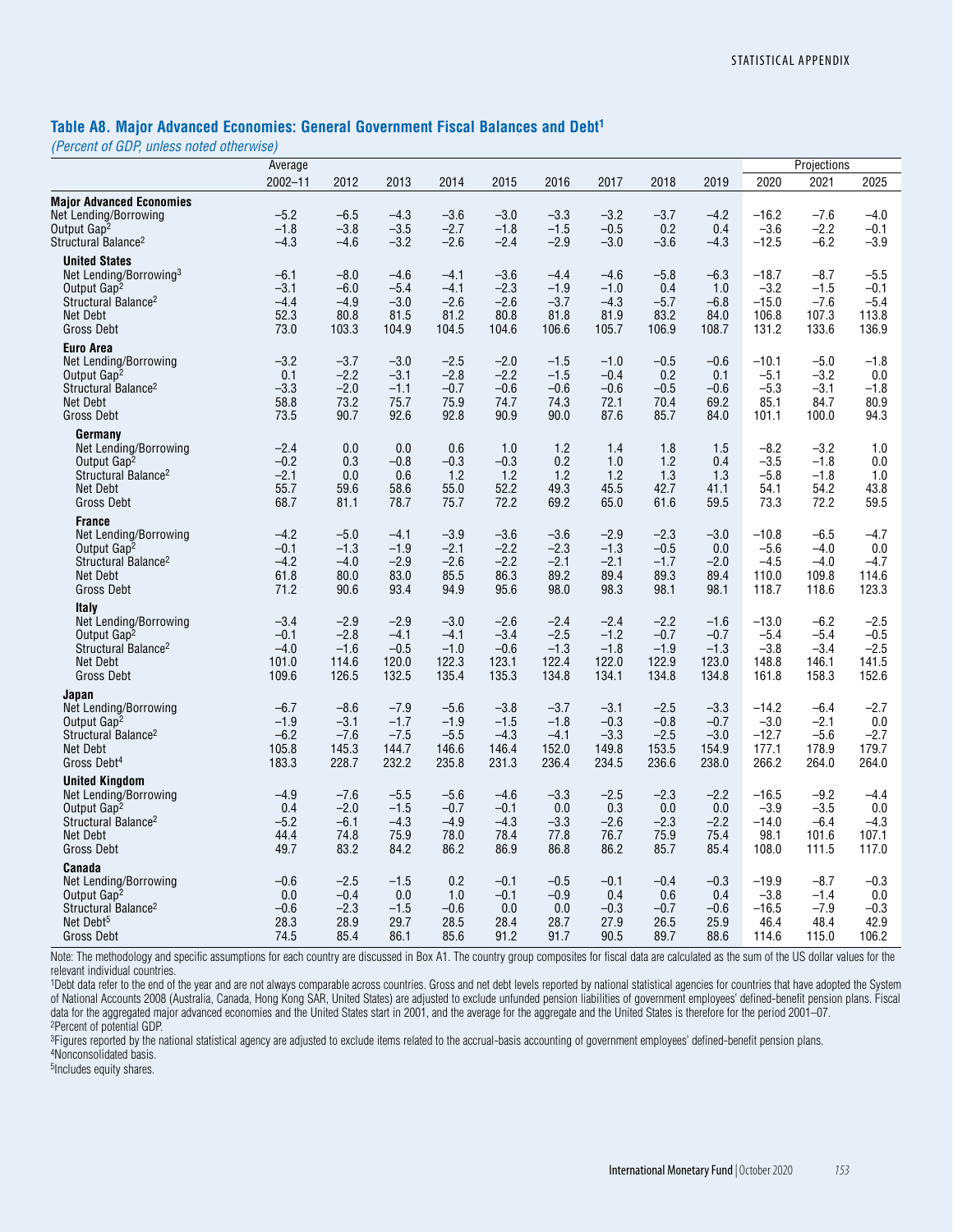# **Table A9. Summary of World Trade Volumes and Prices**

|                                                                              |                | Averages         |                    |                   |                  |                   |                   |                |                |                  |                   | Projections   |
|------------------------------------------------------------------------------|----------------|------------------|--------------------|-------------------|------------------|-------------------|-------------------|----------------|----------------|------------------|-------------------|---------------|
|                                                                              | $2002 - 11$    | $2012 - 21$      | 2012               | 2013              | 2014             | 2015              | 2016              | 2017           | 2018           | 2019             | 2020              | 2021          |
| <b>Trade in Goods and Services</b>                                           |                |                  |                    |                   |                  |                   |                   |                |                |                  |                   |               |
| World Trade <sup>1</sup>                                                     |                |                  |                    |                   |                  |                   |                   |                |                |                  |                   |               |
| Volume                                                                       | 5.7            | 2.3              | 3.0                | 3.6               | 3.9              | 2.9               | 2.2               | 5.6            | 3.9            | 1.0              | $-10.4$           | 8.3           |
| <b>Price Deflator</b>                                                        |                |                  |                    |                   |                  |                   |                   |                |                |                  |                   |               |
| In US Dollars                                                                | 5.4            | $-1.5$           | $-1.8$             | $-0.7$            | $-1.7$           | $-13.3$           | $-4.1$            | 4.3            | 5.4            | $-2.7$           | $-2.8$            | 3.3           |
| In SDRs                                                                      | 3.2            | $-0.6$           | 1.3                | 0.1               | $-1.7$           | $-5.8$            | $-3.4$            | 4.6            | 3.2            | $-0.3$           | $-3.5$            | 0.5           |
| <b>Volume of Trade</b>                                                       |                |                  |                    |                   |                  |                   |                   |                |                |                  |                   |               |
| Exports                                                                      |                |                  |                    |                   |                  |                   |                   |                |                |                  |                   |               |
| <b>Advanced Economies</b><br><b>Emerging Market and Developing Economies</b> | 4.5<br>8.7     | 1.9<br>2.9       | 2.9<br>3.4         | 3.1<br>4.7        | 3.9<br>3.3       | 3.7<br>1.7        | 2.0<br>2.7        | 4.8<br>6.6     | 3.5<br>4.1     | 1.3<br>0.9       | $-11.6$<br>$-7.7$ | 7.0<br>9.5    |
|                                                                              |                |                  |                    |                   |                  |                   |                   |                |                |                  |                   |               |
| Imports<br><b>Advanced Economies</b>                                         | 4.1            | 2.0              | 1.7                | 2.6               | 3.9              | 4.8               | 2.6               | 4.8            | 3.6            | 1.7              | $-11.5$           | 7.3           |
| <b>Emerging Market and Developing Economies</b>                              | 9.9            | 2.8              | 5.4                | 5.1               | 4.3              | $-0.8$            | 1.7               | 7.4            | 5.0            | $-0.6$           | $-9.4$            | 11.0          |
|                                                                              |                |                  |                    |                   |                  |                   |                   |                |                |                  |                   |               |
| <b>Terms of Trade</b><br><b>Advanced Economies</b>                           | $-0.2$         | 0.4              | $-0.6$             | 1.0               | 0.3              | 1.8               | 1.2               | $-0.2$         | $-0.5$         | 0.1              | 0.6               | 0.3           |
| <b>Emerging Market and Developing Economies</b>                              | 1.6            | $-0.7$           | 0.6                | $-0.5$            | $-0.6$           | $-4.3$            | $-1.4$            | 1.4            | 1.2            | $-1.1$           | $-2.6$            | 0.3           |
| <b>Trade in Goods</b>                                                        |                |                  |                    |                   |                  |                   |                   |                |                |                  |                   |               |
|                                                                              |                |                  |                    |                   |                  |                   |                   |                |                |                  |                   |               |
| World Trade <sup>1</sup><br>Volume                                           | 5.8            | 2.3              | 2.8                | 3.3               | 3.0              | 2.3               | 2.1               | 5.6            | 3.8            | 0.2              | $-8.1$            | 8.4           |
| <b>Price Deflator</b>                                                        |                |                  |                    |                   |                  |                   |                   |                |                |                  |                   |               |
| In US Dollars                                                                | 5.5            | $-1.9$           | -1.9               | $-1.2$            | $-2.4$           | $-14.5$           | $-4.8$            | 4.9            | 5.7            | $-3.1$           | $-3.5$            | 2.9           |
| In SDRs                                                                      | 3.3            | $-1.0$           | 1.1                | $-0.4$            | $-2.3$           | $-7.2$            | $-4.2$            | 5.1            | 3.6            | $-0.7$           | $-4.2$            | 0.1           |
| World Trade Prices in US Dollars <sup>2</sup>                                |                |                  |                    |                   |                  |                   |                   |                |                |                  |                   |               |
| <b>Manufactures</b>                                                          | 2.7            | $-1.1$           | 2.3                | $-2.8$            | $-0.4$           | $-3.0$            | $-5.1$            | 0.1            | 1.9            | 0.4              | $-3.1$            | $-1.3$        |
| Oil                                                                          | 15.6           | $-7.7$           | 0.9                | $-0.9$            | $-7.5$           | $-47.2$           | $-15.7$           | 23.3           | 29.4           | $-10.2$          | $-32.1$           | 12.0          |
| <b>Nonfuel Primary Commodities</b>                                           | 11.6           | $-2.0$           | $-7.6$             | $-5.8$            | $-5.5$           | $-17.1$           | $-0.4$            | 6.4            | 1.3            | 0.8              | 5.6               | 5.1           |
| Food                                                                         | 7.7            | $-1.8$           | $-3.3$             | $-0.3$            | $-1.6$           | $-16.9$           | 1.5               | 3.8            | $-1.2$         | $-3.1$           | 0.4               | 4.3           |
| <b>Beverages</b><br><b>Agricultural Raw Materials</b>                        | 13.2<br>9.3    | $-3.6$<br>$-4.8$ | $-18.1$<br>$-20.5$ | $-13.7$<br>$-4.4$ | 20.1<br>$-7.5$   | $-7.2$<br>$-11.5$ | $-3.1$<br>0.0     | $-4.7$<br>5.2  | $-8.2$<br>2.0  | $-3.8$<br>$-5.4$ | 3.6<br>$-4.2$     | 3.9<br>1.7    |
| Metal                                                                        | 17.5           | $-3.9$           | $-17.8$            | $-3.9$            | $-12.2$          | $-27.3$           | $-5.3$            | 22.2           | 6.6            | 3.7              | 0.8               | 3.0           |
| World Trade Prices in SDRs <sup>2</sup>                                      |                |                  |                    |                   |                  |                   |                   |                |                |                  |                   |               |
| <b>Manufactures</b>                                                          | 0.5            | $-0.1$           | 5.5                | $-2.0$            | $-0.3$           | 5.3               | $-4.5$            | 0.4            | $-0.2$         | 2.9              | $-3.7$            | $-4.0$        |
| Oil                                                                          | 13.2           | $-6.8$           | 4.0                | $-0.1$            | $-7.5$           | $-42.7$           | $-15.1$           | 23.6           | 26.7           | $-8.0$           | $-32.5$           | 9.0           |
| <b>Nonfuel Primary Commodities</b>                                           | 9.3            | $-1.0$           | $-4.7$             | $-5.1$            | $-5.5$           | $-10.0$           | 0.3               | 6.6            | $-0.8$         | 3.3              | 4.9               | 2.2           |
| Food                                                                         | 5.4            | $-0.8$           | $-0.3$             | 0.5               | $-1.5$           | $-9.8$            | 2.2               | 4.1            | $-3.3$         | $-0.7$           | $-0.2$            | 1.4           |
| <b>Beverages</b>                                                             | 10.8           | $-2.7$           | $-15.6$            | $-13.0$           | 20.1             | 0.7               | $-2.5$            | $-4.5$         | $-10.1$        | $-1.4$           | 3.0               | 1.1           |
| <b>Agricultural Raw Materials</b>                                            | 7.0            | $-3.8$           | $-18.1$            | $-3.7$            | $-7.5$           | $-4.0$            | 0.6               | 5.5            | $-0.1$         | $-3.1$           | $-4.8$            | $-1.1$        |
| Metal                                                                        | 15.0           | $-3.0$           | $-15.3$            | $-3.1$            | $-12.1$          | $-21.1$           | $-4.7$            | 22.5           | 4.4            | 6.2              | 0.1               | 0.2           |
| World Trade Prices in Euros <sup>2</sup>                                     |                |                  |                    |                   |                  |                   |                   |                |                |                  |                   |               |
| <b>Manufactures</b><br>Oil                                                   | $-1.8$<br>10.7 | 0.1<br>$-6.5$    | 10.8<br>9.2        | $-5.9$<br>$-4.1$  | $-0.4$<br>$-7.6$ | 16.2<br>$-36.8$   | $-4.8$<br>$-15.4$ | $-1.9$<br>20.8 | $-2.6$<br>23.7 | 6.0<br>$-5.2$    | $-5.1$<br>$-33.5$ | $-8.3$<br>4.1 |
| <b>Nonfuel Primary Commodities</b>                                           | 6.8            | $-0.8$           | 0.0                | $-8.9$            | $-5.6$           | $-0.7$            | $-0.1$            | 4.2            | $-3.1$         | 6.4              | 3.4               | $-2.3$        |
| Food                                                                         | 3.0            | $-0.6$           | 4.7                | $-3.5$            | $-1.6$           | $-0.5$            | 1.8               | 1.7            | $-5.6$         | 2.3              | $-1.6$            | $-3.1$        |
| <b>Beverages</b>                                                             | 8.4            | $-2.4$           | $-11.4$            | $-16.4$           | 20.0             | 11.1              | $-2.8$            | $-6.6$         | $-12.2$        | 1.5              | 1.5               | $-3.4$        |
| <b>Agricultural Raw Materials</b>                                            | 4.6            | $-3.6$           | $-14.0$            | $-7.5$            | $-7.6$           | 5.9               | 0.3               | 3.1            | $-2.5$         | $-0.2$           | $-6.1$            | $-5.5$        |
| Metal                                                                        | 12.4           | $-2.7$           | $-11.0$            | $-7.0$            | $-12.2$          | $-12.9$           | $-5.0$            | 19.7           | 1.9            | 9.4              | $-1.3$            | $-4.2$        |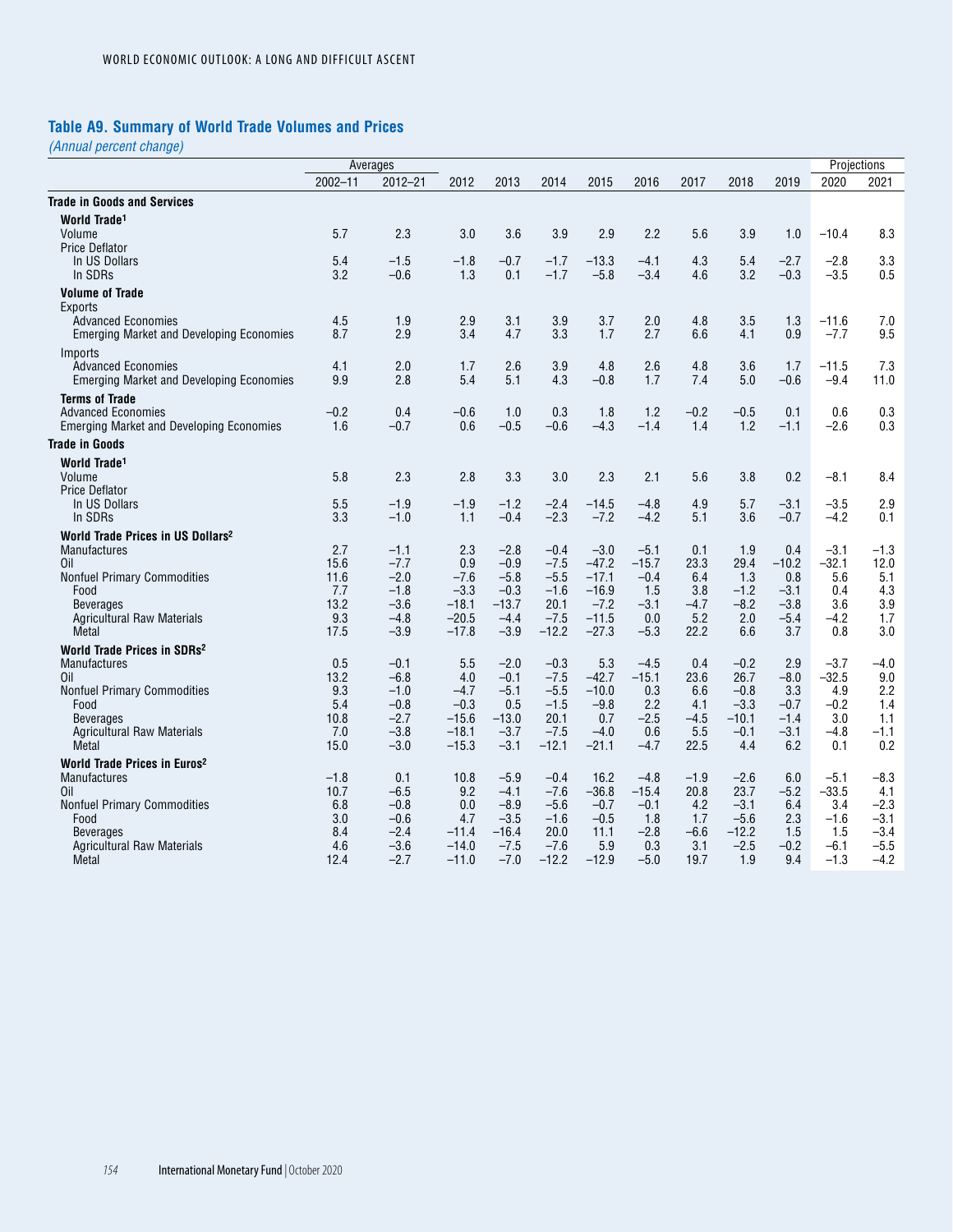### **Table A9. Summary of World Trade Volumes and Prices** *(continued)*

*(Annual percent change)*

|                                                                              | Averages      |                  |               |                  |                  |                   |                  |                | Projections    |                  |                  |                 |
|------------------------------------------------------------------------------|---------------|------------------|---------------|------------------|------------------|-------------------|------------------|----------------|----------------|------------------|------------------|-----------------|
|                                                                              | $2002 - 11$   | $2012 - 21$      | 2012          | 2013             | 2014             | 2015              | 2016             | 2017           | 2018           | 2019             | 2020             | 2021            |
| <b>Trade in Goods</b>                                                        |               |                  |               |                  |                  |                   |                  |                |                |                  |                  |                 |
| <b>Volume of Trade</b><br><b>Exports</b>                                     |               |                  |               |                  |                  |                   |                  |                |                |                  |                  |                 |
| <b>Advanced Economies</b>                                                    | 4.5<br>8.5    | 1.8<br>2.8       | 2.7<br>3.8    | 2.6<br>4.6       | 3.1<br>2.7       | 3.1<br>1.2        | 1.5<br>2.7       | 4.6<br>6.6     | 3.1<br>4.0     | 0.7<br>$-0.5$    | $-9.7$<br>$-5.5$ | 7.3<br>8.8      |
| <b>Emerging Market and Developing Economies</b><br><b>Fuel Exporters</b>     | 5.4           | 0.3              | 2.6           | 1.9              | $-0.5$           | 3.1               | 1.2              | 1.5            | 1.0            | $-4.3$           | $-7.8$           | 5.3             |
| <b>Nonfuel Exporters</b>                                                     | 9.8           | 3.5              | 4.3           | 5.8              | 4.1              | 0.5               | 3.1              | 7.9            | 4.8            | 0.6              | $-4.9$           | 9.6             |
| Imports                                                                      |               |                  |               |                  |                  |                   |                  |                |                |                  |                  |                 |
| <b>Advanced Economies</b><br><b>Emerging Market and Developing Economies</b> | 4.2<br>10.0   | 1.9<br>3.0       | 1.1<br>5.2    | 2.3<br>4.7       | 3.3<br>2.6       | 3.7<br>$-0.5$     | 2.3<br>2.1       | 4.9<br>7.4     | 3.6<br>5.0     | 0.5<br>$-0.4$    | $-9.4$<br>$-6.4$ | 7.6<br>10.9     |
| <b>Fuel Exporters</b>                                                        | 10.3          | $-0.3$           | 8.6           | 3.0              | 0.4              | $-6.4$            | $-5.5$           | 3.2            | $-2.0$         | 0.7              | $-8.4$           | 4.9             |
| <b>Nonfuel Exporters</b>                                                     | 9.9           | 3.6              | 4.5           | 5.1              | 3.1              | 0.8               | 3.7              | 8.2            | 6.3            | $-0.6$           | $-6.0$           | 11.9            |
| <b>Price Deflators in SDRs</b><br>Exports                                    |               |                  |               |                  |                  |                   |                  |                |                |                  |                  |                 |
| <b>Advanced Economies</b>                                                    | 2.3<br>5.8    | $-0.7$<br>$-1.3$ | $-0.4$<br>3.1 | 0.4<br>$-1.1$    | $-1.9$<br>$-3.1$ | $-6.4$<br>$-9.0$  | $-2.2$<br>$-7.0$ | 4.4<br>6.9     | 2.8<br>4.8     | $-1.4$           | $-3.1$<br>$-6.4$ | 1.2<br>$-0.7$   |
| <b>Emerging Market and Developing Economies</b><br><b>Fuel Exporters</b>     | 10.7          | $-4.6$           | 4.4           | $-2.4$           | $-6.7$           | $-29.9$           | $-12.7$          | 17.0           | 15.3           | 0.3<br>$-2.7$    | -21.3            | 3.8             |
| <b>Nonfuel Exporters</b>                                                     | 3.9           | $-0.3$           | 2.6           | $-0.5$           | $-1.6$           | $-1.0$            | $-5.4$           | 4.4            | 2.1            | 1.1              | $-2.4$           | $-1.7$          |
| Imports                                                                      |               |                  |               |                  |                  |                   |                  |                |                |                  |                  |                 |
| <b>Advanced Economies</b><br><b>Emerging Market and Developing Economies</b> | 2.6<br>4.0    | $-1.1$<br>$-0.8$ | 0.6<br>2.4    | $-0.6$<br>$-0.6$ | $-2.0$<br>$-2.6$ | $-8.1$<br>$-4.9$  | $-3.6$<br>$-5.5$ | 4.4<br>5.7     | 3.5<br>3.6     | $-1.3$<br>0.4    | $-3.6$<br>$-4.4$ | 0.5<br>$-1.4$   |
| <b>Fuel Exporters</b>                                                        | 4.6           | $-0.4$           | 3.0           | 0.9              | $-2.1$           | $-4.0$            | $-3.1$           | 4.0            | 1.0            | 2.0              | $-3.6$           | $-1.5$          |
| <b>Nonfuel Exporters</b>                                                     | 3.8           | $-0.9$           | 2.3           | $-0.9$           | $-2.8$           | $-5.1$            | $-6.0$           | 6.1            | 4.0            | 0.1              | $-4.6$           | $-1.4$          |
| <b>Terms of Trade</b><br><b>Advanced Economies</b>                           |               |                  |               |                  | 0.2              |                   |                  |                |                |                  | 0.6              |                 |
| <b>Emerging Market and Developing Economies</b>                              | $-0.3$<br>1.8 | 0.4<br>$-0.5$    | $-1.0$<br>0.7 | 1.0<br>$-0.5$    | $-0.5$           | 1.8<br>$-4.3$     | 1.4<br>$-1.6$    | $-0.1$<br>1.1  | $-0.7$<br>1.2  | $-0.1$<br>$-0.1$ | $-2.0$           | 0.7<br>0.7      |
| <b>Regional Groups</b>                                                       |               |                  |               |                  |                  |                   |                  |                |                |                  |                  |                 |
| Emerging and Developing Asia                                                 | $-1.4$        | 1.0              | 1.4           | 1.1              | 2.5              | 8.4               | 0.2              | $-3.3$         | $-2.3$         | 1.0              | 2.4              | -0.6            |
| <b>Emerging and Developing Europe</b><br>Middle East and Central Asia        | 2.8<br>3.2    | $-1.6$<br>$-0.7$ | 1.4<br>$-1.8$ | $-3.2$<br>$-1.1$ | $-0.7$<br>$-2.5$ | $-10.7$<br>$-8.7$ | $-5.8$<br>1.1    | 2.7<br>4.2     | 4.5<br>0.0     | 0.3<br>0.2       | $-3.3$<br>$-1.3$ | $-0.1$<br>3.4   |
| Latin America and the Caribbean                                              | 4.8           | $-3.7$           | 0.4           | $-0.9$           | $-4.6$           | $-24.3$           | $-6.1$           | 10.1           | 10.7           | $-4.3$           | $-15.4$          | 3.3             |
| Sub-Saharan Africa                                                           | 5.1           | $-1.1$           | $-0.2$        | $-0.5$           | $-2.7$           | $-13.5$           | $-0.4$           | 7.3            | 4.0            | $-2.0$           | $-5.8$           | 4.4             |
| <b>Analytical Groups</b>                                                     |               |                  |               |                  |                  |                   |                  |                |                |                  |                  |                 |
| <b>By Source of Export Earnings</b>                                          |               |                  |               |                  |                  |                   |                  |                |                |                  |                  |                 |
| Fuel<br>Nonfuel                                                              | 5.9<br>0.0    | $-4.3$<br>0.6    | 1.3<br>0.3    | $-3.3$<br>0.4    | $-4.7$<br>1.2    | $-27.0$<br>4.3    | $-9.9$<br>0.6    | 12.5<br>$-1.6$ | 14.1<br>$-1.9$ | $-4.6$<br>1.0    | $-18.3$<br>2.3   | 5.3<br>$-0.3$   |
| Memorandum                                                                   |               |                  |               |                  |                  |                   |                  |                |                |                  |                  |                 |
| <b>World Exports in Billions of US Dollars</b><br><b>Goods and Services</b>  | 14,972        | 22.916           | 22,631        | 23,363           | 23,798           | 21,127            | 20,743           | 22,854         | 25,006         | 24,555           | 21,302 23,778    |                 |
| Goods                                                                        | 11,859        | 17,692           | 18,130        | 18,552           | 18,640           | 16,200            | 15,734           | 17,429         | 19,090         | 18,538           | 16,373 18,233    |                 |
| Average Oil Price <sup>3</sup>                                               | 15.6          | $-7.7$           | 0.9           | $-0.9$           | $-7.5$           | $-47.2$           | $-15.7$          | 23.3           | 29.4           | $-10.2$          | $-32.1$          | 12.0            |
| In US Dollars a Barrel<br>Export Unit Value of Manufactures <sup>4</sup>     | 62.22<br>2.7  | 66.99<br>$-1.1$  | 105.01<br>2.3 | 104.07<br>$-2.8$ | 96.25<br>$-0.4$  | 50.79<br>$-3.0$   | 42.84<br>$-5.1$  | 52.81<br>0.1   | 68.33<br>1.9   | 61.39<br>0.4     | 41.69<br>$-3.1$  | 46.70<br>$-1.3$ |
|                                                                              |               |                  |               |                  |                  |                   |                  |                |                |                  |                  |                 |

1Average of annual percent change for world exports and imports.

2As represented, respectively, by the export unit value index for manufactures of the advanced economies and accounting for 83 percent of the advanced economies' trade (export of goods) weights; the average of UK Brent, Dubai Fateh, and West Texas Intermediate crude oil prices; and the average of world market prices for nonfuel primary commodities weighted by their 2014–16 shares in world commodity imports.

3Percent change of average of UK Brent, Dubai Fateh, and West Texas Intermediate crude oil prices.

4Percent change for manufactures exported by the advanced economies.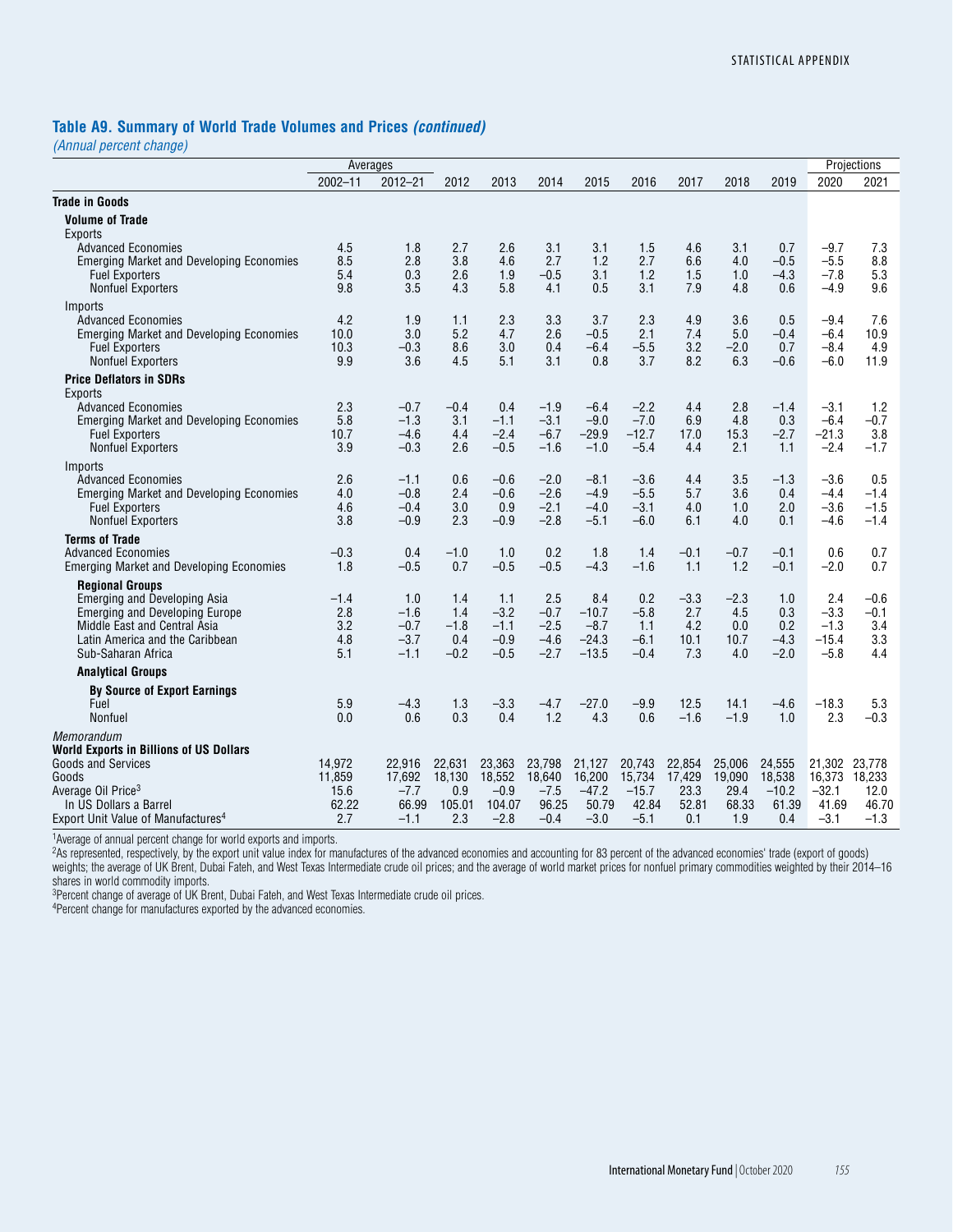# **Table A10. Summary of Current Account Balances**

|                                                 |          |          |          |          |          |          |          |          |          | Projections |          |
|-------------------------------------------------|----------|----------|----------|----------|----------|----------|----------|----------|----------|-------------|----------|
|                                                 | 2012     | 2013     | 2014     | 2015     | 2016     | 2017     | 2018     | 2019     | 2020     | 2021        | 2025     |
| <b>Advanced Economies</b>                       | 50.7     | 244.1    | 248.1    | 297.2    | 391.1    | 480.5    | 392.6    | 339.3    | 242.2    | 314.1       | 435.0    |
| <b>United States</b>                            | $-418.1$ | $-336.9$ | $-367.8$ | $-407.4$ | $-394.9$ | $-365.3$ | $-449.7$ | $-480.2$ | $-441.7$ | $-463.0$    | $-518.5$ |
| Euro Area                                       | 129.5    | 278.1    | 319.6    | 322.9    | 390.0    | 393.4    | 418.7    | 354.8    | 242.0    | 344.5       | 432.4    |
| Germany                                         | 251.6    | 244.8    | 280.3    | 288.8    | 295.1    | 286.7    | 292.4    | 273.2    | 217.6    | 294.9       | 336.0    |
| France                                          | $-25.9$  | $-14.3$  | $-27.3$  | $-9.0$   | $-12.0$  | $-19.9$  | $-15.6$  | $-18.1$  | $-48.9$  | $-51.7$     | $-28.9$  |
| Italy                                           | $-4.8$   | 23.7     | 41.1     | 26.1     | 48.7     | 50.5     | 52.0     | 59.2     | 59.6     | 63.2        | 70.4     |
| Spain                                           | 1.1      | 27.6     | 23.3     | 24.2     | 39.1     | 35.1     | 27.5     | 27.5     | 6.7      | 13.4        | 32.2     |
| Japan                                           | 59.7     | 45.9     | 36.8     | 136.4    | 197.9    | 203.5    | 176.6    | 184.3    | 143.5    | 165.6       | 187.0    |
| <b>United Kingdom</b>                           | $-92.8$  | $-132.7$ | $-144.8$ | $-143.7$ | $-140.9$ | $-93.1$  | $-110.7$ | $-113.5$ | $-54.0$  | $-107.6$    | $-111.8$ |
| Canada                                          | $-64.6$  | $-58.0$  | $-41.9$  | $-54.4$  | $-47.2$  | $-46.4$  | $-42.8$  | $-35.4$  | $-31.8$  | $-42.9$     | $-48.6$  |
| Other Advanced Economies <sup>1</sup>           | 273.9    | 342.3    | 358.4    | 364.7    | 345.6    | 323.7    | 344.2    | 392.0    | 314.2    | 337.5       | 400.5    |
| <b>Emerging Market and Developing Economies</b> | 334.5    | 165.9    | 173.9    | $-57.9$  | $-82.3$  | 7.4      | $-46.2$  | 62.8     | $-39.5$  | $-144.7$    | $-208.7$ |
| <b>Regional Groups</b>                          |          |          |          |          |          |          |          |          |          |             |          |
| <b>Emerging and Developing Asia</b>             | 119.0    | 98.9     | 228.3    | 308.6    | 223.3    | 173.1    | $-49.2$  | 133.0    | 201.2    | 64.8        | $-7.5$   |
| <b>Emerging and Developing Europe</b>           | $-28.4$  | $-56.2$  | $-8.0$   | 36.3     | $-6.6$   | $-16.3$  | 69.3     | 54.9     | $-9.2$   | 4.3         | $-10.4$  |
| Latin America and the Caribbean                 | $-148.3$ | $-172.9$ | $-186.0$ | $-171.9$ | $-99.7$  | $-86.2$  | $-130.2$ | $-89.7$  | $-21.6$  | $-37.3$     | $-71.3$  |
| Middle East and Central Asia                    | 418.7    | 333.7    | 201.9    | $-138.9$ | $-143.2$ | $-26.9$  | 108.4    | 26.8     | $-133.3$ | $-106.7$    | $-57.8$  |
| Sub-Saharan Africa                              | $-26.6$  | $-37.6$  | $-62.4$  | $-92.0$  | $-56.1$  | $-36.3$  | $-44.4$  | $-62.2$  | $-76.6$  | $-69.8$     | $-61.7$  |
| <b>Analytical Groups</b>                        |          |          |          |          |          |          |          |          |          |             |          |
| <b>By Source of Export Earnings</b>             |          |          |          |          |          |          |          |          |          |             |          |
| Fuel                                            | 593.8    | 460.6    | 311.3    | $-75.9$  | $-74.9$  | 83.7     | 311.0    | 146.3    | $-95.6$  | $-41.4$     | 16.7     |
| Nonfuel                                         | $-259.2$ | $-294.7$ | $-137.4$ | 18.0     | $-7.4$   | $-76.4$  | $-357.2$ | $-83.6$  | 56.1     | $-103.3$    | $-225.5$ |
| Of Which, Primary Products                      | $-63.4$  | $-87.5$  | $-53.2$  | $-64.2$  | $-43.7$  | $-56.6$  | $-74.6$  | $-45.7$  | $-32.0$  | $-32.3$     | $-33.9$  |
| <b>By External Financing Source</b>             |          |          |          |          |          |          |          |          |          |             |          |
| <b>Net Debtor Economies</b>                     | $-413.6$ | $-379.1$ | $-348.6$ | $-312.2$ | $-219.2$ | $-243.0$ | $-333.8$ | $-228.1$ | $-167.5$ | $-233.4$    | $-347.6$ |
| <b>Net Debtor Economies by</b>                  |          |          |          |          |          |          |          |          |          |             |          |
| <b>Debt-Servicing Experience</b>                |          |          |          |          |          |          |          |          |          |             |          |
| Economies with Arrears and/or                   |          |          |          |          |          |          |          |          |          |             |          |
| Rescheduling during 2015-19                     | $-56.5$  | $-62.2$  | $-43.0$  | $-51.3$  | $-55.2$  | $-46.3$  | $-46.0$  | $-47.4$  | $-41.7$  | $-49.5$     | $-40.0$  |
|                                                 |          |          |          |          |          |          |          |          |          |             |          |
| Memorandum                                      | 385.2    | 410.0    | 422.0    | 239.2    | 308.9    | 487.9    | 346.4    | 402.0    | 202.6    | 169.4       | 226.3    |
| World<br><b>European Union</b>                  | 314.1    | 435.9    | 456.1    | 448.3    | 479.7    | 505.3    | 500.6    | 434.7    | 350.7    | 469.3       | 571.5    |
| Low-Income Developing Countries                 | $-32.8$  | $-38.6$  | $-40.6$  | $-74.1$  | $-41.1$  | $-34.7$  | $-57.0$  | $-61.2$  | $-88.6$  | $-85.7$     | $-76.4$  |
| Middle East and North Africa                    | 408.4    | 326.5    | 191.5    | $-122.6$ | $-120.2$ | $-7.9$   | 125.3    | 43.8     | $-117.3$ | $-86.7$     | $-33.6$  |
|                                                 |          |          |          |          |          |          |          |          |          |             |          |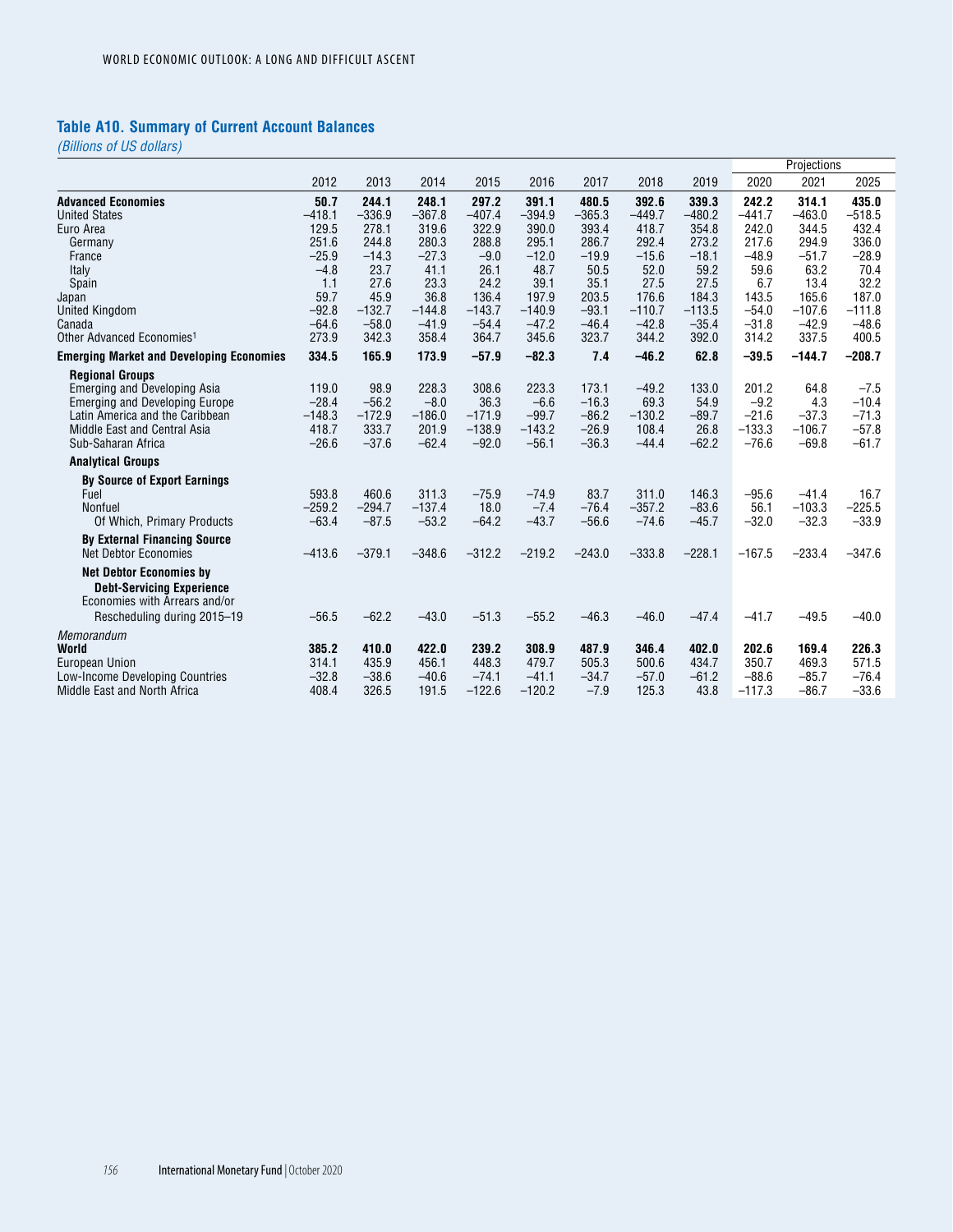# **Table A10. Summary of Current Account Balances** *(continued)*

*(Percent of GDP)*

|                                                 |            |            |               |            |            |            |            |            |            | Projections |            |
|-------------------------------------------------|------------|------------|---------------|------------|------------|------------|------------|------------|------------|-------------|------------|
|                                                 | 2012       | 2013       | 2014          | 2015       | 2016       | 2017       | 2018       | 2019       | 2020       | 2021        | 2025       |
| <b>Advanced Economies</b>                       | 0.1        | 0.5        | 0.5           | 0.7        | 0.8        | 1.0        | 0.8        | 0.7        | 0.5        | 0.6         | 0.7        |
| <b>United States</b>                            | $-2.6$     | $-2.0$     | $-2.1$        | $-2.2$     | $-2.1$     | $-1.9$     | $-2.2$     | $-2.2$     | $-2.1$     | $-2.1$      | $-2.0$     |
| Euro Area                                       | 1.0        | 2.1        | 2.4           | 2.8        | 3.3        | 3.1        | 3.1        | 2.7        | 1.9        | 2.4         | 2.5        |
| Germany                                         | 7.1        | 6.6        | 7.2           | 8.6        | 8.5        | 7.8        | 7.4        | 7.1        | 5.8        | 6.8         | 6.7        |
| France                                          | $-1.0$     | $-0.5$     | $-1.0$        | $-0.4$     | $-0.5$     | $-0.8$     | $-0.6$     | $-0.7$     | $-1.9$     | $-1.8$      | $-0.8$     |
| Italy                                           | $-0.2$     | 1.1        | 1.9           | 1.4        | 2.6        | 2.6        | 2.5        | 3.0        | 3.2        | 3.0         | 2.9        |
| Spain                                           | 0.1        | 2.0        | 1.7           | 2.0        | 3.2        | 2.7        | 1.9        | 2.0        | 0.5        | 0.9         | 1.8        |
| Japan                                           | 1.0        | 0.9        | 0.8           | 3.1        | 4.0        | 4.2        | 3.6        | 3.6        | 2.9        | 3.2         | 3.1        |
| <b>United Kingdom</b>                           | $-3.4$     | $-4.8$     | $-4.7$        | $-4.9$     | $-5.2$     | $-3.5$     | $-3.9$     | $-4.0$     | $-2.0$     | $-3.8$      | $-3.3$     |
| Canada                                          | $-3.5$     | $-3.1$     | $-2.3$        | $-3.5$     | $-3.1$     | $-2.8$     | $-2.5$     | $-2.0$     | $-2.0$     | $-2.4$      | $-2.2$     |
| Other Advanced Economies <sup>1</sup>           | 4.1        | 5.0        | 5.1           | 5.7        | 5.2        | 4.6        | 4.6        | 5.4        | 4.5        | 4.4         | 4.3        |
| <b>Emerging Market and Developing Economies</b> | 1.2        | 0.5        | 0.6           | $-0.2$     | $-0.3$     | 0.0        | $-0.1$     | 0.2        | $-0.1$     | $-0.4$      | $-0.4$     |
| <b>Regional Groups</b>                          |            |            |               |            |            |            |            |            |            |             |            |
| <b>Emerging and Developing Asia</b>             | 0.9        | 0.7        | 1.5           | 2.0        | 1.4        | 1.0        | $-0.3$     | 0.6        | 1.0        | 0.3         | 0.0        |
| <b>Emerging and Developing Europe</b>           | $-0.7$     | $-1.2$     | $-0.2$        | 1.1        | $-0.2$     | $-0.4$     | 1.8        | 1.4        | $-0.3$     | 0.1         | $-0.2$     |
| Latin America and the Caribbean                 | $-2.5$     | $-2.9$     | $-3.1$        | $-3.3$     | $-2.0$     | $-1.6$     | $-2.5$     | $-1.7$     | $-0.5$     | $-0.8$      | $-1.3$     |
| Middle East and Central Asia                    | 11.2       | 8.6        | 5.1           | $-4.0$     | $-4.2$     | $-0.8$     | 2.8        | 0.7        | $-3.7$     | $-2.7$      | $-1.2$     |
| Sub-Saharan Africa                              | $-1.7$     | $-2.2$     | $-3.5$        | $-5.8$     | $-3.8$     | $-2.3$     | $-2.7$     | $-3.6$     | $-4.8$     | $-4.1$      | $-2.5$     |
| <b>Analytical Groups</b>                        |            |            |               |            |            |            |            |            |            |             |            |
| <b>By Source of Export Earnings</b>             |            |            |               |            |            |            |            |            |            |             |            |
| Fuel                                            | 9.6        | 7.3        | 5.1           | $-1.5$     | $-1.6$     | 1.7        | 5.9        | 2.7        | $-2.0$     | $-0.8$      | 0.3        |
| Nonfuel                                         | $-1.2$     | $-1.2$     | $-0.5$        | 0.1        | 0.0        | $-0.3$     | $-1.2$     | $-0.3$     | 0.2        | $-0.3$      | $-0.5$     |
| Of Which, Primary Products                      | $-3.3$     | $-4.4$     | $-2.7$        | $-3.3$     | $-2.4$     | $-2.8$     | $-3.8$     | $-2.4$     | $-1.9$     | $-1.8$      | $-1.5$     |
| <b>By External Financing Source</b>             |            |            |               |            |            |            |            |            |            |             |            |
| <b>Net Debtor Economies</b>                     | $-3.0$     | $-2.7$     | $-2.4$        | $-2.3$     | $-1.6$     | $-1.7$     | $-2.2$     | $-1.5$     | $-1.2$     | $-1.5$      | $-1.7$     |
| <b>Net Debtor Economies by</b>                  |            |            |               |            |            |            |            |            |            |             |            |
| <b>Debt-Servicing Experience</b>                |            |            |               |            |            |            |            |            |            |             |            |
| Economies with Arrears and/or                   |            |            |               |            |            |            |            |            |            |             |            |
| Rescheduling during 2015-19                     | $-6.6$     | $-6.9$     | $-4.8$        | $-5.9$     | $-6.5$     | $-5.9$     | $-5.6$     | $-5.3$     | $-4.8$     | $-5.4$      | $-3.4$     |
|                                                 |            |            |               |            |            |            |            |            |            |             |            |
| Memorandum                                      |            |            |               |            |            |            |            |            |            |             |            |
| World                                           | 0.5<br>2.1 | 0.5<br>2.8 | 0.5           | 0.3<br>3.3 | 0.4<br>3.5 | 0.6<br>3.4 | 0.4<br>3.1 | 0.5<br>2.8 | 0.2<br>2.3 | 0.2<br>2.8  | 0.2<br>2.8 |
| <b>European Union</b>                           | $-1.9$     | $-2.1$     | 2.9<br>$-2.0$ | $-3.8$     | $-2.2$     | $-1.8$     | $-2.8$     | $-2.8$     | $-3.9$     | $-3.6$      | $-2.2$     |
| Low-Income Developing Countries                 | 13.3       | 10.3       |               |            | $-4.3$     |            |            | 1.3        | $-3.9$     |             | $-0.9$     |
| Middle East and North Africa                    |            |            | 6.0           | $-4.3$     |            | $-0.3$     | 4.0        |            |            | $-2.7$      |            |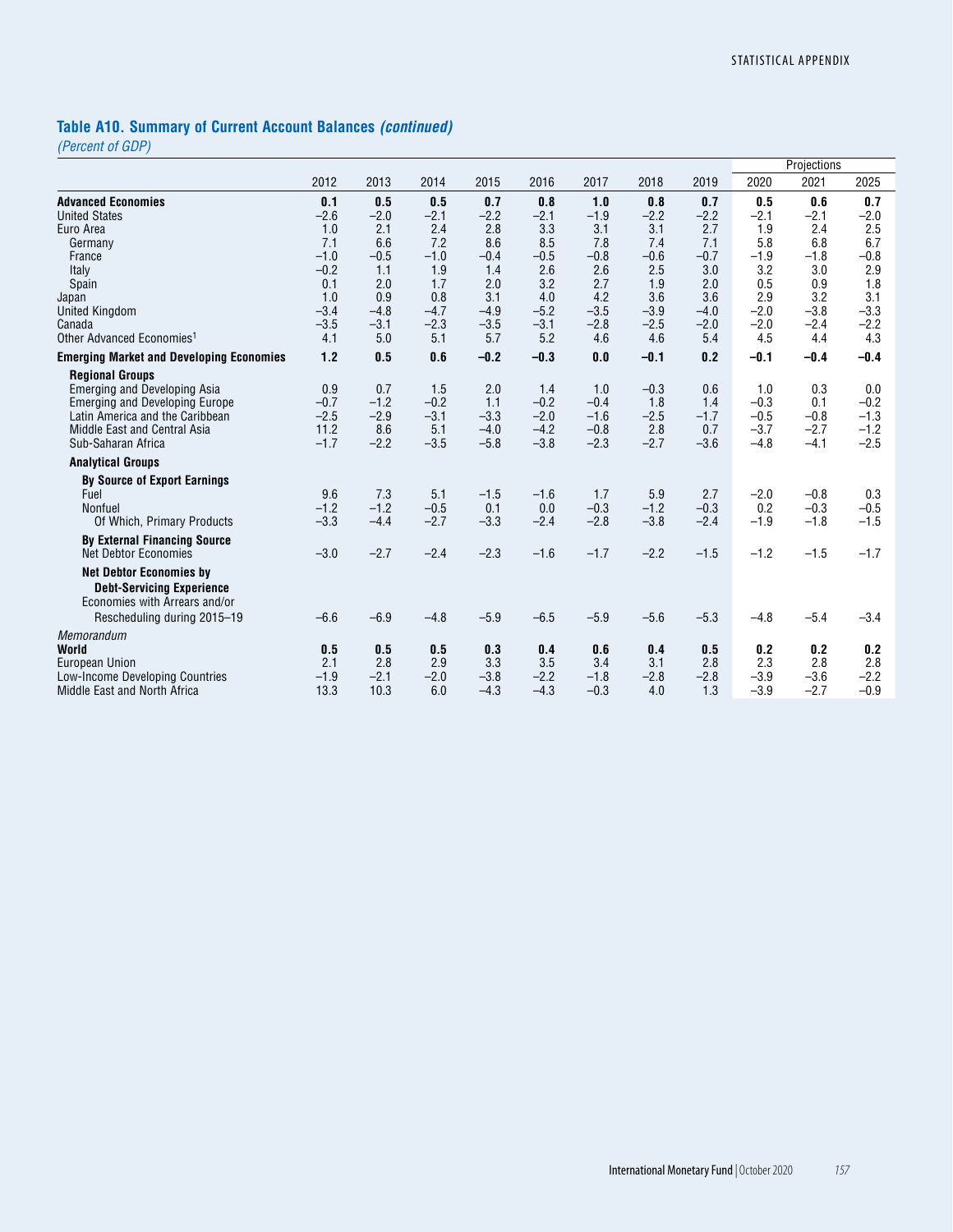### **Table A10. Summary of Current Account Balances** *(continued)*

*(Percent of exports of goods and services)*

| 2012<br>2013<br>2014<br>2015<br>2016<br>2017<br>2020<br>2021<br>2025<br>2018<br>2019<br>1.7<br>2.2<br>2.9<br>3.3<br>2.5<br>2.2<br>2.1<br>2.3<br>0.4<br>1.7<br>1.8<br>$-18.6$<br>$-14.6$<br>$-15.4$<br>$-17.9$<br>$-17.6$<br>$-15.3$<br>$-20.8$<br>$-20.2$<br>$-18.4$<br>$-17.7$<br>$-19.0$<br>4.0<br>8.2<br>9.0<br>10.0<br>12.0<br>11.1<br>10.8<br>9.3<br>$\cdots$<br>$\sim$ $\sim$ $\sim$<br>$\cdots$<br>15.4<br>14.4<br>15.8<br>18.3<br>18.5<br>16.5<br>15.6<br>15.1<br>13.4<br>15.7<br>14.7<br>Germany<br>$-3.2$<br>$-1.7$<br>$-3.1$<br>$-1.2$<br>$-1.5$<br>$-2.4$<br>$-1.7$<br>$-2.0$<br>$-6.7$<br>$-2.9$<br>$-6.6$<br>France<br>3.9<br>8.4<br>$-0.8$<br>6.5<br>4.8<br>8.8<br>7.9<br>9.4<br>11.4<br>10.0<br>8.8<br>Italy<br>0.3<br>6.2<br>9.4<br>7.6<br>5.5<br>5.7<br>1.8<br>5.2<br>5.1<br>6.0<br>3.1<br>Spain<br>5.5<br>23.2<br>18.6<br>6.5<br>4.3<br>17.4<br>19.0<br>20.4<br>19.3<br>18.2<br>24.4<br>$-11.4$<br>$-15.9$<br>$-16.6$<br>$-17.7$<br>$-18.3$<br>$-11.5$<br>$-12.6$<br>$-12.7$<br>$-6.9$<br>$-12.4$<br>$-11.2$<br>$-11.6$<br>$-11.0$<br>$-7.8$<br>$-10.4$<br>$-7.3$<br>$-9.8$<br>$-9.0$<br>$-6.4$<br>$-7.1$<br>$-8.5$<br>$-7.1$<br>Canada<br>8.2<br>8.6<br>9.5<br>8.2<br>8.5<br>Other Advanced Economies <sup>1</sup><br>6.8<br>9.8<br>8.0<br>9.4<br>8.4<br>8.1<br>2.2<br>3.6<br>$-0.6$<br>$-1.1$<br>0.1<br>$-0.5$<br>0.7<br>$-0.3$<br>$-1.6$<br>$-1.8$<br>1.9<br><b>Regional Groups</b><br>3.3<br>2.6<br>5.7<br>8.1<br>6.1<br>4.2<br>3.0<br>4.8<br><b>Emerging and Developing Asia</b><br>$-1.1$<br>1.4<br>$-0.1$<br>3.0<br>$-1.2$<br>4.5<br>$-2.0$<br>$-3.8$<br>$-0.5$<br>$-0.6$<br>3.6<br>$-0.7$<br>0.3<br>$-0.5$<br><b>Emerging and Developing Europe</b><br>$-11.7$<br>$-13.7$<br>$-15.0$<br>$-9.5$<br>$-7.3$<br>$-7.2$<br>$-2.0$<br>Latin America and the Caribbean<br>$-15.9$<br>$-10.3$<br>$-3.0$<br>$-4.8$<br>22.2<br>18.8<br>12.9<br>$-10.3$<br>$-11.8$<br>$-2.2$<br>7.0<br>1.9<br>$-11.3$<br>$-3.5$<br>Middle East and Central Asia<br>$-8.3$<br>$-15.3$<br>$-23.7$<br>$-12.0$<br>$-5.6$<br>$-7.8$<br>$-13.7$<br>$-26.7$<br>$-17.6$<br>$-9.9$<br>$-10.6$<br>$-18.5$<br>Sub-Saharan Africa<br><b>Analytical Groups</b><br><b>By Source of Export Earnings</b><br>22.5<br>18.3<br>13.8<br>$-4.8$<br>4.7<br>15.2<br>7.8<br>$-2.2$<br>1.2<br>Fuel<br>$-4.1$<br>$-6.0$<br>$-4.3$<br>$-2.1$<br>0.3<br>$-0.1$<br>$-1.2$<br>$-1.2$<br>0.9<br>Nonfuel<br>$-4.6$<br>$-5.0$<br>$-1.4$<br>$-2.4$<br>$-11.3$<br>$-10.9$<br>$-12.6$<br>$-15.5$<br>$-6.9$<br>$-12.9$<br>$-18.0$<br>$-15.9$<br>$-9.7$<br>$-7.7$<br>$-5.6$<br>Of Which, Primary Products<br><b>By External Financing Source</b><br>$-9.2$<br>$-8.4$<br>$-8.5$<br>$-5.8$<br>$-7.3$<br>$-5.0$<br>$-4.3$<br>$-5.2$<br>$-5.8$<br><b>Net Debtor Economies</b><br>$-10.3$<br>$-6.0$<br><b>Net Debtor Economies by</b><br><b>Debt-Servicing Experience</b><br>Economies with Arrears and/or<br>$-21.3$<br>$-22.9$<br>$-17.0$<br>$-24.4$<br>$-28.5$<br>$-21.2$<br>$-18.2$<br>$-18.2$<br>$-19.5$<br>$-11.3$<br>$-21.6$<br>Rescheduling during 2015-19<br>Memorandum<br>1.6<br>1.8<br>1.9<br>1.2<br>1.5<br>2.1<br>1.6<br>0.8<br>World<br>1.4<br>1.0<br>0.7<br>6.3<br>6.3<br>7.0<br>7.4<br>7.1<br>6.3<br>5.6<br>5.2<br><b>European Union</b><br>4.8<br>6.1<br>5.9 |                                                 |        |        |        |         |        |        |        |        |         | Projections |        |
|-----------------------------------------------------------------------------------------------------------------------------------------------------------------------------------------------------------------------------------------------------------------------------------------------------------------------------------------------------------------------------------------------------------------------------------------------------------------------------------------------------------------------------------------------------------------------------------------------------------------------------------------------------------------------------------------------------------------------------------------------------------------------------------------------------------------------------------------------------------------------------------------------------------------------------------------------------------------------------------------------------------------------------------------------------------------------------------------------------------------------------------------------------------------------------------------------------------------------------------------------------------------------------------------------------------------------------------------------------------------------------------------------------------------------------------------------------------------------------------------------------------------------------------------------------------------------------------------------------------------------------------------------------------------------------------------------------------------------------------------------------------------------------------------------------------------------------------------------------------------------------------------------------------------------------------------------------------------------------------------------------------------------------------------------------------------------------------------------------------------------------------------------------------------------------------------------------------------------------------------------------------------------------------------------------------------------------------------------------------------------------------------------------------------------------------------------------------------------------------------------------------------------------------------------------------------------------------------------------------------------------------------------------------------------------------------------------------------------------------------------------------------------------------------------------------------------------------------------------------------------------------------------------------------------------------------------------------------------------------------------------------------------------------------------------------------------------------------------------------------------------------------------------------------------------------------------------------------------------------|-------------------------------------------------|--------|--------|--------|---------|--------|--------|--------|--------|---------|-------------|--------|
|                                                                                                                                                                                                                                                                                                                                                                                                                                                                                                                                                                                                                                                                                                                                                                                                                                                                                                                                                                                                                                                                                                                                                                                                                                                                                                                                                                                                                                                                                                                                                                                                                                                                                                                                                                                                                                                                                                                                                                                                                                                                                                                                                                                                                                                                                                                                                                                                                                                                                                                                                                                                                                                                                                                                                                                                                                                                                                                                                                                                                                                                                                                                                                                                                                   |                                                 |        |        |        |         |        |        |        |        |         |             |        |
|                                                                                                                                                                                                                                                                                                                                                                                                                                                                                                                                                                                                                                                                                                                                                                                                                                                                                                                                                                                                                                                                                                                                                                                                                                                                                                                                                                                                                                                                                                                                                                                                                                                                                                                                                                                                                                                                                                                                                                                                                                                                                                                                                                                                                                                                                                                                                                                                                                                                                                                                                                                                                                                                                                                                                                                                                                                                                                                                                                                                                                                                                                                                                                                                                                   | <b>Advanced Economies</b>                       |        |        |        |         |        |        |        |        |         |             |        |
|                                                                                                                                                                                                                                                                                                                                                                                                                                                                                                                                                                                                                                                                                                                                                                                                                                                                                                                                                                                                                                                                                                                                                                                                                                                                                                                                                                                                                                                                                                                                                                                                                                                                                                                                                                                                                                                                                                                                                                                                                                                                                                                                                                                                                                                                                                                                                                                                                                                                                                                                                                                                                                                                                                                                                                                                                                                                                                                                                                                                                                                                                                                                                                                                                                   | <b>United States</b>                            |        |        |        |         |        |        |        |        |         |             |        |
|                                                                                                                                                                                                                                                                                                                                                                                                                                                                                                                                                                                                                                                                                                                                                                                                                                                                                                                                                                                                                                                                                                                                                                                                                                                                                                                                                                                                                                                                                                                                                                                                                                                                                                                                                                                                                                                                                                                                                                                                                                                                                                                                                                                                                                                                                                                                                                                                                                                                                                                                                                                                                                                                                                                                                                                                                                                                                                                                                                                                                                                                                                                                                                                                                                   | Euro Area                                       |        |        |        |         |        |        |        |        |         |             |        |
|                                                                                                                                                                                                                                                                                                                                                                                                                                                                                                                                                                                                                                                                                                                                                                                                                                                                                                                                                                                                                                                                                                                                                                                                                                                                                                                                                                                                                                                                                                                                                                                                                                                                                                                                                                                                                                                                                                                                                                                                                                                                                                                                                                                                                                                                                                                                                                                                                                                                                                                                                                                                                                                                                                                                                                                                                                                                                                                                                                                                                                                                                                                                                                                                                                   |                                                 |        |        |        |         |        |        |        |        |         |             |        |
|                                                                                                                                                                                                                                                                                                                                                                                                                                                                                                                                                                                                                                                                                                                                                                                                                                                                                                                                                                                                                                                                                                                                                                                                                                                                                                                                                                                                                                                                                                                                                                                                                                                                                                                                                                                                                                                                                                                                                                                                                                                                                                                                                                                                                                                                                                                                                                                                                                                                                                                                                                                                                                                                                                                                                                                                                                                                                                                                                                                                                                                                                                                                                                                                                                   |                                                 |        |        |        |         |        |        |        |        |         |             |        |
|                                                                                                                                                                                                                                                                                                                                                                                                                                                                                                                                                                                                                                                                                                                                                                                                                                                                                                                                                                                                                                                                                                                                                                                                                                                                                                                                                                                                                                                                                                                                                                                                                                                                                                                                                                                                                                                                                                                                                                                                                                                                                                                                                                                                                                                                                                                                                                                                                                                                                                                                                                                                                                                                                                                                                                                                                                                                                                                                                                                                                                                                                                                                                                                                                                   |                                                 |        |        |        |         |        |        |        |        |         |             |        |
|                                                                                                                                                                                                                                                                                                                                                                                                                                                                                                                                                                                                                                                                                                                                                                                                                                                                                                                                                                                                                                                                                                                                                                                                                                                                                                                                                                                                                                                                                                                                                                                                                                                                                                                                                                                                                                                                                                                                                                                                                                                                                                                                                                                                                                                                                                                                                                                                                                                                                                                                                                                                                                                                                                                                                                                                                                                                                                                                                                                                                                                                                                                                                                                                                                   |                                                 |        |        |        |         |        |        |        |        |         |             |        |
|                                                                                                                                                                                                                                                                                                                                                                                                                                                                                                                                                                                                                                                                                                                                                                                                                                                                                                                                                                                                                                                                                                                                                                                                                                                                                                                                                                                                                                                                                                                                                                                                                                                                                                                                                                                                                                                                                                                                                                                                                                                                                                                                                                                                                                                                                                                                                                                                                                                                                                                                                                                                                                                                                                                                                                                                                                                                                                                                                                                                                                                                                                                                                                                                                                   | Japan                                           |        |        |        |         |        |        |        |        |         |             |        |
|                                                                                                                                                                                                                                                                                                                                                                                                                                                                                                                                                                                                                                                                                                                                                                                                                                                                                                                                                                                                                                                                                                                                                                                                                                                                                                                                                                                                                                                                                                                                                                                                                                                                                                                                                                                                                                                                                                                                                                                                                                                                                                                                                                                                                                                                                                                                                                                                                                                                                                                                                                                                                                                                                                                                                                                                                                                                                                                                                                                                                                                                                                                                                                                                                                   | United Kingdom                                  |        |        |        |         |        |        |        |        |         |             |        |
|                                                                                                                                                                                                                                                                                                                                                                                                                                                                                                                                                                                                                                                                                                                                                                                                                                                                                                                                                                                                                                                                                                                                                                                                                                                                                                                                                                                                                                                                                                                                                                                                                                                                                                                                                                                                                                                                                                                                                                                                                                                                                                                                                                                                                                                                                                                                                                                                                                                                                                                                                                                                                                                                                                                                                                                                                                                                                                                                                                                                                                                                                                                                                                                                                                   |                                                 |        |        |        |         |        |        |        |        |         |             |        |
|                                                                                                                                                                                                                                                                                                                                                                                                                                                                                                                                                                                                                                                                                                                                                                                                                                                                                                                                                                                                                                                                                                                                                                                                                                                                                                                                                                                                                                                                                                                                                                                                                                                                                                                                                                                                                                                                                                                                                                                                                                                                                                                                                                                                                                                                                                                                                                                                                                                                                                                                                                                                                                                                                                                                                                                                                                                                                                                                                                                                                                                                                                                                                                                                                                   |                                                 |        |        |        |         |        |        |        |        |         |             |        |
|                                                                                                                                                                                                                                                                                                                                                                                                                                                                                                                                                                                                                                                                                                                                                                                                                                                                                                                                                                                                                                                                                                                                                                                                                                                                                                                                                                                                                                                                                                                                                                                                                                                                                                                                                                                                                                                                                                                                                                                                                                                                                                                                                                                                                                                                                                                                                                                                                                                                                                                                                                                                                                                                                                                                                                                                                                                                                                                                                                                                                                                                                                                                                                                                                                   | <b>Emerging Market and Developing Economies</b> |        |        |        |         |        |        |        |        |         |             |        |
|                                                                                                                                                                                                                                                                                                                                                                                                                                                                                                                                                                                                                                                                                                                                                                                                                                                                                                                                                                                                                                                                                                                                                                                                                                                                                                                                                                                                                                                                                                                                                                                                                                                                                                                                                                                                                                                                                                                                                                                                                                                                                                                                                                                                                                                                                                                                                                                                                                                                                                                                                                                                                                                                                                                                                                                                                                                                                                                                                                                                                                                                                                                                                                                                                                   |                                                 |        |        |        |         |        |        |        |        |         |             |        |
|                                                                                                                                                                                                                                                                                                                                                                                                                                                                                                                                                                                                                                                                                                                                                                                                                                                                                                                                                                                                                                                                                                                                                                                                                                                                                                                                                                                                                                                                                                                                                                                                                                                                                                                                                                                                                                                                                                                                                                                                                                                                                                                                                                                                                                                                                                                                                                                                                                                                                                                                                                                                                                                                                                                                                                                                                                                                                                                                                                                                                                                                                                                                                                                                                                   |                                                 |        |        |        |         |        |        |        |        |         |             |        |
|                                                                                                                                                                                                                                                                                                                                                                                                                                                                                                                                                                                                                                                                                                                                                                                                                                                                                                                                                                                                                                                                                                                                                                                                                                                                                                                                                                                                                                                                                                                                                                                                                                                                                                                                                                                                                                                                                                                                                                                                                                                                                                                                                                                                                                                                                                                                                                                                                                                                                                                                                                                                                                                                                                                                                                                                                                                                                                                                                                                                                                                                                                                                                                                                                                   |                                                 |        |        |        |         |        |        |        |        |         |             |        |
|                                                                                                                                                                                                                                                                                                                                                                                                                                                                                                                                                                                                                                                                                                                                                                                                                                                                                                                                                                                                                                                                                                                                                                                                                                                                                                                                                                                                                                                                                                                                                                                                                                                                                                                                                                                                                                                                                                                                                                                                                                                                                                                                                                                                                                                                                                                                                                                                                                                                                                                                                                                                                                                                                                                                                                                                                                                                                                                                                                                                                                                                                                                                                                                                                                   |                                                 |        |        |        |         |        |        |        |        |         |             |        |
|                                                                                                                                                                                                                                                                                                                                                                                                                                                                                                                                                                                                                                                                                                                                                                                                                                                                                                                                                                                                                                                                                                                                                                                                                                                                                                                                                                                                                                                                                                                                                                                                                                                                                                                                                                                                                                                                                                                                                                                                                                                                                                                                                                                                                                                                                                                                                                                                                                                                                                                                                                                                                                                                                                                                                                                                                                                                                                                                                                                                                                                                                                                                                                                                                                   |                                                 |        |        |        |         |        |        |        |        |         |             |        |
|                                                                                                                                                                                                                                                                                                                                                                                                                                                                                                                                                                                                                                                                                                                                                                                                                                                                                                                                                                                                                                                                                                                                                                                                                                                                                                                                                                                                                                                                                                                                                                                                                                                                                                                                                                                                                                                                                                                                                                                                                                                                                                                                                                                                                                                                                                                                                                                                                                                                                                                                                                                                                                                                                                                                                                                                                                                                                                                                                                                                                                                                                                                                                                                                                                   |                                                 |        |        |        |         |        |        |        |        |         |             |        |
|                                                                                                                                                                                                                                                                                                                                                                                                                                                                                                                                                                                                                                                                                                                                                                                                                                                                                                                                                                                                                                                                                                                                                                                                                                                                                                                                                                                                                                                                                                                                                                                                                                                                                                                                                                                                                                                                                                                                                                                                                                                                                                                                                                                                                                                                                                                                                                                                                                                                                                                                                                                                                                                                                                                                                                                                                                                                                                                                                                                                                                                                                                                                                                                                                                   |                                                 |        |        |        |         |        |        |        |        |         |             |        |
|                                                                                                                                                                                                                                                                                                                                                                                                                                                                                                                                                                                                                                                                                                                                                                                                                                                                                                                                                                                                                                                                                                                                                                                                                                                                                                                                                                                                                                                                                                                                                                                                                                                                                                                                                                                                                                                                                                                                                                                                                                                                                                                                                                                                                                                                                                                                                                                                                                                                                                                                                                                                                                                                                                                                                                                                                                                                                                                                                                                                                                                                                                                                                                                                                                   |                                                 |        |        |        |         |        |        |        |        |         |             |        |
|                                                                                                                                                                                                                                                                                                                                                                                                                                                                                                                                                                                                                                                                                                                                                                                                                                                                                                                                                                                                                                                                                                                                                                                                                                                                                                                                                                                                                                                                                                                                                                                                                                                                                                                                                                                                                                                                                                                                                                                                                                                                                                                                                                                                                                                                                                                                                                                                                                                                                                                                                                                                                                                                                                                                                                                                                                                                                                                                                                                                                                                                                                                                                                                                                                   |                                                 |        |        |        |         |        |        |        |        |         |             |        |
|                                                                                                                                                                                                                                                                                                                                                                                                                                                                                                                                                                                                                                                                                                                                                                                                                                                                                                                                                                                                                                                                                                                                                                                                                                                                                                                                                                                                                                                                                                                                                                                                                                                                                                                                                                                                                                                                                                                                                                                                                                                                                                                                                                                                                                                                                                                                                                                                                                                                                                                                                                                                                                                                                                                                                                                                                                                                                                                                                                                                                                                                                                                                                                                                                                   |                                                 |        |        |        |         |        |        |        |        |         |             |        |
|                                                                                                                                                                                                                                                                                                                                                                                                                                                                                                                                                                                                                                                                                                                                                                                                                                                                                                                                                                                                                                                                                                                                                                                                                                                                                                                                                                                                                                                                                                                                                                                                                                                                                                                                                                                                                                                                                                                                                                                                                                                                                                                                                                                                                                                                                                                                                                                                                                                                                                                                                                                                                                                                                                                                                                                                                                                                                                                                                                                                                                                                                                                                                                                                                                   |                                                 |        |        |        |         |        |        |        |        |         |             |        |
|                                                                                                                                                                                                                                                                                                                                                                                                                                                                                                                                                                                                                                                                                                                                                                                                                                                                                                                                                                                                                                                                                                                                                                                                                                                                                                                                                                                                                                                                                                                                                                                                                                                                                                                                                                                                                                                                                                                                                                                                                                                                                                                                                                                                                                                                                                                                                                                                                                                                                                                                                                                                                                                                                                                                                                                                                                                                                                                                                                                                                                                                                                                                                                                                                                   |                                                 |        |        |        |         |        |        |        |        |         |             |        |
|                                                                                                                                                                                                                                                                                                                                                                                                                                                                                                                                                                                                                                                                                                                                                                                                                                                                                                                                                                                                                                                                                                                                                                                                                                                                                                                                                                                                                                                                                                                                                                                                                                                                                                                                                                                                                                                                                                                                                                                                                                                                                                                                                                                                                                                                                                                                                                                                                                                                                                                                                                                                                                                                                                                                                                                                                                                                                                                                                                                                                                                                                                                                                                                                                                   |                                                 |        |        |        |         |        |        |        |        |         |             |        |
|                                                                                                                                                                                                                                                                                                                                                                                                                                                                                                                                                                                                                                                                                                                                                                                                                                                                                                                                                                                                                                                                                                                                                                                                                                                                                                                                                                                                                                                                                                                                                                                                                                                                                                                                                                                                                                                                                                                                                                                                                                                                                                                                                                                                                                                                                                                                                                                                                                                                                                                                                                                                                                                                                                                                                                                                                                                                                                                                                                                                                                                                                                                                                                                                                                   |                                                 |        |        |        |         |        |        |        |        |         |             |        |
|                                                                                                                                                                                                                                                                                                                                                                                                                                                                                                                                                                                                                                                                                                                                                                                                                                                                                                                                                                                                                                                                                                                                                                                                                                                                                                                                                                                                                                                                                                                                                                                                                                                                                                                                                                                                                                                                                                                                                                                                                                                                                                                                                                                                                                                                                                                                                                                                                                                                                                                                                                                                                                                                                                                                                                                                                                                                                                                                                                                                                                                                                                                                                                                                                                   |                                                 |        |        |        |         |        |        |        |        |         |             |        |
|                                                                                                                                                                                                                                                                                                                                                                                                                                                                                                                                                                                                                                                                                                                                                                                                                                                                                                                                                                                                                                                                                                                                                                                                                                                                                                                                                                                                                                                                                                                                                                                                                                                                                                                                                                                                                                                                                                                                                                                                                                                                                                                                                                                                                                                                                                                                                                                                                                                                                                                                                                                                                                                                                                                                                                                                                                                                                                                                                                                                                                                                                                                                                                                                                                   |                                                 |        |        |        |         |        |        |        |        |         |             |        |
|                                                                                                                                                                                                                                                                                                                                                                                                                                                                                                                                                                                                                                                                                                                                                                                                                                                                                                                                                                                                                                                                                                                                                                                                                                                                                                                                                                                                                                                                                                                                                                                                                                                                                                                                                                                                                                                                                                                                                                                                                                                                                                                                                                                                                                                                                                                                                                                                                                                                                                                                                                                                                                                                                                                                                                                                                                                                                                                                                                                                                                                                                                                                                                                                                                   |                                                 |        |        |        |         |        |        |        |        |         |             |        |
|                                                                                                                                                                                                                                                                                                                                                                                                                                                                                                                                                                                                                                                                                                                                                                                                                                                                                                                                                                                                                                                                                                                                                                                                                                                                                                                                                                                                                                                                                                                                                                                                                                                                                                                                                                                                                                                                                                                                                                                                                                                                                                                                                                                                                                                                                                                                                                                                                                                                                                                                                                                                                                                                                                                                                                                                                                                                                                                                                                                                                                                                                                                                                                                                                                   |                                                 |        |        |        |         |        |        |        |        |         |             |        |
|                                                                                                                                                                                                                                                                                                                                                                                                                                                                                                                                                                                                                                                                                                                                                                                                                                                                                                                                                                                                                                                                                                                                                                                                                                                                                                                                                                                                                                                                                                                                                                                                                                                                                                                                                                                                                                                                                                                                                                                                                                                                                                                                                                                                                                                                                                                                                                                                                                                                                                                                                                                                                                                                                                                                                                                                                                                                                                                                                                                                                                                                                                                                                                                                                                   |                                                 |        |        |        |         |        |        |        |        |         |             |        |
|                                                                                                                                                                                                                                                                                                                                                                                                                                                                                                                                                                                                                                                                                                                                                                                                                                                                                                                                                                                                                                                                                                                                                                                                                                                                                                                                                                                                                                                                                                                                                                                                                                                                                                                                                                                                                                                                                                                                                                                                                                                                                                                                                                                                                                                                                                                                                                                                                                                                                                                                                                                                                                                                                                                                                                                                                                                                                                                                                                                                                                                                                                                                                                                                                                   |                                                 |        |        |        |         |        |        |        |        |         |             |        |
|                                                                                                                                                                                                                                                                                                                                                                                                                                                                                                                                                                                                                                                                                                                                                                                                                                                                                                                                                                                                                                                                                                                                                                                                                                                                                                                                                                                                                                                                                                                                                                                                                                                                                                                                                                                                                                                                                                                                                                                                                                                                                                                                                                                                                                                                                                                                                                                                                                                                                                                                                                                                                                                                                                                                                                                                                                                                                                                                                                                                                                                                                                                                                                                                                                   | Low-Income Developing Countries                 | $-6.9$ | $-7.5$ | $-7.6$ | $-15.4$ | $-8.5$ | $-6.2$ | $-8.9$ | $-9.0$ | $-15.0$ | $-12.8$     | $-7.9$ |
| 24.6<br>20.9<br>13.9<br>$-10.1$<br>$-11.0$<br>$-0.9$<br>9.1<br>3.5<br>$-11.2$<br>$-7.6$<br>$-2.2$                                                                                                                                                                                                                                                                                                                                                                                                                                                                                                                                                                                                                                                                                                                                                                                                                                                                                                                                                                                                                                                                                                                                                                                                                                                                                                                                                                                                                                                                                                                                                                                                                                                                                                                                                                                                                                                                                                                                                                                                                                                                                                                                                                                                                                                                                                                                                                                                                                                                                                                                                                                                                                                                                                                                                                                                                                                                                                                                                                                                                                                                                                                                 | Middle East and North Africa                    |        |        |        |         |        |        |        |        |         |             |        |

1Excludes the Group of Seven (Canada, France, Germany, Italy, Japan, United Kingdom, United States) and euro area countries.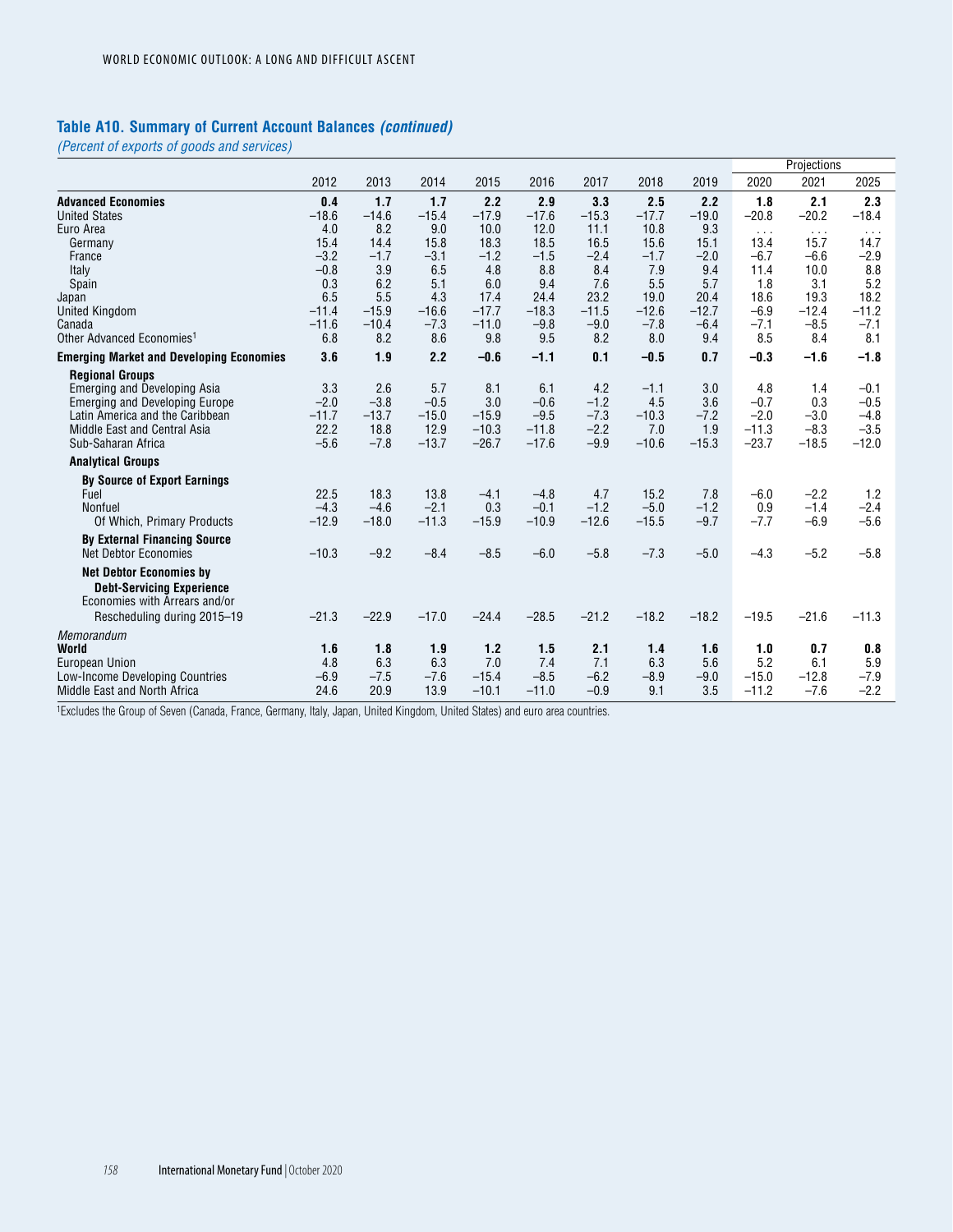# **Table A11. Advanced Economies: Current Account Balance**

*(Percent of GDP)*

|                                                                         |                      |                      |                      |                      |                      |                      |                      |                      |               | Projections   |               |
|-------------------------------------------------------------------------|----------------------|----------------------|----------------------|----------------------|----------------------|----------------------|----------------------|----------------------|---------------|---------------|---------------|
|                                                                         | 2012                 | 2013                 | 2014                 | 2015                 | 2016                 | 2017                 | 2018                 | 2019                 | 2020          | 2021          | 2025          |
| <b>Advanced Economies</b>                                               | 0.1                  | 0.5                  | 0.5                  | 0.7                  | 0.8                  | 1.0                  | 0.8                  | 0.7                  | 0.5           | 0.6           | 0.7           |
| <b>United States</b>                                                    | $-2.6$               | $-2.0$               | $-2.1$               | $-2.2$               | $-2.1$               | $-1.9$               | $-2.2$               | $-2.2$               | $-2.1$        | $-2.1$        | $-2.0$        |
| Euro Area <sup>1</sup>                                                  | 1.0                  | 2.1                  | 2.4                  | 2.8                  | 3.3                  | 3.1                  | 3.1                  | 2.7                  | 1.9           | 2.4           | 2.5           |
| Germany                                                                 | 7.1                  | 6.6                  | 7.2                  | 8.6                  | 8.5                  | 7.8                  | 7.4                  | 7.1                  | 5.8           | 6.8           | 6.7           |
| France                                                                  | $-1.0$               | $-0.5$               | $-1.0$               | $-0.4$               | $-0.5$               | $-0.8$               | $-0.6$               | $-0.7$               | $-1.9$        | $-1.8$        | $-0.8$        |
| Italy                                                                   | $-0.2$               | 1.1                  | 1.9                  | 1.4                  | 2.6                  | 2.6                  | 2.5                  | 3.0                  | 3.2           | 3.0           | 2.9           |
| Spain                                                                   | 0.1                  | 2.0                  | 1.7                  | 2.0                  | 3.2                  | 2.7                  | 1.9                  | 2.0                  | 0.5           | 0.9           | 1.8           |
| Netherlands                                                             | 10.2                 | 9.8                  | 8.2                  | 6.3                  | 8.1                  | 10.8                 | 10.8                 | 9.9                  | 7.6           | 9.0           | 8.7           |
| Belgium                                                                 | $-0.1$               | 1.0                  | 0.8                  | 1.4                  | 0.6                  | 1.2                  | $-1.4$               | $-1.2$               | 0.0           | $-0.8$        | $-1.6$        |
| Austria                                                                 | 1.5                  | 1.9                  | 2.5                  | 1.7                  | 2.7                  | 1.6                  | 2.3                  | 2.6                  | 2.4           | 2.5           | 2.2           |
| Ireland                                                                 | $-3.4$               | 1.6                  | 1.1                  | 4.4                  | $-4.2$               | 0.5                  | 6.0                  | $-11.4$              | 5.0           | 5.5           | 5.5           |
| Portugal                                                                | $-1.6$               | 1.6                  | 0.2                  | 0.2                  | 1.2                  | 1.3                  | 0.4                  | $-0.1$               | $-3.1$        | $-3.5$        | $-3.7$        |
| Greece                                                                  | $-2.4$               | $-2.6$               | $-2.3$               | $-1.5$               | $-2.3$               | $-2.5$               | $-3.5$               | $-2.1$               | $-7.7$        | $-4.5$        | $-3.6$        |
| Finland                                                                 | $-2.1$               | $-1.8$               | $-1.3$               | $-0.9$               | $-2.0$               | $-0.9$               | $-1.7$               | $-0.5$               | $-1.8$        | $-0.7$        | 0.3           |
| Slovak Republic                                                         | 0.9                  | 1.9                  | 1.1                  | $-2.1$               | $-2.7$               | $-1.9$               | $-2.6$               | $-2.9$               | $-3.1$        | $-4.1$        | $-2.8$        |
| Lithuania                                                               | $-1.4$               | 0.8                  | 3.2                  | $-2.8$               | $-0.8$               | 0.6                  | 0.3                  | 4.3                  | 7.2           | 4.5           | $-1.7$        |
| Slovenia                                                                | 1.3                  | 3.3                  | 5.1                  | 3.8                  | 4.8                  | 6.2                  | 5.9                  | 5.7                  | 4.5           | 3.9           | 1.1           |
| Luxembourg                                                              | 5.6                  | 5.4                  | 5.2                  | 5.1                  | 4.9                  | 4.9                  | 4.8                  | 4.5                  | 3.8           | 4.3           | 4.6           |
| Latvia                                                                  | $-3.6$               | $-2.7$               | $-2.3$               | $-0.9$               | 1.4                  | 1.0                  | $-0.7$               | $-0.5$               | 2.0           | $-0.8$        | $-1.2$        |
| Estonia                                                                 | $-1.9$               | 0.3                  | 0.7                  | 1.8                  | 1.6                  | 2.7                  | 2.0                  | 2.6                  | 4.0           | 2.0           | $-0.1$        |
| Cyprus                                                                  | $-3.9$               | $-1.5$               | -4.1                 | $-0.4$               | $-4.2$               | $-5.1$               | $-4.4$               | $-6.7$               | $-10.6$       | $-9.1$        | $-3.5$        |
| Malta                                                                   | 1.7                  | 2.6                  | 8.5                  | 2.7                  | 3.7                  | 10.2                 | 11.0                 | 9.6                  | 7.6           | 8.3           | 10.3          |
| Japan                                                                   | 1.0                  | 0.9                  | 0.8                  | 3.1                  | 4.0                  | 4.2                  | 3.6                  | 3.6                  | 2.9           | 3.2           | 3.1           |
| <b>United Kingdom</b>                                                   | $-3.4$               | $-4.8$               | $-4.7$               | $-4.9$               | $-5.2$               | $-3.5$               | $-3.9$               | $-4.0$               | $-2.0$        | $-3.8$        | $-3.3$        |
| Korea                                                                   | 3.8                  | 5.6                  | 5.6                  | 7.2                  | 6.5                  | 4.6                  | 4.5                  | 3.6                  | 3.3           | 3.4           | 4.3           |
| Canada                                                                  | $-3.5$               | $-3.1$               | $-2.3$               | $-3.5$               | $-3.1$               | $-2.8$               | $-2.5$               | $-2.0$               | $-2.0$        | $-2.4$        | $-2.2$        |
| Australia                                                               | $-4.3$               | $-3.4$               | $-3.1$               | $-4.6$               | $-3.3$               | $-2.6$               | $-2.1$               | 0.6                  | 1.8           | $-0.1$        | $-2.0$        |
| Taiwan Province of China                                                | 8.7                  | 9.7                  | 11.3                 | 13.6                 | 13.1                 | 14.1                 | 11.6                 | 10.7                 | 9.6           | 9.8           | 9.2           |
| Singapore                                                               | 17.6                 | 15.7                 | 18.0                 | 18.7                 | 17.6                 | 16.3                 | 17.2                 | 17.0                 | 15.0          | 14.5          | 14.0          |
| Switzerland                                                             | 10.7                 | 11.6                 | 8.6                  | 11.3                 | 9.9                  | 6.4                  | 8.2                  | 11.5                 | 8.5           | 9.0           | 9.3           |
| Sweden                                                                  | 5.5                  | 5.1                  | 4.5                  | 4.1                  | 3.5                  | 3.1                  | 2.5                  | 4.2                  | 3.2           | 4.2           | 3.0           |
| Hong Kong SAR                                                           | 1.6                  | 1.5                  | 1.4                  | 3.3                  | 4.0                  | 4.6                  | 3.7                  | 6.2                  | 4.4           | 4.7           | 4.0           |
| <b>Czech Republic</b>                                                   | $-1.5$               | $-0.5$               | 0.2                  | 0.2                  | 1.5                  | 1.6                  | 0.4                  | $-0.4$               | $-0.7$        | $-0.5$        | 1.0           |
| Norway                                                                  | 12.6                 | 10.3                 | 10.8                 | 8.0                  | 4.5                  | 4.6                  | 7.1                  | 4.1                  | 2.8           | 4.4           | 4.3           |
| <b>Israel</b>                                                           | 0.3                  | 3.0                  | 4.0                  | 5.1                  | 3.3                  | 3.1                  | 2.1                  | 3.4                  | 3.5           | 3.5           | 2.8           |
| Denmark                                                                 | 6.3                  | 7.8                  | 8.9                  | 8.2                  | 7.8                  | 7.8                  | 7.0                  | 7.8                  | 6.4           | 6.6           | 7.2           |
| New Zealand                                                             | $-3.9$               | $-3.2$               | $-3.1$               | $-2.9$               | $-2.2$               | $-3.0$               | $-4.3$               | $-3.4$               | $-2.0$        | $-2.4$        | $-2.9$        |
| Puerto Rico                                                             | $\sim$ $\sim$ $\sim$ | $\sim$ $\sim$ $\sim$ | $\sim$ $\sim$ $\sim$ | $\sim$ $\sim$ $\sim$ | $\sim$ $\sim$ $\sim$ | $\sim$ $\sim$ $\sim$ | $\sim$ $\sim$ $\sim$ | $\sim$ $\sim$ $\sim$ | $\cdots$      | $\cdots$      | $\cdots$      |
| Macao SAR                                                               | 39.3                 | 40.2                 | 34.2                 | 25.3                 | 28.1                 | 32.3                 | 34.6                 | 34.8                 | $-23.5$       | $-6.7$        | 28.0          |
| Iceland                                                                 | $-3.8$               | 5.8                  | 3.9                  | 5.1                  | 7.6                  | 3.8                  | 3.2                  | 6.2                  | 0.0           | 0.2           | 0.1           |
| San Marino                                                              | $\sim$ $\sim$        | $\sim$ $\sim$ $\sim$ | $\sim$ $\sim$ $\sim$ | $\sim$ $\sim$        | $\sim$ $\sim$        | $-0.1$               | $-1.6$               | 0.7                  | $-4.5$        | $-1.2$        | $-0.1$        |
| Memorandum<br><b>Major Advanced Economies</b><br>Euro Area <sup>2</sup> | $-0.8$<br>2.3        | $-0.6$<br>2.9        | $-0.6$<br>3.0        | $-0.5$<br>3.4        | $-0.1$<br>3.6        | 0.0<br>3.6           | $-0.3$<br>3.5        | $-0.3$<br>2.9        | $-0.4$<br>2.5 | $-0.3$<br>2.9 | $-0.2$<br>3.1 |

<sup>1</sup>Data corrected for reporting discrepancies in intra-area transactions.

2Data calculated as the sum of the balances of individual euro area countries.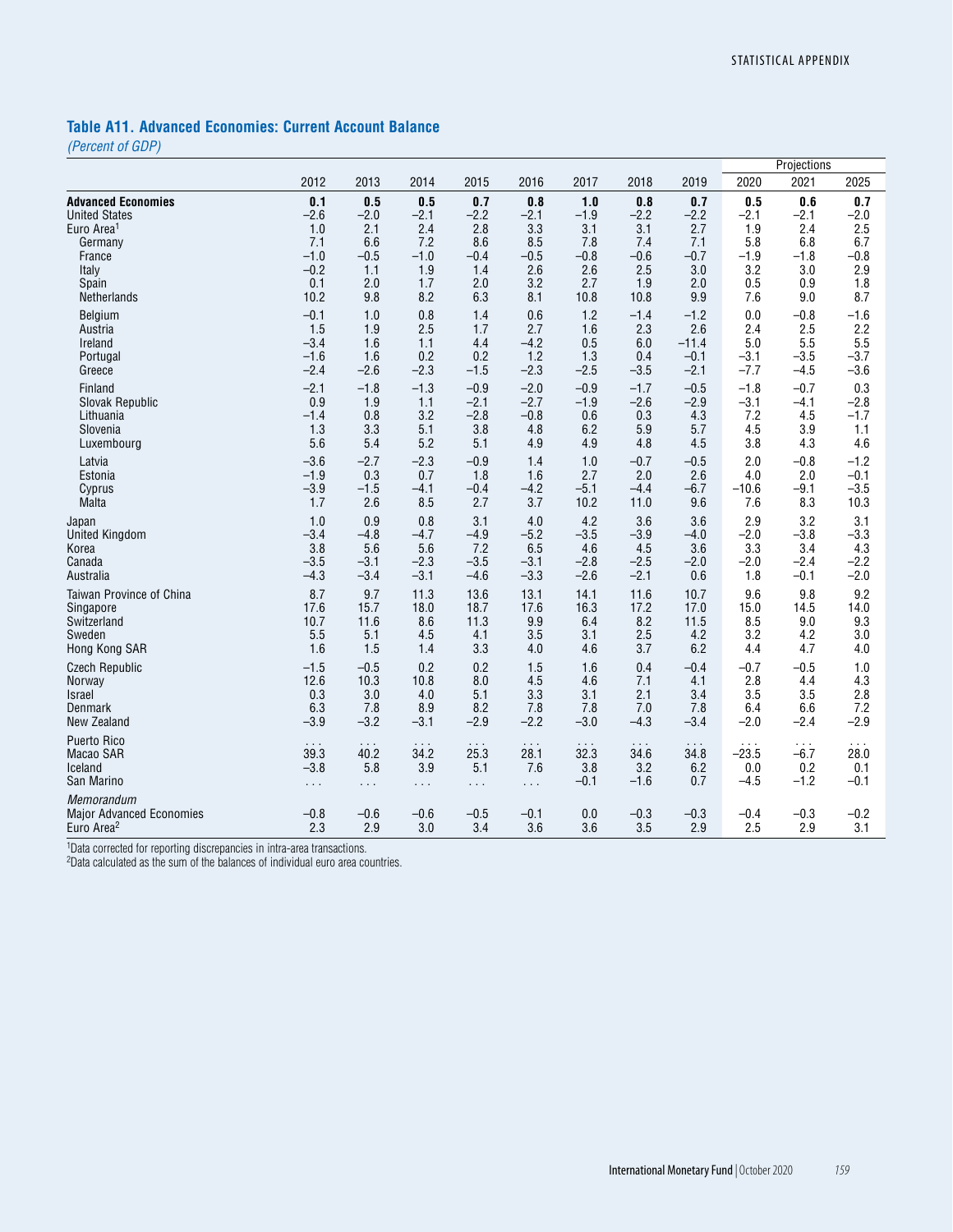# **Table A12. Emerging Market and Developing Economies: Current Account Balance**

*(Percent of GDP)*

|                                       |                      |            |         |         |         |         |         | Projections |         |         |         |
|---------------------------------------|----------------------|------------|---------|---------|---------|---------|---------|-------------|---------|---------|---------|
|                                       | 2012                 | 2013       | 2014    | 2015    | 2016    | 2017    | 2018    | 2019        | 2020    | 2021    | 2025    |
| <b>Emerging and Developing Asia</b>   | 0.9                  | 0.7        | 1.5     | 2.0     | 1.4     | 1.0     | $-0.3$  | 0.6         | 1.0     | 0.3     | 0.0     |
| Bangladesh                            | $-0.3$               | 1.6        | 0.8     | 1.8     | 1.9     | $-0.5$  | $-3.5$  | $-1.7$      | $-1.5$  | $-2.8$  | $-1.9$  |
| Bhutan                                | $-21.9$              | $-25.6$    | $-27.1$ | $-27.9$ | $-30.3$ | $-23.9$ | $-19.1$ | $-22.5$     | $-21.4$ | $-13.5$ | 8.9     |
| Brunei Darussalam                     | 29.8                 | 20.9       | 31.9    | 16.7    | 12.9    | 16.4    | 6.9     | 6.6         | 0.0     | 2.8     | 9.6     |
| Cambodia                              | $-8.6$               | $-8.5$     | $-8.6$  | $-8.7$  | $-8.5$  | $-7.9$  | $-12.2$ | $-15.8$     | $-25.4$ | $-16.3$ | $-7.5$  |
| China                                 | 2.5                  | 1.5        | 2.2     | 2.7     | 1.8     | 1.6     | 0.2     | 1.0         | 1.3     | 0.7     | 0.5     |
| Fiji                                  | $-1.4$               | $-8.9$     | $-5.8$  | $-3.5$  | $-3.6$  | $-6.7$  | $-8.5$  | $-12.9$     | $-15.3$ | $-12.1$ | $-7.6$  |
| India                                 | $-4.8$               | $-1.7$     | $-1.3$  | $-1.0$  | $-0.6$  | $-1.8$  | $-2.1$  | $-0.9$      | 0.3     | $-0.9$  | $-2.5$  |
| Indonesia                             | $-2.7$               | $-3.2$     | $-3.1$  | $-2.0$  | $-1.8$  | $-1.6$  | $-2.9$  | $-2.7$      | $-1.3$  | $-2.4$  | $-1.8$  |
| Kiribati                              | 1.9                  | $-5.5$     | 31.1    | 32.8    | 10.8    | 37.6    | 38.7    | 32.0        | $-1.6$  | 2.8     | 11.5    |
| Lao P.D.R.                            | $-21.3$              | $-26.5$    | $-23.3$ | $-22.4$ | $-11.0$ | $-10.6$ | $-12.0$ | $-6.4$      | $-8.7$  | $-7.7$  | $-6.7$  |
| Malaysia                              | 5.1                  | 3.4        | 4.3     | 3.0     | 2.4     | 2.8     | 2.2     | 3.4         | 0.9     | 1.8     | 0.7     |
| <b>Maldives</b>                       | $-6.6$               | $-4.3$     | $-3.7$  | $-7.5$  | $-23.6$ | $-21.7$ | $-26.4$ | $-26.0$     | $-31.8$ | $-17.0$ | $-5.5$  |
| Marshall Islands                      | $-0.4$               | $-6.2$     | 3.4     | 17.2    | 16.1    | 7.5     | 6.5     | 8.0         | 1.6     | 1.2     | $-2.3$  |
| Micronesia                            | $-13.6$              | $-9.9$     | 6.1     | 4.5     | 7.2     | 10.3    | 21.0    | 16.0        | 1.6     | 3.5     | $-3.9$  |
| Mongolia                              | $-27.4$              | $-25.4$    | $-11.3$ | $-4.0$  | $-6.3$  | $-10.1$ | $-16.8$ | $-15.6$     | $-12.3$ | $-13.5$ | $-4.1$  |
| Myanmar                               | $-1.8$               | $-1.2$     | $-4.5$  | $-3.5$  | $-4.2$  | $-6.8$  | $-4.7$  | $-2.6$      | $-3.5$  | $-4.4$  | $-4.0$  |
| Nauru                                 | 35.7                 | 49.5       | 25.2    | $-21.3$ | 2.0     | 12.7    | $-4.6$  | 10.5        | 4.2     | 3.4     | $-1.0$  |
| <b>Nepal</b>                          | 4.8                  | 3.3        | 4.5     | 5.0     | 6.3     | $-0.4$  | $-8.1$  | $-7.7$      | $-2.5$  | $-7.0$  | $-4.7$  |
| Palau                                 | $-15.2$              | $-14.1$    | $-17.8$ | $-8.5$  | $-13.4$ | $-18.7$ | $-15.2$ | $-26.6$     | $-32.7$ | $-35.4$ | $-29.0$ |
| Papua New Guinea                      | $-36.7$              | $-30.9$    | 15.1    | 25.6    | 29.4    | 29.9    | 26.2    | 22.2        | 14.7    | 18.9    | 16.7    |
| Philippines                           | 2.7                  | 4.0        | 3.6     | 2.4     | $-0.4$  | $-0.7$  | $-2.5$  | $-0.1$      | 1.6     | $-1.5$  | $-2.2$  |
| Samoa                                 | $-9.5$               | $-1.5$     | -9.1    | $-2.8$  | $-4.5$  | $-2.0$  | 0.8     | 2.3         | $-7.1$  | $-7.0$  | $-1.3$  |
| Solomon Islands                       | 1.4                  | $-3.0$     | $-3.7$  | $-2.7$  | $-3.5$  | $-4.3$  | $-3.0$  | $-9.6$      | $-11.3$ | $-16.4$ | $-8.0$  |
| Sri Lanka                             | $-5.8$               | $-3.4$     | $-2.5$  | $-2.3$  | $-2.1$  | $-2.6$  | $-3.2$  | $-2.2$      | $-3.6$  | $-3.2$  | $-2.4$  |
| Thailand                              | $-1.2$               | $-2.1$     | 2.9     | 6.9     | 10.5    | 9.6     | 5.6     | 7.1         | 4.2     | 4.6     | 4.0     |
| Timor-Leste                           | 230.7                | 171.4      | 75.6    | 12.8    | $-32.9$ | $-21.1$ | $-12.2$ | 8.2         | $-13.7$ | $-27.6$ | $-36.2$ |
| Tonga                                 | $-14.9$              | $-9.6$     | $-6.3$  | $-10.1$ | $-6.5$  | $-6.4$  | $-5.6$  | $-4.8$      | $-4.6$  | $-17.5$ | $-12.1$ |
| Tuvalu                                | 18.4                 | $-6.7$     | 3.0     | $-53.5$ | 21.5    | 24.0    | 7.1     | 12.4        | 17.0    | $-11.0$ | $-8.0$  |
| Vanuatu                               | $-6.5$               | $-3.3$     | 6.2     | $-1.6$  | 0.8     | $-6.4$  | 9.4     | 13.1        | $-0.3$  | $-1.6$  | $-4.0$  |
| Vietnam                               | 4.7                  | 3.6        | 3.7     | $-0.9$  | 0.2     | $-0.6$  | 1.9     | 3.4         | 1.2     | 1.7     | 0.0     |
| <b>Emerging and Developing Europe</b> | $-0.7$               | $-1.2$     | $-0.2$  | 1.1     | $-0.2$  | $-0.4$  | 1.8     | $1.4$       | $-0.3$  | 0.1     | $-0.2$  |
| Albania <sup>1</sup>                  | $-10.2$              | $-9.3$     | $-10.8$ | $-8.6$  | $-7.6$  | $-7.5$  | $-6.8$  | $-7.6$      | $-11.7$ | $-8.5$  | $-7.5$  |
| Belarus <sup>1</sup>                  | $-2.8$               | $-10.0$    | $-6.6$  | $-3.3$  | $-3.4$  | $-1.7$  | 0.0     | $-1.8$      | $-3.3$  | $-2.2$  | $-2.2$  |
| Bosnia and Herzegovina                | $-8.7$               | $-5.3$     | $-7.3$  | $-5.1$  | $-4.7$  | $-4.4$  | $-3.7$  | $-3.6$      | $-4.4$  | $-6.1$  | $-3.8$  |
| <b>Bulgaria</b>                       | $-0.9$               | 1.3        | 1.2     | 0.1     | 3.2     | 3.5     | 1.4     | 4.0         | 1.9     | 2.3     | 0.5     |
| Croatia                               | $-1.8$               | $-1.1$     | 0.3     | 3.3     | 2.1     | 3.5     | 1.8     | 2.8         | $-3.2$  | $-3.1$  | 1.6     |
| Hungary                               | 1.6                  | 3.5        | 1.2     | 2.4     | 4.5     | 2.3     | 0.0     | $-0.8$      | $-1.6$  | $-0.9$  | $-0.5$  |
| Kosovo                                | $-5.8$               | $-3.4$     | $-6.9$  | $-8.6$  | $-7.9$  | $-5.4$  | $-7.6$  | $-5.5$      | $-6.0$  | $-5.5$  | $-4.2$  |
| Moldova                               | $-7.4$               | $-5.2$     | $-6.0$  | $-6.0$  | $-3.5$  | $-5.7$  | $-10.7$ | $-8.9$      | $-8.3$  | $-10.6$ | $-7.3$  |
| Montenegro                            | $-15.3$              | $-11.4$    | $-12.4$ | $-11.0$ | $-16.2$ | $-16.1$ | $-17.0$ | $-15.2$     | $-14.2$ | $-13.6$ | $-9.1$  |
| North Macedonia                       | $-3.2$               | $-1.6$     | $-0.5$  | $-2.0$  | $-2.9$  | $-1.0$  | $-0.1$  | $-2.8$      | $-4.7$  | $-3.8$  | $-2.3$  |
| Poland                                | $-3.7$               | $-1.3$     | $-2.1$  | $-0.6$  | $-0.5$  | 0.0     | $-1.0$  | 0.4         | 3.0     | 1.8     | 0.1     |
| Romania                               | $-4.8$               | $-0.8$     | $-0.2$  | $-0.6$  | $-1.4$  | $-2.8$  | $-4.4$  | $-4.6$      | $-5.3$  | $-4.5$  | $-3.9$  |
| Russia                                | 3.3                  | 1.5        | 2.8     | 5.0     | 1.9     | 2.0     | 6.9     | 3.8         | 1.2     | 1.8     | 1.8     |
| Serbia                                | $-10.8$              | $-5.7$     | $-5.6$  | $-3.5$  | $-2.9$  | $-5.2$  | $-4.8$  | $-6.9$      | $-6.4$  | $-6.5$  | $-5.2$  |
| Turkey                                | -5.4                 | $-5.8$     | -4.1    | $-3.2$  | $-3.1$  | $-4.7$  | $-2.7$  | $1.2$       | $-3.7$  | $-0.9$  | $-1.4$  |
| Ukraine <sup>1</sup>                  | $-8.1$               | $-9.2$     | $-3.9$  | 1.7     | $-1.5$  | $-2.2$  | $-3.3$  | $-2.7$      | 4.3     | $-3.0$  | $-3.4$  |
| Latin America and the Caribbean       | $-2.5$               | $-2.9$     | $-3.1$  | $-3.3$  | $-2.0$  | $-1.6$  | $-2.5$  | $-1.7$      | $-0.5$  | $-0.8$  | $-1.3$  |
| Antigua and Barbuda                   | $\sim$ $\sim$ $\sim$ | $\sim 100$ | 0.3     | 2.2     | $-2.4$  | $-7.8$  | $-13.7$ | $-6.5$      | $-22.0$ | $-24.7$ | $-8.4$  |
| Argentina                             | $-0.4$               | $-2.1$     | $-1.6$  | $-2.7$  | $-2.7$  | $-4.8$  | $-5.2$  | $-0.9$      | 0.7     | 1.2     | 0.7     |
| Aruba                                 | 3.5                  | $-12.9$    | $-5.0$  | 4.3     | 5.1     | 1.1     | $-0.7$  | 2.1         | $-20.8$ | $-17.2$ | $-5.6$  |
| The Bahamas                           | $-14.3$              | $-14.3$    | $-19.7$ | $-13.8$ | $-6.0$  | $-12.1$ | $-11.4$ | 0.6         | $-17.5$ | $-15.9$ | $-7.7$  |
| <b>Barbados</b>                       | $-8.5$               | $-8.4$     | $-9.2$  | $-6.1$  | $-4.3$  | $-3.8$  | $-4.0$  | $-3.1$      | $-11.1$ | $-6.8$  | $-3.1$  |
| <b>Belize</b>                         | $-2.2$               | $-4.6$     | $-8.2$  | $-10.1$ | $-9.2$  | $-8.6$  | $-8.1$  | $-9.6$      | $-15.3$ | $-11.4$ | $-7.8$  |
| <b>Bolivia</b>                        | 7.2                  | 3.4        | 1.7     | $-5.8$  | $-5.6$  | $-4.8$  | $-4.6$  | $-3.3$      | $-2.6$  | $-3.5$  | $-4.0$  |
| Brazil                                | $-3.4$               | $-3.2$     | $-4.1$  | $-3.0$  | $-1.3$  | $-0.7$  | $-2.2$  | $-2.8$      | 0.3     | 0.0     | $-0.7$  |
| Chile                                 | $-4.4$               | $-4.8$     | $-2.0$  | $-2.4$  | $-2.0$  | $-2.3$  | $-3.6$  | $-3.8$      | $-1.6$  | $-2.9$  | $-0.9$  |
| Colombia                              | $-3.1$               | $-3.3$     | $-5.2$  | $-6.3$  | $-4.3$  | $-3.3$  | $-3.9$  | $-4.2$      | $-4.0$  | $-3.9$  | $-3.8$  |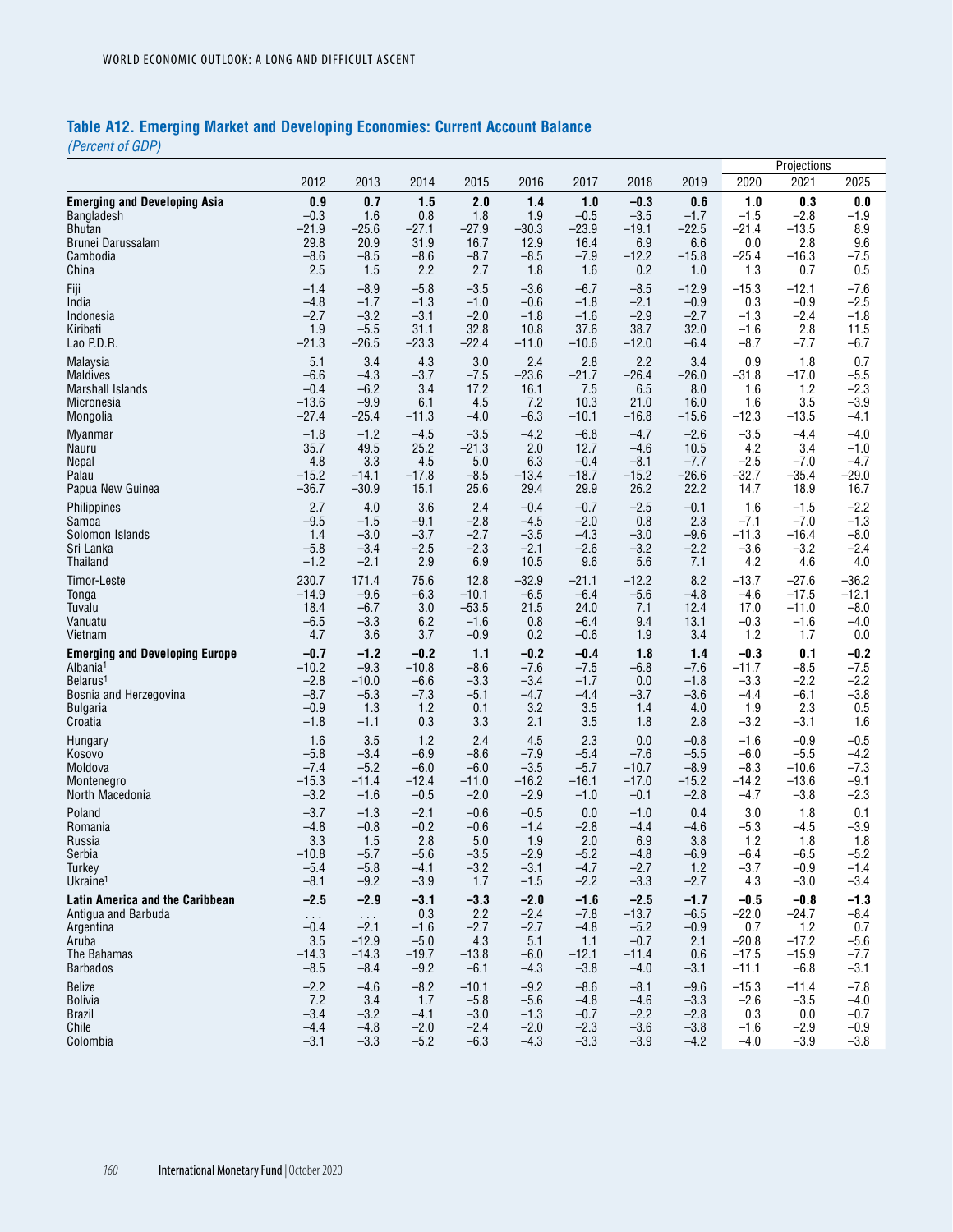# **Table A12. Emerging Market and Developing Economies: Current Account Balance** *(continued)*

*(Percent of GDP)*

|                                                       |                                |                              |                            |                            |                         |                            |                            |                            |                            | Projections                 |                         |
|-------------------------------------------------------|--------------------------------|------------------------------|----------------------------|----------------------------|-------------------------|----------------------------|----------------------------|----------------------------|----------------------------|-----------------------------|-------------------------|
|                                                       | 2012                           | 2013                         | 2014                       | 2015                       | 2016                    | 2017                       | 2018                       | 2019                       | 2020                       | 2021                        | 2025                    |
| <b>Latin America and the Caribbean</b><br>(continued) | $-2.5$                         | $-2.9$                       | $-3.1$                     | $-3.3$                     | $-2.0$                  | $-1.6$                     | $-2.5$                     | $-1.7$                     | $-0.5$                     | $-0.8$                      | $-1.3$                  |
| Costa Rica<br>Dominica                                | $-5.1$<br>$\sim$ $\sim$ $\sim$ | $-4.8$<br>$\sim$ .<br>$-4.1$ | $-4.8$<br>$-5.4$           | $-3.5$<br>$-4.7$           | $-2.2$<br>$-7.7$        | $-3.3$<br>$-8.8$           | $-3.3$<br>$-44.6$          | $-2.4$<br>$-27.2$          | $-4.5$<br>$-27.8$          | $-4.1$<br>$-26.3$<br>$-4.5$ | $-2.9$<br>$-11.4$       |
| Dominican Republic<br>Ecuador<br>El Salvador          | $-6.5$<br>$-0.2$<br>$-5.8$     | $-1.0$<br>$-6.9$             | $-3.2$<br>$-0.7$<br>$-5.4$ | $-1.8$<br>$-2.2$<br>$-3.2$ | $-1.1$<br>1.1<br>$-2.3$ | $-0.2$<br>$-0.1$<br>$-1.9$ | $-1.4$<br>$-1.2$<br>$-4.7$ | $-1.4$<br>$-0.1$<br>$-2.1$ | $-6.0$<br>$-2.0$<br>$-4.9$ | $-0.1$<br>$-4.5$            | $-1.0$<br>0.6<br>$-5.0$ |
| Grenada                                               | $\sim$ $\sim$ $\sim$           | $\sim$ $\sim$ $\sim$         | $-11.6$                    | $-12.5$                    | $-11.0$                 | $-14.4$                    | $-15.9$                    | $-15.8$                    | $-25.3$                    | $-24.9$                     | $-10.1$                 |
| Guatemala                                             | $-3.7$                         | $-4.2$                       | $-3.3$                     | $-1.2$                     | 1.0                     | 1.1                        | 0.8                        | 2.4                        | 3.8                        | 2.3                         | $-0.4$                  |
| Guyana                                                | $-7.9$                         | $-9.3$                       | $-6.7$                     | $-3.4$                     | 1.5                     | $-4.9$                     | $-29.2$                    | $-33.9$                    | $-22.0$                    | $-16.2$                     | 5.3                     |
| Haiti                                                 | $-5.7$                         | $-6.6$                       | $-8.6$                     | $-3.0$                     | $-0.9$                  | $-1.0$                     | $-3.9$                     | $-1.4$                     | $-2.5$                     | $-0.4$                      | $-2.6$                  |
| Honduras                                              | $-8.5$                         | $-9.5$                       | $-6.9$                     | $-4.7$                     | $-2.6$                  | $-0.8$                     | $-5.4$                     | $-1.4$                     | $-2.2$                     | $-2.8$                      | $-4.4$                  |
| Jamaica                                               | $-9.8$                         | $-9.5$                       | $-8.0$                     | $-3.0$                     | $-0.3$                  | $-2.7$                     | $-1.6$                     | $-2.0$                     | $-5.2$                     | $-7.2$                      | $-3.0$                  |
| Mexico                                                | $-1.6$                         | $-2.5$                       | $-1.9$                     | $-2.7$                     | $-2.3$                  | $-1.8$                     | $-2.1$                     | $-0.3$                     | 1.2                        | $-0.1$                      | $-2.0$                  |
| Nicaragua                                             | $-11.7$                        | $-12.6$                      | $-8.0$                     | $-9.9$                     | $-8.5$                  | $-7.2$                     | $-1.9$                     | 6.0                        | 0.5                        | $-0.2$                      | $-2.2$                  |
| Panama                                                | $-9.2$                         | $-9.0$                       | $-13.4$                    | $-9.0$                     | $-7.8$                  | $-5.9$                     | $-8.2$                     | $-5.2$                     | $-7.0$                     | $-6.2$                      | $-3.1$                  |
| Paraguay                                              | $-0.9$                         | 1.6                          | $-0.1$                     | $-0.4$                     | 3.6                     | 3.1                        | 0.0                        | $-1.0$                     | $-0.7$                     | 0.0                         | 0.0                     |
| Peru                                                  | $-3.2$                         | $-5.1$                       | $-4.5$                     | $-5.0$                     | $-2.6$                  | $-1.3$                     | $-1.7$                     | $-1.4$                     | $-1.1$                     | $-0.3$                      | $-1.0$                  |
| St. Kitts and Nevis                                   | $\sim$ $\sim$ $\sim$           | $\cdots$                     | 0.1                        | $-8.7$                     | $-12.7$                 | $-11.2$                    | $-5.7$                     | $-2.1$                     | $-21.0$                    | $-20.0$                     | $-12.4$                 |
| St. Lucia                                             | $\sim$ $\sim$ $\sim$           | $\sim$ $\sim$ $\sim$         | $-2.5$                     | 0.0                        | $-6.5$                  | $-1.0$                     | 2.2                        | 5.3                        | $-16.8$                    | $-9.3$                      | $-0.3$                  |
| St. Vincent and the Grenadines                        | $\sim$ $\sim$                  | $\sim$ $\sim$ $\sim$         | $-26.1$                    | $-15.3$                    | $-13.9$                 | $-11.6$                    | $-12.0$                    | $-10.0$                    | $-18.7$                    | $-16.9$                     | $-7.0$                  |
| Suriname                                              | 3.3                            | $-3.8$                       | $-7.9$                     | $-16.4$                    | $-5.1$                  | 1.9                        | $-3.4$                     | $-11.1$                    | $-8.0$                     | $-6.2$                      | $-8.1$                  |
| Trinidad and Tobago                                   | 13.4                           | 19.3                         | 13.8                       | 7.0                        | $-4.4$                  | 5.3                        | 5.8                        | 4.8                        | $-3.3$                     | 1.5                         | 3.6                     |
| Uruguay                                               | $-4.0$                         | $-3.6$                       | $-3.2$                     | $-0.9$                     | 0.6                     | 0.7                        | 0.0                        | 0.6                        | $-1.7$                     | $-3.3$                      | $-2.2$                  |
| Venezuela                                             | 0.7                            | 1.8                          | 2.4                        | $-5.0$                     | $-1.4$                  | 6.1                        | 8.8                        | 8.4                        | $-4.1$                     | $-4.1$                      | $\ddotsc$               |
| <b>Middle East and Central Asia</b>                   | 11.2                           | 8.6                          | 5.1                        | $-4.0$                     | $-4.2$                  | $-0.8$                     | 2.8                        | 0.7                        | $-3.7$                     | $-2.7$                      | $-1.2$                  |
| Afghanistan                                           | 10.9                           | 1.4                          | 6.6                        | 3.8                        | 9.0                     | 7.6                        | 12.2                       | 11.7                       | 9.5                        | 7.8                         | 7.0                     |
| Algeria                                               | 5.9                            | 0.4                          | $-4.4$                     | $-16.4$                    | $-16.5$                 | $-13.2$                    | $-9.6$                     | $-10.1$                    | $-10.8$                    | $-16.6$                     | $-12.2$                 |
| Armenia                                               | $-10.0$                        | $-7.3$                       | $-7.8$                     | $-2.7$                     | $-2.1$                  | $-3.0$                     | $-9.4$                     | $-8.2$                     | $-8.8$                     | $-7.3$                      | $-6.0$                  |
| Azerbaijan                                            | 21.4                           | 16.6                         | 13.9                       | $-0.4$                     | $-3.6$                  | 4.1                        | 12.8                       | 9.1                        | $-3.6$                     | $-4.4$                      | $-0.4$                  |
| Bahrain                                               | 8.4                            | 7.4                          | 4.6                        | $-2.4$                     | $-4.6$                  | $-4.1$                     | $-6.5$                     | $-2.1$                     | $-8.0$                     | $-5.7$                      | $-4.5$                  |
| Djibouti                                              | $-23.4$                        | $-30.8$                      | 24.0                       | 29.3                       | $-1.0$                  | $-4.8$                     | 14.2                       | 13.0                       | $-3.2$                     | $-2.5$                      | 0.0                     |
| Egypt                                                 | $-3.6$                         | $-2.2$                       | $-0.9$                     | $-3.7$                     | $-6.0$                  | $-6.1$                     | $-2.4$                     | $-3.6$                     | $-3.2$                     | $-4.2$                      | $-2.7$                  |
| Georgia                                               | $-11.4$                        | $-5.6$                       | $-10.2$                    | $-11.8$                    | $-12.5$                 | $-8.1$                     | $-6.8$                     | $-5.1$                     | $-10.8$                    | $-8.5$                      | $-7.0$                  |
| Iran                                                  | 5.6                            | 5.8                          | 3.2                        | 0.3                        | 3.8                     | 3.5                        | 6.1                        | 1.1                        | $-0.5$                     | 0.3                         | 0.7                     |
| Iraq                                                  | 5.1                            | 1.1                          | 2.6                        | $-6.5$                     | $-8.3$                  | 1.8                        | 6.7                        | 1.1                        | $-12.6$                    | $-12.1$                     | $-7.5$                  |
| Jordan                                                | $-14.9$                        | $-10.2$                      | $-7.1$                     | $-9.0$                     | $-9.7$                  | $-10.6$                    | $-6.9$                     | $-2.3$                     | $-6.8$                     | $-5.7$                      | $-3.0$                  |
| Kazakhstan                                            | 1.1                            | 0.8                          | 2.8                        | $-3.3$                     | $-5.9$                  | $-3.1$                     | $-0.1$                     | $-3.6$                     | $-3.3$                     | $-2.8$                      | $-2.1$                  |
| Kuwait                                                | 45.5                           | 40.3                         | 33.4                       | 3.5                        | $-4.6$                  | 8.0                        | 14.5                       | 9.4                        | $-6.8$                     | $-2.8$                      | 1.4                     |
| Kyrgyz Republic                                       | $-15.5$                        | $-13.9$                      | $-17.0$                    | $-15.9$                    | $-11.6$                 | $-6.2$                     | $-12.1$                    | $-5.6$                     | $-13.4$                    | $-12.8$                     | $-7.8$                  |
| Lebanon <sup>1</sup>                                  | $-25.9$                        | $-28.0$                      | $-28.8$                    | $-19.9$                    | $-23.5$                 | $-26.3$                    | $-28.2$                    | $-27.4$                    | $-16.3$                    | $\sim$ $\sim$               | $\sim$ $\sim$           |
| Libya <sup>1</sup>                                    | 29.9                           | 0.0                          | $-78.4$                    | $-54.3$                    | $-24.6$                 | 8.0                        | 1.8                        | $-0.3$                     | $-59.8$                    | $-22.4$                     | $-8.6$                  |
| Mauritania                                            | $-18.8$                        | $-17.2$                      | $-22.2$                    | $-15.5$                    | $-11.0$                 | $-10.0$                    | $-13.8$                    | $-10.6$                    | $-15.3$                    | $-17.3$                     | $-2.5$                  |
| Morocco                                               | $-9.3$                         | $-7.6$                       | $-5.9$                     | $-2.1$                     | $-4.1$                  | $-3.4$                     | $-5.3$                     | $-4.1$                     | $-7.3$                     | $-5.2$                      | $-4.1$                  |
| Oman                                                  | 10.2                           | 6.6                          | 5.2                        | $-15.9$                    | $-19.1$                 | $-15.6$                    | $-5.4$                     | $-4.6$                     | $-14.6$                    | $-12.9$                     | $-3.2$                  |
| Pakistan                                              | $-2.1$                         | $-1.1$                       | $-1.3$                     | $-1.0$                     | $-1.8$                  | $-4.1$                     | $-6.4$                     | $-4.9$                     | $-1.1$                     | $-2.5$                      | $-2.7$                  |
| Qatar                                                 | 33.2                           | 30.4                         | 24.0                       | 8.5                        | $-5.5$                  | 4.0                        | 9.1                        | 2.4                        | $-0.6$                     | 2.6                         | 3.4                     |
| Saudi Arabia                                          | 22.4                           | 18.1                         | 9.8                        | $-8.7$                     | $-3.7$                  | 1.5                        | 9.2                        | 5.9                        | $-2.5$                     | $-1.6$                      | $-0.6$                  |
| Somalia                                               | $\sim 100$                     | $-13.6$                      | $-8.3$                     | $-8.3$                     | $-9.3$                  | $-9.7$                     | $-7.5$                     | $-10.5$                    | $-12.8$                    | $-12.9$                     | $-15.0$                 |
| Sudan                                                 | $-12.8$                        | $-11.0$                      | $-5.8$                     | $-8.4$                     | $-7.6$                  | $-10.0$                    | $-13.1$                    | $-15.1$                    | $-12.7$                    | $-10.7$                     | $-7.2$                  |
| Syria <sup>2</sup>                                    | $\sim$ $\sim$                  | $\epsilon$ .                 | $\sim$                     | $\sim$ $\sim$              | $\ldots$                | $\sim$ $\sim$              | $\sim$ $\sim$              | $\sim$ $\sim$              | $\sim$ $\sim$              | $\sim$ $\sim$               | $\sim$ $\sim$           |
| Tajikistan                                            | $-9.0$                         | $-10.4$                      | $-3.4$                     | $-6.1$                     | $-4.2$                  | 2.2                        | $-5.0$                     | $-2.3$                     | $-7.1$                     | $-4.5$                      | $-3.9$                  |
| Tunisia                                               | $-9.1$                         | $-9.7$                       | $-9.8$                     | $-9.7$                     | $-9.3$                  | $-10.2$                    | $-11.2$                    | $-8.5$                     | $-8.3$                     | $-8.7$                      | $-5.4$                  |
| Turkmenistan                                          | $-0.9$                         | $-7.3$                       | $-6.1$                     | $-15.6$                    | $-20.2$                 | $-10.4$                    | 5.5                        | 5.1                        | 1.0                        | 1.8                         | $-3.2$                  |
| <b>United Arab Emirates</b>                           | 19.5                           | 18.8                         | 13.5                       | 4.9                        | 3.7                     | 7.1                        | 9.6                        | 8.4                        | 3.6                        | 7.5                         | 8.5                     |
| Uzbekistan                                            | 0.9                            | 2.4                          | 3.3                        | 1.3                        | 0.4                     | 2.5                        | $-7.1$                     | $-5.6$                     | $-6.4$                     | $-7.4$                      | $-4.0$                  |
| West Bank and Gaza                                    | $-14.9$                        | $-14.8$                      | $-13.6$                    | $-13.9$                    | $-13.9$                 | $-13.2$                    | $-13.1$                    | $-10.8$                    | $-11.1$                    | $-13.7$                     | $-12.2$                 |
| Yemen                                                 | $-1.7$                         | $-3.1$                       | $-0.7$                     | $-6.2$                     | $-2.9$                  | $-0.2$                     | $-2.0$                     | $-3.9$                     | $-6.5$                     | $-8.3$                      | $-0.3$                  |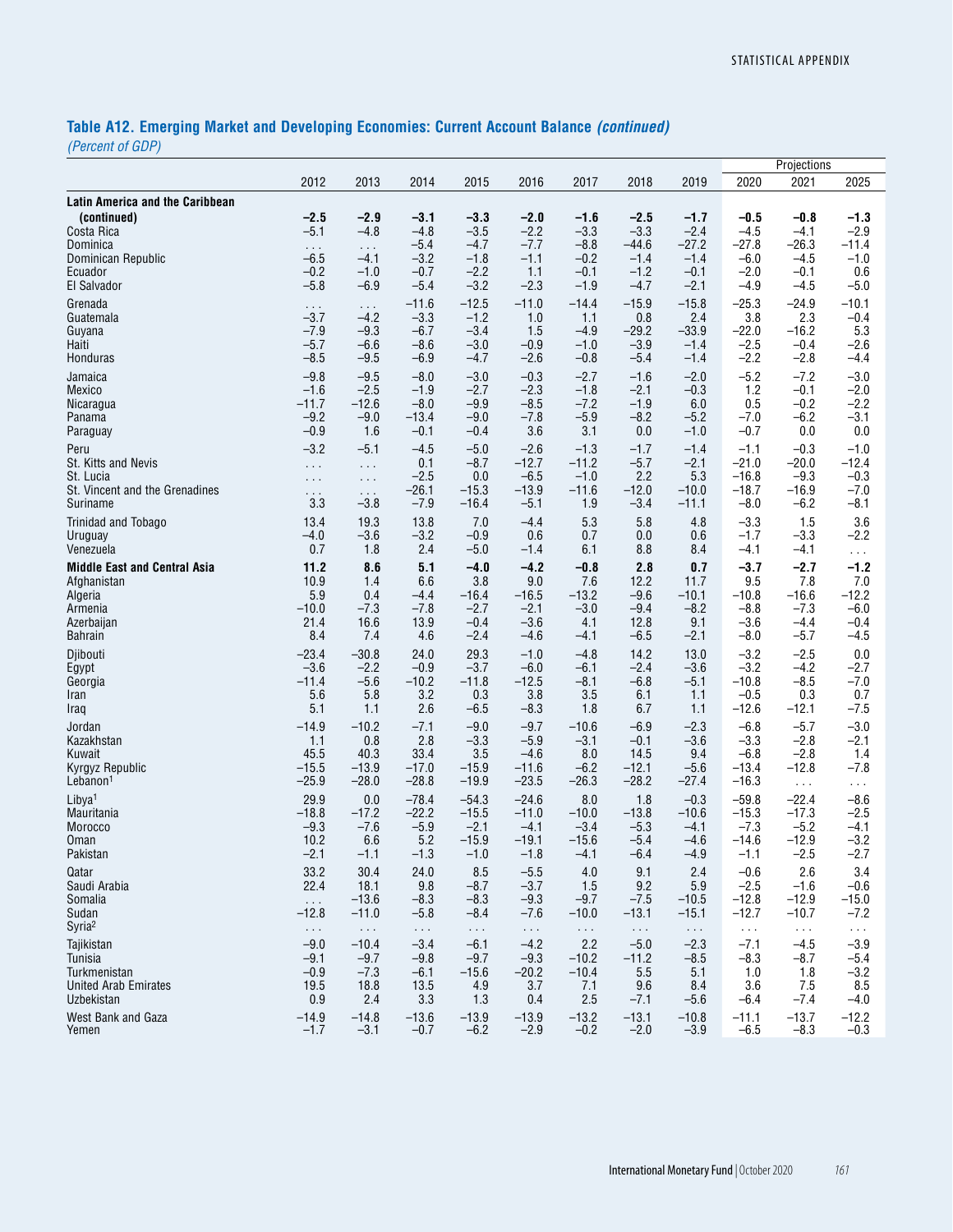### **Table A12. Emerging Market and Developing Economies: Current Account Balance** *(continued)*

*(Percent of GDP)*

|                                  |         |         |         |         |         |         |         |         | Projections |         |         |
|----------------------------------|---------|---------|---------|---------|---------|---------|---------|---------|-------------|---------|---------|
|                                  | 2012    | 2013    | 2014    | 2015    | 2016    | 2017    | 2018    | 2019    | 2020        | 2021    | 2025    |
| Sub-Saharan Africa               | $-1.7$  | $-2.2$  | $-3.5$  | $-5.8$  | $-3.8$  | $-2.3$  | $-2.7$  | $-3.6$  | $-4.8$      | $-4.1$  | $-2.5$  |
| Angola                           | 10.8    | 6.1     | $-2.6$  | $-8.8$  | $-4.8$  | $-0.5$  | 7.0     | 5.7     | $-1.3$      | 0.1     | 1.1     |
| Benin                            | $-5.2$  | $-5.4$  | $-6.7$  | $-6.0$  | $-3.0$  | $-4.2$  | $-4.6$  | $-4.3$  | $-5.5$      | $-4.8$  | $-4.5$  |
| <b>Botswana</b>                  | 0.3     | 8.9     | 15.4    | 7.8     | 7.7     | 5.3     | 0.6     | $-7.6$  | $-2.5$      | $-3.1$  | 1.4     |
| <b>Burkina Faso</b>              | $-1.3$  | $-10.0$ | $-7.2$  | $-7.6$  | $-6.1$  | $-5.0$  | $-4.1$  | $-4.8$  | $-3.5$      | $-3.5$  | $-5.3$  |
| Burundi                          | $-18.6$ | $-19.7$ | $-19.5$ | $-20.7$ | $-13.5$ | $-15.0$ | $-14.5$ | $-17.9$ | $-20.7$     | $-20.8$ | $-17.7$ |
| Cabo Verde                       | $-12.6$ | $-4.9$  | $-9.1$  | $-3.2$  | $-3.8$  | $-7.8$  | $-5.2$  | 0.3     | $-15.2$     | $-10.0$ | $-2.9$  |
| Cameroon                         | $-3.3$  | $-3.5$  | $-4.0$  | $-3.8$  | $-3.2$  | $-2.7$  | $-3.6$  | $-4.4$  | $-5.4$      | $-4.5$  | $-1.2$  |
| <b>Central African Republic</b>  | $-5.6$  | $-2.9$  | $-13.3$ | $-9.1$  | $-5.3$  | $-7.8$  | $-8.0$  | $-4.9$  | $-5.6$      | $-5.3$  | $-5.6$  |
| Chad                             | $-7.8$  | $-9.1$  | $-8.9$  | $-13.8$ | $-10.4$ | $-7.1$  | $-1.4$  | $-4.9$  | $-13.3$     | $-9.7$  | $-5.1$  |
| Comoros                          | $-3.2$  | $-4.0$  | $-3.8$  | $-0.3$  | $-4.3$  | $-2.1$  | $-2.8$  | $-3.8$  | $-2.1$      | $-1.5$  | $-0.2$  |
| Democratic Republic of the Congo | $-4.3$  | $-9.5$  | $-4.8$  | $-3.9$  | $-4.1$  | $-3.3$  | $-3.6$  | $-3.8$  | $-4.8$      | $-4.0$  | $-3.8$  |
| Republic of Congo                | 13.6    | 10.8    | 1.0     | $-39.0$ | $-48.7$ | $-3.3$  | 1.5     | 3.5     | $-5.7$      | $-1.9$  | 1.5     |
| Côte d'Ivoire                    | $-0.9$  | $-1.0$  | 1.0     | $-0.4$  | $-0.9$  | $-2.0$  | $-3.6$  | $-2.7$  | $-3.7$      | $-2.9$  | $-2.1$  |
| <b>Equatorial Guinea</b>         | $-1.1$  | $-2.4$  | $-4.3$  | $-16.4$ | $-13.0$ | $-5.8$  | $-5.4$  | $-5.9$  | $-9.6$      | $-5.8$  | $-16.9$ |
| Eritrea                          | 12.4    | 2.3     | 17.3    | 20.8    | 15.3    | 24.0    | 15.4    | 12.1    | 10.1        | 10.8    | 9.1     |
| Eswatini                         | 5.0     | 10.8    | 11.6    | 12.9    | 7.8     | 6.2     | 1.3     | 4.2     | 1.0         | 5.7     | 5.4     |
| Ethiopia                         | $-7.1$  | $-6.1$  | $-6.6$  | $-11.7$ | $-9.4$  | $-8.5$  | $-6.5$  | $-5.3$  | $-4.5$      | $-4.6$  | $-3.3$  |
| Gabon                            | 17.9    | 7.3     | 7.6     | $-5.6$  | $-10.4$ | $-7.0$  | $-3.2$  | $-0.3$  | $-9.1$      | $-6.0$  | $-0.5$  |
| The Gambia                       | $-4.5$  | $-6.7$  | $-7.3$  | $-9.9$  | $-9.2$  | $-7.4$  | $-9.5$  | $-5.3$  | $-8.5$      | $-10.8$ | $-7.4$  |
| Ghana                            | $-8.7$  | $-9.0$  | $-7.0$  | $-5.8$  | $-5.2$  | $-3.4$  | $-3.1$  | $-2.7$  | $-3.4$      | $-2.9$  | $-2.1$  |
| Guinea                           | $-19.9$ | $-12.5$ | $-12.9$ | $-12.9$ | $-31.9$ | $-6.7$  | $-18.7$ | $-13.7$ | $-20.5$     | $-15.7$ | $-10.1$ |
| Guinea-Bissau                    | $-7.9$  | $-4.3$  | 0.5     | 1.8     | 1.4     | 0.3     | $-3.6$  | $-8.5$  | $-12.1$     | $-4.2$  | $-4.0$  |
| Kenya                            | $-8.4$  | $-8.8$  | $-10.4$ | $-6.9$  | $-5.8$  | $-7.2$  | $-5.7$  | $-5.8$  | $-4.9$      | $-5.4$  | $-5.8$  |
| Lesotho                          | $-8.8$  | $-5.2$  | $-5.1$  | $-3.9$  | $-6.5$  | $-2.5$  | $-1.3$  | $-8.4$  | $-13.3$     | $-11.9$ | $-4.7$  |
| Liberia                          | $-12.3$ | $-14.7$ | $-20.5$ | $-22.2$ | $-19.2$ | $-22.6$ | $-22.5$ | $-21.5$ | $-21.4$     | $-21.6$ | $-20.5$ |
| Madagascar                       | $-7.6$  | $-5.5$  | $-0.3$  | $-1.6$  | 0.5     | $-0.4$  | 0.7     | $-2.3$  | $-4.2$      | $-2.9$  | $-3.4$  |
| Malawi                           | $-9.2$  | $-8.4$  | $-8.2$  | $-17.2$ | $-18.5$ | $-25.6$ | $-20.5$ | $-17.1$ | $-19.2$     | $-19.3$ | $-16.2$ |
| Mali                             | $-2.2$  | $-2.9$  | $-4.7$  | $-5.3$  | $-7.2$  | $-7.3$  | $-4.9$  | $-4.2$  | $-2.0$      | $-1.2$  | $-5.8$  |
| <b>Mauritius</b>                 | $-7.1$  | $-6.2$  | $-5.4$  | $-3.6$  | $-4.0$  | $-4.6$  | $-3.9$  | $-5.4$  | $-13.3$     | $-10.7$ | $-4.9$  |
| Mozambique                       | $-41.8$ | $-40.5$ | $-36.5$ | $-37.4$ | $-32.2$ | $-19.7$ | $-29.6$ | $-20.4$ | $-60.0$     | $-68.9$ | $-27.7$ |
| Namibia                          | $-5.7$  | $-4.2$  | $-11.1$ | $-12.6$ | $-15.7$ | $-3.9$  | $-2.8$  | $-2.3$  | $-4.4$      | $-2.1$  | $-2.0$  |
| Niger                            | $-10.8$ | $-11.3$ | $-12.0$ | $-15.3$ | $-11.4$ | $-11.4$ | $-12.6$ | $-12.6$ | $-16.8$     | $-19.2$ | $-6.9$  |
| Nigeria                          | 3.8     | 3.7     | 0.2     | $-3.1$  | 0.7     | 2.8     | 1.0     | $-3.8$  | $-3.6$      | $-2.0$  | $-0.5$  |
| Rwanda                           | $-9.5$  | $-7.1$  | $-11.4$ | $-14.8$ | $-15.5$ | $-7.5$  | $-7.9$  | $-9.2$  | $-16.7$     | $-10.5$ | $-8.3$  |
| São Tomé and Príncipe            | $-21.8$ | $-14.5$ | $-20.7$ | $-12.0$ | $-6.1$  | $-13.2$ | $-12.3$ | $-12.5$ | $-17.0$     | $-11.7$ | $-7.1$  |
| Senegal                          | $-8.7$  | $-8.2$  | $-7.0$  | $-5.7$  | $-4.2$  | $-7.3$  | $-8.8$  | $-7.7$  | $-9.2$      | $-9.9$  | $-4.1$  |
| Seychelles                       | $-21.1$ | $-11.9$ | $-23.1$ | $-18.6$ | $-20.6$ | $-20.1$ | $-17.9$ | $-16.7$ | $-28.3$     | $-25.7$ | $-19.1$ |
| Sierra Leone                     | $-31.8$ | $-17.3$ | $-9.3$  | $-15.5$ | $-9.1$  | $-21.0$ | $-18.7$ | $-13.5$ | $-12.1$     | $-13.3$ | $-10.7$ |
| South Africa                     | $-5.1$  | $-5.8$  | $-5.1$  | $-4.6$  | $-2.9$  | $-2.5$  | $-3.5$  | $-3.0$  | $-1.6$      | $-1.8$  | $-2.4$  |
| South Sudan                      | $-15.9$ | $-3.9$  | 0.0     | $-0.8$  | 7.1     | $-3.1$  | $-7.5$  | 0.9     | 14.6        | $-9.2$  | $-14.8$ |
| Tanzania                         | $-12.0$ | $-10.7$ | $-10.0$ | $-7.8$  | $-4.1$  | $-2.6$  | $-3.0$  | $-2.3$  | $-3.2$      | $-4.4$  | $-2.3$  |
| <b>Togo</b>                      | $-7.6$  | $-13.2$ | $-10.0$ | $-11.0$ | $-9.8$  | $-2.0$  | $-3.5$  | $-4.3$  | $-6.3$      | $-4.4$  | $-3.8$  |
| Uganda                           | $-5.4$  | $-5.7$  | $-6.5$  | $-6.1$  | $-2.8$  | $-4.8$  | $-6.8$  | $-6.5$  | $-8.0$      | $-5.9$  | $-0.9$  |
| Zambia                           | 4.9     | $-0.8$  | 2.1     | $-2.7$  | $-3.3$  | $-1.7$  | $-1.3$  | 0.6     | $-1.0$      | 0.0     | 0.6     |
| Zimbabwe <sup>1</sup>            | $-10.7$ | $-13.2$ | $-11.6$ | $-7.6$  | $-3.6$  | $-1.3$  | $-5.9$  | 1.1     | $-3.6$      | $-2.0$  | $-5.5$  |

1See country-specific notes for Albania, Belarus, Lebanon, Libya, Ukraine, and Zimbabwe in the "Country Notes" section of the Statistical Appendix. 2Data for Syria are excluded for 2011 onward owing to the uncertain political situation.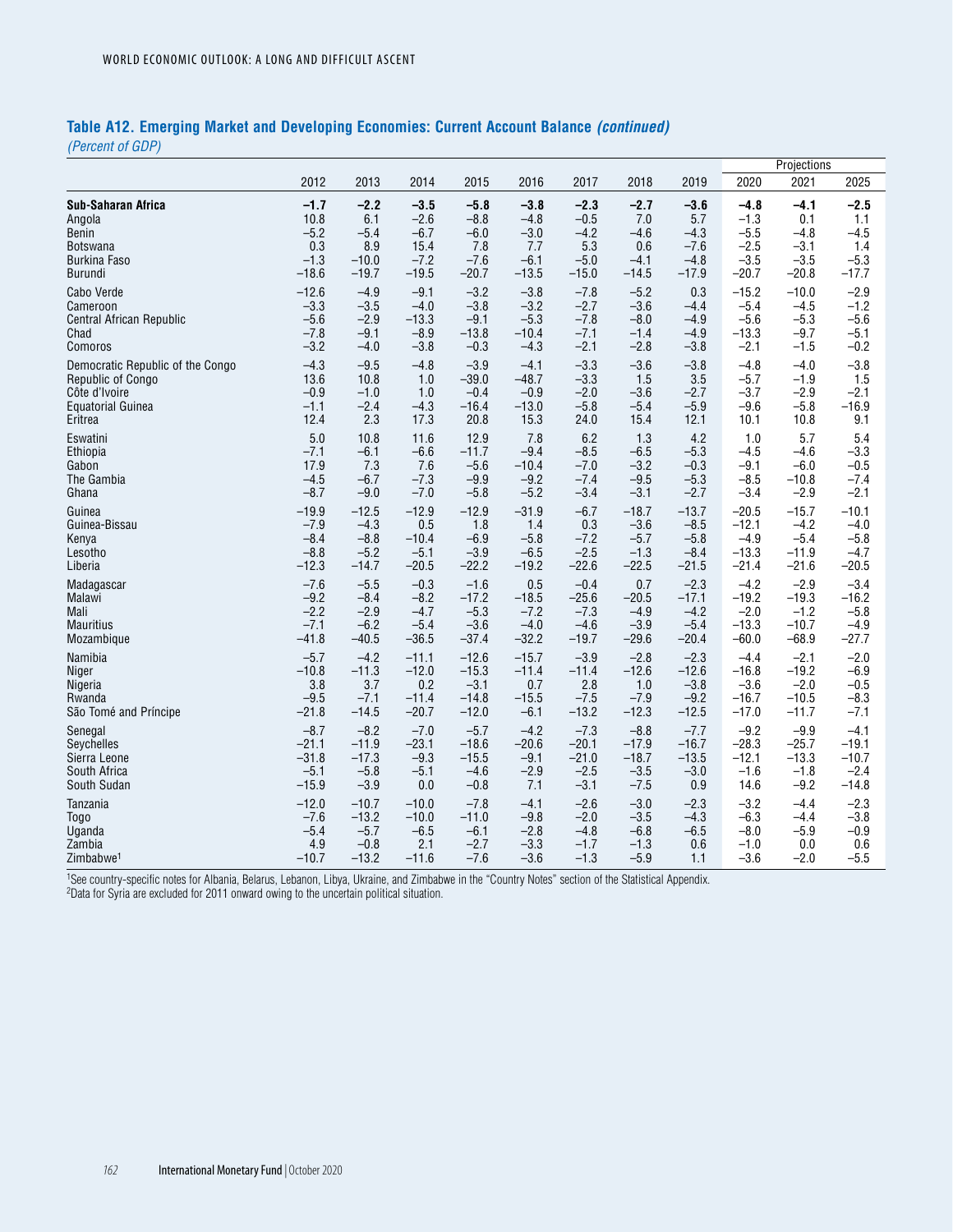# **Table A13. Summary of Financial Account Balances**

|                                   |          |          |          |          |          |          |          |          | Projections          |                      |
|-----------------------------------|----------|----------|----------|----------|----------|----------|----------|----------|----------------------|----------------------|
|                                   | 2012     | 2013     | 2014     | 2015     | 2016     | 2017     | 2018     | 2019     | 2020                 | 2021                 |
| <b>Advanced Economies</b>         |          |          |          |          |          |          |          |          |                      |                      |
| <b>Financial Account Balance</b>  | $-129.8$ | 245.6    | 334.4    | 347.6    | 441.3    | 456.5    | 329.1    | 298.2    | 137.3                | 326.0                |
| Direct Investment, Net            | 126.0    | 178.5    | 244.6    | $-2.2$   | $-302.3$ | 316.8    | $-78.7$  | $-114.7$ | $-183.4$             | $-126.6$             |
| Portfolio Investment, Net         | $-247.0$ | $-560.6$ | 54.8     | 194.1    | 528.0    | 38.7     | 413.4    | 233.0    | 375.7                | 603.4                |
| Financial Derivatives, Net        | $-97.3$  | 74.8     | 1.3      | $-82.3$  | 32.7     | 21.4     | 56.5     | 21.5     | $-3.2$               | 16.7                 |
| Other Investment, Net             | $-185.0$ | 399.8    | $-106.2$ | 11.8     | 4.6      | $-164.5$ | $-189.7$ | 84.3     | $-107.3$             | $-232.9$             |
| Change in Reserves                | 273.5    | 153.2    | 140.1    | 226.6    | 178.5    | 244.5    | 127.5    | 74.2     | 55.5                 | 65.4                 |
| <b>United States</b>              |          |          |          |          |          |          |          |          |                      |                      |
| <b>Financial Account Balance</b>  | $-448.0$ | $-400.1$ | $-297.1$ | $-333.1$ | $-363.6$ | $-334.1$ | $-419.7$ | $-395.5$ | $-539.3$             | $-463.7$             |
| Direct Investment, Net            | 126.9    | 104.7    | 135.7    | $-209.4$ | $-174.6$ | 38.4     | $-412.8$ | $-163.2$ | $-214.8$             | $-221.8$             |
| Portfolio Investment, Net         | $-498.3$ | $-30.7$  | $-114.9$ | $-53.5$  | $-195.0$ | $-221.4$ | 32.2     | $-133.4$ | 219.6                | 355.7                |
| <b>Financial Derivatives, Net</b> | 7.1      | 2.2      | $-54.3$  | $-27.0$  | 7.8      | 24.0     | $-20.4$  | $-38.3$  | $-33.2$              | $-20.0$              |
| Other Investment, Net             | $-88.2$  | $-473.2$ | $-259.9$ | $-37.0$  | $-4.0$   | $-173.4$ | $-23.7$  | $-65.3$  | $-510.6$             | $-577.5$             |
| <b>Change in Reserves</b>         | 4.5      | $-3.1$   | $-3.6$   | $-6.3$   | 2.1      | $-1.7$   | 5.0      | 4.7      | $-0.2$               | 0.0                  |
| <b>Euro Area</b>                  |          |          |          |          |          |          |          |          |                      |                      |
| <b>Financial Account Balance</b>  | 171.7    | 426.8    | 339.1    | 310.2    | 358.4    | 392.3    | 450.0    | 309.4    | $\cdots$             | $\sim$ $\sim$ $\sim$ |
| Direct Investment. Net            | 59.4     | 37.3     | 90.3     | 254.8    | 97.1     | $-45.8$  | 149.0    | 17.0     | $\sim 10$            | $\cdots$             |
| Portfolio Investment, Net         | $-201.6$ | $-184.1$ | 40.1     | 142.1    | 609.0    | 421.9    | 264.7    | $-67.0$  | $\sim 10$            | $\sim$ $\sim$ $\sim$ |
| <b>Financial Derivatives, Net</b> | 38.8     | 41.9     | 76.2     | 101.4    | 23.2     | 28.7     | 109.2    | 41.2     | $\sim$ $\sim$ $\sim$ | $\sim 100$           |
| Other Investment, Net             | 258.7    | 523.4    | 127.9    | $-199.9$ | $-387.9$ | $-11.0$  | $-102.4$ | 314.5    | $\cdots$             | $\sim 100$           |
| <b>Change in Reserves</b>         | 16.4     | 8.3      | 4.6      | 11.8     | 17.0     | $-1.4$   | 29.6     | 3.6      | $\sim$ $\sim$ $\sim$ | $\sim$ $\sim$ $\sim$ |
| Germany                           |          |          |          |          |          |          |          |          |                      |                      |
| <b>Financial Account Balance</b>  | 194.2    | 300.8    | 318.1    | 259.5    | 288.8    | 319.9    | 279.9    | 230.1    | 217.6                | 294.9                |
| Direct Investment, Net            | 33.6     | 26.1     | 88.0     | 68.4     | 47.1     | 42.2     | 5.2      | 62.3     | 36.5                 | 39.0                 |
| Portfolio Investment, Net         | 66.8     | 209.5    | 177.7    | 210.0    | 220.1    | 234.4    | 185.7    | 106.6    | 137.9                | 173.8                |
| <b>Financial Derivatives, Net</b> | 30.9     | 31.8     | 50.8     | 33.8     | 31.6     | 12.5     | 27.3     | 25.1     | 17.0                 | 28.1                 |
| Other Investment, Net             | 61.1     | 32.2     | 4.8      | $-50.4$  | $-11.9$  | 32.3     | 61.2     | 36.7     | 26.3                 | 53.9                 |
| <b>Change in Reserves</b>         | 1.7      | 1.2      | $-3.3$   | $-2.4$   | 1.9      | $-1.5$   | 0.5      | $-0.6$   | 0.0                  | 0.0                  |
| <b>France</b>                     |          |          |          |          |          |          |          |          |                      |                      |
| <b>Financial Account Balance</b>  | $-48.0$  | $-19.2$  | $-10.3$  | $-0.8$   | $-18.6$  | $-36.1$  | $-27.6$  | $-32.3$  | $-46.7$              | $-49.4$              |
| Direct Investment, Net            | 19.4     | $-13.9$  | 47.2     | 7.9      | 41.8     | 11.1     | 67.5     | 4.7      | 15.0                 | 23.3                 |
| Portfolio Investment, Net         | $-50.6$  | $-79.3$  | $-23.8$  | 43.2     | 0.2      | 30.3     | 11.1     | $-104.1$ | $-70.6$              | $-51.8$              |
| Financial Derivatives, Net        | $-18.4$  | $-22.3$  | $-31.8$  | 14.5     | $-17.6$  | $-1.4$   | $-30.5$  | 4.1      | $-0.9$               | $-3.8$               |
| Other Investment, Net             | $-3.6$   | 98.2     | $-2.9$   | $-74.2$  | $-45.4$  | $-72.7$  | $-87.9$  | 59.8     | 6.1                  | $-21.7$              |
| Change in Reserves                | 5.2      | $-1.9$   | 1.0      | 8.0      | 2.5      | $-3.4$   | 12.3     | 3.2      | 3.7                  | 4.6                  |
| <b>Italy</b>                      |          |          |          |          |          |          |          |          |                      |                      |
| <b>Financial Account Balance</b>  | $-4.1$   | 32.4     | 73.0     | 43.1     | 36.2     | 53.8     | 35.9     | 51.6     | 60.9                 | 64.9                 |
| Direct Investment, Net            | 6.8      | 0.9      | 3.1      | 2.0      | $-12.3$  | 0.5      | $-0.2$   | $-1.6$   | 5.3                  | 6.2                  |
| Portfolio Investment, Net         | $-22.4$  | $-5.1$   | $-2.2$   | 105.7    | 154.8    | 95.0     | 141.7    | $-56.7$  | $-52.8$              | $-63.2$              |
| Financial Derivatives, Net        | 7.5      | 4.0      | $-1.9$   | 1.2      | $-3.6$   | $-8.2$   | $-3.2$   | 2.8      | 1.7                  | 1.2                  |
| Other Investment, Net             | 2.1      | 30.5     | 75.2     | $-66.5$  | $-101.4$ | $-36.5$  | $-105.5$ | 103.5    | 106.7                | 120.8                |
| <b>Change in Reserves</b>         | 1.9      | 2.0      | $-1.3$   | 0.6      | $-1.3$   | 3.0      | 3.1      | 3.6      | 0.0                  | 0.0                  |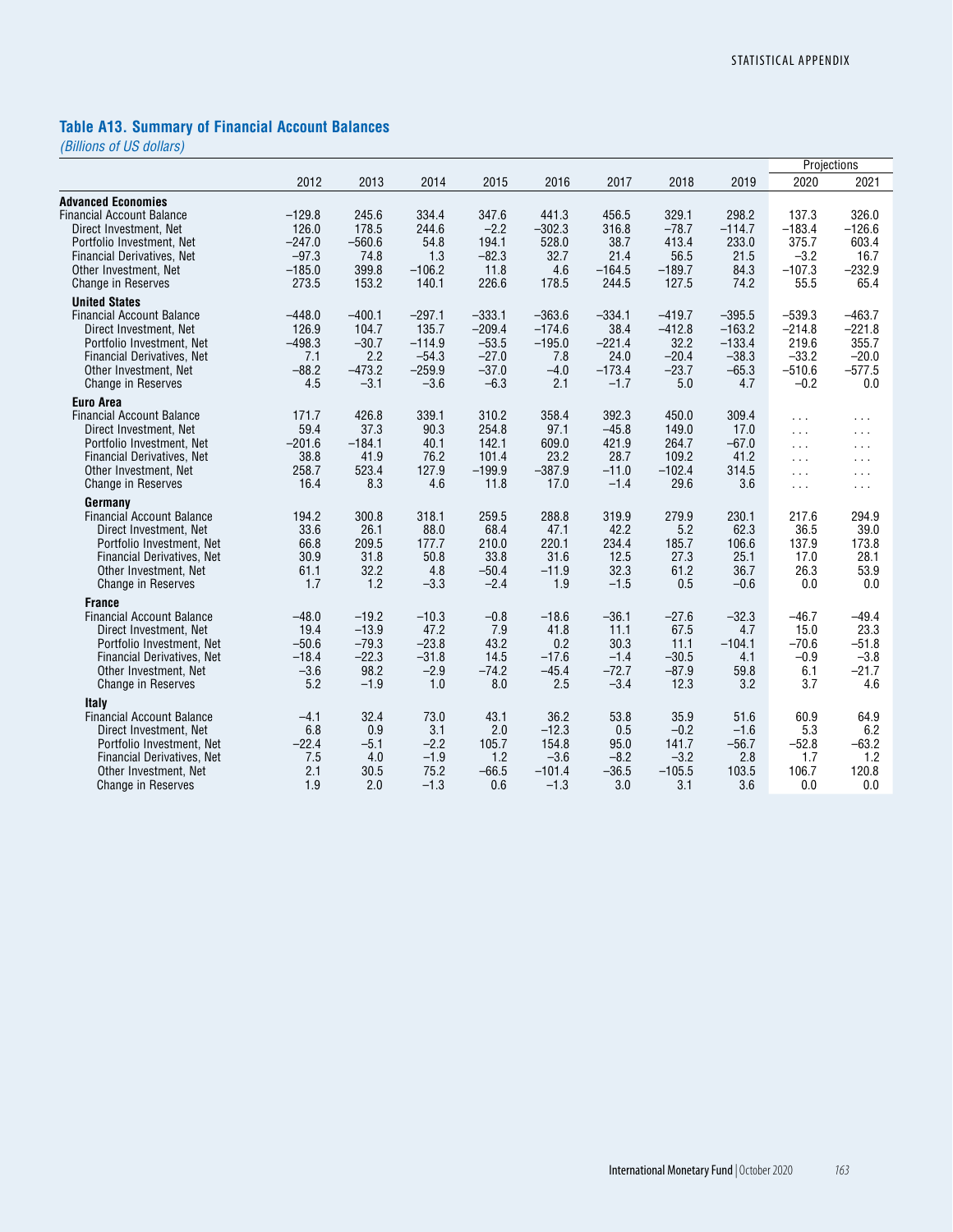### **Table A13. Summary of Financial Account Balances** *(continued)*

|                                                                                 |                       |                       |                       |                          |                    |                       |                       |                          |                 | Projections        |
|---------------------------------------------------------------------------------|-----------------------|-----------------------|-----------------------|--------------------------|--------------------|-----------------------|-----------------------|--------------------------|-----------------|--------------------|
|                                                                                 | 2012                  | 2013                  | 2014                  | 2015                     | 2016               | 2017                  | 2018                  | 2019                     | 2020            | 2021               |
| <b>Spain</b>                                                                    |                       |                       |                       |                          |                    |                       |                       |                          |                 |                    |
| <b>Financial Account Balance</b>                                                | 11.0                  | 41.2                  | 22.8                  | 31.8                     | 39.2               | 36.9                  | 37.0                  | 34.4                     | 10.8            | 33.7               |
| Direct Investment, Net                                                          | $-23.1$               | $-14.1$               | 14.2                  | 33.4                     | 12.4               | 13.5                  | $-17.9$               | 12.1                     | $-2.0$          | 3.3                |
| Portfolio Investment, Net                                                       | 53.6                  | $-85.0$               | $-8.8$                | 12.0                     | 64.9               | 37.1                  | 25.6                  | $-56.0$                  | 39.7            | 46.6               |
| <b>Financial Derivatives, Net</b>                                               | $-10.7$               | 1.4                   | 1.3                   | 4.2                      | 2.8                | 8.4                   | 1.9                   | $-9.6$                   | 0.0             | 0.0                |
| Other Investment, Net                                                           | $-11.9$               | 138.0                 | 10.9                  | $-23.3$                  | $-50.1$            | $-26.3$               | 24.8                  | 87.0                     | $-26.9$         | $-16.2$            |
| <b>Change in Reserves</b>                                                       | 3.1                   | 0.9                   | 5.2                   | 5.5                      | 9.1                | 4.1                   | 2.6                   | 0.8                      | 0.0             | 0.0                |
| Japan                                                                           |                       |                       |                       |                          |                    |                       |                       |                          |                 |                    |
| <b>Financial Account Balance</b>                                                | 53.9                  | $-4.3$                | 58.9                  | 180.9                    | 266.8              | 168.3                 | 182.7                 | 223.2                    | 140.1           | 161.7              |
| Direct Investment, Net                                                          | 117.5                 | 144.7                 | 118.6                 | 133.3                    | 137.5              | 154.9                 | 133.4                 | 212.0                    | 156.4           | 163.9              |
| Portfolio Investment, Net                                                       | 28.8                  | $-280.6$              | $-42.2$               | 131.5                    | 276.5              | $-50.6$               | 92.2                  | 87.1                     | 99.1            | 110.7              |
| <b>Financial Derivatives, Net</b>                                               | 6.7                   | 58.1                  | 34.0                  | 17.7                     | $-16.1$            | 30.4                  | 0.9                   | 3.3                      | 3.3             | 3.3                |
| Other Investment. Net                                                           | $-61.1$               | 34.8                  | $-60.1$               | $-106.7$                 | $-125.4$           | 10.0                  | $-67.9$               | $-104.7$                 | $-130.2$        | $-127.7$           |
| <b>Change in Reserves</b>                                                       | $-37.9$               | 38.7                  | 8.5                   | 5.1                      | $-5.7$             | 23.6                  | 24.0                  | 25.5                     | 11.5            | 11.5               |
| <b>United Kingdom</b>                                                           |                       |                       |                       |                          |                    |                       |                       |                          |                 |                    |
| <b>Financial Account Balance</b>                                                | $-78.4$               | $-132.8$              | $-153.1$              | $-158.2$                 | $-161.1$           | $-101.8$              | $-111.1$              | $-142.3$                 | $-56.2$         | $-109.8$           |
| Direct Investment, Net                                                          | $-34.8$               | $-11.2$               | $-176.1$              | $-106.0$                 | $-297.4$           | 16.3                  | $-23.9$               | $-88.3$                  | $-68.6$         | 28.6               |
| Portfolio Investment, Net                                                       | 281.2                 | $-284.6$              | 15.9                  | $-230.1$                 | $-201.5$           | $-121.9$              | $-360.0$              | 57.4                     | $-105.5$        | $-153.6$           |
| <b>Financial Derivatives, Net</b>                                               | $-65.8$               | 63.4                  | 31.2                  | $-128.6$                 | 29.3               | 13.3                  | 11.2                  | 11.3                     | 10.6            | 5.0                |
| Other Investment, Net<br><b>Change in Reserves</b>                              | $-271.2$<br>12.1      | 91.8<br>7.8           | $-35.8$<br>11.7       | 274.3<br>32.2            | 299.8<br>8.8       | $-18.4$<br>8.8        | 236.9<br>24.8         | $-121.6$<br>$-1.1$       | 97.6<br>9.8     | $-0.4$<br>10.6     |
|                                                                                 |                       |                       |                       |                          |                    |                       |                       |                          |                 |                    |
| Canada                                                                          |                       |                       |                       |                          |                    |                       |                       |                          |                 |                    |
| <b>Financial Account Balance</b>                                                | $-63.9$               | $-57.2$               | $-43.1$               | $-51.8$                  | $-45.4$            | $-41.6$               | $-35.4$               | $-32.9$                  | $-31.7$         | $-42.9$            |
| Direct Investment, Net                                                          | 12.8<br>$-68.3$       | $-12.0$<br>$-34.8$    | 1.3<br>$-32.8$        | 23.6<br>$-36.2$          | 33.5<br>$-103.6$   | 51.8<br>$-76.4$       | 6.4<br>3.1            | 25.9<br>$-3.4$           | 13.7<br>$-94.2$ | 12.3<br>$-45.4$    |
| Portfolio Investment, Net<br>Financial Derivatives, Net                         |                       |                       |                       |                          |                    |                       |                       |                          |                 |                    |
| Other Investment, Net                                                           | $\sim 100$<br>$-10.1$ | $\sim 100$<br>$-15.2$ | $\sim 100$<br>$-16.9$ | $\sim$ $\sim$<br>$-47.8$ | $\sim 100$<br>19.1 | $\sim 100$<br>$-17.9$ | $\sim 100$<br>$-43.4$ | $\sim$ $\sim$<br>$-54.1$ | .<br>48.7       | $\cdots$<br>$-9.8$ |
| <b>Change in Reserves</b>                                                       | 1.7                   | 4.7                   | 5.3                   | 8.6                      | 5.6                | 0.8                   | $-1.5$                | $-1.3$                   | 0.0             | 0.0                |
|                                                                                 |                       |                       |                       |                          |                    |                       |                       |                          |                 |                    |
| <b>Other Advanced Economies<sup>1</sup></b><br><b>Financial Account Balance</b> | 252.2                 | 377.1                 | 344.2                 | 300.8                    | 338.7              | 312.8                 | 328.2                 | 330.7                    | 314.6           | 333.8              |
| Direct Investment, Net                                                          | $-33.3$               | 31.2                  | $-6.0$                | $-96.1$                  | $-64.5$            | $-162.5$              | 12.3                  | $-58.7$                  | 7.9             | $-35.6$            |
| Portfolio Investment, Net                                                       | 150.0                 | 139.6                 | 175.5                 | 334.6                    | 258.4              | 157.7                 | 345.2                 | 280.5                    | 235.9           | 241.0              |
| Financial Derivatives, Net                                                      | $-28.3$               | $-33.5$               | $-22.3$               | $-11.9$                  | 3.5                | $-1.8$                | 32.1                  | 21.4                     | $-6.5$          | $-2.4$             |
| Other Investment, Net                                                           | $-110.9$              | 138.7                 | 85.7                  | $-101.4$                 | $-8.6$             | 106.7                 | $-111.0$              | 48.8                     | 51.0            | 103.1              |
| <b>Change in Reserves</b>                                                       | 274.7                 | 101.3                 | 111.5                 | 176.0                    | 150.2              | 213.1                 | 49.5                  | 38.7                     | 26.3            | 27.7               |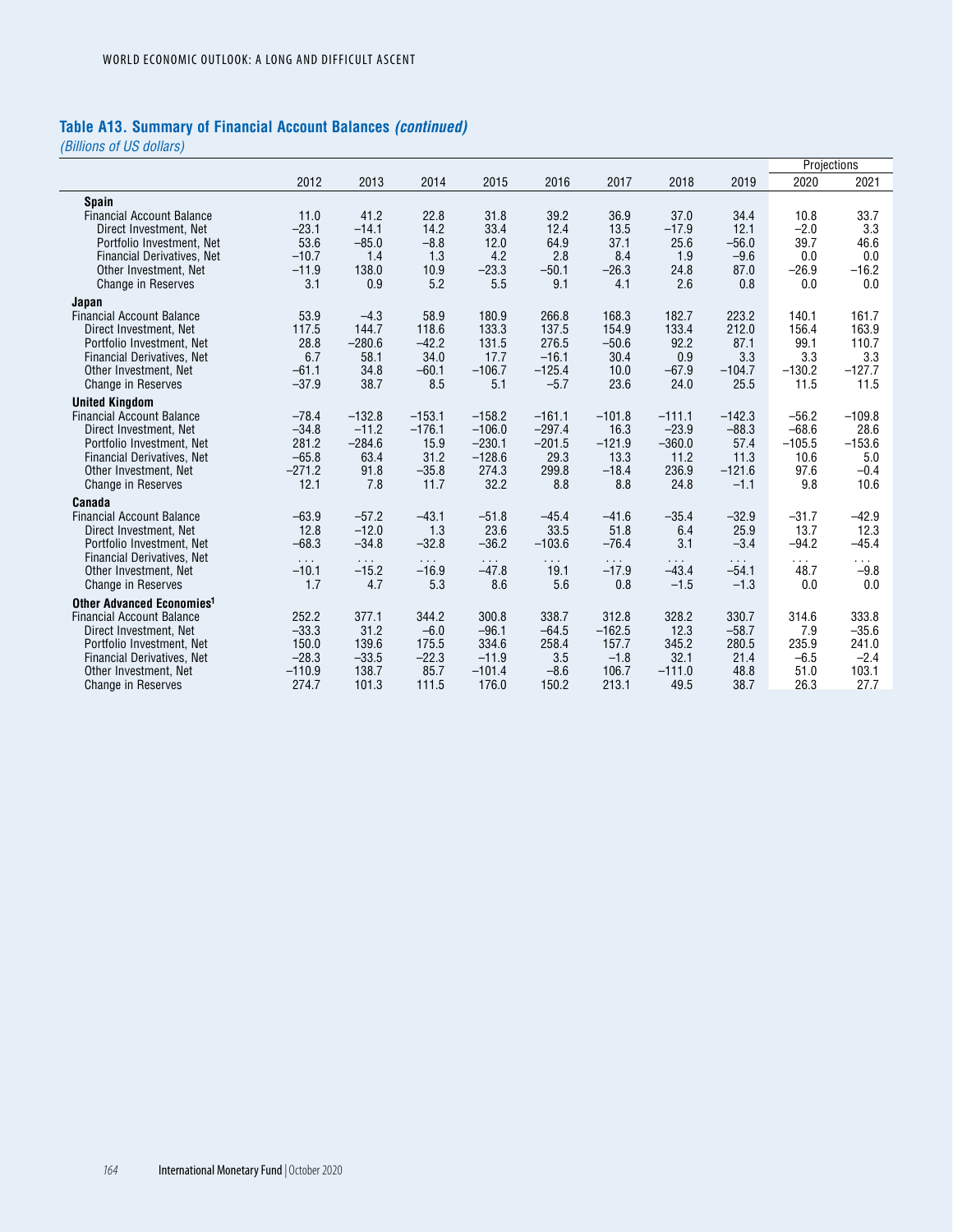# **Table A13. Summary of Financial Account Balances** *(continued)*

|                                        |                      |                      |               |               |                      |               |            |               | Projections          |           |
|----------------------------------------|----------------------|----------------------|---------------|---------------|----------------------|---------------|------------|---------------|----------------------|-----------|
|                                        | 2012                 | 2013                 | 2014          | 2015          | 2016                 | 2017          | 2018       | 2019          | 2020                 | 2021      |
| <b>Emerging Market and Developing</b>  |                      |                      |               |               |                      |               |            |               |                      |           |
| <b>Economies</b>                       |                      |                      |               |               |                      |               |            |               |                      |           |
| <b>Financial Account Balance</b>       | 87.3                 | $-24.6$              | 12.0          | $-306.1$      | $-405.8$             | $-242.1$      | $-220.7$   | $-163.1$      | 26.1                 | $-81.9$   |
| Direct Investment. Net                 | $-495.2$             | $-483.7$             | $-428.8$      | $-346.4$      | $-260.3$             | $-303.2$      | $-371.8$   | $-356.3$      | $-276.6$             | $-301.2$  |
| Portfolio Investment, Net              | $-243.7$             | $-147.6$             | $-89.7$       | 127.7         | $-53.5$              | $-208.4$      | $-94.2$    | $-98.3$       | 53.1                 | $-165.4$  |
| <b>Financial Derivatives, Net</b>      | $\sim$ $\sim$ $\sim$ | $\sim$ $\sim$ $\sim$ | $\sim 10$     | $\sim 10$     | $\sim$ $\sim$ $\sim$ | $\sim$ $\sim$ | $\sim 100$ | $\sim 10$     | $\sim$ $\sim$ $\sim$ | $\cdots$  |
| Other Investment, Net                  | 424.2                | 64.7                 | 406.3         | 468.8         | 381.8                | 97.5          | 125.5      | 116.7         | 55.1                 | 154.7     |
| <b>Change in Reserves</b>              | 407.9                | 541.4                | 111.7         | $-562.6$      | $-467.1$             | 168.2         | 116.4      | 175.1         | 195.4                | 228.7     |
| <b>Regional Groups</b>                 |                      |                      |               |               |                      |               |            |               |                      |           |
| <b>Emerging and Developing Asia</b>    |                      |                      |               |               |                      |               |            |               |                      |           |
| <b>Financial Account Balance</b>       | 13.0                 | 28.5                 | 153.2         | 72.4          | $-24.8$              | $-53.6$       | $-256.5$   | $-84.0$       | 199.7                | 63.1      |
| Direct Investment, Net                 | $-220.5$             | $-271.2$             | $-201.6$      | $-139.6$      | $-25.5$              | $-104.2$      | $-165.8$   | $-148.2$      | $-128.8$             | $-140.2$  |
| Portfolio Investment, Net              | $-115.5$             | $-64.6$              | $-125.2$      | 81.6          | 31.1                 | $-70.1$       | $-99.6$    | $-70.9$       | $-37.5$              | $-117.2$  |
| <b>Financial Derivatives. Net</b>      | 1.3                  | $-2.1$               | 0.8           | 0.6           | $-4.6$               | 2.2           | 4.6        | $-6.1$        | $-11.9$              | $-5.6$    |
| Other Investment, Net                  | 217.2                | $-81.7$              | 282.0         | 458.8         | 352.9                | $-83.5$       | $-20.4$    | 42.3          | $-1.0$               | 60.0      |
| <b>Change in Reserves</b>              | 136.8                | 444.8                | 195.6         | $-329.4$      | $-379.6$             | 201.6         | 25.6       | 99.1          | 379.0                | 266.8     |
| <b>Emerging and Developing Europe</b>  |                      |                      |               |               |                      |               |            |               |                      |           |
| <b>Financial Account Balance</b>       | $-24.9$              | $-66.5$              | $-28.9$       | 65.6          | 3.8                  | $-19.1$       | 99.9       | 60.7          | 6.3                  | 26.0      |
| Direct Investment, Net                 | $-37.4$              | $-15.4$              | 0.3           | $-22.1$       | $-45.8$              | $-28.7$       | $-25.4$    | $-52.5$       | $-5.6$               | $-18.6$   |
| Portfolio Investment, Net              | $-92.6$              | $-37.9$              | 23.4          | 54.5          | $-7.4$               | $-34.6$       | 12.9       | $-3.6$        | 21.6                 | $-14.7$   |
| <b>Financial Derivatives, Net</b>      | $-1.6$               | $-0.9$               | 5.8           | 5.0           | 0.3                  | $-2.5$        | $-3.0$     | 1.5           | 5.3                  | 0.5       |
| Other Investment, Net                  | 55.1                 | $-4.5$               | 64.1          | 35.6          | 21.1                 | 30.3          | 67.9       | 22.0          | 20.2                 | 43.1      |
| <b>Change in Reserves</b>              | 51.6                 | $-7.8$               | $-122.7$      | $-7.4$        | 35.5                 | 16.5          | 47.4       | 93.3          | $-35.2$              | 15.6      |
| <b>Latin America and the Caribbean</b> |                      |                      |               |               |                      |               |            |               |                      |           |
| <b>Financial Account Balance</b>       | $-155.4$             | $-196.8$             | $-194.0$      | $-192.6$      | $-105.4$             | $-101.1$      | $-148.3$   | $-108.6$      | $-11.6$              | $-33.6$   |
| Direct Investment. Net                 | $-159.5$             | $-151.1$             | $-136.6$      | $-136.1$      | $-126.9$             | $-119.5$      | $-148.8$   | $-117.8$      | $-109.8$             | $-92.3$   |
| Portfolio Investment, Net              | $-80.3$              | $-99.8$              | $-109.2$      | $-48.1$       | $-48.5$              | $-39.9$       | $-12.2$    | 5.0           | 29.0                 | $-17.4$   |
| <b>Financial Derivatives, Net</b>      | 2.5                  | 1.8                  | 6.8           | 1.2           | $-2.9$               | 3.9           | 4.1        | 5.0           | 8.6                  | 8.8       |
| Other Investment, Net                  | 22.9                 | 39.8                 | 5.2           | 19.1          | 51.7                 | 36.9          | $-5.1$     | 31.3          | 47.3                 | 57.9      |
| <b>Change in Reserves</b>              | 59.0                 | 12.4                 | 39.8          | $-28.7$       | 21.0                 | 17.1          | 13.6       | $-32.0$       | 13.4                 | 9.4       |
| <b>Middle East and Central Asia</b>    |                      |                      |               |               |                      |               |            |               |                      |           |
| <b>Financial Account Balance</b>       | 278.8                | 263.8                | 159.8         | $-184.1$      | $-218.5$             | $-31.8$       | 110.9      | 21.0          | $-107.0$             | $-80.0$   |
| Direct Investment, Net                 | $-43.2$              | $-22.7$              | $-42.7$       | $-10.6$       | $-29.1$              | $-13.6$       | $-9.7$     | $-10.4$       | $-11.4$              | $-20.0$   |
| Portfolio Investment, Net              | 72.6                 | 75.3                 | 130.4         | 61.6          | $-11.9$              | $-41.4$       | 6.1        | $-10.7$       | 19.4                 | $-13.1$   |
| Financial Derivatives, Net             | $\sim 10$            | $\sim$ $\sim$        | $\sim$ $\sim$ | $\sim$ $\sim$ | $\sim$ $\sim$ $\sim$ | $\sim 100$    | .          | $\sim$ $\sim$ | $\sim 100$           | $\sim 10$ |
| Other Investment. Net                  | 108.5                | 121.7                | 65.9          | $-52.5$       | $-42.7$              | 104.1         | 88.5       | 33.5          | $-1.0$               | 10.8      |
| <b>Change in Reserves</b>              | 140.8                | 89.6                 | 6.8           | $-182.4$      | $-134.3$             | $-80.6$       | 26.4       | 8.9           | $-113.9$             | $-57.5$   |
| Sub-Saharan Africa                     |                      |                      |               |               |                      |               |            |               |                      |           |
| <b>Financial Account Balance</b>       | $-24.2$              | $-53.6$              | $-78.1$       | $-67.5$       | $-60.8$              | $-36.5$       | $-26.7$    | $-52.2$       | $-61.3$              | $-57.3$   |
| Direct Investment, Net                 | $-34.6$              | $-23.3$              | $-48.3$       | $-38.0$       | $-33.1$              | $-37.3$       | $-22.0$    | $-27.3$       | $-21.0$              | $-30.0$   |
| Portfolio Investment, Net              | $-27.9$              | $-20.7$              | $-9.1$        | $-21.9$       | $-16.8$              | $-22.4$       | $-1.4$     | $-18.1$       | 20.8                 | $-3.0$    |
| <b>Financial Derivatives. Net</b>      | $-1.7$               | $-0.8$               | $-1.5$        | $-0.4$        | 0.9                  | 0.3           | $-0.5$     | 0.3           | 0.2                  | 0.3       |
| Other Investment, Net                  | 20.4                 | $-10.6$              | $-10.9$       | 7.8           | $-1.3$               | 9.7           | $-5.5$     | $-12.3$       | $-10.5$              | $-17.1$   |
| <b>Change in Reserves</b>              | 19.8                 | 2.4                  | $-7.8$        | $-14.7$       | $-9.7$               | 13.6          | 3.5        | 5.9           | $-48.0$              | $-5.7$    |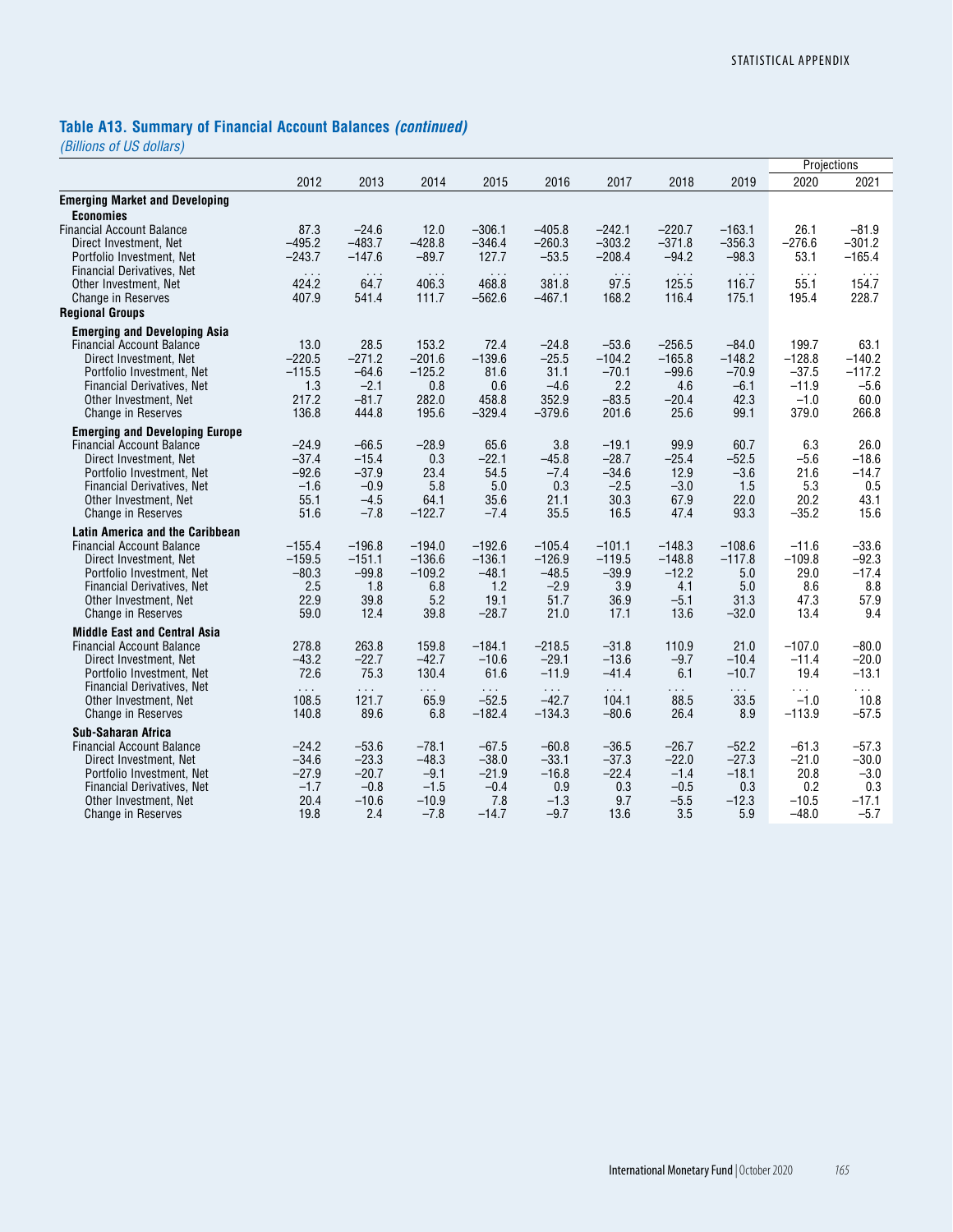### **Table A13. Summary of Financial Account Balances** *(continued)*

*(Billions of US dollars)*

|                                                                |                               |                       |                        |                             |                    |                    |                     |                    | Projections        |                    |
|----------------------------------------------------------------|-------------------------------|-----------------------|------------------------|-----------------------------|--------------------|--------------------|---------------------|--------------------|--------------------|--------------------|
|                                                                | 2012                          | 2013                  | 2014                   | 2015                        | 2016               | 2017               | 2018                | 2019               | 2020               | 2021               |
| <b>Analytical Groups</b>                                       |                               |                       |                        |                             |                    |                    |                     |                    |                    |                    |
| <b>By Source of Export Earnings</b>                            |                               |                       |                        |                             |                    |                    |                     |                    |                    |                    |
| <b>Fuel</b>                                                    |                               |                       |                        |                             |                    |                    |                     |                    |                    |                    |
| <b>Financial Account Balance</b>                               | 426.3                         | 332.8                 | 210.4                  | $-110.7$                    | $-161.1$           | 65.0               | 312.0               | 140.5              | $-75.5$            | $-27.9$            |
| Direct Investment. Net                                         | $-28.1$<br>41.2               | 14.8<br>87.6          | 6.6                    | 5.5                         | $-27.8$<br>$-12.1$ | 21.5               | 35.6<br>17.6        | $-5.9$             | 4.1                | $-2.0$             |
| Portfolio Investment, Net<br><b>Financial Derivatives, Net</b> |                               |                       | 177.9                  | 94.0                        |                    | $-42.0$            |                     | $-25.7$            | 20.3               | $-10.4$            |
| Other Investment, Net                                          | $\sim$ $\sim$ $\sim$<br>198.9 | $\sim$<br>174.2       | $\sim$ $\sim$<br>145.4 | $\sim$ $\sim$ $\sim$<br>0.6 | .<br>25.2          | $\sim$<br>140.2    | $\sim 100$<br>182.6 | .<br>84.9          | $\sim 100$<br>47.4 | .<br>61.2          |
| <b>Change in Reserves</b>                                      | 212.7                         | 55.7                  | $-124.5$               | $-218.0$                    | $-146.4$           | $-54.8$            | 77.2                | 84.6               | $-145.7$           | $-76.6$            |
| <b>Nonfuel</b>                                                 |                               |                       |                        |                             |                    |                    |                     |                    |                    |                    |
| <b>Financial Account Balance</b>                               | $-339.0$                      | $-357.4$              | $-198.4$               | $-195.5$                    | $-244.6$           | $-307.1$           | $-532.7$            | $-303.6$           | 101.6              | $-54.0$            |
| Direct Investment, Net                                         | $-467.1$                      | $-498.5$              | $-435.4$               | $-351.9$                    | $-232.6$           | $-324.7$           | $-407.4$            | $-350.4$           | $-280.8$           | $-299.1$           |
| Portfolio Investment, Net<br><b>Financial Derivatives, Net</b> | $-284.9$<br>$-1.0$            | $-235.2$<br>$-2.3$    | $-267.6$<br>6.7        | 33.7<br>$-0.6$              | $-41.4$<br>$-6.2$  | $-166.4$<br>3.5    | $-111.8$<br>5.8     | $-72.7$<br>$-1.9$  | 32.9<br>3.0        | $-155.1$<br>3.6    |
| Other Investment, Net                                          | 225.3                         | $-109.5$              | 260.9                  | 468.2                       | 356.5              | $-42.7$            | $-57.2$             | 31.9               | 7.6                | 93.5               |
| <b>Change in Reserves</b>                                      | 195.2                         | 485.7                 | 236.2                  | $-344.6$                    | $-320.7$           | 223.0              | 39.2                | 90.5               | 341.1              | 305.3              |
| <b>By External Financing Source</b>                            |                               |                       |                        |                             |                    |                    |                     |                    |                    |                    |
| <b>Net Debtor Economies</b>                                    |                               |                       |                        |                             |                    |                    |                     |                    |                    |                    |
| <b>Financial Account Balance</b>                               | $-409.8$                      | $-409.4$              | $-352.7$               | $-288.5$                    | $-231.0$           | $-266.6$           | $-319.0$            | $-243.5$           | $-119.9$           | $-178.4$           |
| Direct Investment, Net                                         | $-277.0$                      | $-268.0$              | $-274.6$               | $-287.5$                    | $-287.3$           | $-263.7$           | $-308.4$            | $-291.5$           | $-240.0$           | $-259.9$           |
| Portfolio Investment, Net<br><b>Financial Derivatives, Net</b> | $-220.5$                      | $-175.9$              | $-188.8$               | $-26.0$                     | $-53.3$            | $-117.0$           | $-11.1$             | $-31.8$            | 69.4               | $-98.5$            |
| Other Investment, Net                                          | $\sim 100$<br>$-16.1$         | $\sim 100$<br>$-38.9$ | $\sim$ .<br>$-3.3$     | $\sim 100$<br>41.5          | $\cdots$<br>29.2   | $\sim 100$<br>2.0  | $\sim$ .<br>$-9.0$  | $\sim$<br>$-35.4$  | $\cdots$<br>$-8.8$ | $\sim 100$<br>74.7 |
| <b>Change in Reserves</b>                                      | 112.3                         | 72.2                  | 104.8                  | $-13.9$                     | 93.6               | 108.5              | 10.7                | 118.4              | 59.0               | 104.2              |
| <b>Net Debtor Economies by</b>                                 |                               |                       |                        |                             |                    |                    |                     |                    |                    |                    |
| <b>Debt-Servicing Experience</b>                               |                               |                       |                        |                             |                    |                    |                     |                    |                    |                    |
| <b>Economies with Arrears</b>                                  |                               |                       |                        |                             |                    |                    |                     |                    |                    |                    |
| and/or Rescheduling                                            |                               |                       |                        |                             |                    |                    |                     |                    |                    |                    |
| during 2015-19                                                 |                               |                       |                        |                             |                    |                    |                     |                    |                    |                    |
| <b>Financial Account Balance</b><br>Direct Investment. Net     | $-56.8$<br>$-32.6$            | $-55.7$<br>$-26.0$    | $-34.3$<br>$-23.3$     | $-45.4$<br>$-25.4$          | $-58.9$<br>$-26.6$ | $-41.2$<br>$-25.8$ | $-36.6$<br>$-27.6$  | $-43.7$<br>$-27.8$ | $-29.3$<br>$-15.9$ | $-32.9$<br>$-24.0$ |
| Portfolio Investment, Net                                      | $-0.1$                        | $-11.8$               | $-4.4$                 | 0.7                         | $-8.6$             | $-29.5$            | $-12.8$             | $-14.7$            | 2.2                | $-6.1$             |
| Financial Derivatives, Net                                     | $\sim 100$                    | $\sim 100$            | $\sim 100$             | $\sim$ $\sim$               | $\sim$ $\sim$      | $\sim 100$         | $\sim 100$          | $\sim 100$         | $\sim 100$         | $\cdots$           |
| Other Investment, Net                                          | $-3.8$                        | $-17.4$               | 0.0                    | $-20.8$                     | $-28.1$            | 9.9                | $-1.5$              | 4.9                | 2.9                | $-12.2$            |
| <b>Change in Reserves</b>                                      | $-20.4$                       | $-0.2$                | $-6.4$                 | 0.4                         | 4.6                | 4.6                | 5.7                 | $-5.7$             | $-18.0$            | 9.9                |
| Memorandum<br>World                                            |                               |                       |                        |                             |                    |                    |                     |                    |                    |                    |
| <b>Financial Account Balance</b>                               | $-42.5$                       | 221.0                 | 346.4                  | 41.5                        | 35.6               | 214.4              | 108.4               | 135.1              | 163.3              | 244.1              |
|                                                                |                               |                       |                        |                             |                    |                    |                     |                    |                    |                    |

Note: The estimates in this table are based on individual countries' national accounts and balance of payments statistics. Country group composites are calculated as the sum of the US dollar values for the relevant individual countries. Some group aggregates for the financial derivatives are not shown because of incomplete data. Projections for the euro area are not available because of data constraints.

1Excludes the Group of Seven (Canada, France, Germany, Italy, Japan, United Kingdom, United States) and euro area countries.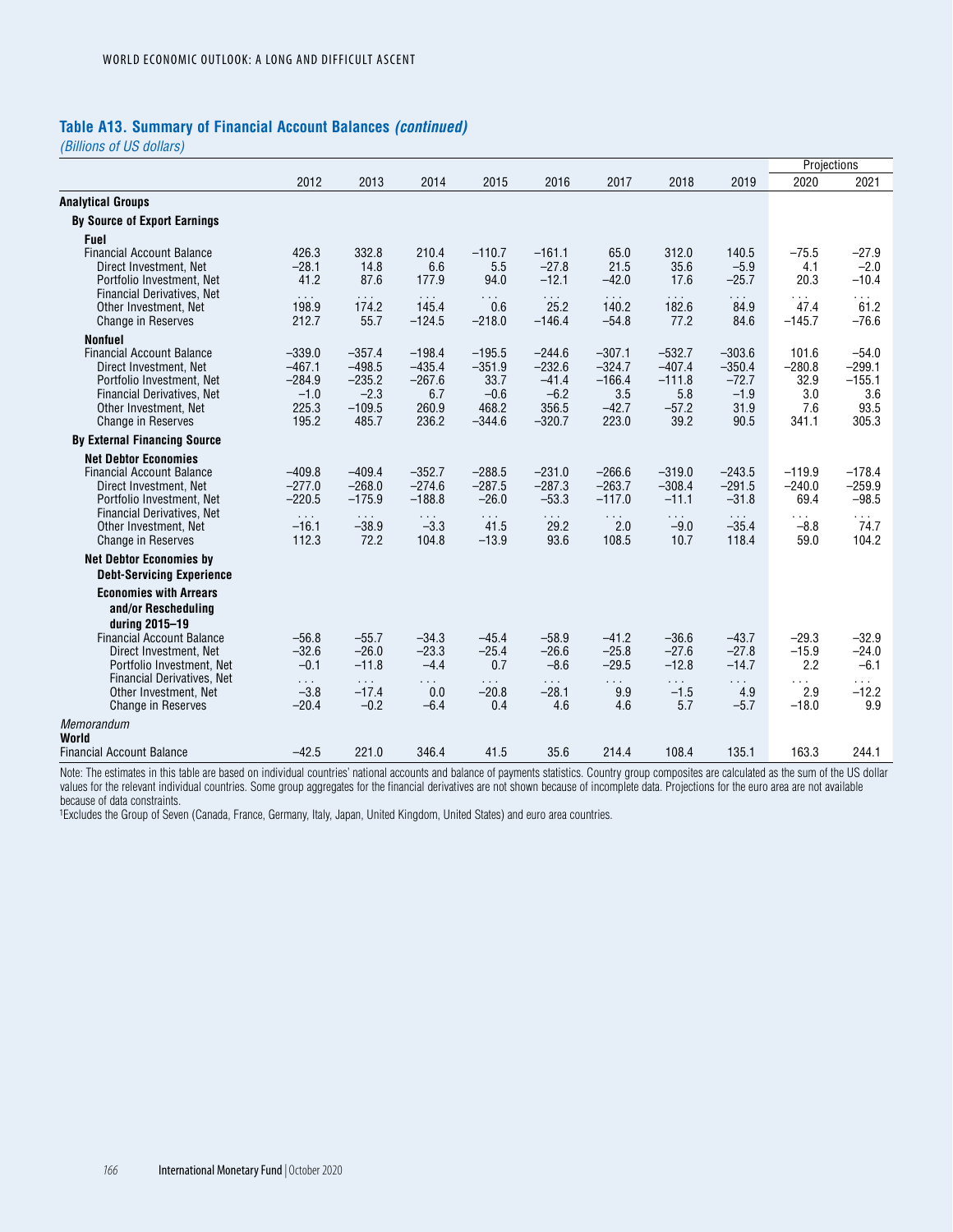# **Table A14. Summary of Net Lending and Borrowing**

*(Percent of GDP)*

|                                                   |              |              |              |              |              |                |              |              | Projections  |                      |                      |  |
|---------------------------------------------------|--------------|--------------|--------------|--------------|--------------|----------------|--------------|--------------|--------------|----------------------|----------------------|--|
|                                                   | Averages     |              |              |              |              |                |              |              |              |                      | Average              |  |
|                                                   | $2002 - 11$  | $2006 - 13$  | 2014         | 2015         | 2016         | 2017           | 2018         | 2019         | 2020         | 2021                 | 2022-25              |  |
| <b>Advanced Economies</b>                         |              |              |              |              |              |                |              |              |              |                      |                      |  |
| Net Lending and Borrowing                         | $-0.7$       | $-0.4$       | 0.5          | 0.6          | 0.8          | 1.0            | 0.7          | 0.6          | 0.5          | 0.6                  | 0.7                  |  |
| <b>Current Account Balance</b>                    | $-0.7$       | $-0.4$       | 0.5          | 0.7          | 0.8          | 1.0            | 0.8          | 0.7          | 0.5          | 0.6                  | 0.6                  |  |
| Savings                                           | 21.6         | 21.5         | 22.6         | 22.8<br>21.6 | 22.4         | 23.0           | 22.9<br>22.0 | 22.7<br>22.1 | 21.7<br>21.4 | 22.0                 | 22.5                 |  |
| Investment<br>Capital Account Balance             | 22.2<br>0.0  | 21.8<br>0.0  | 21.5<br>0.0  | $-0.1$       | 21.4<br>0.0  | 21.8<br>0.0    | $-0.1$       | $-0.1$       | 0.0          | 21.6<br>0.0          | 22.1<br>0.0          |  |
|                                                   |              |              |              |              |              |                |              |              |              |                      |                      |  |
| <b>United States</b><br>Net Lending and Borrowing | -4.4         | $-3.6$       | $-2.1$       | $-2.3$       | $-2.1$       | $-1.8$         | $-2.2$       | $-2.3$       | $-2.1$       | $-2.1$               | $-2.1$               |  |
| <b>Current Account Balance</b>                    | $-4.4$       | $-3.6$       | $-2.1$       | $-2.2$       | $-2.1$       | $-1.9$         | $-2.2$       | $-2.2$       | $-2.1$       | $-2.1$               | $-2.1$               |  |
| Savings                                           | 17.0         | 17.0         | 20.4         | 20.1         | 18.7         | 19.2           | 19.1         | 18.6         | 17.7         | 17.8                 | 18.5                 |  |
| Investment                                        | 21.2         | 20.4         | 20.8         | 21.2         | 20.4         | 20.5           | 21.0         | 21.0         | 20.3         | 20.6                 | 21.1                 |  |
| <b>Capital Account Balance</b>                    | 0.0          | 0.0          | 0.0          | 0.0          | 0.0          | 0.1            | 0.0          | 0.0          | 0.0          | 0.0                  | 0.0                  |  |
| <b>Euro Area</b>                                  |              |              |              |              |              |                |              |              |              |                      |                      |  |
| Net Lending and Borrowing                         | 0.0          | 0.1          | 2.5          | 2.9          | 3.3          | 2.9            | 2.8          | 2.5          | $\cdots$     | $\sim$ $\sim$ $\sim$ | $\sim$ $\sim$ $\sim$ |  |
| <b>Current Account Balance</b>                    | $-0.1$       | 0.0          | 2.4          | 2.8          | 3.3          | 3.1            | 3.1          | 2.7          | 1.9          | 2.4                  | 2.5                  |  |
| Savings                                           | 22.8         | 22.7         | 23.0         | 23.8         | 24.2         | 24.9           | 25.2         | 25.2         | 23.7         | 24.8                 | 25.8                 |  |
| Investment                                        | 22.3         | 21.7         | 20.0         | 20.3         | 20.7         | 21.3           | 21.8         | 22.3         | 21.3         | 21.9                 | 22.7                 |  |
| <b>Capital Account Balance</b>                    | 0.1          | 0.1          | 0.1          | 0.2          | 0.0          | $-0.2$         | $-0.3$       | $-0.2$       | $\sim$       | $\sim$ $\sim$ $\sim$ | $\sim 100$           |  |
| Germany                                           |              |              |              |              |              |                |              |              |              |                      |                      |  |
| Net Lending and Borrowing                         | 4.8          | 6.2          | 7.3          | 8.6          | 8.6          | 7.7            | 7.4          | 7.1          | 5.8          | 6.8                  | 6.9                  |  |
| <b>Current Account Balance</b>                    | 4.9          | 6.2          | 7.2          | 8.6          | 8.5          | 7.8            | 7.4          | 7.1          | 5.8          | 6.8                  | 6.9                  |  |
| Savings<br>Investment                             | 25.3         | 26.7         | 27.6         | 28.3         | 28.5         | 28.6           | 29.0         | 28.5         | 27.1         | 28.7                 | 29.6                 |  |
| Capital Account Balance                           | 20.4<br>0.0  | 20.4<br>0.0  | 20.4<br>0.1  | 19.7<br>0.0  | 20.0<br>0.1  | 20.8<br>$-0.1$ | 21.6<br>0.0  | 21.4<br>0.0  | 21.4<br>0.0  | 21.9<br>0.0          | 22.7<br>0.0          |  |
|                                                   |              |              |              |              |              |                |              |              |              |                      |                      |  |
| <b>France</b><br>Net Lending and Borrowing        | 0.0          | $-0.5$       | $-1.0$       | $-0.4$       | $-0.4$       | $-0.8$         | $-0.5$       | $-0.6$       | $-1.8$       | $-1.7$               | -1.1                 |  |
| <b>Current Account Balance</b>                    | 0.0          | $-0.5$       | $-1.0$       | $-0.4$       | $-0.5$       | $-0.8$         | $-0.6$       | $-0.7$       | $-1.9$       | $-1.8$               | $-1.1$               |  |
| Savings                                           | 22.5         | 22.4         | 21.8         | 22.3         | 22.1         | 22.7           | 23.3         | 23.5         | 20.8         | 21.4                 | 22.6                 |  |
| Investment                                        | 22.5         | 22.9         | 22.7         | 22.7         | 22.6         | 23.4           | 23.9         | 24.2         | 22.7         | 23.2                 | 23.8                 |  |
| <b>Capital Account Balance</b>                    | 0.0          | 0.0          | $-0.1$       | 0.0          | 0.1          | 0.0            | 0.1          | 0.1          | 0.1          | 0.1                  | 0.1                  |  |
| <b>Italy</b>                                      |              |              |              |              |              |                |              |              |              |                      |                      |  |
| Net Lending and Borrowing                         | $-1.6$       | $-1.5$       | 2.1          | 1.8          | 2.4          | 2.6            | 2.5          | 2.9          | 3.3          | 3.1                  | 3.1                  |  |
| <b>Current Account Balance</b>                    | $-1.6$       | $-1.6$       | 1.9          | 1.4          | 2.6          | 2.6            | 2.5          | 3.0          | 3.2          | 3.0                  | 3.0                  |  |
| Savings                                           | 19.5         | 18.6         | 18.9         | 18.5         | 20.2         | 20.6           | 20.8         | 20.9         | 19.5         | 21.2                 | 22.3                 |  |
| Investment                                        | 21.2         | 20.2         | 17.0         | 17.1         | 17.6         | 18.1           | 18.3         | 18.0         | 16.3         | 18.2                 | 19.3                 |  |
| Capital Account Balance                           | 0.1          | 0.1          | 0.2          | 0.4          | $-0.2$       | 0.1            | 0.0          | $-0.1$       | 0.1          | 0.1                  | 0.1                  |  |
| <b>Spain</b>                                      |              |              |              |              |              |                |              |              |              |                      |                      |  |
| Net Lending and Borrowing                         | $-5.2$       | $-4.0$       | 2.1          | 2.7          | 3.4          | 2.9            | 2.4          | 2.3          | 0.9          | 2.3                  | 2.8                  |  |
| <b>Current Account Balance</b>                    | $-5.8$       | $-4.4$       | 1.7          | 2.0          | 3.2          | 2.7            | 1.9          | 2.0          | 0.5          | 0.9                  | 1.8                  |  |
| Savings<br>Investment                             | 20.9<br>26.8 | 19.5<br>23.9 | 19.6<br>17.9 | 21.0<br>19.0 | 21.9<br>18.8 | 22.1<br>19.4   | 22.3<br>20.4 | 22.8<br>20.8 | 20.8<br>20.3 | 21.7<br>20.8         | 23.0<br>21.2         |  |
| <b>Capital Account Balance</b>                    | 0.6          | 0.4          | 0.4          | 0.6          | 0.2          | 0.2            | 0.5          | 0.3          | 0.3          | 1.4                  | 1.0                  |  |
|                                                   |              |              |              |              |              |                |              |              |              |                      |                      |  |
| Japan<br>Net Lending and Borrowing                | 3.2          | 2.7          | 0.7          | 3.1          | 3.9          | 4.1            | 3.5          | 3.6          | 2.9          | 3.2                  | 3.0                  |  |
| <b>Current Account Balance</b>                    | 3.3          | 2.7          | 0.8          | 3.1          | 4.0          | 4.2            | 3.6          | 3.6          | 2.9          | 3.2                  | 3.0                  |  |
| Savings                                           | 27.0         | 25.8         | 24.7         | 27.1         | 27.4         | 28.2           | 27.9         | 28.2         | 27.8         | 27.6                 | 26.9                 |  |
| Investment                                        | 23.7         | 23.0         | 23.9         | 24.0         | 23.4         | 24.0           | 24.3         | 24.6         | 24.9         | 24.3                 | 23.9                 |  |
| Capital Account Balance                           | $-0.1$       | $-0.1$       | 0.0          | $-0.1$       | $-0.1$       | $-0.1$         | 0.0          | $-0.1$       | $-0.1$       | $-0.1$               | $-0.1$               |  |
| <b>United Kinadom</b>                             |              |              |              |              |              |                |              |              |              |                      |                      |  |
| Net Lending and Borrowing                         | $-2.7$       | $-3.3$       | $-4.8$       | $-5.0$       | $-5.3$       | $-3.6$         | $-4.0$       | $-4.0$       | $-2.1$       | $-3.8$               | $-3.5$               |  |
| <b>Current Account Balance</b>                    | $-2.6$       | $-3.3$       | $-4.7$       | $-4.9$       | $-5.2$       | $-3.5$         | $-3.9$       | $-4.0$       | $-2.0$       | $-3.8$               | $-3.5$               |  |
| Savings                                           | 14.5         | 13.2         | 12.4         | 12.5         | 12.2         | 14.0           | 13.2         | 13.3         | 13.7         | 12.6                 | 13.4                 |  |
| Investment                                        | 17.1         | 16.5         | 17.1         | 17.4         | 17.4         | 17.5           | 17.1         | 17.3         | 15.7         | 16.3                 | 16.9                 |  |
| Capital Account Balance                           | 0.0          | 0.0          | $-0.1$       | $-0.1$       | $-0.1$       | $-0.1$         | $-0.1$       | 0.0          | $-0.1$       | $-0.1$               | $-0.1$               |  |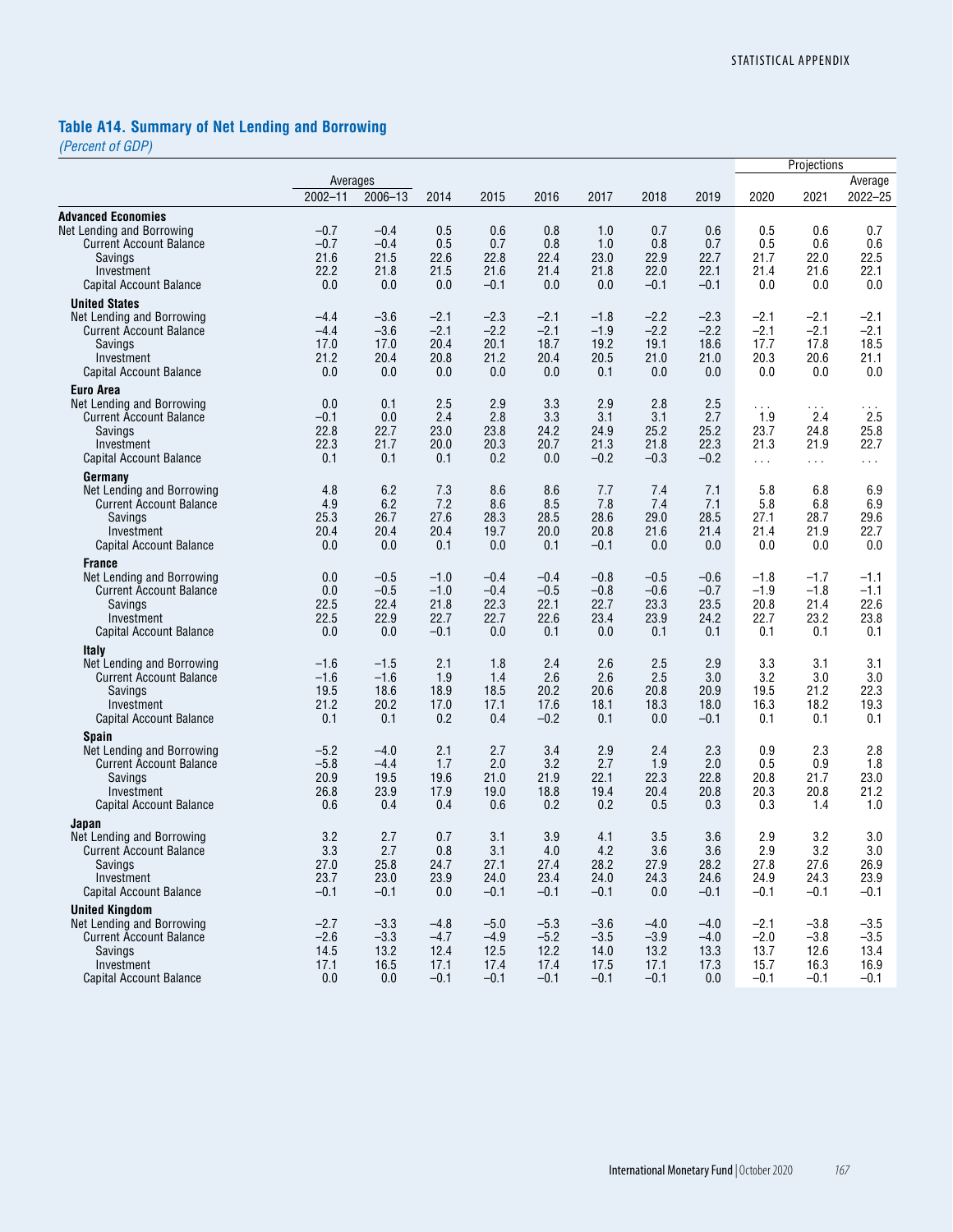# **Table A14. Summary of Net Lending and Borrowing** *(continued)*

*(Percent of GDP)*

|                                                              |              |              |                |                  |                  |                  |              |              |                  | Projections      |                  |
|--------------------------------------------------------------|--------------|--------------|----------------|------------------|------------------|------------------|--------------|--------------|------------------|------------------|------------------|
|                                                              | Averages     |              |                |                  |                  |                  |              |              |                  |                  | Average          |
|                                                              | $2002 - 11$  | 2006-13      | 2014           | 2015             | 2016             | 2017             | 2018         | 2019         | 2020             | 2021             | $2022 - 25$      |
| Canada                                                       |              |              |                |                  |                  |                  |              |              |                  |                  |                  |
| Net Lending and Borrowing                                    | 0.1          | $-1.7$       | $-2.3$         | $-3.5$           | $-3.1$           | $-2.8$           | $-2.5$       | $-2.0$       | $-2.0$           | $-2.4$           | $-2.4$           |
| <b>Current Account Balance</b>                               | 0.0          | $-1.7$       | $-2.3$         | $-3.5$           | $-3.1$           | $-2.8$           | $-2.5$       | $-2.0$       | $-2.0$           | $-2.4$           | $-2.3$           |
| Savings                                                      | 22.6<br>22.5 | 22.2<br>23.9 | 22.6<br>24.9   | 20.3<br>23.8     | 19.7<br>22.8     | 20.7             | 20.6<br>23.1 | 20.7         | 19.4<br>21.4     | 19.1             | 19.8             |
| Investment<br>Capital Account Balance                        | 0.0          | 0.0          | 0.0            | 0.0              | 0.0              | 23.5<br>0.0      | 0.0          | 22.7<br>0.0  | 0.0              | 21.6<br>0.0      | 22.1<br>0.0      |
| Other Advanced Economies <sup>1</sup>                        |              |              |                |                  |                  |                  |              |              |                  |                  |                  |
| Net Lending and Borrowing                                    | 4.0          | 4.1          | 5.0            | 5.2              | 5.4              | 4.6              | 4.7          | 5.3          | 4.4              | 4.3              | 4.3              |
| <b>Current Account Balance</b>                               | 4.0          | 4.1          | 5.1            | 5.7              | 5.2              | 4.6              | 4.6          | 5.4          | 4.5              | 4.4              | 4.3              |
| Savings                                                      | 30.0         | 30.4         | 30.6           | 30.9             | 30.4             | 30.4             | 30.2         | 30.4         | 29.4             | 29.0             | 28.9             |
| Investment                                                   | 25.8         | 26.1         | 25.4           | 25.0             | 25.0             | 25.6             | 25.5         | 24.9         | 24.5             | 24.1             | 24.2             |
| Capital Account Balance                                      | 0.0          | 0.0          | $-0.1$         | $-0.4$           | 0.1              | 0.1              | 0.1          | $-0.1$       | 0.0              | 0.0              | 0.0              |
| <b>Emerging Market and Developing</b><br><b>Economies</b>    |              |              |                |                  |                  |                  |              |              |                  |                  |                  |
| Net Lending and Borrowing                                    | 2.6          | 2.3          | 0.6            | 0.0              | $-0.2$           | 0.1              | 0.0          | 0.3          | 0.0              | $-0.3$           | $-0.3$           |
| <b>Current Account Balance</b>                               | 2.5          | 2.2          | 0.6            | $-0.2$           | $-0.3$           | 0.0              | $-0.1$       | 0.2          | $-0.1$           | $-0.4$           | $-0.4$           |
| Savings<br>Investment                                        | 30.9<br>28.6 | 32.6<br>30.6 | 32.6<br>32.2   | 31.6<br>32.1     | 31.2<br>31.4     | 31.7<br>31.8     | 32.5<br>32.8 | 32.5<br>32.5 | 32.9<br>33.1     | 32.3<br>32.8     | 31.8<br>32.3     |
| <b>Capital Account Balance</b>                               | 0.2          | 0.2          | 0.0            | 0.1              | 0.1              | 0.1              | 0.1          | 0.1          | 0.1              | 0.1              | 0.1              |
| <b>Regional Groups</b>                                       |              |              |                |                  |                  |                  |              |              |                  |                  |                  |
| <b>Emerging and Developing Asia</b>                          |              |              |                |                  |                  |                  |              |              |                  |                  |                  |
| Net Lending and Borrowing                                    | 3.6          | 3.3          | 1.5            | 2.0              | 1.4              | 1.0              | $-0.2$       | 0.6          | 1.0              | 0.3              | 0.1              |
| <b>Current Account Balance</b>                               | 3.5          | 3.3          | 1.5            | 2.0              | 1.4              | 1.0              | $-0.3$       | 0.6          | 1.0              | 0.3              | 0.1              |
| Savings                                                      | 40.3<br>37.1 | 42.9<br>39.7 | 42.7<br>41.2   | 41.1<br>39.2     | 39.9<br>38.6     | 40.0<br>39.1     | 39.8<br>40.0 | 39.6<br>39.0 | 40.4<br>39.4     | 39.0<br>38.7     | 37.4<br>37.3     |
| Investment<br><b>Capital Account Balance</b>                 | 0.1          | 0.1          | 0.0            | 0.0              | 0.0              | 0.0              | 0.0          | 0.0          | 0.0              | 0.0              | 0.0              |
| <b>Emerging and Developing Europe</b>                        |              |              |                |                  |                  |                  |              |              |                  |                  |                  |
| Net Lending and Borrowing                                    | $-0.2$       | $-0.7$       | $-0.6$         | 1.8              | 0.1              | $-0.1$           | 2.3          | 1.9          | 0.3              | 0.7              | 0.4              |
| <b>Current Account Balance</b>                               | $-0.2$       | $-0.9$       | $-0.2$         | 1.1              | $-0.2$           | $-0.4$           | 1.8          | 1.4          | $-0.3$           | 0.1              | $-0.1$           |
| Savings                                                      | 23.0         | 23.2         | 23.4           | 24.7             | 23.5             | 24.1             | 25.6         | 24.2         | 22.3             | 22.6             | 23.1             |
| Investment                                                   | 22.8<br>0.0  | 24.0<br>0.2  | 23.5<br>$-0.4$ | 23.5<br>0.7      | 23.7<br>0.3      | 24.5<br>0.3      | 23.5<br>0.5  | 22.7<br>0.5  | 22.6<br>0.6      | 22.6<br>0.6      | 23.4<br>0.5      |
| Capital Account Balance                                      |              |              |                |                  |                  |                  |              |              |                  |                  |                  |
| Latin America and the Caribbean<br>Net Lending and Borrowing | $-0.1$       | $-1.0$       | $-3.1$         | $-3.2$           | $-1.9$           | $-1.5$           | $-2.4$       | $-1.7$       | $-0.4$           | $-0.8$           | $-1.1$           |
| <b>Current Account Balance</b>                               | $-0.2$       | $-1.1$       | $-3.1$         | $-3.3$           | $-2.0$           | $-1.6$           | $-2.5$       | $-1.7$       | $-0.5$           | $-0.8$           | $-1.1$           |
| <b>Savings</b>                                               | 20.8         | 20.8         | 17.8           | 16.4             | 16.7             | 16.4             | 16.9         | 17.2         | 17.1             | 17.7             | 18.1             |
| Investment                                                   | 20.9         | 21.9         | 21.5           | 21.1             | 18.3             | 18.3             | 19.4         | 19.0         | 17.7             | 18.6             | 19.3             |
| Capital Account Balance                                      | 0.1          | 0.1          | 0.0            | 0.0              | 0.0              | 0.0              | 0.0          | 0.1          | 0.1              | 0.0              | 0.0              |
| <b>Middle East and Central Asia</b>                          |              |              |                |                  |                  |                  |              |              |                  |                  |                  |
| Net Lending and Borrowing<br><b>Current Account Balance</b>  | 8.2<br>8.4   | 9.1<br>9.4   | 5.8<br>5.1     | $-3.6$<br>$-4.0$ | $-4.0$<br>$-4.2$ | $-0.7$<br>$-0.8$ | 3.0<br>2.8   | 0.8<br>0.7   | $-3.2$<br>$-3.7$ | $-2.5$<br>$-2.7$ | $-1.2$<br>$-1.4$ |
| Savings                                                      | 35.2         | 36.8         | 32.5           | 24.7             | 24.1             | 27.0             | 29.6         | 28.2         | 24.4             | 24.6             | 26.0             |
| Investment                                                   | 27.5         | 28.1         | 26.8           | 28.3             | 27.6             | 27.7             | 26.8         | 27.8         | 28.3             | 27.8             | 27.7             |
| <b>Capital Account Balance</b>                               | 0.2          | 0.2          | 0.1            | 0.1              | 0.1              | 0.0              | 0.0          | 0.0          | 0.1              | 0.1              | 0.1              |
| <b>Sub-Saharan Africa</b>                                    |              |              |                |                  |                  |                  |              |              |                  |                  |                  |
| Net Lending and Borrowing                                    | 1.8          | 1.0          | $-3.1$         | $-5.4$           | $-3.4$           | $-1.9$           | $-2.3$       | $-3.3$       | $-4.3$           | $-3.6$           | $-2.6$           |
| <b>Current Account Balance</b>                               | 0.5          | $-0.3$       | $-3.5$         | $-5.8$           | $-3.8$           | $-2.3$           | $-2.7$       | $-3.6$       | $-4.8$           | $-4.1$           | $-3.0$           |
| Savings<br>Investment                                        | 21.3<br>21.1 | 21.5<br>22.0 | 19.3<br>22.7   | 17.5<br>23.0     | 18.4<br>21.8     | 19.0<br>21.3     | 19.6<br>22.3 | 20.2<br>24.1 | 18.1<br>23.0     | 18.8<br>22.9     | 20.5<br>23.6     |
| <b>Capital Account Balance</b>                               | 1.3          | 1.3          | 0.4            | 0.4              | 0.4              | 0.4              | 0.4          | 0.4          | 0.5              | 0.5              | 0.4              |
|                                                              |              |              |                |                  |                  |                  |              |              |                  |                  |                  |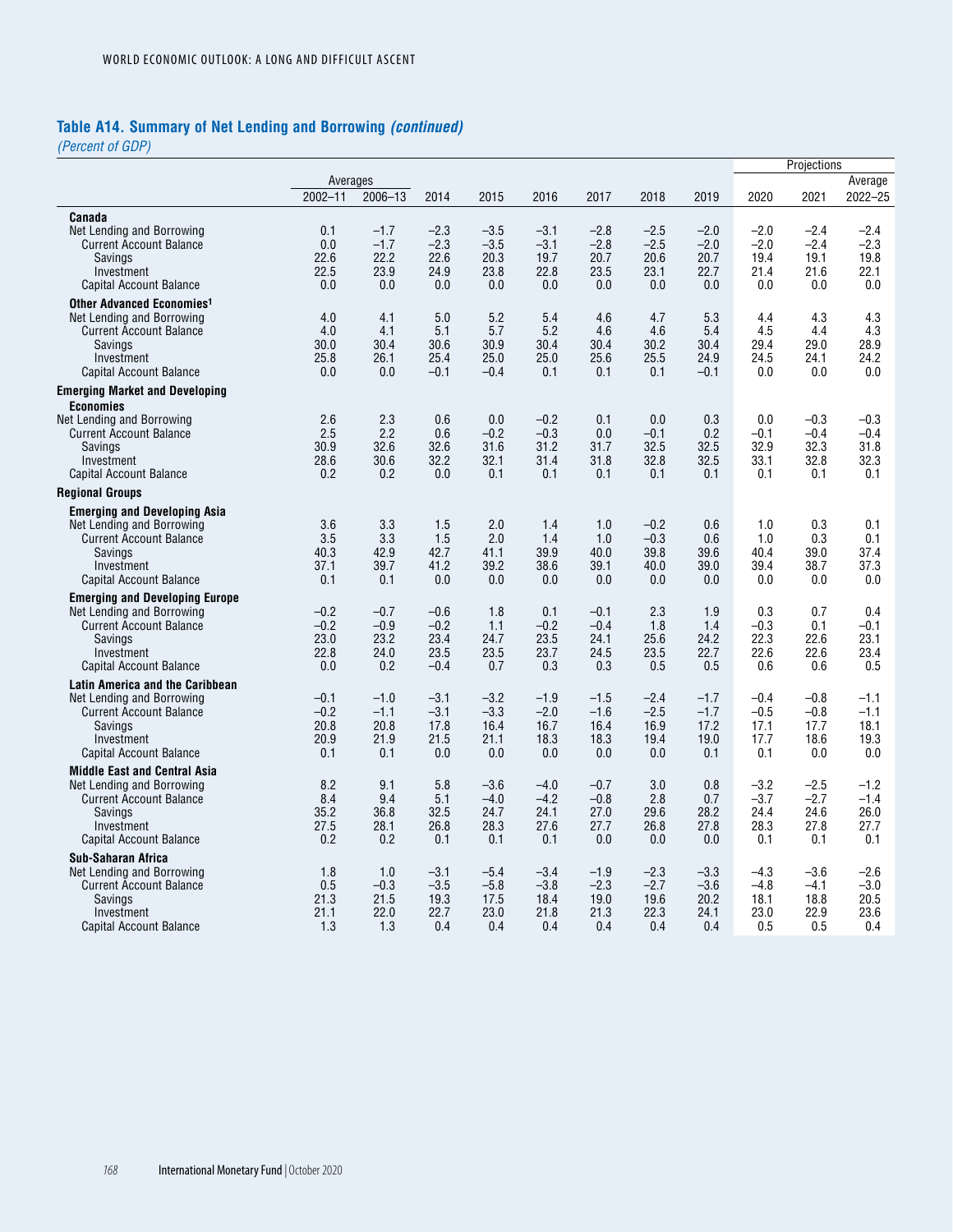### **Table A14. Summary of Net Lending and Borrowing** *(continued)*

*(Percent of GDP)*

|                                                                     |              |              |              |              |              |              |              |              |              | Projections  |              |
|---------------------------------------------------------------------|--------------|--------------|--------------|--------------|--------------|--------------|--------------|--------------|--------------|--------------|--------------|
|                                                                     | Averages     |              |              |              |              |              |              |              |              |              | Average      |
|                                                                     | $2002 - 11$  | 2006-13      | 2014         | 2015         | 2016         | 2017         | 2018         | 2019         | 2020         | 2021         | $2022 - 25$  |
| <b>Analytical Groups</b>                                            |              |              |              |              |              |              |              |              |              |              |              |
| <b>By Source of Export Earnings</b>                                 |              |              |              |              |              |              |              |              |              |              |              |
| <b>Fuel</b>                                                         |              |              |              |              |              |              |              |              |              |              |              |
| Net Lending and Borrowing                                           | 9.2          | 9.1          | 4.7          | $-1.5$       | $-1.6$       | 1.6          | 5.9          | 2.7          | $-1.7$       | $-0.7$       | 0.3          |
| <b>Current Account Balance</b>                                      | 9.6          | 9.3          | 5.1          | $-1.5$       | $-1.6$       | 1.7          | 5.9          | 2.7          | $-2.0$       | $-0.8$       | 0.2          |
| Savings                                                             | 33.9<br>24.7 | 34.4<br>25.5 | 30.5<br>25.5 | 24.9<br>27.6 | 24.8<br>25.3 | 27.2<br>25.6 | 31.2<br>25.2 | 29.5<br>26.9 | 25.3<br>27.4 | 25.8<br>26.9 | 26.6<br>26.6 |
| Investment<br>Capital Account Balance                               | $-0.1$       | 0.0          | $-0.7$       | $-0.1$       | 0.0          | 0.0          | 0.0          | 0.0          | 0.0          | 0.0          | 0.0          |
|                                                                     |              |              |              |              |              |              |              |              |              |              |              |
| <b>Nonfuel</b><br>Net Lending and Borrowing                         | 0.8          | 0.3          | $-0.4$       | 0.2          | 0.1          | $-0.2$       | $-1.1$       | $-0.2$       | 0.3          | $-0.2$       | $-0.4$       |
| <b>Current Account Balance</b>                                      | 0.6          | 0.1          | $-0.5$       | 0.1          | 0.0          | $-0.3$       | $-1.2$       | $-0.3$       | 0.2          | $-0.3$       | $-0.5$       |
| Savings                                                             | 30.1         | 32.1         | 33.2         | 33.0         | 32.4         | 32.5         | 32.8         | 33.0         | 34.1         | 33.3         | 32.5         |
| Investment                                                          | 29.6         | 32.0         | 33.8         | 33.0         | 32.4         | 32.8         | 34.1         | 33.4         | 34.0         | 33.7         | 33.1         |
| Capital Account Balance                                             | 0.2          | 0.2          | 0.2          | 0.2          | 0.1          | 0.1          | 0.1          | 0.1          | 0.1          | 0.1          | 0.1          |
| <b>By External Financing Source</b>                                 |              |              |              |              |              |              |              |              |              |              |              |
| <b>Net Debtor Economies</b>                                         |              |              |              |              |              |              |              |              |              |              |              |
| Net Lending and Borrowing                                           | $-0.8$       | $-1.6$       | $-2.1$       | $-2.0$       | $-1.4$       | $-1.5$       | $-2.0$       | $-1.3$       | $-0.9$       | $-1.3$       | $-1.4$       |
| <b>Current Account Balance</b>                                      | $-1.1$       | $-2.0$       | $-2.4$       | $-2.3$       | $-1.6$       | $-1.7$       | $-2.2$       | $-1.5$       | $-1.2$       | $-1.5$       | $-1.7$       |
| Savings                                                             | 23.3         | 23.8         | 22.7         | 22.4         | 22.4         | 22.6         | 22.7         | 22.7         | 22.1         | 22.3         | 23.2         |
| Investment<br>Capital Account Balance                               | 24.6<br>0.3  | 25.8<br>0.3  | 25.1<br>0.3  | 24.8<br>0.3  | 24.1<br>0.2  | 24.4<br>0.2  | 25.0<br>0.2  | 24.3<br>0.2  | 23.4<br>0.2  | 24.0<br>0.2  | 25.0<br>0.2  |
|                                                                     |              |              |              |              |              |              |              |              |              |              |              |
| <b>Net Debtor Economies by</b>                                      |              |              |              |              |              |              |              |              |              |              |              |
| <b>Debt-Servicing Experience</b>                                    |              |              |              |              |              |              |              |              |              |              |              |
| <b>Economies with Arrears and/or</b><br>Rescheduling during 2015-19 |              |              |              |              |              |              |              |              |              |              |              |
| Net Lending and Borrowing                                           | $-1.3$       | $-3.3$       | $-4.2$       | $-5.4$       | $-6.1$       | $-5.4$       | $-5.1$       | $-5.0$       | $-4.4$       | $-5.1$       | $-3.9$       |
| <b>Current Account Balance</b>                                      | $-2.3$       | $-4.4$       | $-4.8$       | $-5.9$       | $-6.5$       | $-5.9$       | $-5.6$       | $-5.3$       | $-4.8$       | $-5.4$       | $-4.2$       |
| Savings                                                             | 19.9         | 18.4         | 14.7         | 12.9         | 12.6         | 13.7         | 14.8         | 13.7         | 13.2         | 13.6         | 16.2         |
| Investment                                                          | 22.6<br>1.0  | 22.9<br>1.0  | 19.4<br>0.6  | 19.0<br>0.5  | 19.5<br>0.3  | 20.0<br>0.6  | 20.7<br>0.4  | 19.5<br>0.3  | 18.5<br>0.4  | 19.6<br>0.4  | 20.9<br>0.4  |
| Capital Account Balance                                             |              |              |              |              |              |              |              |              |              |              |              |
| Memorandum<br>World                                                 |              |              |              |              |              |              |              |              |              |              |              |
| Net Lending and Borrowing                                           | 0.2          | 0.4          | 0.5          | 0.4          | 0.4          | 0.6          | 0.4          | 0.4          | 0.3          | 0.3          | 0.3          |
| <b>Current Account Balance</b>                                      | 0.2          | 0.4          | 0.5          | 0.3          | 0.4          | 0.6          | 0.4          | 0.5          | 0.2          | 0.2          | 0.2          |
| Savings                                                             | 24.3         | 25.2         | 26.5         | 26.3         | 25.8         | 26.4         | 26.7         | 26.7         | 26.3         | 26.2         | 26.4         |
| Investment<br><b>Capital Account Balance</b>                        | 24.1<br>0.0  | 24.8<br>0.1  | 25.7<br>0.0  | 25.7<br>0.0  | 25.2<br>0.0  | 25.7<br>0.0  | 26.3<br>0.0  | 26.3<br>0.0  | 26.1<br>0.0  | 26.1<br>0.1  | 26.4<br>0.0  |
|                                                                     |              |              |              |              |              |              |              |              |              |              |              |

Note: The estimates in this table are based on individual countries' national accounts and balance of payments statistics. Country group composites are calculated as the sum of the US dollar values for the relevant individual countries. This differs from the calculations in the April 2005 and earlier issues of the *World Economic Outlook*, in which the composites were weighted by GDP valued at purchasing power parities as a share of total world GDP. The estimates of gross national savings and investment (or gross capital formation) are from individual countries' national accounts statistics. The estimates of the current account balance, the capital account balance, and the financial account balance (or net lending/net borrowing) are from the balance of payments statistics. The link between domestic transactions and transactions with the rest of the world can be expressed as accounting identities. Savings (S) minus investment (I) is equal to the current account balance (CAB) (S - I = CAB). Also, net lending/net borrowing (NLB) is the sum of the current account balance and the capital account balance (KAB) (NLB = CAB + KAB). In practice, these identities do not hold exactly; imbalances result from imperfections in source data and compilation as well as from asymmetries in group composition due to data availability. 1Excludes the Group of Seven (Canada, France, Germany, Italy, Japan, United Kingdom, United States) and euro area countries.